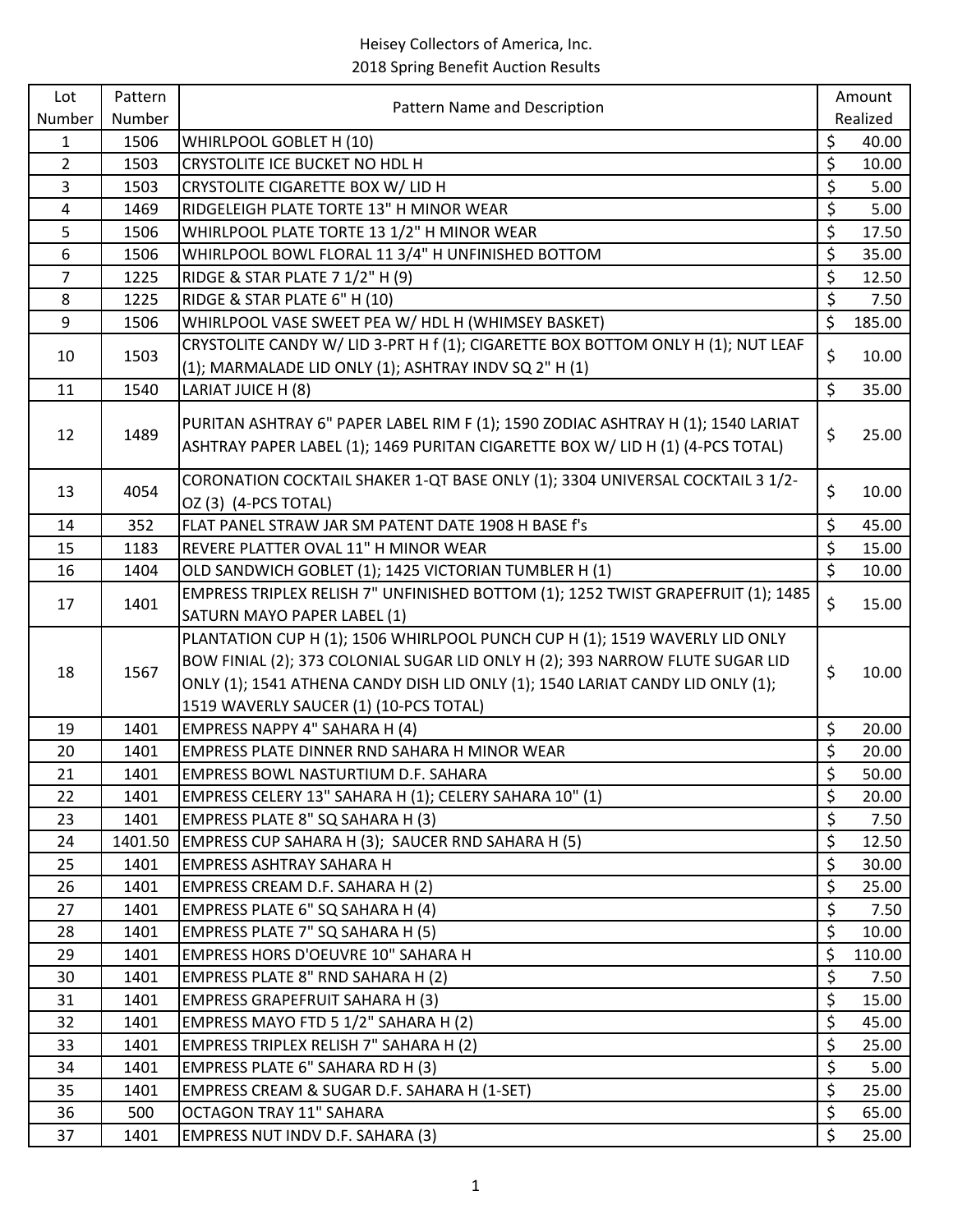| Lot    | Pattern | Pattern Name and Description                                                    | Amount       |
|--------|---------|---------------------------------------------------------------------------------|--------------|
| Number | Number  |                                                                                 | Realized     |
| 38     | 1401    | <b>EMPRESS PICKLE &amp; OLIVE SAHARA H</b>                                      | \$<br>25.00  |
| 39     | 1401    | EMPRESS PLATE 10 1/2" SQ SAHARA H (2)                                           | \$<br>35.00  |
| 40     | 1401    | <b>EMPRESS CUP &amp; SAUCER RND SAHARA H (1-SET)</b>                            | \$<br>10.00  |
| 41     | 1401    | EMPRESS SALT & PEPPER GLASS LIDS SAHARA (PR)                                    | \$<br>55.00  |
| 42     | 1401    | EMPRESS TUMBLER GROUND BOTTOM SAHARA H                                          | \$<br>20.00  |
| 43     | 1401    | EMPRESS CREAM SOUP UNDERPLATE ONLY 6 1/2" SAHARA H (7)                          | \$<br>5.00   |
| 44     | 1401    | <b>EMPRESS JUG 3-FTD SAHARA H</b>                                               | \$<br>70.00  |
| 45     | 5022    | GRACEFUL OYSTER COCKTAIL W/ 507 ORCHID ETCH (6)                                 | \$<br>65.00  |
| 46     | 1541    | ATHENA CREAM & SUGAR (1-SET)                                                    | \$<br>20.00  |
| 47     | 1425    | VICTORIAN SALT & PEPPER BARREL SHAPE METAL LIDS (1-SET)                         | \$<br>45.00  |
| 48     | 325     | PILLOWS TUMBLER H                                                               | \$<br>50.00  |
| 49     | 465     | RECESSED PANEL CANDY W/ LID 1/2-LB GOLD DÉCOR H                                 | \$<br>30.00  |
| 50     | 1280    | WINGED SCROLL PICKLE GOOD GOLD EMERALD                                          | \$<br>100.00 |
| 51     | 1404    | OLD SANDWICH PLATE 7" SQ SAHARA H (4)                                           | \$<br>10.00  |
| 52     | 1252    | TWIST BOWL FLORAL 12" RND FLAMINGO H                                            | \$<br>45.00  |
| 53     | 1401    | EMPRESS PLATE DINNER SQ W/ 448 OLD COLONY ETCH H 1-BASE f (7)                   | \$<br>50.00  |
| 54     | 1509    | QUEEN ANN PLATE DINNER RND W/ 503 MINUET ETCH (5)                               | \$<br>30.00  |
| 55     | 1405    | <b>IPSWICH SHERBET H (4)</b>                                                    | \$<br>7.50   |
| 56     | 1405    | IPSWICH SODA FTD 5-OZ H (5)                                                     | \$<br>35.00  |
| 57     | 3380    | OLD DOMINION GOBLET W/ 447 EMPRESS ETCH SAHARA 1-BASE f (3)                     | \$<br>15.00  |
| 58     | 134     | TRIDENT CANDLESTICK 2-LITE SAHARA (PR)                                          | \$<br>25.00  |
| 59     | 1184    | YEOMAN CUP & SAUCER W/ 447 EMPRESS ETCH SAHARA H (5-SETS)                       | \$<br>15.00  |
| 60     | 1235    | BEADED PANEL & SUNBURST PUNCH BOWL (1); BASE(1); CUP (12) H                     | \$<br>60.00  |
| 61     | 1401    | EMPRESS PLATE DINNER RND H 2-BASE f (3)                                         | \$<br>15.00  |
| 62     | 603     | SODA 12-OZ W/ 460 CLUB DRINKING ETCH H (2)                                      | \$<br>30.00  |
| 63     | 1425    | VICTORIAN PUNCH CUP H (7)                                                       | \$<br>15.00  |
| 64     | 134     | TRIDENT CANDLESTICK 2-LITE W/ 503 MINUET ETCH (1)                               | \$<br>10.00  |
| 65     | 1433    | THUMBPRINT & PANEL CANDLESTICK 2-LITE NON FILL ON FINIAL (PR)                   | \$<br>12.50  |
|        |         | OLD WILLIAMSBURG CANDLEABRA BASE ONLY SHORT (1); 473 NARROW FLUTE W/ RIM        |              |
| 66     | 300     | CREAM FOR SUGAR CUBE TRAY IRRIDIZED H (1)                                       | \$<br>5.00   |
|        |         | EMPRESS SAUCER W/ 458 OLYMPIAD ETCH H (11); CUP W/ 458 OLYMPIAD ETCH H (9) (20- |              |
| 67     | 1401    | PCS TOTAL)                                                                      | \$<br>30.00  |
| 68     | 1401    | EMPRESS PLATE 7" SQ W/ 458 OLYMPIAD ETCH H (15)                                 | \$<br>40.00  |
| 69     | 1401    | EMPRESS CUP & SAUCER W/ 458 OLD COLONY ETCH H (1-SET)                           | \$<br>5.00   |
| 70     | 1506    | WHIRLPOOL CANDY FTD W/ LID                                                      | \$<br>35.00  |
| 71     | 462     | PLAIN HEXAGON BASKET 8" W/ UNK CUTTING H                                        | \$<br>50.00  |
| 72     | 393     | NARROW FLUTE CANDY W/ LID GOLD DÉCOR H                                          | \$<br>45.00  |
| 73     | 53      | ARISTOCRAT KEROSENE STAND LAMP BASE NO BURNER NO GLOBE H                        | \$<br>430.00 |
| 74     | 1255    | PINEAPPLE & FAN VASE 8" EMERALD 1-WORN GOLD (2)                                 | \$<br>65.00  |
| 75     | 29      | SANFORD CANDLESTICK 7" H (PR)                                                   | \$<br>30.00  |
| 76     | 1567    | PLANTATION CANDY W/ LID RND H                                                   | \$<br>80.00  |
| 77     | 1183    | REVERE CANDY W/ LID 1-LB W/ UNK CUTTING                                         | \$<br>75.00  |
| 78     | 1519    | WAVERLY CANDY W/ LID FTD SEA HORSE HDL AMBER                                    | \$<br>900.00 |
| 79     | 4225    | COBEL COCKTAIL SHAKER W/ 459 FISHERMAN ETCH                                     | \$<br>130.00 |
| 80     | 3405    | ALIBI COCKTAIL W/ 459 FISHERMAN ETCH (6)                                        | \$<br>185.00 |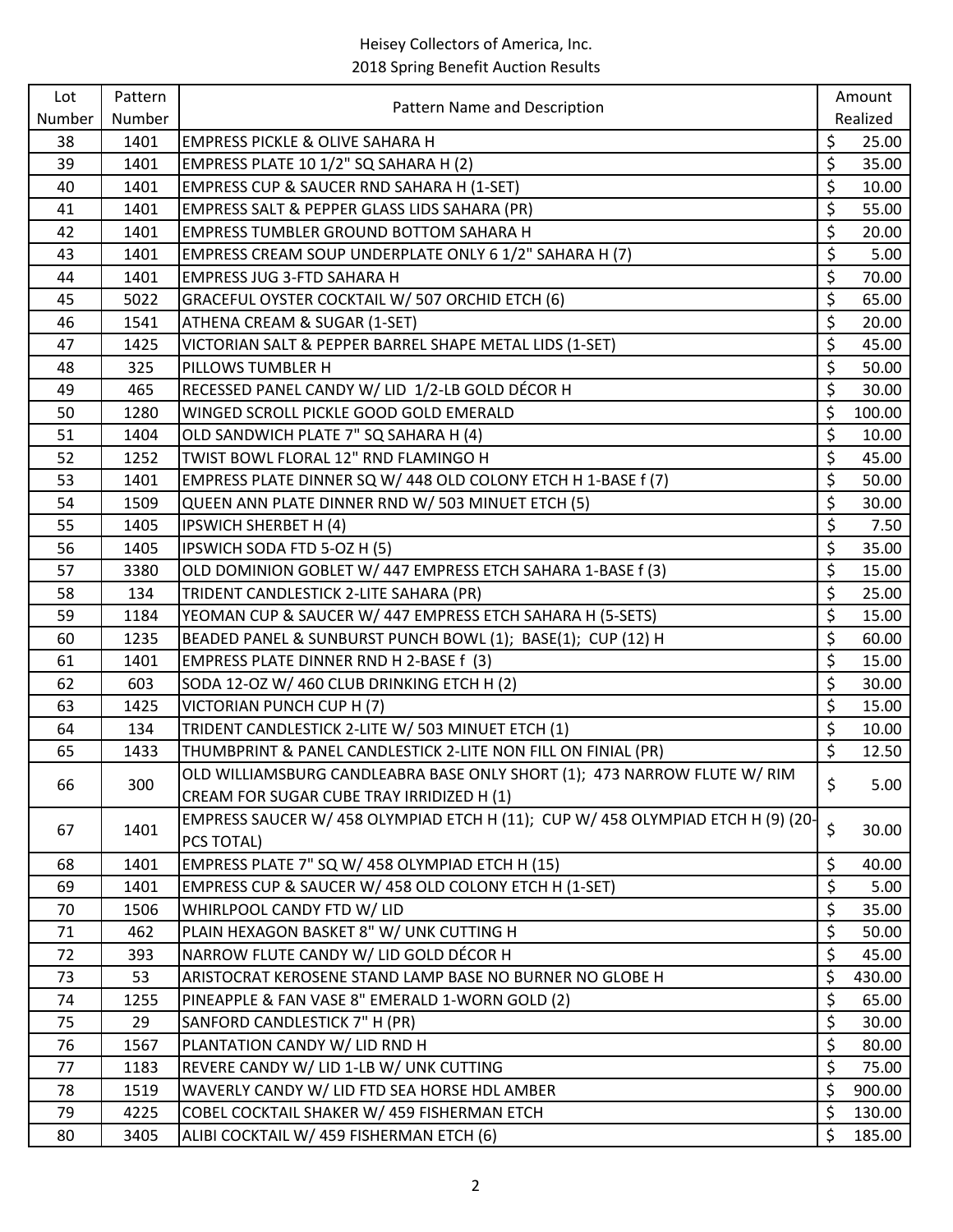| Lot    | Pattern | Pattern Name and Description                                                  |                          | Amount     |
|--------|---------|-------------------------------------------------------------------------------|--------------------------|------------|
| Number | Number  |                                                                               |                          | Realized   |
| 81     | 118     | MISS MUFFET CANDLESTICK D.O. MOONGLEAM (PR)                                   | \$                       | 20.00      |
| 82     | 341     | PURITAN COMPORT 4 1/2" HI FTD H (2)                                           | \$                       | 12.50      |
| 83     | 351     | PRISCILLA JELLY LO FTD 2-HDL H                                                | $\overline{\xi}$         | 10.00      |
| 84     | 341     | PURITAN COMPORT 8" DEEP H                                                     | \$                       | 60.00      |
| 85     | 25      | FEDERAL CANDLESTICK 7 1/2" (1-ONLY)                                           | \$                       | 10.00      |
| 86     | 5       | PATRICIAN CANDLESTICK 7" H (1-ONLY)                                           | \$                       | 5.00       |
| 87     | 140     | <b>CROCUS CANDLESTICK (1-ONLY)</b>                                            | \$                       | 70.00      |
| 88     | 341     | PURITAN NAPPY 9" DEEP H                                                       | \$                       | 17.50      |
| 89     | 1401    | EMPRESS BOWL FLORAL D.F.                                                      | \$                       | 20.00      |
| 90     | 351     | PRISCILLA PITCHER 3-PINT H                                                    | \$                       | 37.50      |
| 91     | 1540    | LARIAT PLATE 10" COOKIE H                                                     | \$                       | 15.00      |
| 92     | 1238    | BEEHIVE PLATE 5" (1); PLATE 8" (1)                                            | \$                       | 20.00      |
| 93     | 1238    | BEEHIVE PLATE 8" MOONGLEAM H                                                  | \$                       | 50.00      |
| 94     | 1506    | WHIRLPOOL CANDLEBLOCK (PR)                                                    | \$                       | 7.50       |
| 95     | 1489    | PURITAN CANDLEBLOCK (PR)                                                      | \$                       | 25.00      |
| 96     | 5       | PATRICIAN CANDLESTICK TOY H (PR)                                              | \$                       | 17.50      |
| 97     | 1503 %  | <b>CRYSTOLITE CANDLEBLOCK SQ (PR)</b>                                         | \$                       | 5.00       |
| 98     | 1469    | RIDGELEIGH CANDLESTICK 2" (PR)                                                | \$                       | 5.00       |
| 99     | 1567    | PLANTATION CANDLEBLOCK (PR)                                                   | \$                       | 140.00     |
| 100    | 1590    | ZODIAC CANDLESTICK 2-LITE H (1-ONLY)                                          | \$                       | 20.00      |
| 101    | 1540    | LARIAT CANDLESTICK 2-LITE (1-ONLY)                                            | \$                       | 15.00      |
| 102    | 1495    | FERN CANDLESTICK 2-LITE W/ 508 FLORAL ETCH (1-ONLY)                           | \$                       | 5.00       |
| 103    | 1567    | PLANTATION CANDLESTICK EPERGNE FTD H (1-ONLY)                                 | \$                       | 20.00      |
| 104    | 1567    | PLANTATION CANDLESTICK 1-LITE (1-ONLY)                                        | \$                       | 105.00     |
| 105    | 134     | TRIDENT CANDLESTICK 2-LITE W/ UNK ELABORATE CUTTING (1-ONLY)                  | \$                       | 10.00      |
| 106    | 1425    | VICTORIAN CANDLESTICK 2-LITE H (1-ONLY)                                       | \$                       | 15.00      |
| 107    | 21      | ARISTOCRAT CANDLESTICK 7" H (PR)                                              | \$                       | 15.00      |
| 108    | 1469    | RIDGELEIGH CANDLESTICK 2-LITE (PR)                                            | \$                       | 35.00      |
| 109    | 1401    | EMPRESS PLATE 7" ALEXANDRITE H                                                | \$                       | 50.00      |
| 110    | 1503    | CRYSTOLITE CANDLEBLOCK (1); 1543 SATELLITE CANDLEBLOCK (1)                    | \$                       | 30.00      |
| 111    | 351     | PRISCILLA WINE 2-OZ H (3)                                                     | \$                       | 17.50      |
| 112    | 127     | TWIST STEM CANDLESTICK FLAMINGO (1-ONLY)                                      |                          | \$1,050.00 |
| 113    | 22      | WINDSOR CANDLESTICK 8" H (1-ONLY)                                             | \$                       | 10.00      |
| 114    | 429     | PLAIN PANEL RECESS SUGAR W/ LID HOTEL H (1); 353 MEDIUM FLAT PANEL CRUET 6-OZ | \$                       | 27.50      |
|        |         | W/ #1 STOPPER $H(1)$                                                          |                          |            |
| 115    | 1469    | RIDGELEIGH BOWL FLORAL 12" OVAL SAHARA H                                      | \$                       | 65.00      |
| 116    | 1469    | RIDGELEIGH BOWL FLORAL 12" OVAL H                                             | \$                       | 20.00      |
| 117    | 1469    | RIDGELEIGH CELERY 12" (1); PICKLE & OLIVE 12" (1)                             | \$                       | 22.50      |
| 118    | 1469    | RIDGELEIGH JELLY 6" H (1); JELLY 6" 2-PRT (1)                                 | $\overline{\xi}$         | 17.50      |
| 119    | 1469    | RIDGELEIGH CANDELABRA 2-LITE 7" BOBECHE COLLAR f (PR)                         | \$                       | 40.00      |
| 120    | 1469    | RIDGELEIGH COCKTAIL SHAKER W/ STOPPER & STRAINER SLIGHTLY CLOUDY              | \$                       | 160.00     |
| 121    | 1469    | RIDGELEIGH ROCK & RYE BOTTLE                                                  | \$                       | 170.00     |
| 122    | 1469    | RIDGELEIGH COLOGNE W/ 105 STOPPER                                             | \$                       | 75.00      |
| 123    | 1469    | RIDGELEIGH PLATE CHEESE H (1); TRAY 10 1/2" OBLONG 3-PRT H (1)                | $\overline{\mathcal{S}}$ | 17.50      |
| 124    | 1469    | RIDGELEIGH JELLY INDV H (12)                                                  | \$                       | 20.00      |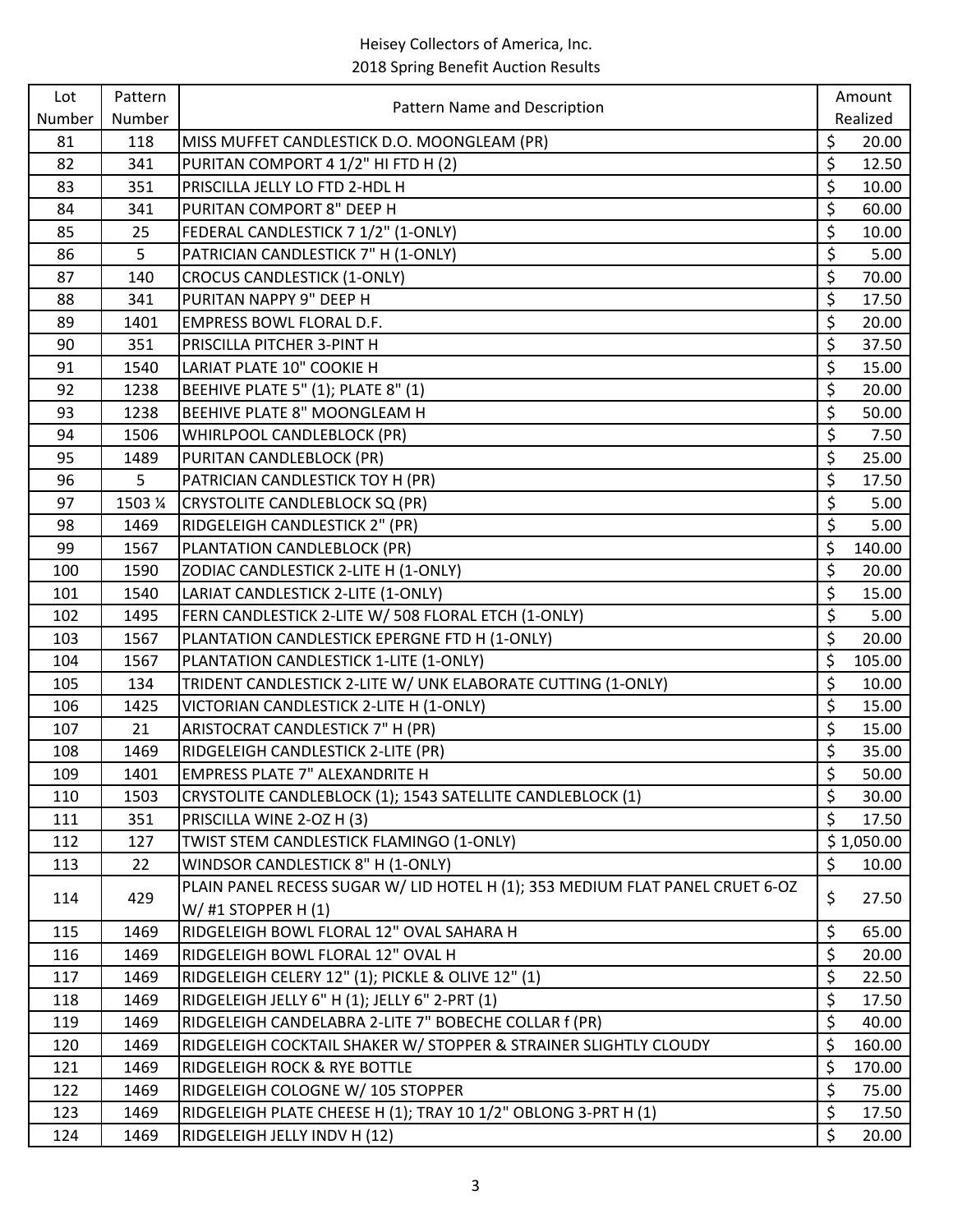| Lot    | Pattern | Pattern Name and Description                                                   |                  | Amount   |
|--------|---------|--------------------------------------------------------------------------------|------------------|----------|
| Number | Number  |                                                                                |                  | Realized |
| 125    | 1469    | RIDGELEIGH NUT INDV H (4)                                                      | \$               | 22.50    |
| 126    | 1469    | RIDGELEIGH NUT INDV 2-PRT (2)                                                  | \$               | 20.00    |
| 127    | 1469.50 | RIDGELEIGH CANDELABRA 1-LITE H (PR)                                            | \$               | 42.50    |
| 128    | 1469    | RIDGELEIGH ASHTRAY 6" SQ ETCHED W/ "HUNTINGTON BANK OF COLUMBUS" (1);          | \$               | 20.00    |
|        |         | ASHTRAY 4" RND H (1); CIGARETTE BOX W/ LID 3 1/2" H (1)                        |                  |          |
| 129    | 1469    | RIDGELEIGH COMPORT W/ LID LO FTD H                                             | \$               | 32.50    |
| 130    | 1469    | RIDGELEIGH SALT INDV H (5)                                                     | \$               | 10.00    |
| 131    | 1469    | RIDGELEIGH TIDBIT TRAY 2-TIER: W/ 6" PLATE SQ & 8" PLATE SQ                    | \$               | 65.00    |
| 132    | 1469    | RIDGELEIGH COMPORT LO FTD FLARED                                               | \$               | 10.00    |
| 133    | 1469    | RIDGELEIGH MAYO H (1); UNDERPLATE H (1); # 7 LADLE H (1)                       | \$               | 42.50    |
| 134    | 1469.50 | RIDGELEIGH SHOE DISPLAY STAND H                                                | \$               | 80.00    |
| 135    | 1469    | RIDGELEIGH JUG 1/2-GAL                                                         | \$               | 55.00    |
| 136    | 1469    | <b>RIDGELEIGH GOBLET (2)</b>                                                   | \$               | 12.50    |
| 137    | 1469    | RIDGELEIGH NAPPY 8" (1); NAPPY 4 1/2" (6)                                      | \$               | 17.50    |
| 138    | 1469    | RIDGELEIGH CIGARETTE BOX BOTTOM ONLY W/ HAMMERED ALUMINUM LID H                | \$               | 50.00    |
| 139    | 1469    | RIDGELEIGH BAR GLASS 1-OZ H (6)                                                | \$               | 45.00    |
| 140    | 1469    | RIDGELEIGH JUG 1/2-GAL ICE LIP H SUN PURPLED                                   | \$               | 50.00    |
| 141    | 1469    | RIDGELEIGH DESSERT 2-HDL H                                                     | \$               | 110.00   |
| 142    | 1469    | RIDGELEIGH SMOKING SET: CIGARETTE BOX NO LID 6"; ASHTRAY 2 1/2" RND (4); METAL | \$               | 45.00    |
|        |         | GOLD GUILDED HOLDER W/ MATCH BOOKS (3)                                         |                  |          |
| 143    | 1469 %  | RIDGELEIGH SODA 12-OZ H (4)                                                    | \$               | 70.00    |
| 144    | 1469 %  | RIDGELEIGH SODA 12-OZ FLARED H                                                 | \$               | 20.00    |
| 145    | 1469 %  | RIDGELEIGH JUICE H (3)                                                         | \$               | 12.50    |
| 146    | 1469    | RIDGELEIGH CREAM f & SUGAR HOTEL SQ H (1-SET)                                  | \$               | 17.50    |
| 147    | 1469    | RIDGELEIGH CREAM INDV (1); SUGAR INDV (1); TRAY H (1)                          | \$               | 15.00    |
| 148    | 1469    | RIDGELEIGH NAPPY 8" SQ (1); NAPPY 4 1/2" SQ 1-f (7)                            | \$               | 5.00     |
| 149    | 1469    | RIDGELEIGH CANDLESTICK 2-LITE (PR)                                             | \$               | 45.00    |
| 150    | 1469    | RIDGELEIGH ASHTRAY CARD SUIT SET: HEART, DIAMOND, CLUB, SPADE (4-PCS)          | \$               | 20.00    |
| 151    | 1469    | RIDGELEIGH BOWL FLORAL 9 1/2" RND SILVER OVERLAY GRAPE DESIGN H                | \$               | 20.00    |
| 152    | 1469    | RIDGELEIGH BOWL FLORAL 11" RND H                                               | \$               | 12.50    |
| 153    | 1469    | RIDGELEIGH BOWL FLORAL 10" RND H                                               | \$               | 10.00    |
| 154    | 1469    | RIDGELEIGH CANDLEVASE SAHARA (PR)                                              | \$               | 105.00   |
| 155    | 1469    | RIDGELEIGH CANDLEVASE (PR)                                                     | \$               | 25.00    |
| 156    | 1469    | RIDGELEIGH CANDLEBLOCK CYLINDER (PR)                                           | \$               | 20.00    |
| 157    | 1469    | RIDGELEIGH CANDLE HOLDER 2" SQ (PR)                                            | \$               | 10.00    |
| 158    | 1469    | RIDGELEIGH CANDLE HOLDER 2" SQ (PR)                                            | \$               | 10.00    |
| 159    | 1469    | RIDGELEIGH CUP H (5); SAUCER H (4)                                             | \$               | 10.00    |
| 160    | 1469    | RIDGELEIGH OLD FASHION H                                                       | \$               | 40.00    |
| 161    | 1469    | RIDGELEIGH CENTERPIECE 8" H                                                    | \$               | 7.50     |
| 162    | 1469    | RIDGELEIGH CENTERPIECE 11" H                                                   | \$               | 25.00    |
| 163    | 1469    | RIDGELEIGH CRUET W STOPPER (1); RELISH 3-PRT RND H (1)                         | \$               | 12.50    |
| 164    | 1469    | RIDGELEIGH ICE TUB H                                                           | \$               | 27.50    |
| 165    | 1469    | RIDGELEIGH ICE TUB H                                                           | \$               | 45.00    |
| 166    | 1469    | RIDGELEIGH RELISH STAR 5-PRT H (1); RELISH 7" 2-PRT H (1)                      | $\overline{\xi}$ | 7.50     |
| 167    | 1469    | RIDGELEIGH VASE INDV #1                                                        | \$               | 7.50     |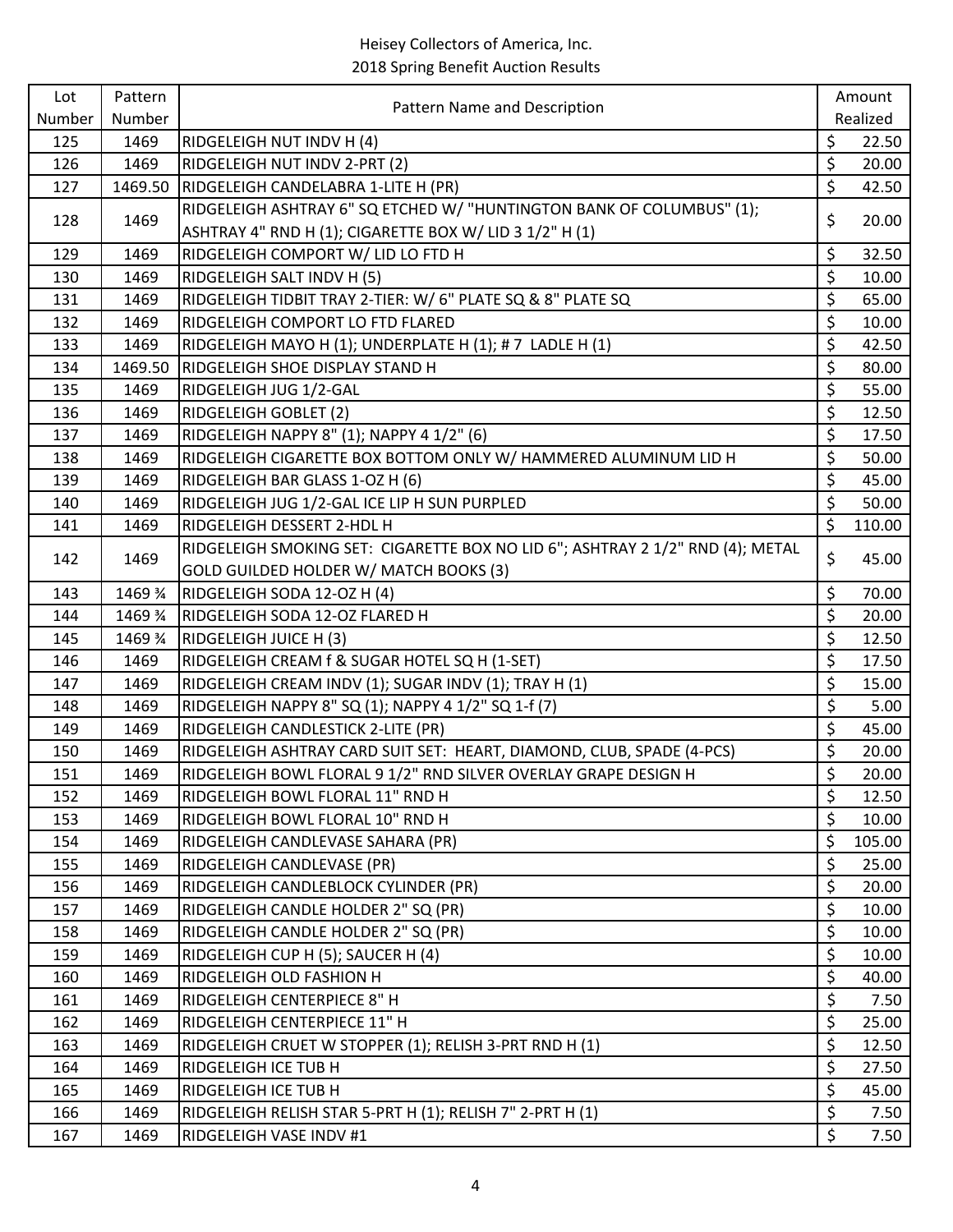| Lot    | Pattern |                                                                                  |                                 | Amount                   |
|--------|---------|----------------------------------------------------------------------------------|---------------------------------|--------------------------|
| Number | Number  | Pattern Name and Description                                                     |                                 | Realized                 |
| 168    | 1469    | RIDGELEIGH VASE INDV #2 H                                                        | \$                              | 25.00                    |
| 169    | 1469    | RIDGELEIGH VASE INDV #3 H                                                        | \$                              | 25.00                    |
| 170    | 1469    | RIDGELEIGH VASE INDV #4 H                                                        | \$                              | 20.00                    |
| 171    | 1469    | RIDGELEIGH VASE INDV #5 H                                                        | \$                              | 35.00                    |
| 172    | 1469    | RIDGELEIGH VASE 3 1/2" H                                                         | \$                              | 30.00                    |
| 173    | 1469    | RIDGELEIGH PLATE 6" HEXAGON H (4) ONE (1) WITH CRACK AND ROUGHNESS               | \$                              | 5.00                     |
| 174    | 1469    | RIDGELEIGH PLATE 10" SQ H (4)                                                    | \$                              | 975.00                   |
| 175    | 1469    | RIDGELEIGH BOWL SALAD 10 1/2" H                                                  | \$                              | 35.00                    |
| 176    | 1469    | RIDGELEIGH PLATE TORTE 14" H                                                     | \$                              | 25.00                    |
| 177    | 1469    | RIDGELEIGH PLATE TORTE 13" H                                                     | \$                              | 15.00                    |
| 178    | 1469    | RIDGELEIGH UNDER PLATE FOR ICE TUB H                                             | \$                              | 45.00                    |
| 179    | 1469    | RIDGELEIGH PLATE 13" H                                                           | \$                              | 10.00                    |
| 180    | 1469    | RIDGELEIGH PLATE CHEESE 6" H (1); JELLY 3-HDL H (1)                              | $\zeta$                         | 10.00                    |
| 181    | 1469    | RIDGELEIGH PUFF BOX                                                              | \$                              | 10.00                    |
| 182    | 1469    | RIDGELEIGH CIGARETTE BOX W/ LID OVAL                                             | \$                              | 30.00                    |
| 183    | 1469.25 | RIDGELEIGH CIGARETTE HOLDER OVAL (1); ASHTRAY 2-PRT (1)                          | \$                              | 20.00                    |
| 184    | 1469    | RIDGELEIGH ASHTRAY 2 1/4" SQ H (4)                                               | \$                              | 7.50                     |
| 185    | 1469    | RIDGELEIGH ASHTRAY 3" RND H                                                      | \$                              | 5.00                     |
| 186    | 1469    | RIDGELEIGH CIGARETTE HOLDER W/ COVER RND H                                       | $\zeta$                         | 45.00                    |
| 187    | 1469    | RIDGELEIGH CIGARETTE HOLDER RND (1); CIGARETTE HOLDER SQ W/ LIGHTER INSERT (1);  | \$                              | 60.00                    |
|        |         | CIGARETTE HOLDER SQ H (1)                                                        |                                 |                          |
| 188    | 1469    | RIDGELEIGH CONDIMENT TRAY H (1); BON BON 6" HDLD H (1)                           | \$                              | 7.50                     |
| 189    | 1469    | RIDGELEIGH SHAKER DOUBLE CONE (3); SHAKER RND (2)                                | \$                              | 15.00                    |
| 190    | 1469    | RIDGELEIGH COASTER 3 1/4" (4)                                                    | \$                              | 12.50                    |
| 191    | 1469    | RIDGELEIGH COASTER 3 1/2" SAHARA                                                 | \$                              | 30.00                    |
| 192    | 1469    | RIDGELEIGH CREAM H (2); SUGAR H (1)                                              | \$                              | 10.00                    |
| 193    | 1469    | RIDGELEIGH CIGARETTE BOX BOTTOMS ONLY: SAHARA (1); ZIRCON (1); CRYSTAL (1)       | \$                              | 45.00                    |
| 194    | 3350    | WABASH VASE 13" WHIMSEY FROM TANKARD                                             | \$                              | 550.00                   |
| 195    | 1401    | EMPRESS JUG 3-PINT D.F. SAHARA                                                   | \$                              | 75.00                    |
| 196    |         | PULLED - NOT HEISEY                                                              | \$                              | $\overline{\phantom{a}}$ |
| 197    | 443     | VASE 8" H                                                                        | \$                              | 40.00                    |
| 198    | 1519    | WAVERLY BOWL FLORAL 11" W/ 507 ORCHID ETCH                                       | $\zeta$                         | 10.00                    |
| 199    | 1519    | WAVERLY PLATE TORTE 13" W/ 507 ORCHID ETCH                                       | \$                              | 17.50                    |
| 200    | 1401    | EMPRESS BOWL FLORAL 11" D.F.                                                     | \$                              | 10.00                    |
| 201    | 1503    | CRYSTOLITE ICE BUCKET W/ METAL HDL H                                             | \$                              | 30.00                    |
| 202    | 468     | OCTAGON W/ RIM CELERY 12" H (1); 351 PRISCILLA CRUET H (1); MUSTARD W/ LID H (1) | \$                              | 20.00                    |
| 203    | 341     | PURITAN JELLY HI FTD SHALLOW H                                                   | \$                              | 12.50                    |
| 204    | 134     | TRIDENT CANDLESTICK 2-LITE W/ 497 ROSALIE ETCH (PR)                              | \$                              | 10.00                    |
| 205    | 1503    | CRYSTOLITE PLATE CHEESE 2-HDL H (3)                                              | \$                              | 5.00                     |
| 206    | 1503    | CRYSTOLITE VASE VIOLET 3" H (1)                                                  | \$                              | 20.00                    |
| 207    | 142     | CASCADE CANDLESTICK 3-LITE W/ 507 ORCHID ETCH (PR)                               | \$                              | 20.00                    |
| 208    | 373     | OLD WILLIAMSBURG COCKTAIL 3-OZ H (6)                                             | \$                              | 25.00                    |
| 209    | 1401    | EMPRESS CREAM INDV W/ 507 ORCHID ETCH                                            | $\overline{\boldsymbol{\zeta}}$ | 5.00                     |
| 210    | 1401    | EMPRESS CONDIMENT TRAY 8" (1); 1519 WAVERLY SUGAR INDV (1)                       | \$                              | 5.00                     |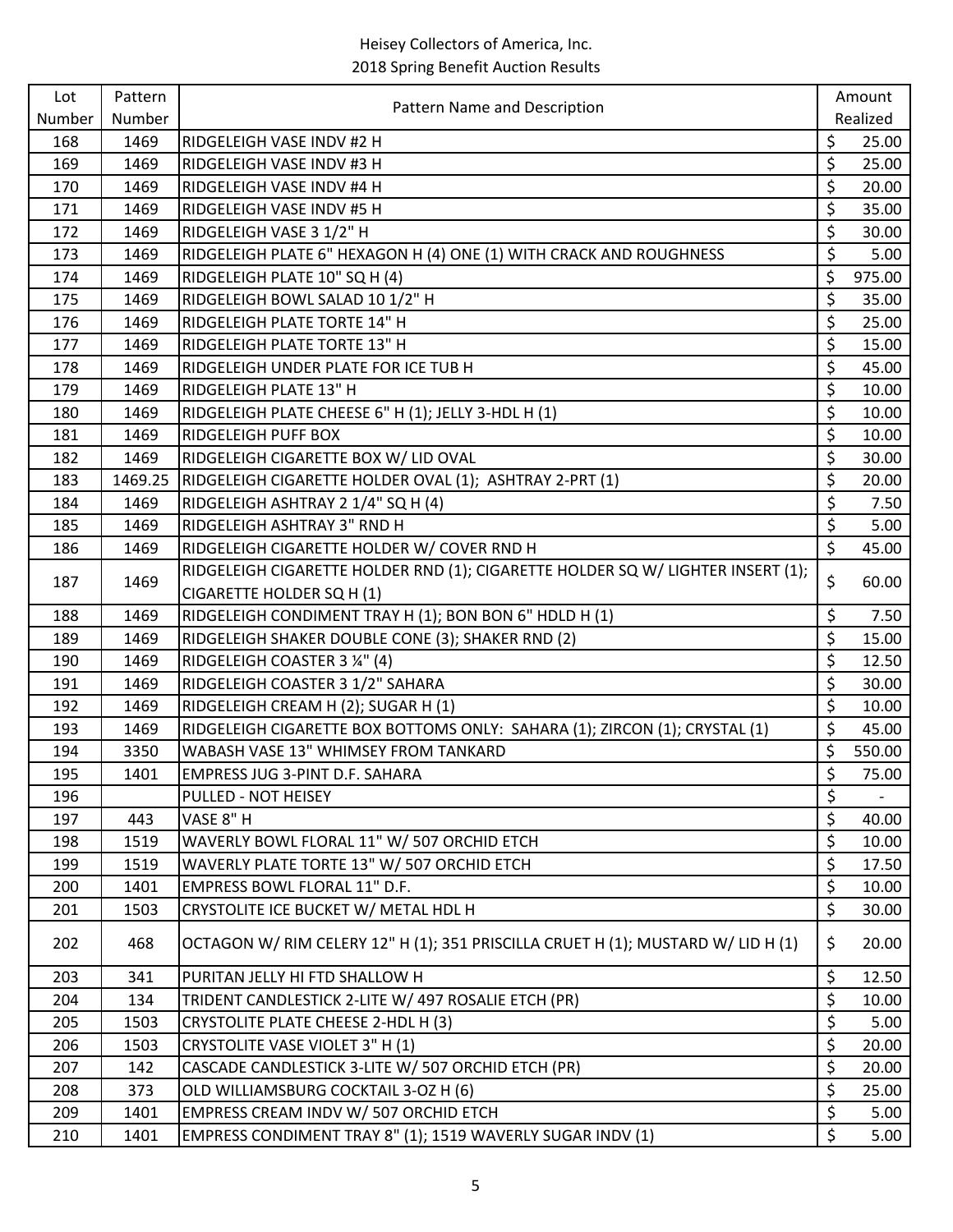| Pattern Name and Description<br>Number<br>Number<br>PLAIN BAND SHERBET CUSTARD H WORN GOLD (1); 310 RING BAND TOOTHPICK CUSTARD<br>\$<br>1225<br>211<br>SOUV "BIG STONE LAKE" H (1)<br>\$<br>212<br>EMPRESS PLATE 8" RND SAHARA H (6)<br>1401<br>\$<br>213<br>1252<br>TWIST CELERY 10" H (2)<br>\$<br><b>FANCY LOOP CELERY 9"</b><br>214<br>1205<br>\$<br>215<br>1201<br><b>FANDANGO SPOONER BASE f</b><br>\$<br>216<br>1025<br>SHARON CREAM & SUGAR W/ LID FAIR GOLD DÉCOR H (SET)<br>\$<br>217<br>GIBSON GIRL BOWL FLORAL 10" FLAMINGO H<br>10<br>\$<br>218<br>14<br>FLAT RIM BOWL FLORAL 12 1/2" FLAMINGO H<br>\$<br>FLAT PANEL CHEESE & CRACKER GOLD DÉCOR H (2-PCS)<br>219<br>352<br>\$<br>220<br>TWIST ICE BUCKET FLAMINGO H<br>1252<br>\$<br>EMPRESS PLATE 7" SQ FLAMINGO H (4); CELERY 13" FLAMINGO H (1)<br>221<br>1401<br>COARSE RIB PLATE 6" FLAMINGO H (4); PLATE 7 1/2" FLAMINGO H (4); 1231 RIBBED<br>\$<br>222<br>407<br>OCTAGON CELERY 9" FLAMINGO H (1) | Amount   |
|--------------------------------------------------------------------------------------------------------------------------------------------------------------------------------------------------------------------------------------------------------------------------------------------------------------------------------------------------------------------------------------------------------------------------------------------------------------------------------------------------------------------------------------------------------------------------------------------------------------------------------------------------------------------------------------------------------------------------------------------------------------------------------------------------------------------------------------------------------------------------------------------------------------------------------------------------------------------------|----------|
|                                                                                                                                                                                                                                                                                                                                                                                                                                                                                                                                                                                                                                                                                                                                                                                                                                                                                                                                                                          | Realized |
|                                                                                                                                                                                                                                                                                                                                                                                                                                                                                                                                                                                                                                                                                                                                                                                                                                                                                                                                                                          | 20.00    |
|                                                                                                                                                                                                                                                                                                                                                                                                                                                                                                                                                                                                                                                                                                                                                                                                                                                                                                                                                                          |          |
|                                                                                                                                                                                                                                                                                                                                                                                                                                                                                                                                                                                                                                                                                                                                                                                                                                                                                                                                                                          | 20.00    |
|                                                                                                                                                                                                                                                                                                                                                                                                                                                                                                                                                                                                                                                                                                                                                                                                                                                                                                                                                                          | 7.50     |
|                                                                                                                                                                                                                                                                                                                                                                                                                                                                                                                                                                                                                                                                                                                                                                                                                                                                                                                                                                          | 50.00    |
|                                                                                                                                                                                                                                                                                                                                                                                                                                                                                                                                                                                                                                                                                                                                                                                                                                                                                                                                                                          | 22.50    |
|                                                                                                                                                                                                                                                                                                                                                                                                                                                                                                                                                                                                                                                                                                                                                                                                                                                                                                                                                                          | 25.00    |
|                                                                                                                                                                                                                                                                                                                                                                                                                                                                                                                                                                                                                                                                                                                                                                                                                                                                                                                                                                          | 10.00    |
|                                                                                                                                                                                                                                                                                                                                                                                                                                                                                                                                                                                                                                                                                                                                                                                                                                                                                                                                                                          | 15.00    |
|                                                                                                                                                                                                                                                                                                                                                                                                                                                                                                                                                                                                                                                                                                                                                                                                                                                                                                                                                                          | 20.00    |
|                                                                                                                                                                                                                                                                                                                                                                                                                                                                                                                                                                                                                                                                                                                                                                                                                                                                                                                                                                          | 65.00    |
|                                                                                                                                                                                                                                                                                                                                                                                                                                                                                                                                                                                                                                                                                                                                                                                                                                                                                                                                                                          | 15.00    |
|                                                                                                                                                                                                                                                                                                                                                                                                                                                                                                                                                                                                                                                                                                                                                                                                                                                                                                                                                                          | 20.00    |
|                                                                                                                                                                                                                                                                                                                                                                                                                                                                                                                                                                                                                                                                                                                                                                                                                                                                                                                                                                          |          |
| BANDED FLUTE MATCH BOX W/ LID H ROUGHNESS (1); 1519 WAVERLY CHOCOLATE BOX                                                                                                                                                                                                                                                                                                                                                                                                                                                                                                                                                                                                                                                                                                                                                                                                                                                                                                |          |
| \$<br>BOTTOM ONLY H (1); 1E12 OMEGA CHAMPAGNE W/ 1090 RADIANCE CUTTING PAPER<br>150<br>223                                                                                                                                                                                                                                                                                                                                                                                                                                                                                                                                                                                                                                                                                                                                                                                                                                                                               | 20.00    |
| LABEL (1)                                                                                                                                                                                                                                                                                                                                                                                                                                                                                                                                                                                                                                                                                                                                                                                                                                                                                                                                                                |          |
| \$<br>ATHENA CANDLESTICK 2-LITE (PR)<br>224<br>1541                                                                                                                                                                                                                                                                                                                                                                                                                                                                                                                                                                                                                                                                                                                                                                                                                                                                                                                      | 7.50     |
| LARIAT SHERBET W/980 MOONGLO CUTTING (10); 1184 YEOMAN PLATE 8" W/980<br>\$                                                                                                                                                                                                                                                                                                                                                                                                                                                                                                                                                                                                                                                                                                                                                                                                                                                                                              |          |
| 225<br>5040<br><b>MOONGLO CUTTING (8)</b>                                                                                                                                                                                                                                                                                                                                                                                                                                                                                                                                                                                                                                                                                                                                                                                                                                                                                                                                | 30.00    |
| \$<br>SATURN NAPPY 5" H (8)<br>226<br>1485                                                                                                                                                                                                                                                                                                                                                                                                                                                                                                                                                                                                                                                                                                                                                                                                                                                                                                                               | 50.00    |
| \$<br>GOOSE WINGS DOWN (1); 2 GOOSE WINGS HALF (1); 3 GOOSE WINGS UP (1)<br>227<br>$\mathbf{1}$                                                                                                                                                                                                                                                                                                                                                                                                                                                                                                                                                                                                                                                                                                                                                                                                                                                                          | 150.00   |
| \$<br>NAVY PLATE 8" COBALT CENTER BOTTOM ROUGHNESS<br>228<br>2323                                                                                                                                                                                                                                                                                                                                                                                                                                                                                                                                                                                                                                                                                                                                                                                                                                                                                                        | 75.00    |
| \$<br>NAVY PLATE 7" COBALT CENTER BOTTOM ROUGHNESS<br>229<br>2323                                                                                                                                                                                                                                                                                                                                                                                                                                                                                                                                                                                                                                                                                                                                                                                                                                                                                                        | 60.00    |
| \$<br>230<br>2323<br>NAVY BAR 2-OZ COBALT BASE OPTIC                                                                                                                                                                                                                                                                                                                                                                                                                                                                                                                                                                                                                                                                                                                                                                                                                                                                                                                     | 85.00    |
| \$<br>231<br>4052<br>NATIONAL BAR W/ 9012 VICTORY ETCH                                                                                                                                                                                                                                                                                                                                                                                                                                                                                                                                                                                                                                                                                                                                                                                                                                                                                                                   | 200.00   |
| \$<br>232<br><b>RIDGELEIGH BAR H</b><br>1469                                                                                                                                                                                                                                                                                                                                                                                                                                                                                                                                                                                                                                                                                                                                                                                                                                                                                                                             | 55.00    |
| \$<br>233<br>BEADED PANEL & SUNBURST BAR, ROUGHNESS INSIDE BASE RING<br>1235                                                                                                                                                                                                                                                                                                                                                                                                                                                                                                                                                                                                                                                                                                                                                                                                                                                                                             | 230.00   |
| \$<br>234<br>1205<br>FANCY LOOP BAR EMERALD WORN GOLD                                                                                                                                                                                                                                                                                                                                                                                                                                                                                                                                                                                                                                                                                                                                                                                                                                                                                                                    | 35.00    |
| \$<br>235<br>3397<br>GASCONY COCKTAIL W/ 452 AMBASSADOR ETCH                                                                                                                                                                                                                                                                                                                                                                                                                                                                                                                                                                                                                                                                                                                                                                                                                                                                                                             | 10.00    |
| \$<br>3481<br>GLENFORD COCKTAIL CHECKER OPTIC HAWTHORNE<br>236                                                                                                                                                                                                                                                                                                                                                                                                                                                                                                                                                                                                                                                                                                                                                                                                                                                                                                           | 100.00   |
| \$<br>237<br>CHICK HEAD UP (1); 4 CHICK HEAD DOWN (1)<br>3                                                                                                                                                                                                                                                                                                                                                                                                                                                                                                                                                                                                                                                                                                                                                                                                                                                                                                               | 65.00    |
| \$<br>$\overline{2}$<br>238<br>PIGLET STANDING                                                                                                                                                                                                                                                                                                                                                                                                                                                                                                                                                                                                                                                                                                                                                                                                                                                                                                                           | 35.00    |
| \$<br>1590<br>239<br><b>ZODIAC ASHTRAY</b>                                                                                                                                                                                                                                                                                                                                                                                                                                                                                                                                                                                                                                                                                                                                                                                                                                                                                                                               | 25.00    |
| \$<br>240<br><b>CRYSTOLITE NUT INDV SWAN (5)</b><br>1503                                                                                                                                                                                                                                                                                                                                                                                                                                                                                                                                                                                                                                                                                                                                                                                                                                                                                                                 | 17.50    |
| \$<br>241<br>417<br>DOUBLE RIB & PANEL BASKET FLAMINGO H                                                                                                                                                                                                                                                                                                                                                                                                                                                                                                                                                                                                                                                                                                                                                                                                                                                                                                                 | 50.00    |
| LARIAT BOWL FLORAL CRIMPED 12" W/ UNK CUTTING (1); PLATE SANDWICH 14" W/                                                                                                                                                                                                                                                                                                                                                                                                                                                                                                                                                                                                                                                                                                                                                                                                                                                                                                 |          |
| \$<br>242<br>1540<br><b>SAME UNK CUTTING (1)</b>                                                                                                                                                                                                                                                                                                                                                                                                                                                                                                                                                                                                                                                                                                                                                                                                                                                                                                                         | 40.00    |
| \$<br>243<br>1405<br><b>IPSWICH BOWL FLORAL</b>                                                                                                                                                                                                                                                                                                                                                                                                                                                                                                                                                                                                                                                                                                                                                                                                                                                                                                                          | 20.00    |
| \$<br>244<br><b>WAVERLY CANDLESTICK 2-LITE (PR)</b><br>1519                                                                                                                                                                                                                                                                                                                                                                                                                                                                                                                                                                                                                                                                                                                                                                                                                                                                                                              | 15.00    |
| \$<br>245<br>341.5<br>PURITAN JUG 1-QT H                                                                                                                                                                                                                                                                                                                                                                                                                                                                                                                                                                                                                                                                                                                                                                                                                                                                                                                                 | 40.00    |
| \$<br>QUEEN ANN PLATE 8" RND (4)<br>246<br>1509                                                                                                                                                                                                                                                                                                                                                                                                                                                                                                                                                                                                                                                                                                                                                                                                                                                                                                                          | 17.50    |
| \$<br>KOHINOOR CANDLESTICK 2-LITE (PR)<br>247<br>4085                                                                                                                                                                                                                                                                                                                                                                                                                                                                                                                                                                                                                                                                                                                                                                                                                                                                                                                    | 110.00   |
| \$<br>WAVERLY CANDY BOX W/ BOWTIE FINIAL<br>248<br>1519                                                                                                                                                                                                                                                                                                                                                                                                                                                                                                                                                                                                                                                                                                                                                                                                                                                                                                                  | 30.00    |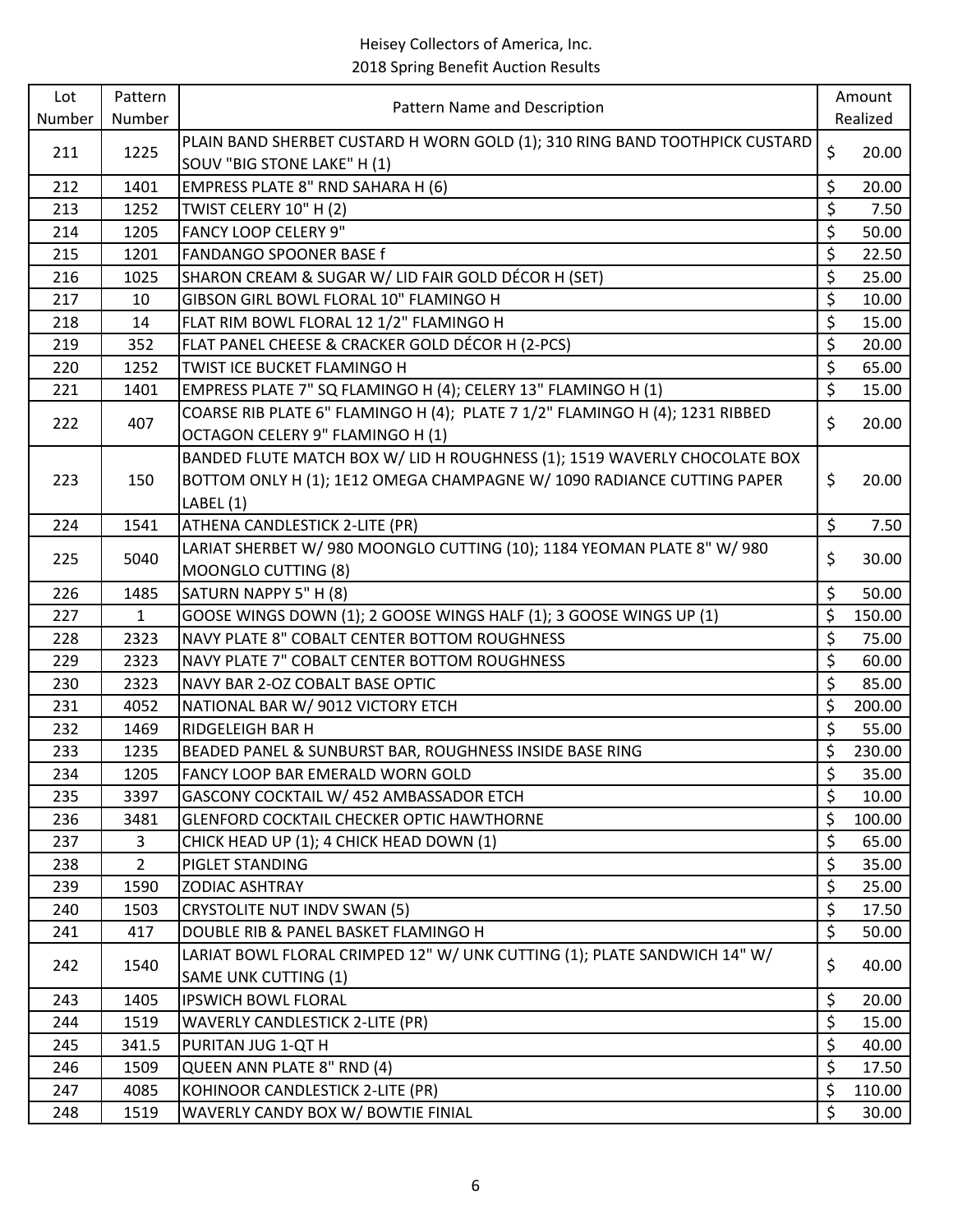| Lot    | Pattern      | Pattern Name and Description                                                     |                          | Amount   |
|--------|--------------|----------------------------------------------------------------------------------|--------------------------|----------|
| Number | Number       |                                                                                  |                          | Realized |
| 249    | 393          | NARROW FLUTE NAPPY 10" SHALLOW H (1); GRAPEFRUIT H (2); GRAPEFRUIT GOLD BAND     | \$                       | 15.00    |
|        |              | H(1)                                                                             |                          |          |
| 250    | 464          | LOKAY BASKET W/ UNK CUTTING H                                                    | \$                       | 45.00    |
| 251    | 1235         | BEADED PANEL & SUNBURST WINE GOOD GOLD (3)                                       | \$                       | 40.00    |
| 252    | 1540         | LARIAT BOWL SALAD 10 1/2" (1); BOWL FLORAL 9" SHALLOW (2)                        | \$                       | 45.00    |
| 253    | 22           | WINDSOR CANDLESTICKS 7 1/2" H (PR)                                               | \$                       | 25.00    |
| 254    | 1183         | REVERE COMPORT FTD 9" W/ 679 WINDSOR CUTTING H                                   | $\overline{\xi}$         | 30.00    |
| 255    | 365          | QUEEN ANNE PUNCH BOWL BASE ONLY H                                                | \$                       | 45.00    |
| 256    | 16           | SUSANNEH PUFF BOX (1); HAIR RECEIVER (1) BOTH W/ METAL LIDS H                    | \$                       | 70.00    |
| 257    | 417          | DOUBLE RIB & PANEL BASKET H                                                      | \$                       | 25.00    |
| 258    | 1447         | ROCOCO CANDLESTICK 2-LITE H (1-ONLY)                                             | \$                       | 25.00    |
| 259    | 485          | DUNHAM NAPPY 8" W/ 693 CLOISTER CUTTING H                                        | \$                       | 30.00    |
| 260    | $\mathbf{1}$ | RINGNECK PHEASANT                                                                | $\overline{\mathcal{L}}$ | 60.00    |
| 261    | 1186         | YEOMAN FRUIT 9" OVAL W/ UNK CUTTING (1); LEMON 5" OVAL W/ UNK CUTTING H (1)      | \$                       | 30.00    |
|        |              | CRYSTOLITE CREAM INDV (1); SUGAR INDV (1); TRAY H (1); NUT LEAF INDV H (7); LEAF | \$                       |          |
| 262    | 1503         | JELLY (1); CIGARETTE OVAL (1) (12-PCS TOTAL)                                     |                          | 25.00    |
| 263    | 1469         | RIDGELEIGH CREAM INDV (1); SUGAR INDV (1); TRAY H (1); CUP & SAUCER H (3-SETS)   | \$                       | 40.00    |
| 264    | 4182         | THIN PLATE 8" W/ 445 TROJAN ETCH MOONGLEAM                                       | \$                       | 40.00    |
| 265    | 1469         | RIDGELEIGH ASHTRAY 21/2" SQ ZIRCON H                                             | \$                       | 70.00    |
| 266    | 1229         | OCTAGON PLATE CHEESE 2-HDL MARIGOLD (1); MAYO FTD MARIGOLD (1)                   | \$                       | 50.00    |
| 267    | 500          | <b>OCTAGON VARIETY TRAY</b>                                                      | \$                       | 10.00    |
| 268    | 1231         | RIBBED OCTAGON DEMITASSE CUP & SAUCER MOONGLEAM H (3-SETS)                       | $\overline{\xi}$         | 55.00    |
| 269    | 1231         | RIBBED OCTAGON PLATE SANDWICH CTR HDL MOONGLEAM H                                | $\overline{\xi}$         | 25.00    |
| 270    | 1401         | EMPRESS MAYO W/ 497 ROSALIE ETCH (1); PLATE 6" RND W/ 497 ROSALIE ETCH H (1)     | \$                       | 10.00    |
| 271    | 1540         | LARIAT CIGARETTE BOX (1); CHEESE COMPORT W/ LID (1)                              | \$                       | 25.00    |
| 272    | 1252.5       | <b>TWIST MAYO FTD SAHARA</b>                                                     | $\overline{\mathsf{S}}$  | 30.00    |
| 273    | 10           | <b>MUDDLER</b>                                                                   | \$                       | 25.00    |
| 274    | 485          | DUNHAM NAPPY 8" W/ UNK CUTTING H                                                 | \$                       | 25.00    |
| 275    | 1472         | PARALLEL QUARTER BOWL FLORAL W/ 913 EVERGLADE CUTTING                            | \$                       | 20.00    |
| 276    | 1191         | LOBE PICKLE / OLIVE FLAMINGO                                                     | \$                       | 20.00    |
| 277    | 1469         | RIDGELEIGH CENTERPIECE 8" H                                                      | \$                       | 30.00    |
| 278    | 1433         | THUMBPRINT & PANEL BOWL FLORAL W/ UNK CUTTING                                    | \$                       | 30.00    |
| 279    | 1567         | PLANTATION CANDLESTICK 2-LITE (PR)                                               | \$                       | 60.00    |
| 280    | 1486         | COLEPORT ICE BUCKET H (1); SODA 8-OZ H (2)                                       | \$                       | 45.00    |
| 281    | 1428         | <b>WARWICK VASE 9" COBALT H</b>                                                  | \$                       | 160.00   |
| 282    | 1428         | <b>WARWICK VASE 9" H</b>                                                         | \$                       | 50.00    |
| 283    | 1428         | WARWICK BOWL FLORAL 10"                                                          | \$                       | 45.00    |
| 284    | 1557         | <b>FIGHTING ROOSTER</b>                                                          | \$                       | 40.00    |
| 285    | 4            | SWAN                                                                             | \$                       | 325.00   |
| 286    | 1538         | <b>RABBIT PAPERWEIGHT</b>                                                        | \$                       | 60.00    |
| 287    | 1522         | <b>COLT STANDING H</b>                                                           | \$                       | 50.00    |
| 288    | 1401         | EMPRESS PLATE 7" SQ MOONGLEAM H (4)                                              | \$                       | 15.00    |
|        |              |                                                                                  |                          |          |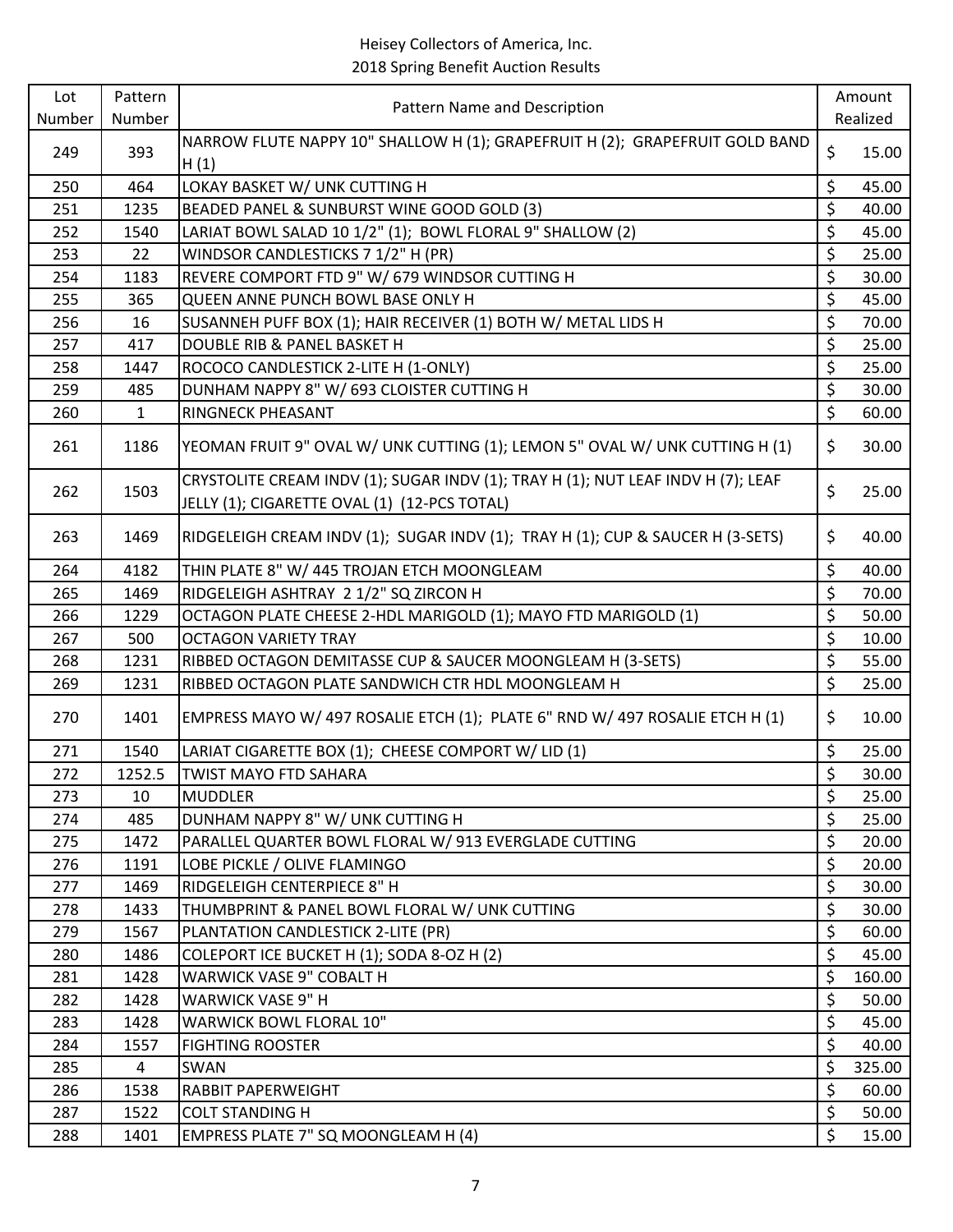| Number<br>Number<br>Realized<br>\$<br>289<br>1401<br><b>EMPRESS SAUCER RND ALEXANDRITE H (4)</b><br>45.00<br>\$<br><b>EMPRESS BOWL FLORAL 11" FLAMINGO</b><br>290<br>1401<br>30.00<br>\$<br>PLANTATION BOWL FLORAL 11" CRIMPED<br>291<br>1567<br>70.00<br>\$<br>292<br>FERN JELLO DISH W/ 607 VICARS ETCH<br>25.00<br>1495<br>\$<br>85.00<br>293<br>RECESSED PANEL CANDY JAR 1/4-LB H<br>465<br>\$<br>80.00<br>294<br>RECESSED PANEL CANDY JAR 1/2-LB H W/ UNK CUTTING<br>465<br>\$<br>295<br>80.00<br>465<br>RECESSED PANEL CANDY JAR 1-LB H W/ UNK CUTTING<br>\$<br>296<br>RECESSED PANEL CANDY JAR 3-LB H<br>125.00<br>465<br>297<br>RECESSED PANEL CANDY JAR 5-LB H W/ UNK CUTTING<br>\$1,000.00<br>465<br>\$1,700.00<br>298<br>RECESSED PANEL CANDY JAR 8-LB H<br>465<br>\$<br>299<br><b>SUNBURST JELLY FTD H</b><br>25.00<br>343<br>\$<br>800.00<br>300<br>$300 - 5$<br>OLD WILLIAMSBURG CANDELABRUM 5-LITE<br>\$<br>160.00<br>301<br>DOUBLE RIB & PANEL BASKET W/ UNK CUTTING HAWTHORNE H<br>417<br>\$<br>302<br>PRISM BAND DECANTER MOONGLEAM W/ NON HEISEY STOPPER CRYSTAL<br>65.00<br>367<br>\$<br>303<br>350<br>PINWHEEL & FAN NAPPY 8" H SCRATCHED<br>15.00<br>\$<br>304<br>FANDANGO CREAM & SUGAR f's HOTEL<br>70.00<br>1201<br>\$<br>17.50<br>305<br>394<br>NARROW FLUTE DOMINO SUGAR INDV H CORNER f's<br>\$<br>12.50<br>306<br>112<br>MERCURY CANDLESTICK MOONGLEAM MISMATCHED COLOR (PR)<br>\$<br>307D<br>15.00<br>1503<br>CRYSTOLITE BOWL SALAD 10" H<br>$\overline{\xi}$<br>YEOMAN CREAM & SUGAR W/ LID HOTEL FLAMINGO H<br>25.00<br>308<br>1184<br>RING BAND SUGAR NO LID CUSTARD WORN GOLD (1); SPOONER ROSE DÉCOR CUSTARD<br>\$<br>309<br>310<br>15.00<br>WORN GOLD (1)<br>\$<br>310<br>10.00<br>1201<br>LAVERNE BOWL FLORAL H<br>\$<br>32.50<br>311<br>1201<br>LAVERNE BOWL FLORAL FLAMINGO H<br>$\overline{\mathcal{S}}$<br>LAVERNE BOWL FLORAL MOONGLEAM H<br>37.50<br>312<br>1201<br>COARSE RIB CELERY 12" MOONGLEAM (1); 1186 BRAZIL NUT MOONGLEAM H (1); 1184<br>\$<br>407<br>20.00<br>313<br>YEOMAN MINT MOONGLEAM H (1)<br>LOBE SPICE TRAY HDLD SILVER OVERLAY W/ UNK CUTTING MOONGLEAM W/ SAHARA<br>\$<br>1191<br>62.50<br>314<br><b>WAFER, PLUS THREE PIECES</b><br>COBEL COCKTAIL SHAKER 1-QT W/ #118 ROOSTER HEAD STOPPER W/ 459 FISHERMAN<br>\$<br>90.00<br>315<br>4225<br><b>ETCH</b><br>\$<br>40.00<br>316<br>COARSE RIB CREAM & SUGAR W/ LID MOONGLEAM H<br>406<br>\$<br>317<br>SUNBURST JUG 3-PINT H<br>65.00<br>343<br>RIDGELEIGH CANDY BOX LID ONLY H (1); 1540 LARIAT CANDY BOX LID ONLY LGE (1);<br>\$<br>COLONIAL DECANTER STOPPER ONLY X'S (1); 115 STOPPER FOR OVAL SHERRY NOT<br>1469<br>318<br>10.00<br>GROUND (1)<br>\$<br>100.00<br>319<br>1425<br>VICTORIAN BOWL FLORAL 10" H (1); CANDLESTICK 2-LITE H (PR)<br>\$<br>40.00<br>320<br>325<br>PILLOWS ROSEBOWL FTD<br>LARIAT PLATE SANDWICH 14" W/ 980 MOONGLO CUTTING (1); BOWL GARDENIA 12" W/<br>\$<br>321<br>1540<br>20.00<br>980 MOONGLO CUTTING (1)<br>BEADED PANEL & SUNBURST DECANTER HDL (1); PLATE 9" F'S (1); WINE (1); WINE W/<br>\$<br>322<br>1235<br>50.00<br>GOLD DÉCOR W/ VARYING WEAR H (5)<br>\$<br>75.00<br>323<br>$\mathbf{1}$<br>HORSEHEAD BOOKEND (1) | Lot | Pattern |                                                  | Amount      |
|-------------------------------------------------------------------------------------------------------------------------------------------------------------------------------------------------------------------------------------------------------------------------------------------------------------------------------------------------------------------------------------------------------------------------------------------------------------------------------------------------------------------------------------------------------------------------------------------------------------------------------------------------------------------------------------------------------------------------------------------------------------------------------------------------------------------------------------------------------------------------------------------------------------------------------------------------------------------------------------------------------------------------------------------------------------------------------------------------------------------------------------------------------------------------------------------------------------------------------------------------------------------------------------------------------------------------------------------------------------------------------------------------------------------------------------------------------------------------------------------------------------------------------------------------------------------------------------------------------------------------------------------------------------------------------------------------------------------------------------------------------------------------------------------------------------------------------------------------------------------------------------------------------------------------------------------------------------------------------------------------------------------------------------------------------------------------------------------------------------------------------------------------------------------------------------------------------------------------------------------------------------------------------------------------------------------------------------------------------------------------------------------------------------------------------------------------------------------------------------------------------------------------------------------------------------------------------------------------------------------------------------------------------------------------------------------------------------------------------------------------------------------------------------------------------------------------------------------------------------------------------------------------------------------------------------------------------------------------------------------------------------------------------------------------------------------------------------------------------------------------------------------------------------------------------|-----|---------|--------------------------------------------------|-------------|
|                                                                                                                                                                                                                                                                                                                                                                                                                                                                                                                                                                                                                                                                                                                                                                                                                                                                                                                                                                                                                                                                                                                                                                                                                                                                                                                                                                                                                                                                                                                                                                                                                                                                                                                                                                                                                                                                                                                                                                                                                                                                                                                                                                                                                                                                                                                                                                                                                                                                                                                                                                                                                                                                                                                                                                                                                                                                                                                                                                                                                                                                                                                                                                               |     |         | Pattern Name and Description                     |             |
|                                                                                                                                                                                                                                                                                                                                                                                                                                                                                                                                                                                                                                                                                                                                                                                                                                                                                                                                                                                                                                                                                                                                                                                                                                                                                                                                                                                                                                                                                                                                                                                                                                                                                                                                                                                                                                                                                                                                                                                                                                                                                                                                                                                                                                                                                                                                                                                                                                                                                                                                                                                                                                                                                                                                                                                                                                                                                                                                                                                                                                                                                                                                                                               |     |         |                                                  |             |
|                                                                                                                                                                                                                                                                                                                                                                                                                                                                                                                                                                                                                                                                                                                                                                                                                                                                                                                                                                                                                                                                                                                                                                                                                                                                                                                                                                                                                                                                                                                                                                                                                                                                                                                                                                                                                                                                                                                                                                                                                                                                                                                                                                                                                                                                                                                                                                                                                                                                                                                                                                                                                                                                                                                                                                                                                                                                                                                                                                                                                                                                                                                                                                               |     |         |                                                  |             |
|                                                                                                                                                                                                                                                                                                                                                                                                                                                                                                                                                                                                                                                                                                                                                                                                                                                                                                                                                                                                                                                                                                                                                                                                                                                                                                                                                                                                                                                                                                                                                                                                                                                                                                                                                                                                                                                                                                                                                                                                                                                                                                                                                                                                                                                                                                                                                                                                                                                                                                                                                                                                                                                                                                                                                                                                                                                                                                                                                                                                                                                                                                                                                                               |     |         |                                                  |             |
|                                                                                                                                                                                                                                                                                                                                                                                                                                                                                                                                                                                                                                                                                                                                                                                                                                                                                                                                                                                                                                                                                                                                                                                                                                                                                                                                                                                                                                                                                                                                                                                                                                                                                                                                                                                                                                                                                                                                                                                                                                                                                                                                                                                                                                                                                                                                                                                                                                                                                                                                                                                                                                                                                                                                                                                                                                                                                                                                                                                                                                                                                                                                                                               |     |         |                                                  |             |
|                                                                                                                                                                                                                                                                                                                                                                                                                                                                                                                                                                                                                                                                                                                                                                                                                                                                                                                                                                                                                                                                                                                                                                                                                                                                                                                                                                                                                                                                                                                                                                                                                                                                                                                                                                                                                                                                                                                                                                                                                                                                                                                                                                                                                                                                                                                                                                                                                                                                                                                                                                                                                                                                                                                                                                                                                                                                                                                                                                                                                                                                                                                                                                               |     |         |                                                  |             |
|                                                                                                                                                                                                                                                                                                                                                                                                                                                                                                                                                                                                                                                                                                                                                                                                                                                                                                                                                                                                                                                                                                                                                                                                                                                                                                                                                                                                                                                                                                                                                                                                                                                                                                                                                                                                                                                                                                                                                                                                                                                                                                                                                                                                                                                                                                                                                                                                                                                                                                                                                                                                                                                                                                                                                                                                                                                                                                                                                                                                                                                                                                                                                                               |     |         |                                                  |             |
|                                                                                                                                                                                                                                                                                                                                                                                                                                                                                                                                                                                                                                                                                                                                                                                                                                                                                                                                                                                                                                                                                                                                                                                                                                                                                                                                                                                                                                                                                                                                                                                                                                                                                                                                                                                                                                                                                                                                                                                                                                                                                                                                                                                                                                                                                                                                                                                                                                                                                                                                                                                                                                                                                                                                                                                                                                                                                                                                                                                                                                                                                                                                                                               |     |         |                                                  |             |
|                                                                                                                                                                                                                                                                                                                                                                                                                                                                                                                                                                                                                                                                                                                                                                                                                                                                                                                                                                                                                                                                                                                                                                                                                                                                                                                                                                                                                                                                                                                                                                                                                                                                                                                                                                                                                                                                                                                                                                                                                                                                                                                                                                                                                                                                                                                                                                                                                                                                                                                                                                                                                                                                                                                                                                                                                                                                                                                                                                                                                                                                                                                                                                               |     |         |                                                  |             |
|                                                                                                                                                                                                                                                                                                                                                                                                                                                                                                                                                                                                                                                                                                                                                                                                                                                                                                                                                                                                                                                                                                                                                                                                                                                                                                                                                                                                                                                                                                                                                                                                                                                                                                                                                                                                                                                                                                                                                                                                                                                                                                                                                                                                                                                                                                                                                                                                                                                                                                                                                                                                                                                                                                                                                                                                                                                                                                                                                                                                                                                                                                                                                                               |     |         |                                                  |             |
|                                                                                                                                                                                                                                                                                                                                                                                                                                                                                                                                                                                                                                                                                                                                                                                                                                                                                                                                                                                                                                                                                                                                                                                                                                                                                                                                                                                                                                                                                                                                                                                                                                                                                                                                                                                                                                                                                                                                                                                                                                                                                                                                                                                                                                                                                                                                                                                                                                                                                                                                                                                                                                                                                                                                                                                                                                                                                                                                                                                                                                                                                                                                                                               |     |         |                                                  |             |
|                                                                                                                                                                                                                                                                                                                                                                                                                                                                                                                                                                                                                                                                                                                                                                                                                                                                                                                                                                                                                                                                                                                                                                                                                                                                                                                                                                                                                                                                                                                                                                                                                                                                                                                                                                                                                                                                                                                                                                                                                                                                                                                                                                                                                                                                                                                                                                                                                                                                                                                                                                                                                                                                                                                                                                                                                                                                                                                                                                                                                                                                                                                                                                               |     |         |                                                  |             |
|                                                                                                                                                                                                                                                                                                                                                                                                                                                                                                                                                                                                                                                                                                                                                                                                                                                                                                                                                                                                                                                                                                                                                                                                                                                                                                                                                                                                                                                                                                                                                                                                                                                                                                                                                                                                                                                                                                                                                                                                                                                                                                                                                                                                                                                                                                                                                                                                                                                                                                                                                                                                                                                                                                                                                                                                                                                                                                                                                                                                                                                                                                                                                                               |     |         |                                                  |             |
|                                                                                                                                                                                                                                                                                                                                                                                                                                                                                                                                                                                                                                                                                                                                                                                                                                                                                                                                                                                                                                                                                                                                                                                                                                                                                                                                                                                                                                                                                                                                                                                                                                                                                                                                                                                                                                                                                                                                                                                                                                                                                                                                                                                                                                                                                                                                                                                                                                                                                                                                                                                                                                                                                                                                                                                                                                                                                                                                                                                                                                                                                                                                                                               |     |         |                                                  |             |
|                                                                                                                                                                                                                                                                                                                                                                                                                                                                                                                                                                                                                                                                                                                                                                                                                                                                                                                                                                                                                                                                                                                                                                                                                                                                                                                                                                                                                                                                                                                                                                                                                                                                                                                                                                                                                                                                                                                                                                                                                                                                                                                                                                                                                                                                                                                                                                                                                                                                                                                                                                                                                                                                                                                                                                                                                                                                                                                                                                                                                                                                                                                                                                               |     |         |                                                  |             |
|                                                                                                                                                                                                                                                                                                                                                                                                                                                                                                                                                                                                                                                                                                                                                                                                                                                                                                                                                                                                                                                                                                                                                                                                                                                                                                                                                                                                                                                                                                                                                                                                                                                                                                                                                                                                                                                                                                                                                                                                                                                                                                                                                                                                                                                                                                                                                                                                                                                                                                                                                                                                                                                                                                                                                                                                                                                                                                                                                                                                                                                                                                                                                                               |     |         |                                                  |             |
|                                                                                                                                                                                                                                                                                                                                                                                                                                                                                                                                                                                                                                                                                                                                                                                                                                                                                                                                                                                                                                                                                                                                                                                                                                                                                                                                                                                                                                                                                                                                                                                                                                                                                                                                                                                                                                                                                                                                                                                                                                                                                                                                                                                                                                                                                                                                                                                                                                                                                                                                                                                                                                                                                                                                                                                                                                                                                                                                                                                                                                                                                                                                                                               |     |         |                                                  |             |
|                                                                                                                                                                                                                                                                                                                                                                                                                                                                                                                                                                                                                                                                                                                                                                                                                                                                                                                                                                                                                                                                                                                                                                                                                                                                                                                                                                                                                                                                                                                                                                                                                                                                                                                                                                                                                                                                                                                                                                                                                                                                                                                                                                                                                                                                                                                                                                                                                                                                                                                                                                                                                                                                                                                                                                                                                                                                                                                                                                                                                                                                                                                                                                               |     |         |                                                  |             |
|                                                                                                                                                                                                                                                                                                                                                                                                                                                                                                                                                                                                                                                                                                                                                                                                                                                                                                                                                                                                                                                                                                                                                                                                                                                                                                                                                                                                                                                                                                                                                                                                                                                                                                                                                                                                                                                                                                                                                                                                                                                                                                                                                                                                                                                                                                                                                                                                                                                                                                                                                                                                                                                                                                                                                                                                                                                                                                                                                                                                                                                                                                                                                                               |     |         |                                                  |             |
|                                                                                                                                                                                                                                                                                                                                                                                                                                                                                                                                                                                                                                                                                                                                                                                                                                                                                                                                                                                                                                                                                                                                                                                                                                                                                                                                                                                                                                                                                                                                                                                                                                                                                                                                                                                                                                                                                                                                                                                                                                                                                                                                                                                                                                                                                                                                                                                                                                                                                                                                                                                                                                                                                                                                                                                                                                                                                                                                                                                                                                                                                                                                                                               |     |         |                                                  |             |
|                                                                                                                                                                                                                                                                                                                                                                                                                                                                                                                                                                                                                                                                                                                                                                                                                                                                                                                                                                                                                                                                                                                                                                                                                                                                                                                                                                                                                                                                                                                                                                                                                                                                                                                                                                                                                                                                                                                                                                                                                                                                                                                                                                                                                                                                                                                                                                                                                                                                                                                                                                                                                                                                                                                                                                                                                                                                                                                                                                                                                                                                                                                                                                               |     |         |                                                  |             |
|                                                                                                                                                                                                                                                                                                                                                                                                                                                                                                                                                                                                                                                                                                                                                                                                                                                                                                                                                                                                                                                                                                                                                                                                                                                                                                                                                                                                                                                                                                                                                                                                                                                                                                                                                                                                                                                                                                                                                                                                                                                                                                                                                                                                                                                                                                                                                                                                                                                                                                                                                                                                                                                                                                                                                                                                                                                                                                                                                                                                                                                                                                                                                                               |     |         |                                                  |             |
|                                                                                                                                                                                                                                                                                                                                                                                                                                                                                                                                                                                                                                                                                                                                                                                                                                                                                                                                                                                                                                                                                                                                                                                                                                                                                                                                                                                                                                                                                                                                                                                                                                                                                                                                                                                                                                                                                                                                                                                                                                                                                                                                                                                                                                                                                                                                                                                                                                                                                                                                                                                                                                                                                                                                                                                                                                                                                                                                                                                                                                                                                                                                                                               |     |         |                                                  |             |
|                                                                                                                                                                                                                                                                                                                                                                                                                                                                                                                                                                                                                                                                                                                                                                                                                                                                                                                                                                                                                                                                                                                                                                                                                                                                                                                                                                                                                                                                                                                                                                                                                                                                                                                                                                                                                                                                                                                                                                                                                                                                                                                                                                                                                                                                                                                                                                                                                                                                                                                                                                                                                                                                                                                                                                                                                                                                                                                                                                                                                                                                                                                                                                               |     |         |                                                  |             |
|                                                                                                                                                                                                                                                                                                                                                                                                                                                                                                                                                                                                                                                                                                                                                                                                                                                                                                                                                                                                                                                                                                                                                                                                                                                                                                                                                                                                                                                                                                                                                                                                                                                                                                                                                                                                                                                                                                                                                                                                                                                                                                                                                                                                                                                                                                                                                                                                                                                                                                                                                                                                                                                                                                                                                                                                                                                                                                                                                                                                                                                                                                                                                                               |     |         |                                                  |             |
|                                                                                                                                                                                                                                                                                                                                                                                                                                                                                                                                                                                                                                                                                                                                                                                                                                                                                                                                                                                                                                                                                                                                                                                                                                                                                                                                                                                                                                                                                                                                                                                                                                                                                                                                                                                                                                                                                                                                                                                                                                                                                                                                                                                                                                                                                                                                                                                                                                                                                                                                                                                                                                                                                                                                                                                                                                                                                                                                                                                                                                                                                                                                                                               |     |         |                                                  |             |
|                                                                                                                                                                                                                                                                                                                                                                                                                                                                                                                                                                                                                                                                                                                                                                                                                                                                                                                                                                                                                                                                                                                                                                                                                                                                                                                                                                                                                                                                                                                                                                                                                                                                                                                                                                                                                                                                                                                                                                                                                                                                                                                                                                                                                                                                                                                                                                                                                                                                                                                                                                                                                                                                                                                                                                                                                                                                                                                                                                                                                                                                                                                                                                               |     |         |                                                  |             |
|                                                                                                                                                                                                                                                                                                                                                                                                                                                                                                                                                                                                                                                                                                                                                                                                                                                                                                                                                                                                                                                                                                                                                                                                                                                                                                                                                                                                                                                                                                                                                                                                                                                                                                                                                                                                                                                                                                                                                                                                                                                                                                                                                                                                                                                                                                                                                                                                                                                                                                                                                                                                                                                                                                                                                                                                                                                                                                                                                                                                                                                                                                                                                                               |     |         |                                                  |             |
|                                                                                                                                                                                                                                                                                                                                                                                                                                                                                                                                                                                                                                                                                                                                                                                                                                                                                                                                                                                                                                                                                                                                                                                                                                                                                                                                                                                                                                                                                                                                                                                                                                                                                                                                                                                                                                                                                                                                                                                                                                                                                                                                                                                                                                                                                                                                                                                                                                                                                                                                                                                                                                                                                                                                                                                                                                                                                                                                                                                                                                                                                                                                                                               |     |         |                                                  |             |
|                                                                                                                                                                                                                                                                                                                                                                                                                                                                                                                                                                                                                                                                                                                                                                                                                                                                                                                                                                                                                                                                                                                                                                                                                                                                                                                                                                                                                                                                                                                                                                                                                                                                                                                                                                                                                                                                                                                                                                                                                                                                                                                                                                                                                                                                                                                                                                                                                                                                                                                                                                                                                                                                                                                                                                                                                                                                                                                                                                                                                                                                                                                                                                               |     |         |                                                  |             |
|                                                                                                                                                                                                                                                                                                                                                                                                                                                                                                                                                                                                                                                                                                                                                                                                                                                                                                                                                                                                                                                                                                                                                                                                                                                                                                                                                                                                                                                                                                                                                                                                                                                                                                                                                                                                                                                                                                                                                                                                                                                                                                                                                                                                                                                                                                                                                                                                                                                                                                                                                                                                                                                                                                                                                                                                                                                                                                                                                                                                                                                                                                                                                                               |     |         |                                                  |             |
|                                                                                                                                                                                                                                                                                                                                                                                                                                                                                                                                                                                                                                                                                                                                                                                                                                                                                                                                                                                                                                                                                                                                                                                                                                                                                                                                                                                                                                                                                                                                                                                                                                                                                                                                                                                                                                                                                                                                                                                                                                                                                                                                                                                                                                                                                                                                                                                                                                                                                                                                                                                                                                                                                                                                                                                                                                                                                                                                                                                                                                                                                                                                                                               |     |         |                                                  |             |
|                                                                                                                                                                                                                                                                                                                                                                                                                                                                                                                                                                                                                                                                                                                                                                                                                                                                                                                                                                                                                                                                                                                                                                                                                                                                                                                                                                                                                                                                                                                                                                                                                                                                                                                                                                                                                                                                                                                                                                                                                                                                                                                                                                                                                                                                                                                                                                                                                                                                                                                                                                                                                                                                                                                                                                                                                                                                                                                                                                                                                                                                                                                                                                               |     |         |                                                  |             |
|                                                                                                                                                                                                                                                                                                                                                                                                                                                                                                                                                                                                                                                                                                                                                                                                                                                                                                                                                                                                                                                                                                                                                                                                                                                                                                                                                                                                                                                                                                                                                                                                                                                                                                                                                                                                                                                                                                                                                                                                                                                                                                                                                                                                                                                                                                                                                                                                                                                                                                                                                                                                                                                                                                                                                                                                                                                                                                                                                                                                                                                                                                                                                                               |     |         |                                                  |             |
|                                                                                                                                                                                                                                                                                                                                                                                                                                                                                                                                                                                                                                                                                                                                                                                                                                                                                                                                                                                                                                                                                                                                                                                                                                                                                                                                                                                                                                                                                                                                                                                                                                                                                                                                                                                                                                                                                                                                                                                                                                                                                                                                                                                                                                                                                                                                                                                                                                                                                                                                                                                                                                                                                                                                                                                                                                                                                                                                                                                                                                                                                                                                                                               |     |         |                                                  |             |
|                                                                                                                                                                                                                                                                                                                                                                                                                                                                                                                                                                                                                                                                                                                                                                                                                                                                                                                                                                                                                                                                                                                                                                                                                                                                                                                                                                                                                                                                                                                                                                                                                                                                                                                                                                                                                                                                                                                                                                                                                                                                                                                                                                                                                                                                                                                                                                                                                                                                                                                                                                                                                                                                                                                                                                                                                                                                                                                                                                                                                                                                                                                                                                               |     |         |                                                  |             |
|                                                                                                                                                                                                                                                                                                                                                                                                                                                                                                                                                                                                                                                                                                                                                                                                                                                                                                                                                                                                                                                                                                                                                                                                                                                                                                                                                                                                                                                                                                                                                                                                                                                                                                                                                                                                                                                                                                                                                                                                                                                                                                                                                                                                                                                                                                                                                                                                                                                                                                                                                                                                                                                                                                                                                                                                                                                                                                                                                                                                                                                                                                                                                                               |     |         |                                                  |             |
|                                                                                                                                                                                                                                                                                                                                                                                                                                                                                                                                                                                                                                                                                                                                                                                                                                                                                                                                                                                                                                                                                                                                                                                                                                                                                                                                                                                                                                                                                                                                                                                                                                                                                                                                                                                                                                                                                                                                                                                                                                                                                                                                                                                                                                                                                                                                                                                                                                                                                                                                                                                                                                                                                                                                                                                                                                                                                                                                                                                                                                                                                                                                                                               |     |         |                                                  |             |
|                                                                                                                                                                                                                                                                                                                                                                                                                                                                                                                                                                                                                                                                                                                                                                                                                                                                                                                                                                                                                                                                                                                                                                                                                                                                                                                                                                                                                                                                                                                                                                                                                                                                                                                                                                                                                                                                                                                                                                                                                                                                                                                                                                                                                                                                                                                                                                                                                                                                                                                                                                                                                                                                                                                                                                                                                                                                                                                                                                                                                                                                                                                                                                               |     |         |                                                  |             |
|                                                                                                                                                                                                                                                                                                                                                                                                                                                                                                                                                                                                                                                                                                                                                                                                                                                                                                                                                                                                                                                                                                                                                                                                                                                                                                                                                                                                                                                                                                                                                                                                                                                                                                                                                                                                                                                                                                                                                                                                                                                                                                                                                                                                                                                                                                                                                                                                                                                                                                                                                                                                                                                                                                                                                                                                                                                                                                                                                                                                                                                                                                                                                                               |     |         |                                                  |             |
|                                                                                                                                                                                                                                                                                                                                                                                                                                                                                                                                                                                                                                                                                                                                                                                                                                                                                                                                                                                                                                                                                                                                                                                                                                                                                                                                                                                                                                                                                                                                                                                                                                                                                                                                                                                                                                                                                                                                                                                                                                                                                                                                                                                                                                                                                                                                                                                                                                                                                                                                                                                                                                                                                                                                                                                                                                                                                                                                                                                                                                                                                                                                                                               | 324 | 29      | SANFORD CANDLESTICK 9" W/ UNK CUTTING H (1-ONLY) | \$<br>12.50 |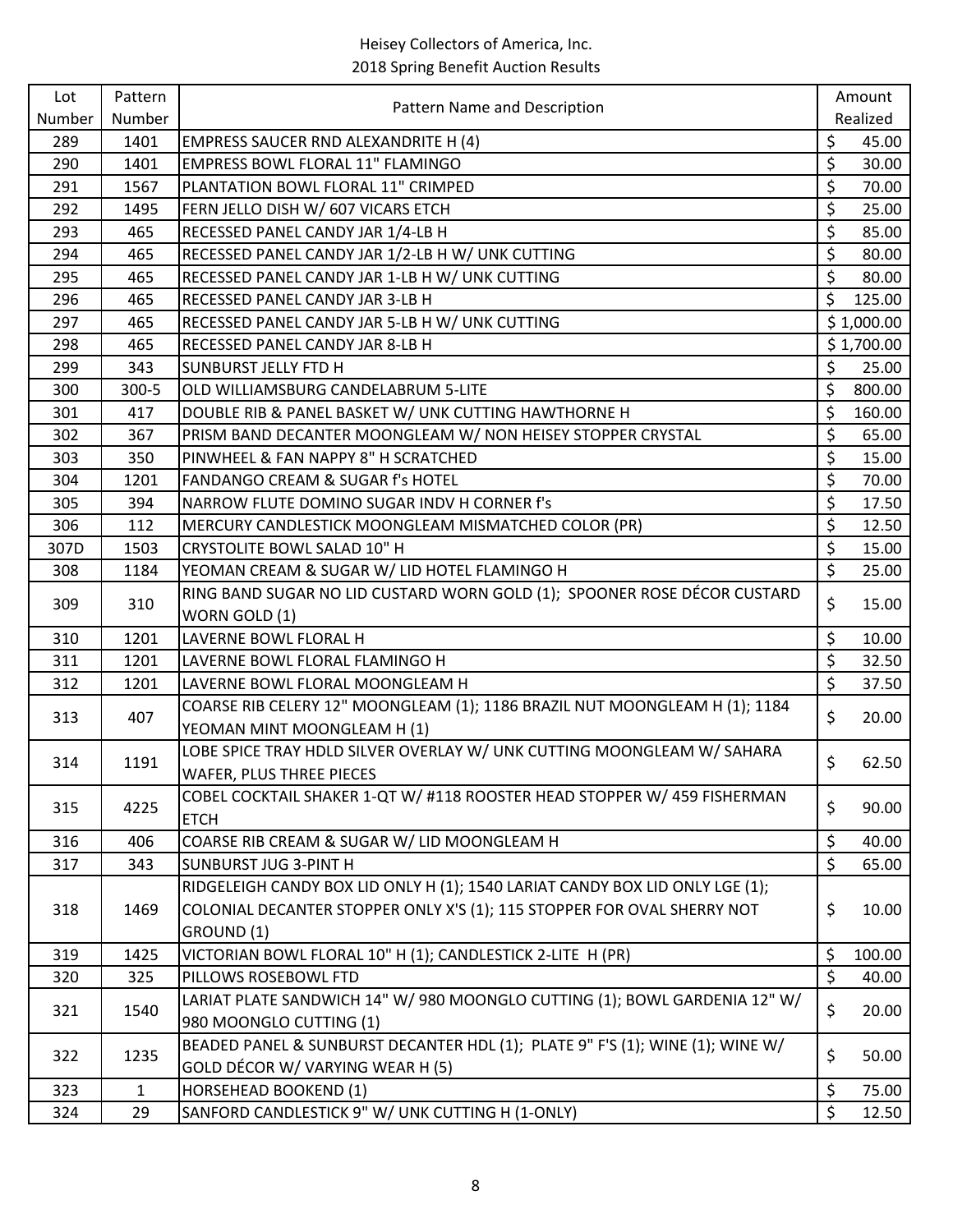| Number<br>Number<br>Realized<br>OLD WILLIAMSBURG CANDLESTICK 7" H (1-ONLY); CANDLESTICK 8" H (1-ONLY);<br>\$<br>$\overline{2}$<br>325<br>32.50<br>CANDLESTICK 9" H (1-ONLY)<br>\$<br>326<br>SIMPLICITY CANDLESTICK 9" H (1-ONLY)<br>101<br>20.00<br>$\overline{\xi}$<br><b>GEORGIAN CANDLESTICK 9" (1-ONLY)</b><br>15.00<br>327<br>$\mathbf{1}$<br>\$<br>150.00<br>328<br>28<br>ELIZABETH CANDLESTICK 7" H (1-ONLY)<br>\$<br>329<br>22<br>WINDSOR CANDLESTICK 7" H (1-ONLY)<br>7.50<br>\$<br>25<br>FEDERAL CANDLESTICK 7" H (1-ONLY)<br>330<br>7.50<br>\$<br>331<br>1503.5<br>CRYSTOLITE CANDLEBLOCK MELON (PR)<br>5.00<br>\$<br>332<br>LEAF DESIGN CANDLESTICK (PR)<br>725.00<br>125<br>\$<br>CLASSIC CANDLESTICK 5" H (PR); CANDLESTICK 7 1/2" RIM f (1-ONLY)<br>333<br>12.50<br>16<br>\$<br>334<br>1503<br>CRYSTOLITE CANDLESTICK 1 LITE (PR); HURRICANE BASE SQ (1-ONLY)<br>5.00<br>\$<br>COLUMBIA CANDLESTICK CRIMPED (PR)<br>17.50<br>335<br>1559<br>\$<br>336<br>1559<br>COLUMBIA CANDLESTICK CRIMPED (1-ONLY); CANDLESTICK CUPPED (1-ONLY)<br>5.00<br>\$<br>TOM THUMB CANDLESTICK TOY H (PR)<br>337<br>30<br>15.00<br>SKIRTED PANEL W/ HANDLE CANDLESTICK 5" (1-ONLY); 33 SKIRTED PANEL CANDLESTICK<br>\$<br>338<br>32<br>5.00<br>5" (1-ONLY)<br>\$<br>339<br>103<br><b>CUPPED SAUCER CANDLESTICK (PR)</b><br>10.00<br>\$<br>30.00<br>340<br>106<br>INVERTED SAUCER CANDLESTICK MOONGLEAM (PR)<br>\$<br>341<br>1502<br>CRYSTOLITE CANDLEBLOCK SWIRL (PR)<br>5.00<br>\$<br>QUEEN ANN NUT (1); CANDLE HOLDER INDV (1-ONLY)<br>342<br>5.00<br>1509<br>\$<br>JACK BE NIMBLE CANDLESTICK TOY (PR)<br>343<br>31<br>15.00<br>\$<br>344<br>1540<br>LARIAT CANDLEBLOCK (PR)<br>25.00<br>\$<br>345<br>150<br>BANDED FLUTE CHAMBER STICK H (1-ONLY)<br>5.00<br>\$<br>5.00<br>393<br>NARROW FLUTE NUT H (1); 353 MEDIUM FLAT PANEL ALMOND INDV FLAMINGO (1)<br>346<br>\$<br>25.00<br>347<br>1220<br>PUNTY BAND TUMBLER RUBY STAIN SOUV "CHAUTAUQUA 1898"<br>\$<br>348<br>352<br>FLAT PANEL MUSTARD W/ LID H<br>20.00<br>\$<br>349<br>1417<br>ARCH TUMBLER (1); TUMBLER SAHARA (1); TUMBLER COBALT (1)<br>80.00<br>\$<br>350<br><b>ARCH TUMBLER AMBER</b><br>160.00<br>1417<br>\$<br>351<br>352<br>30.00<br>FLAT PANEL PICKLE W/ LID H<br>MEDIUM FLAT PANEL SUGAR OVAL HOTEL H (1); 1183 REVERE MARMALADE W/ LID W/<br>\$<br>353<br>12.50<br>352<br>UNK CUTTING H (1); LEMON DISH W/ LID 5" H (1)<br>PUNTY BAND MUG CUSTARD ROSE DÉCOR SOUV "BEAVER CREEK MINN" H (1); 1255<br>\$<br>353<br>1220<br>30.00<br>PINEAPPLE & FAN TANKARD 1-PINT CUSTARD SOUV "RIB LAKE WIS" H (1)<br>\$<br>354<br>30.00<br>438<br>SPIRAL OPTIC CLARET H<br>\$<br>355<br>433<br><b>GREEK KEY CLARET H</b><br>35.00<br>\$<br>32.50<br>PUNTY BAND CLARET W/ ENGLISH REGISTRY MARK<br>356<br>1220<br>\$<br>30.00<br>357<br>1404<br>OLD SANDWICH CLARET SAHARA (1); WINE (1)<br>\$<br>358<br>1425<br>VICTORIAN CLARET SAHARA (2)<br>95.00<br>\$<br>359<br>3308<br>BOB WHITE CLARET W/366 PEACOCK ETCH (2)<br>20.00<br>\$<br>360<br>GAYOSO WINE W/ 163 MONTICELLO ETCH<br>5.00<br>3312<br>\$<br>3315<br>POLONAISE CLARET W/ 15 SPIRAL BAND ETCH<br>361<br>10.00<br>\$<br>MARY N VIRG CLARET W/ UNK LAUREL CUTTING<br>5.00<br>362<br>3345<br>\$<br>363<br>3350<br>WABASH CLARET MARIGOLD BOWL H, CRACKED AND RE-GLUED<br>5.00<br>$\overline{\mathcal{S}}$<br>ALBEMARLE CLARET W/ UNK CUTTING (1); CLARET W/ UNK CUTTING (1)<br>10.00<br>364<br>3368 | Lot | Pattern | Pattern Name and Description     | Amount      |
|---------------------------------------------------------------------------------------------------------------------------------------------------------------------------------------------------------------------------------------------------------------------------------------------------------------------------------------------------------------------------------------------------------------------------------------------------------------------------------------------------------------------------------------------------------------------------------------------------------------------------------------------------------------------------------------------------------------------------------------------------------------------------------------------------------------------------------------------------------------------------------------------------------------------------------------------------------------------------------------------------------------------------------------------------------------------------------------------------------------------------------------------------------------------------------------------------------------------------------------------------------------------------------------------------------------------------------------------------------------------------------------------------------------------------------------------------------------------------------------------------------------------------------------------------------------------------------------------------------------------------------------------------------------------------------------------------------------------------------------------------------------------------------------------------------------------------------------------------------------------------------------------------------------------------------------------------------------------------------------------------------------------------------------------------------------------------------------------------------------------------------------------------------------------------------------------------------------------------------------------------------------------------------------------------------------------------------------------------------------------------------------------------------------------------------------------------------------------------------------------------------------------------------------------------------------------------------------------------------------------------------------------------------------------------------------------------------------------------------------------------------------------------------------------------------------------------------------------------------------------------------------------------------------------------------------------------------------------------------------------------------------------------------------------------------------------------------------------------------------------------------------------------------------------------------------------------------------------------------------------------------------------------------------------------------------------------------------------------------------------------------------------------------------------|-----|---------|----------------------------------|-------------|
|                                                                                                                                                                                                                                                                                                                                                                                                                                                                                                                                                                                                                                                                                                                                                                                                                                                                                                                                                                                                                                                                                                                                                                                                                                                                                                                                                                                                                                                                                                                                                                                                                                                                                                                                                                                                                                                                                                                                                                                                                                                                                                                                                                                                                                                                                                                                                                                                                                                                                                                                                                                                                                                                                                                                                                                                                                                                                                                                                                                                                                                                                                                                                                                                                                                                                                                                                                                                                     |     |         |                                  |             |
|                                                                                                                                                                                                                                                                                                                                                                                                                                                                                                                                                                                                                                                                                                                                                                                                                                                                                                                                                                                                                                                                                                                                                                                                                                                                                                                                                                                                                                                                                                                                                                                                                                                                                                                                                                                                                                                                                                                                                                                                                                                                                                                                                                                                                                                                                                                                                                                                                                                                                                                                                                                                                                                                                                                                                                                                                                                                                                                                                                                                                                                                                                                                                                                                                                                                                                                                                                                                                     |     |         |                                  |             |
|                                                                                                                                                                                                                                                                                                                                                                                                                                                                                                                                                                                                                                                                                                                                                                                                                                                                                                                                                                                                                                                                                                                                                                                                                                                                                                                                                                                                                                                                                                                                                                                                                                                                                                                                                                                                                                                                                                                                                                                                                                                                                                                                                                                                                                                                                                                                                                                                                                                                                                                                                                                                                                                                                                                                                                                                                                                                                                                                                                                                                                                                                                                                                                                                                                                                                                                                                                                                                     |     |         |                                  |             |
|                                                                                                                                                                                                                                                                                                                                                                                                                                                                                                                                                                                                                                                                                                                                                                                                                                                                                                                                                                                                                                                                                                                                                                                                                                                                                                                                                                                                                                                                                                                                                                                                                                                                                                                                                                                                                                                                                                                                                                                                                                                                                                                                                                                                                                                                                                                                                                                                                                                                                                                                                                                                                                                                                                                                                                                                                                                                                                                                                                                                                                                                                                                                                                                                                                                                                                                                                                                                                     |     |         |                                  |             |
|                                                                                                                                                                                                                                                                                                                                                                                                                                                                                                                                                                                                                                                                                                                                                                                                                                                                                                                                                                                                                                                                                                                                                                                                                                                                                                                                                                                                                                                                                                                                                                                                                                                                                                                                                                                                                                                                                                                                                                                                                                                                                                                                                                                                                                                                                                                                                                                                                                                                                                                                                                                                                                                                                                                                                                                                                                                                                                                                                                                                                                                                                                                                                                                                                                                                                                                                                                                                                     |     |         |                                  |             |
|                                                                                                                                                                                                                                                                                                                                                                                                                                                                                                                                                                                                                                                                                                                                                                                                                                                                                                                                                                                                                                                                                                                                                                                                                                                                                                                                                                                                                                                                                                                                                                                                                                                                                                                                                                                                                                                                                                                                                                                                                                                                                                                                                                                                                                                                                                                                                                                                                                                                                                                                                                                                                                                                                                                                                                                                                                                                                                                                                                                                                                                                                                                                                                                                                                                                                                                                                                                                                     |     |         |                                  |             |
|                                                                                                                                                                                                                                                                                                                                                                                                                                                                                                                                                                                                                                                                                                                                                                                                                                                                                                                                                                                                                                                                                                                                                                                                                                                                                                                                                                                                                                                                                                                                                                                                                                                                                                                                                                                                                                                                                                                                                                                                                                                                                                                                                                                                                                                                                                                                                                                                                                                                                                                                                                                                                                                                                                                                                                                                                                                                                                                                                                                                                                                                                                                                                                                                                                                                                                                                                                                                                     |     |         |                                  |             |
|                                                                                                                                                                                                                                                                                                                                                                                                                                                                                                                                                                                                                                                                                                                                                                                                                                                                                                                                                                                                                                                                                                                                                                                                                                                                                                                                                                                                                                                                                                                                                                                                                                                                                                                                                                                                                                                                                                                                                                                                                                                                                                                                                                                                                                                                                                                                                                                                                                                                                                                                                                                                                                                                                                                                                                                                                                                                                                                                                                                                                                                                                                                                                                                                                                                                                                                                                                                                                     |     |         |                                  |             |
|                                                                                                                                                                                                                                                                                                                                                                                                                                                                                                                                                                                                                                                                                                                                                                                                                                                                                                                                                                                                                                                                                                                                                                                                                                                                                                                                                                                                                                                                                                                                                                                                                                                                                                                                                                                                                                                                                                                                                                                                                                                                                                                                                                                                                                                                                                                                                                                                                                                                                                                                                                                                                                                                                                                                                                                                                                                                                                                                                                                                                                                                                                                                                                                                                                                                                                                                                                                                                     |     |         |                                  |             |
|                                                                                                                                                                                                                                                                                                                                                                                                                                                                                                                                                                                                                                                                                                                                                                                                                                                                                                                                                                                                                                                                                                                                                                                                                                                                                                                                                                                                                                                                                                                                                                                                                                                                                                                                                                                                                                                                                                                                                                                                                                                                                                                                                                                                                                                                                                                                                                                                                                                                                                                                                                                                                                                                                                                                                                                                                                                                                                                                                                                                                                                                                                                                                                                                                                                                                                                                                                                                                     |     |         |                                  |             |
|                                                                                                                                                                                                                                                                                                                                                                                                                                                                                                                                                                                                                                                                                                                                                                                                                                                                                                                                                                                                                                                                                                                                                                                                                                                                                                                                                                                                                                                                                                                                                                                                                                                                                                                                                                                                                                                                                                                                                                                                                                                                                                                                                                                                                                                                                                                                                                                                                                                                                                                                                                                                                                                                                                                                                                                                                                                                                                                                                                                                                                                                                                                                                                                                                                                                                                                                                                                                                     |     |         |                                  |             |
|                                                                                                                                                                                                                                                                                                                                                                                                                                                                                                                                                                                                                                                                                                                                                                                                                                                                                                                                                                                                                                                                                                                                                                                                                                                                                                                                                                                                                                                                                                                                                                                                                                                                                                                                                                                                                                                                                                                                                                                                                                                                                                                                                                                                                                                                                                                                                                                                                                                                                                                                                                                                                                                                                                                                                                                                                                                                                                                                                                                                                                                                                                                                                                                                                                                                                                                                                                                                                     |     |         |                                  |             |
|                                                                                                                                                                                                                                                                                                                                                                                                                                                                                                                                                                                                                                                                                                                                                                                                                                                                                                                                                                                                                                                                                                                                                                                                                                                                                                                                                                                                                                                                                                                                                                                                                                                                                                                                                                                                                                                                                                                                                                                                                                                                                                                                                                                                                                                                                                                                                                                                                                                                                                                                                                                                                                                                                                                                                                                                                                                                                                                                                                                                                                                                                                                                                                                                                                                                                                                                                                                                                     |     |         |                                  |             |
|                                                                                                                                                                                                                                                                                                                                                                                                                                                                                                                                                                                                                                                                                                                                                                                                                                                                                                                                                                                                                                                                                                                                                                                                                                                                                                                                                                                                                                                                                                                                                                                                                                                                                                                                                                                                                                                                                                                                                                                                                                                                                                                                                                                                                                                                                                                                                                                                                                                                                                                                                                                                                                                                                                                                                                                                                                                                                                                                                                                                                                                                                                                                                                                                                                                                                                                                                                                                                     |     |         |                                  |             |
|                                                                                                                                                                                                                                                                                                                                                                                                                                                                                                                                                                                                                                                                                                                                                                                                                                                                                                                                                                                                                                                                                                                                                                                                                                                                                                                                                                                                                                                                                                                                                                                                                                                                                                                                                                                                                                                                                                                                                                                                                                                                                                                                                                                                                                                                                                                                                                                                                                                                                                                                                                                                                                                                                                                                                                                                                                                                                                                                                                                                                                                                                                                                                                                                                                                                                                                                                                                                                     |     |         |                                  |             |
|                                                                                                                                                                                                                                                                                                                                                                                                                                                                                                                                                                                                                                                                                                                                                                                                                                                                                                                                                                                                                                                                                                                                                                                                                                                                                                                                                                                                                                                                                                                                                                                                                                                                                                                                                                                                                                                                                                                                                                                                                                                                                                                                                                                                                                                                                                                                                                                                                                                                                                                                                                                                                                                                                                                                                                                                                                                                                                                                                                                                                                                                                                                                                                                                                                                                                                                                                                                                                     |     |         |                                  |             |
|                                                                                                                                                                                                                                                                                                                                                                                                                                                                                                                                                                                                                                                                                                                                                                                                                                                                                                                                                                                                                                                                                                                                                                                                                                                                                                                                                                                                                                                                                                                                                                                                                                                                                                                                                                                                                                                                                                                                                                                                                                                                                                                                                                                                                                                                                                                                                                                                                                                                                                                                                                                                                                                                                                                                                                                                                                                                                                                                                                                                                                                                                                                                                                                                                                                                                                                                                                                                                     |     |         |                                  |             |
|                                                                                                                                                                                                                                                                                                                                                                                                                                                                                                                                                                                                                                                                                                                                                                                                                                                                                                                                                                                                                                                                                                                                                                                                                                                                                                                                                                                                                                                                                                                                                                                                                                                                                                                                                                                                                                                                                                                                                                                                                                                                                                                                                                                                                                                                                                                                                                                                                                                                                                                                                                                                                                                                                                                                                                                                                                                                                                                                                                                                                                                                                                                                                                                                                                                                                                                                                                                                                     |     |         |                                  |             |
|                                                                                                                                                                                                                                                                                                                                                                                                                                                                                                                                                                                                                                                                                                                                                                                                                                                                                                                                                                                                                                                                                                                                                                                                                                                                                                                                                                                                                                                                                                                                                                                                                                                                                                                                                                                                                                                                                                                                                                                                                                                                                                                                                                                                                                                                                                                                                                                                                                                                                                                                                                                                                                                                                                                                                                                                                                                                                                                                                                                                                                                                                                                                                                                                                                                                                                                                                                                                                     |     |         |                                  |             |
|                                                                                                                                                                                                                                                                                                                                                                                                                                                                                                                                                                                                                                                                                                                                                                                                                                                                                                                                                                                                                                                                                                                                                                                                                                                                                                                                                                                                                                                                                                                                                                                                                                                                                                                                                                                                                                                                                                                                                                                                                                                                                                                                                                                                                                                                                                                                                                                                                                                                                                                                                                                                                                                                                                                                                                                                                                                                                                                                                                                                                                                                                                                                                                                                                                                                                                                                                                                                                     |     |         |                                  |             |
|                                                                                                                                                                                                                                                                                                                                                                                                                                                                                                                                                                                                                                                                                                                                                                                                                                                                                                                                                                                                                                                                                                                                                                                                                                                                                                                                                                                                                                                                                                                                                                                                                                                                                                                                                                                                                                                                                                                                                                                                                                                                                                                                                                                                                                                                                                                                                                                                                                                                                                                                                                                                                                                                                                                                                                                                                                                                                                                                                                                                                                                                                                                                                                                                                                                                                                                                                                                                                     |     |         |                                  |             |
|                                                                                                                                                                                                                                                                                                                                                                                                                                                                                                                                                                                                                                                                                                                                                                                                                                                                                                                                                                                                                                                                                                                                                                                                                                                                                                                                                                                                                                                                                                                                                                                                                                                                                                                                                                                                                                                                                                                                                                                                                                                                                                                                                                                                                                                                                                                                                                                                                                                                                                                                                                                                                                                                                                                                                                                                                                                                                                                                                                                                                                                                                                                                                                                                                                                                                                                                                                                                                     |     |         |                                  |             |
|                                                                                                                                                                                                                                                                                                                                                                                                                                                                                                                                                                                                                                                                                                                                                                                                                                                                                                                                                                                                                                                                                                                                                                                                                                                                                                                                                                                                                                                                                                                                                                                                                                                                                                                                                                                                                                                                                                                                                                                                                                                                                                                                                                                                                                                                                                                                                                                                                                                                                                                                                                                                                                                                                                                                                                                                                                                                                                                                                                                                                                                                                                                                                                                                                                                                                                                                                                                                                     |     |         |                                  |             |
|                                                                                                                                                                                                                                                                                                                                                                                                                                                                                                                                                                                                                                                                                                                                                                                                                                                                                                                                                                                                                                                                                                                                                                                                                                                                                                                                                                                                                                                                                                                                                                                                                                                                                                                                                                                                                                                                                                                                                                                                                                                                                                                                                                                                                                                                                                                                                                                                                                                                                                                                                                                                                                                                                                                                                                                                                                                                                                                                                                                                                                                                                                                                                                                                                                                                                                                                                                                                                     |     |         |                                  |             |
|                                                                                                                                                                                                                                                                                                                                                                                                                                                                                                                                                                                                                                                                                                                                                                                                                                                                                                                                                                                                                                                                                                                                                                                                                                                                                                                                                                                                                                                                                                                                                                                                                                                                                                                                                                                                                                                                                                                                                                                                                                                                                                                                                                                                                                                                                                                                                                                                                                                                                                                                                                                                                                                                                                                                                                                                                                                                                                                                                                                                                                                                                                                                                                                                                                                                                                                                                                                                                     |     |         |                                  |             |
|                                                                                                                                                                                                                                                                                                                                                                                                                                                                                                                                                                                                                                                                                                                                                                                                                                                                                                                                                                                                                                                                                                                                                                                                                                                                                                                                                                                                                                                                                                                                                                                                                                                                                                                                                                                                                                                                                                                                                                                                                                                                                                                                                                                                                                                                                                                                                                                                                                                                                                                                                                                                                                                                                                                                                                                                                                                                                                                                                                                                                                                                                                                                                                                                                                                                                                                                                                                                                     |     |         |                                  |             |
|                                                                                                                                                                                                                                                                                                                                                                                                                                                                                                                                                                                                                                                                                                                                                                                                                                                                                                                                                                                                                                                                                                                                                                                                                                                                                                                                                                                                                                                                                                                                                                                                                                                                                                                                                                                                                                                                                                                                                                                                                                                                                                                                                                                                                                                                                                                                                                                                                                                                                                                                                                                                                                                                                                                                                                                                                                                                                                                                                                                                                                                                                                                                                                                                                                                                                                                                                                                                                     |     |         |                                  |             |
|                                                                                                                                                                                                                                                                                                                                                                                                                                                                                                                                                                                                                                                                                                                                                                                                                                                                                                                                                                                                                                                                                                                                                                                                                                                                                                                                                                                                                                                                                                                                                                                                                                                                                                                                                                                                                                                                                                                                                                                                                                                                                                                                                                                                                                                                                                                                                                                                                                                                                                                                                                                                                                                                                                                                                                                                                                                                                                                                                                                                                                                                                                                                                                                                                                                                                                                                                                                                                     |     |         |                                  |             |
|                                                                                                                                                                                                                                                                                                                                                                                                                                                                                                                                                                                                                                                                                                                                                                                                                                                                                                                                                                                                                                                                                                                                                                                                                                                                                                                                                                                                                                                                                                                                                                                                                                                                                                                                                                                                                                                                                                                                                                                                                                                                                                                                                                                                                                                                                                                                                                                                                                                                                                                                                                                                                                                                                                                                                                                                                                                                                                                                                                                                                                                                                                                                                                                                                                                                                                                                                                                                                     |     |         |                                  |             |
|                                                                                                                                                                                                                                                                                                                                                                                                                                                                                                                                                                                                                                                                                                                                                                                                                                                                                                                                                                                                                                                                                                                                                                                                                                                                                                                                                                                                                                                                                                                                                                                                                                                                                                                                                                                                                                                                                                                                                                                                                                                                                                                                                                                                                                                                                                                                                                                                                                                                                                                                                                                                                                                                                                                                                                                                                                                                                                                                                                                                                                                                                                                                                                                                                                                                                                                                                                                                                     |     |         |                                  |             |
|                                                                                                                                                                                                                                                                                                                                                                                                                                                                                                                                                                                                                                                                                                                                                                                                                                                                                                                                                                                                                                                                                                                                                                                                                                                                                                                                                                                                                                                                                                                                                                                                                                                                                                                                                                                                                                                                                                                                                                                                                                                                                                                                                                                                                                                                                                                                                                                                                                                                                                                                                                                                                                                                                                                                                                                                                                                                                                                                                                                                                                                                                                                                                                                                                                                                                                                                                                                                                     |     |         |                                  |             |
|                                                                                                                                                                                                                                                                                                                                                                                                                                                                                                                                                                                                                                                                                                                                                                                                                                                                                                                                                                                                                                                                                                                                                                                                                                                                                                                                                                                                                                                                                                                                                                                                                                                                                                                                                                                                                                                                                                                                                                                                                                                                                                                                                                                                                                                                                                                                                                                                                                                                                                                                                                                                                                                                                                                                                                                                                                                                                                                                                                                                                                                                                                                                                                                                                                                                                                                                                                                                                     |     |         |                                  |             |
|                                                                                                                                                                                                                                                                                                                                                                                                                                                                                                                                                                                                                                                                                                                                                                                                                                                                                                                                                                                                                                                                                                                                                                                                                                                                                                                                                                                                                                                                                                                                                                                                                                                                                                                                                                                                                                                                                                                                                                                                                                                                                                                                                                                                                                                                                                                                                                                                                                                                                                                                                                                                                                                                                                                                                                                                                                                                                                                                                                                                                                                                                                                                                                                                                                                                                                                                                                                                                     |     |         |                                  |             |
|                                                                                                                                                                                                                                                                                                                                                                                                                                                                                                                                                                                                                                                                                                                                                                                                                                                                                                                                                                                                                                                                                                                                                                                                                                                                                                                                                                                                                                                                                                                                                                                                                                                                                                                                                                                                                                                                                                                                                                                                                                                                                                                                                                                                                                                                                                                                                                                                                                                                                                                                                                                                                                                                                                                                                                                                                                                                                                                                                                                                                                                                                                                                                                                                                                                                                                                                                                                                                     |     |         |                                  |             |
|                                                                                                                                                                                                                                                                                                                                                                                                                                                                                                                                                                                                                                                                                                                                                                                                                                                                                                                                                                                                                                                                                                                                                                                                                                                                                                                                                                                                                                                                                                                                                                                                                                                                                                                                                                                                                                                                                                                                                                                                                                                                                                                                                                                                                                                                                                                                                                                                                                                                                                                                                                                                                                                                                                                                                                                                                                                                                                                                                                                                                                                                                                                                                                                                                                                                                                                                                                                                                     |     |         |                                  |             |
|                                                                                                                                                                                                                                                                                                                                                                                                                                                                                                                                                                                                                                                                                                                                                                                                                                                                                                                                                                                                                                                                                                                                                                                                                                                                                                                                                                                                                                                                                                                                                                                                                                                                                                                                                                                                                                                                                                                                                                                                                                                                                                                                                                                                                                                                                                                                                                                                                                                                                                                                                                                                                                                                                                                                                                                                                                                                                                                                                                                                                                                                                                                                                                                                                                                                                                                                                                                                                     |     |         |                                  |             |
|                                                                                                                                                                                                                                                                                                                                                                                                                                                                                                                                                                                                                                                                                                                                                                                                                                                                                                                                                                                                                                                                                                                                                                                                                                                                                                                                                                                                                                                                                                                                                                                                                                                                                                                                                                                                                                                                                                                                                                                                                                                                                                                                                                                                                                                                                                                                                                                                                                                                                                                                                                                                                                                                                                                                                                                                                                                                                                                                                                                                                                                                                                                                                                                                                                                                                                                                                                                                                     |     |         |                                  |             |
|                                                                                                                                                                                                                                                                                                                                                                                                                                                                                                                                                                                                                                                                                                                                                                                                                                                                                                                                                                                                                                                                                                                                                                                                                                                                                                                                                                                                                                                                                                                                                                                                                                                                                                                                                                                                                                                                                                                                                                                                                                                                                                                                                                                                                                                                                                                                                                                                                                                                                                                                                                                                                                                                                                                                                                                                                                                                                                                                                                                                                                                                                                                                                                                                                                                                                                                                                                                                                     |     |         |                                  |             |
|                                                                                                                                                                                                                                                                                                                                                                                                                                                                                                                                                                                                                                                                                                                                                                                                                                                                                                                                                                                                                                                                                                                                                                                                                                                                                                                                                                                                                                                                                                                                                                                                                                                                                                                                                                                                                                                                                                                                                                                                                                                                                                                                                                                                                                                                                                                                                                                                                                                                                                                                                                                                                                                                                                                                                                                                                                                                                                                                                                                                                                                                                                                                                                                                                                                                                                                                                                                                                     |     |         |                                  |             |
|                                                                                                                                                                                                                                                                                                                                                                                                                                                                                                                                                                                                                                                                                                                                                                                                                                                                                                                                                                                                                                                                                                                                                                                                                                                                                                                                                                                                                                                                                                                                                                                                                                                                                                                                                                                                                                                                                                                                                                                                                                                                                                                                                                                                                                                                                                                                                                                                                                                                                                                                                                                                                                                                                                                                                                                                                                                                                                                                                                                                                                                                                                                                                                                                                                                                                                                                                                                                                     |     |         |                                  |             |
|                                                                                                                                                                                                                                                                                                                                                                                                                                                                                                                                                                                                                                                                                                                                                                                                                                                                                                                                                                                                                                                                                                                                                                                                                                                                                                                                                                                                                                                                                                                                                                                                                                                                                                                                                                                                                                                                                                                                                                                                                                                                                                                                                                                                                                                                                                                                                                                                                                                                                                                                                                                                                                                                                                                                                                                                                                                                                                                                                                                                                                                                                                                                                                                                                                                                                                                                                                                                                     |     |         |                                  |             |
|                                                                                                                                                                                                                                                                                                                                                                                                                                                                                                                                                                                                                                                                                                                                                                                                                                                                                                                                                                                                                                                                                                                                                                                                                                                                                                                                                                                                                                                                                                                                                                                                                                                                                                                                                                                                                                                                                                                                                                                                                                                                                                                                                                                                                                                                                                                                                                                                                                                                                                                                                                                                                                                                                                                                                                                                                                                                                                                                                                                                                                                                                                                                                                                                                                                                                                                                                                                                                     |     |         |                                  |             |
|                                                                                                                                                                                                                                                                                                                                                                                                                                                                                                                                                                                                                                                                                                                                                                                                                                                                                                                                                                                                                                                                                                                                                                                                                                                                                                                                                                                                                                                                                                                                                                                                                                                                                                                                                                                                                                                                                                                                                                                                                                                                                                                                                                                                                                                                                                                                                                                                                                                                                                                                                                                                                                                                                                                                                                                                                                                                                                                                                                                                                                                                                                                                                                                                                                                                                                                                                                                                                     |     |         |                                  |             |
|                                                                                                                                                                                                                                                                                                                                                                                                                                                                                                                                                                                                                                                                                                                                                                                                                                                                                                                                                                                                                                                                                                                                                                                                                                                                                                                                                                                                                                                                                                                                                                                                                                                                                                                                                                                                                                                                                                                                                                                                                                                                                                                                                                                                                                                                                                                                                                                                                                                                                                                                                                                                                                                                                                                                                                                                                                                                                                                                                                                                                                                                                                                                                                                                                                                                                                                                                                                                                     |     |         |                                  |             |
|                                                                                                                                                                                                                                                                                                                                                                                                                                                                                                                                                                                                                                                                                                                                                                                                                                                                                                                                                                                                                                                                                                                                                                                                                                                                                                                                                                                                                                                                                                                                                                                                                                                                                                                                                                                                                                                                                                                                                                                                                                                                                                                                                                                                                                                                                                                                                                                                                                                                                                                                                                                                                                                                                                                                                                                                                                                                                                                                                                                                                                                                                                                                                                                                                                                                                                                                                                                                                     |     |         |                                  |             |
|                                                                                                                                                                                                                                                                                                                                                                                                                                                                                                                                                                                                                                                                                                                                                                                                                                                                                                                                                                                                                                                                                                                                                                                                                                                                                                                                                                                                                                                                                                                                                                                                                                                                                                                                                                                                                                                                                                                                                                                                                                                                                                                                                                                                                                                                                                                                                                                                                                                                                                                                                                                                                                                                                                                                                                                                                                                                                                                                                                                                                                                                                                                                                                                                                                                                                                                                                                                                                     | 365 | 3380    | OLD DOMINION CLARET SAHARA H (2) | \$<br>25.00 |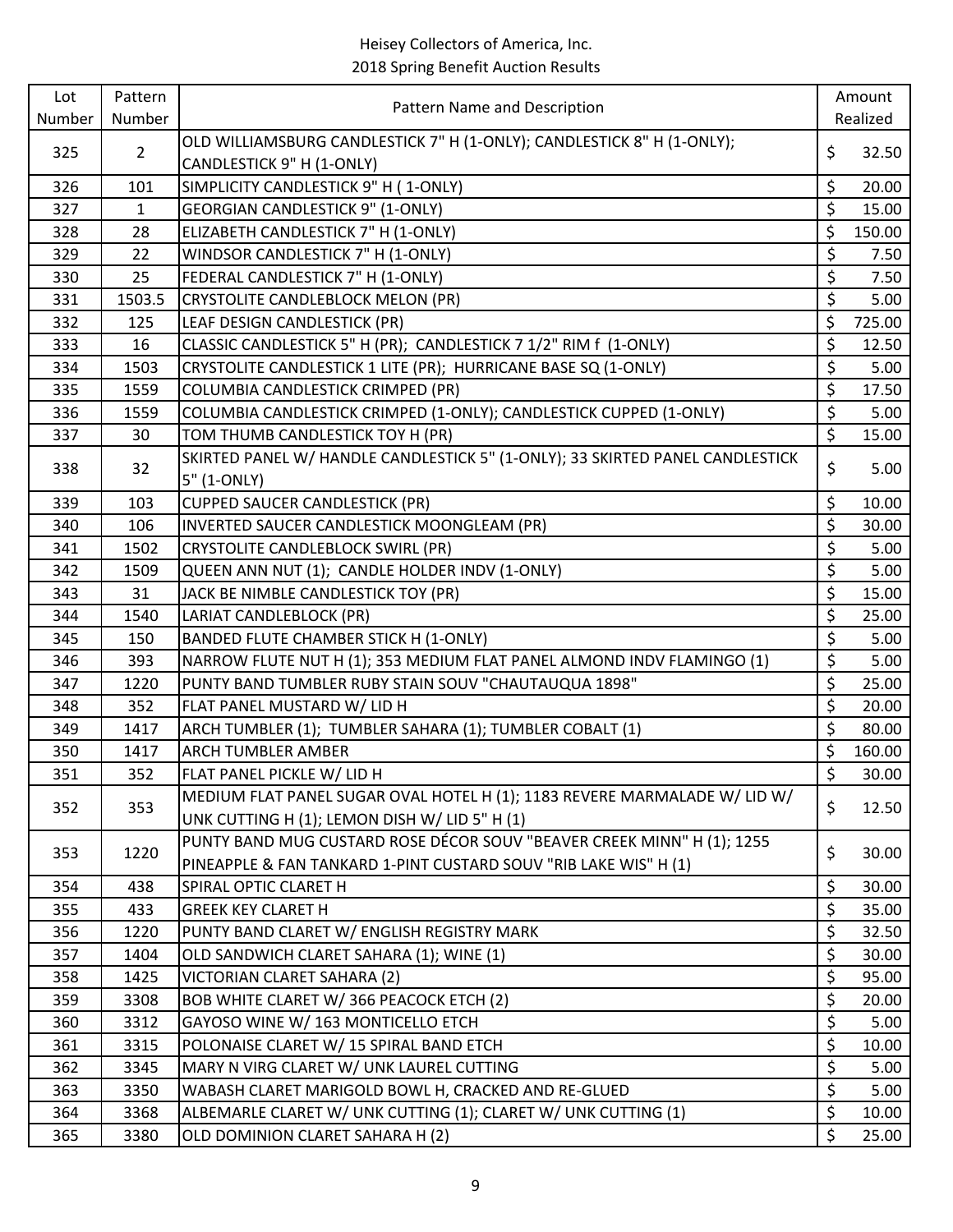| Lot    | Pattern | Pattern Name and Description                                              | Amount       |
|--------|---------|---------------------------------------------------------------------------|--------------|
| Number | Number  |                                                                           | Realized     |
| 366    | 3389    | DUQUESNE CLARET W/ 450 CHINTZ ETCH SAHARA                                 | \$<br>10.00  |
| 367    | 3408    | <b>JAMESTOWN SHERRY</b>                                                   | \$<br>5.00   |
| 368    | 3414    | <b>MARRIETTE SHERRY</b>                                                   | \$<br>5.00   |
| 369    | 3416    | BARBARA FRITCHIE CLARET W/ 468 CHATEAU ETCH                               | \$<br>22.50  |
| 370    | 3416    | BARBARA FRITCHIE CLARET (1); SHERRY (1)                                   | \$<br>10.00  |
| 371    | 4004    | <b>IMPROMPTU CLARET (2)</b>                                               | \$<br>240.00 |
| 372    | 4044    | NEW ERA CLARET W/ GREEK KEY CUTTING (2)                                   | \$<br>30.00  |
| 373    | 4049    | OLD FITZ HOT WHISKY AMBER H                                               | \$<br>160.00 |
| 374    | 4081    | KIMBERLY CHAMPAGNE W/ 1015 DOLLY MADISON ROSE CUTTING (1); CLARET W/ 1015 | \$<br>25.00  |
|        |         | DOLLY MADISON ROSE CUTTING (1)                                            |              |
| 375    | 4083    | <b>STANHOPE CLARET (3)</b>                                                | \$<br>30.00  |
| 376    | 4081    | KIMBERLY CLARET W/893 CARLTON CUTTING                                     | \$<br>20.00  |
| 377    | 5010    | SYMPHONE CLARET W/ 921 DANISH PRINCESS CUTTING                            | \$<br>20.00  |
| 378    | 5010    | SYMPHONE CLARET W/ UNK ELABORATE CUTTING (2)                              | \$<br>95.00  |
| 379    | 5019    | WAVERLY CLARET W/ 9015 ENGLISH IVY ETCH (2)                               | \$<br>20.00  |
| 380    | 5040    | LARIAT CLARET W/980 MOONGLO CUTTING (1); 1E92 OMEGA CLARET W/980          | \$<br>10.00  |
|        |         | MOONGLO CUTTING (1)                                                       |              |
| 381    | 5057    | SUEZ CLARET SULTANA STEM                                                  | \$<br>70.00  |
| 382    | 5057    | SUEZ CLARET W/965 NARCISSUS CUTTING                                       | \$<br>5.00   |
| 383    | 5058    | <b>GOOSE STEM WINE FROSTED GOOSE</b>                                      | \$<br>55.00  |
| 384    | 5063    | BANTAM ROOSTER COCKTAIL (1); 5038 ROOSTER STEM COCKTAIL (1)               | \$<br>65.00  |
| 385    | 5065    | <b>COLT STEM COCKTAIL</b>                                                 | \$<br>75.00  |
| 386    | 5067    | PLANTATION CLARET W/ 516 PLANTATION IVY ETCH (2)                          | \$<br>20.00  |
| 387    | 5079    | PAN AMERICAN CLARET H                                                     | \$<br>30.00  |
| 388    | 5085    | AFRICAN-TEMPO CLARET H                                                    | \$<br>5.00   |
| 389    | 5089    | PRINCESS CLARET H                                                         | \$<br>5.00   |
| 390    | 6003    | TEMPO CLARET H                                                            | \$<br>5.00   |
| 391    | 6004    | CLASSIC CLARET W/ 1086 AMERICAN BEAUTY CUTTING H                          | \$<br>32.50  |
| 392    | 1540    | LARIAT PUNCH BOWL (1); UNDERPLATE (1); CUP (12) (14-PCS TOTAL)            | \$<br>65.00  |
| 393    | 1503    | CRYSTOLITE PUNCH BOWL UNDERPLATE ONLY H                                   | \$<br>80.00  |
| 394    | 150     | <b>BANDED FLUTE CLARET H</b>                                              | \$<br>15.00  |
| 395    | 237     | <b>BAR 3-OZ IN ORIGINAL WRAPPING</b>                                      | \$<br>20.00  |
| 396    | 1205    | FANCY LOOP WINE EMERALD WORN GOLD                                         | \$<br>25.00  |
| 397    | 1252    | TWIST WINE FLAMINGO H                                                     | \$<br>20.00  |
| 398    | 1404    | OLD SANDWICH CLARET MOONGLEAM H (2)                                       | \$<br>50.00  |
| 399    | 2323    | NAVY BAR FULL SHAM COBALT FT                                              | \$<br>70.00  |
| 400    | 2323    | NAVY BAR COBALT FT                                                        | \$<br>80.00  |
| 401    | 2351    | <b>NEWTON BAR PAPER LABEL</b>                                             | \$<br>15.00  |
| 402    | 3362    | CHARTER OAK COCKTAIL FLAMINGO H (2); 3359 PLATEAU COCKTAIL FLAMINGO (1)   | \$<br>25.00  |
| 403    | 3362    | RAMSHORN WINE W/ 9008 SEA NYMPH ETCH H                                    | \$<br>60.00  |
| 404    | 3366    | TROJAN WINE MOONGLEAM STEM & FT H                                         | \$<br>20.00  |
| 405    | 3370    | AFRICAN COCKTAIL MOONGLEAM STEM & FT                                      | \$<br>15.00  |
| 406    | 3379    | ADAM WINE W/ 168 ADAM ETCH                                                | \$<br>10.00  |
| 407    | 3380    | OLD DOMINION CLARET W/ 447 EMPRESS ETCH MOONGLEAM STEM & FT H (2)         | \$<br>20.00  |
| 408    | 3381    | CREOLE BAR 2 1/2-OZ SAHARA                                                | \$<br>45.00  |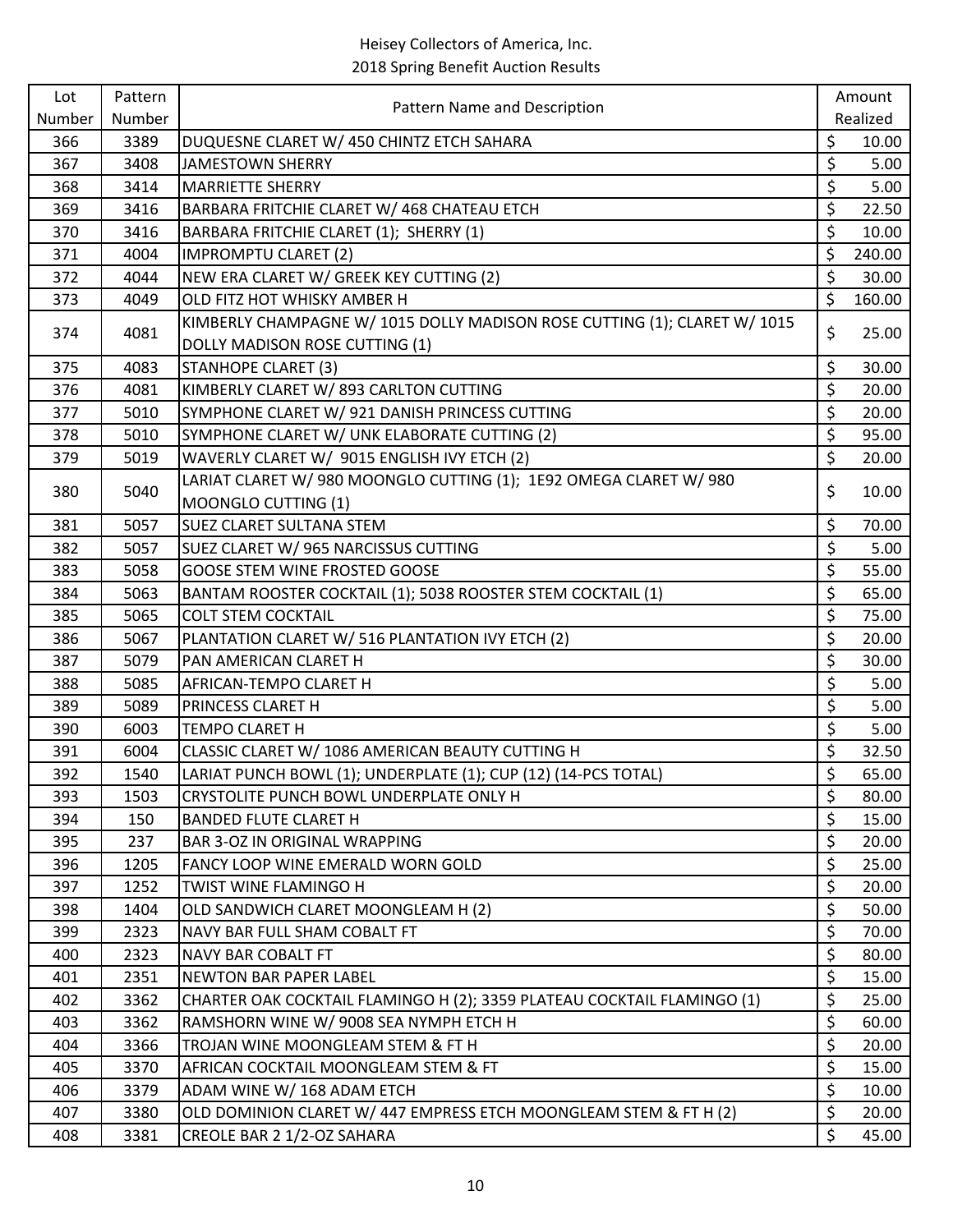| Lot    | Pattern | Pattern Name and Description                                                                                                                                                   |                  | Amount   |
|--------|---------|--------------------------------------------------------------------------------------------------------------------------------------------------------------------------------|------------------|----------|
| Number | Number  |                                                                                                                                                                                |                  | Realized |
| 409    | 3386    | DIAMOND ROSE SHERBET SAHARA                                                                                                                                                    | \$               | 30.00    |
| 410    | 3397    | GASCONY DECANTER W/ STOPPER CRYSTAL W/ SPORTSMAN ETCH                                                                                                                          | \$               | 90.00    |
| 411    | 3405    | ALIBI COCKTAIL W/ 5002 SWEET ADELINE ETCH                                                                                                                                      | \$               | 12.50    |
| 412    | 4004    | <b>IMPROMPTU BAR</b>                                                                                                                                                           | \$               | 75.00    |
| 413    | 4052    | NATIONAL BAR W/ 1003 IVY CUTTING                                                                                                                                               | \$               | 130.00   |
| 414    | 4052    | NATIONAL BAR W/ 980 MOONGLO CUTTING (1); BAR W/ 982 MOON GLEAM CUTTING (1)                                                                                                     | \$               | 45.00    |
| 415    | 4054    | CORONATION BAR 2-OZ (1); BAR 2-OZ W/ SATURN OPTIC (1)                                                                                                                          | \$               | 80.00    |
| 416    | 4054    | CORONATION SODA 10-OZ W/ UNK CUTTING PROBABLY HEISEY (2); SODA 10-OZ W/ UNK<br>CUTTING (1); SODA 12-OZ W/ UNK CUTTING PROBABLY HEISEY (1) (4-PCS TOTAL)                        | \$               | 255.00   |
| 417    | 5047    | DANCERS LEG COCKTAIL                                                                                                                                                           | \$               | 350.00   |
| 418    | 5072    | ROSE STEM CORDIAL W/ 515 HEISEY ROSE ETCH H (2)                                                                                                                                | \$               | 40.00    |
| 419    | 5087    | COMET BAR W/ UNK CUTTING                                                                                                                                                       | \$               | 60.00    |
| 420    | 1E92    | OMEGA CLARET W/ UNK CUTTING (2)                                                                                                                                                | \$               | 20.00    |
| 421    | 4027    | CHRISTOS DECANTER W/ 467 TALLY HO ETCH                                                                                                                                         | \$               | 70.00    |
| 422    | 1401    | EMPRESS CANDLESTICK D.F. SAHARA H (PR)                                                                                                                                         | \$               | 70.00    |
| 423D   | 1519    | WAVERLY SALT & PEPPER W/ METAL LIDS W/ 515 HEISEY ROSE ETCH (1-SET)                                                                                                            | \$               | 35.00    |
| 424    | 1401    | EMPRESS PLATE 6" RND SAHARA H (6); MINT D.F. SAHARA (1); NUT D.F. SAHARA (2);                                                                                                  | \$               | 35.00    |
|        |         | CELERY 13" SAHARA (1); CELERY 10" H SAHARA (1) (11-PCS TOTAL)                                                                                                                  |                  |          |
| 425    | 1401    | <b>EMPRESS BOWL FLORAL 11" SAHARA</b>                                                                                                                                          | \$               | 20.00    |
| 426    | 1401    | EMPRESS PLATE SANDWICH 12" SQ CTR HDL SAHARA H                                                                                                                                 | \$               | 65.00    |
| 427    | 1401    | EMPRESS PLATE 7 1/2" RND W/ 797 KILLARNEY CUTTING                                                                                                                              | \$               | 25.00    |
| 428    | 1469    | RIDGELEIGH CANDLEVASE SAHARA (PR)                                                                                                                                              | \$               | 60.00    |
| 429    | 1469    | RIDGELEIGH PLATE 8" SQ H                                                                                                                                                       | $\overline{\xi}$ | 10.00    |
| 430    | 1509    | QUEEN ANN PLATE 8" RND W/ 839 BONNIE BRIAR CUTTING SOME WEAR (3)                                                                                                               | \$               | 7.50     |
| 431    | 5040    | LARIAT SHERBET (2); 1404 OLD SANDWICH BAR H (1); 1503 CRYSTOLITE CANDY BOX NO<br>LID 3-FTD H (1); SANITARY SYRUP LID ONLY (1); HURRICANE HOLDER STERLING (1) (6- PCS<br>TOTAL) | \$               | 15.00    |
| 432    | 341     | PURITAN CANDY 1-LB NO LID W/ UNK CUTTING H (1); COLONIAL SUGAR LID ONLY (1)                                                                                                    | \$               | 17.50    |
| 433    | 343     | <b>SUNBURST JELLY 1-HDL H</b>                                                                                                                                                  | \$               | 20.00    |
| 434    | 1519    | WAVERLY CHEESE FTD W/ 507 ORCHID ETCH (1); 1509 QUEEN ANN NAPPY 7" D.F. W/ 507<br>ORCHID ETCH (1)                                                                              | \$               | 22.50    |
| 435    | 354     | WIDE FLAT PANEL CREAM & SUGAR FLAMINGO H (1-SET)                                                                                                                               | \$               | 35.00    |
| 436    | 1201    | FANDANGO ICE CREAM TRAY                                                                                                                                                        | \$               | 50.00    |
| 437    | 1205    | FANCY LOOP PUNCH CUP FTD STRAIGHT (3); PUNCH CUP FTD CUPPED (3)                                                                                                                | \$               | 35.00    |
| 438    | 1205    | FANCY LOOP NAPPY 7 1/2" (1); NAPPY 4" (4); PUNCH CUP (2); NAPPY 5" SHALLOW (2) (9-<br>PCS TOTAL)                                                                               | \$               | 40.00    |
| 439    | 1503    | CRYSTOLITE NUT SWAN MASTER (1); NUT SWAN INDV (5)                                                                                                                              | \$               | 17.50    |
| 440    | 1519    | WAVERLY RELISH 11" 3-PRT W/ 515 HEISEY ROSE ETCH H 1-f (1); BOWL GARDENIA 12 1/2"<br>W/ 515 HEISEY ROSE ETCH (2); PLATE SANDWICH 14" CTR HDL (1) (4-PCS TOTAL)                 | \$               | 22.50    |
| 441    | 1567    | PLANTATION BOWL GARDENIA 9 1/2" W/ 516 PLANTATION IVY ETCH (1); CHEESE W/ LID<br>W/ 516 PLANTATION IVY ETCH (1)                                                                | \$               | 60.00    |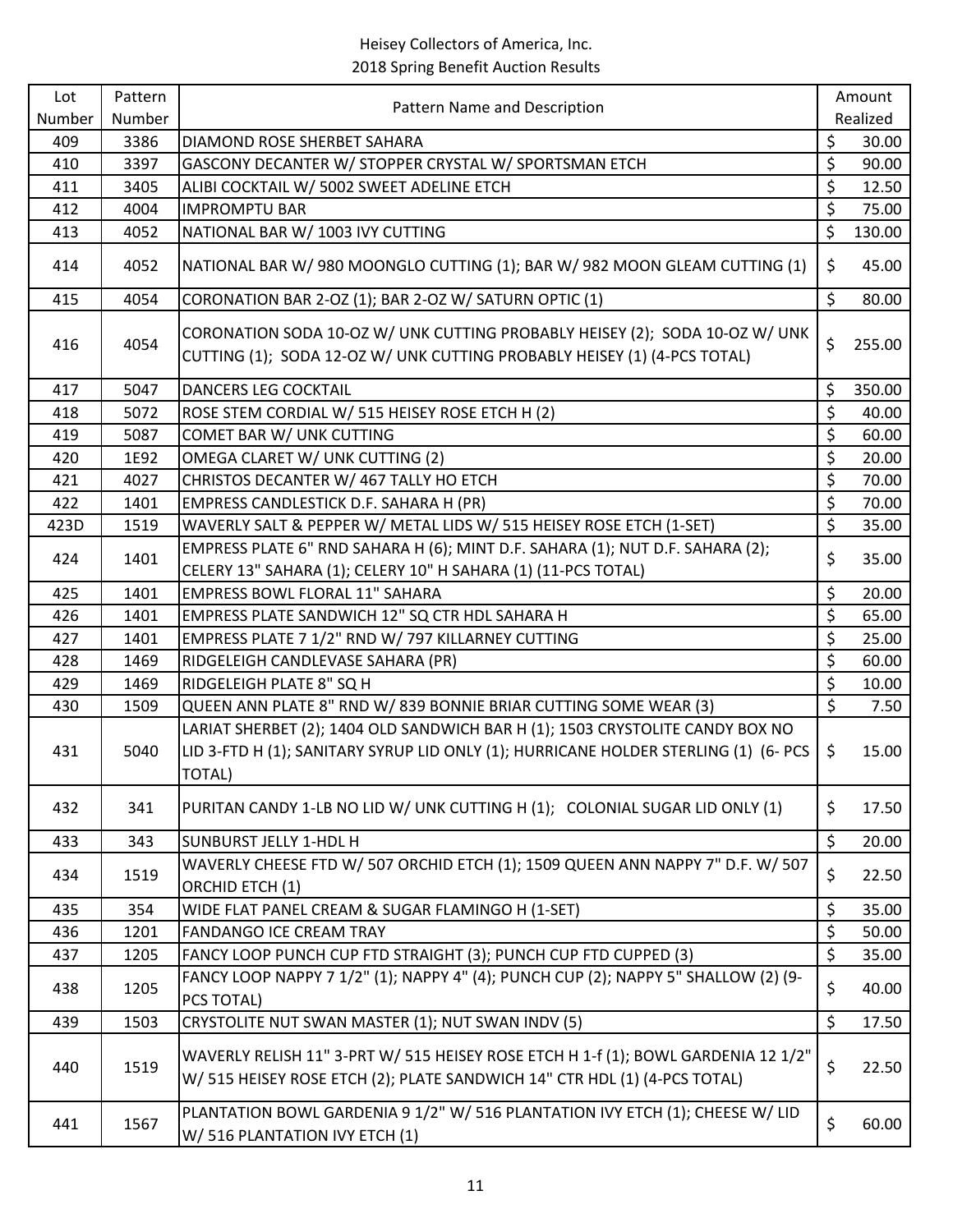| Lot    | Pattern      | Pattern Name and Description                                                        |                  | Amount   |
|--------|--------------|-------------------------------------------------------------------------------------|------------------|----------|
| Number | Number       |                                                                                     |                  | Realized |
| 442    | 21           | ARISTOCRAT CANDLESTICK 7" H 1-B (PR)                                                | \$               | 15.00    |
| 443    | 137          | CONCAVE CIRCLE CANDLESTICK FLAMINGO (1-ONLY)                                        | \$               | 425.00   |
| 444    | 1184         | YEOMAN MINT FTD FLAMINGO (1); GRAPEFRUIT FLAMINGO H (1)                             | \$               | 17.50    |
| 445    | 1238         | <b>BEEHIVE PLATE 8" FLAMINGO</b>                                                    | \$               | 45.00    |
| 446    | 1401         | <b>EMPRESS COMPORT RND FLAMINGO H</b>                                               | \$               | 15.00    |
| 447    | 112          | MERCURY CANDLESTICK W/ 515 HEISEY ROSE ETCH (1); 1519 WAVERLY FAN VASE W/ 515       | \$               | 20.00    |
|        |              | <b>HEISEY ROSE ETCH (1)</b>                                                         |                  |          |
| 448    | 160          | LOCKET ON CHAIN NAPPY 4"                                                            | \$               | 15.00    |
|        |              | RIDGELEIGH SALT INDV H BOXED SET OF 8 (1); 1540 LARIAT PICKLE OLIVE 7" RND H f (1); |                  |          |
| 449    | 1469         | 1186 YEOMAN PRESERVE 6" OVAL W/ UNK DEEP CUTTING H (1); 1157 PUNCH CUP H (1);       | \$               | 22.50    |
|        |              | 351 PRISCILLA MUSTARD W/ LID H (1) (5-PCS TOTAL)                                    |                  |          |
| 450    | 15           | FLORAL BLOCK FOR DUCK INSERT                                                        | \$               | 7.50     |
| 451    | 17           | CLASSIC CANDELABRUM 1-LITE 20" (PR)                                                 | \$               | 175.00   |
| 452    | 5            | PATRICIAN CANDELABRA CUP ONLY 1-F (2)                                               | \$               | 27.50    |
| 453    | 29           | SANFORD CANDLESTICK 9" (1-ONLY)                                                     | $\overline{\xi}$ | 10.00    |
| 454    | 1503         | CRYSTOLITE BOBECHE (2); 300 OLD WILLIAMSBURG CANDLE CUP W/ UNK CUTTING (1);         | \$               | 100.00   |
|        |              | CANDLE CUP (3); BOBECHE (4); METAL FERRULES (10) (20-PCS TOTAL)                     |                  |          |
| 455    | 1567         | PLANTATION CANDLESTICK 2-LITE (PR)                                                  | \$               | 25.00    |
| 456    | 134          | TRIDENT CANDLESTICK 2-LITE W/ 944 COURTSHIP CUTTING (1-ONLY)                        | \$               | 7.50     |
| 457    | $300-3$      | OLD WILLIAMSBURG CANDELABRUM BASE ONLY                                              | \$               | 10.00    |
| 458    | 150          | <b>BANDED FLUTE CORDIAL H (2)</b>                                                   | \$               | 80.00    |
| 459    | 160          | <b>LOCKET ON CHAIN WINE</b>                                                         | \$               | 20.00    |
| 460    | 365          | <b>QUEEN ANNE WINE H</b>                                                            | \$               | 110.00   |
| 461    | 1205         | <b>FANCY LOOP SHERRY</b>                                                            | \$               | 12.50    |
| 462    | 1776         | KALONYAL WINE H                                                                     | \$               | 25.00    |
| 463    | 1201         | <b>FANDANGO WINE</b>                                                                | \$               | 20.00    |
|        |              | BEADED SWAG WINE SOUV "BOLIVAR PA" CUSTARD (1); WINE W/ RUBY STAIN (1); 1220        |                  |          |
| 464    | 1295         | PUNTY BAND WINE SOUV "MOTHER TO OTTO-1904" RUBY STAIN (1); 1225 PLAIN BAND          | \$               | 37.50    |
|        |              | WINE (1) (4-PCS TOTAL)                                                              |                  |          |
| 465    | 359          | COLONIAL CORDIAL H (1); CORDIAL H W/ OPTIC (1)                                      | $\zeta$          | 35.00    |
|        |              | PEERLESS CORDIAL H (2); 393 NARROW FLUTE CORDIAL H W/ UNK CUTTING (1); CORDIAL      |                  |          |
| 466    | 300          | H (1); 351 PRISCILLA CORDIAL H (1); 373 OLD WILLIAMSBURG CORDIAL H (1); 348         | \$               | 75.00    |
|        |              | COLONIAL CUPPED CORDIAL H (1); 339 CONTINENTAL WINE H WORN GOLD (1); 347 FIFTH      |                  |          |
|        |              | AVENUE COLONIAL CORDIAL H (1) (9-PCS TOTAL)                                         |                  |          |
| 467    | 829          | FIFTH AVENUE MITCHELL CORDIAL H                                                     | \$               | 70.00    |
| 468    | 835          | <b>CONTINENTAL CORDIAL</b>                                                          | \$               | 37.50    |
| 469    | 836          | CONTINENTAL WINE W/ UNK ENGRAVING                                                   | \$               | 10.00    |
| 470    | 2401         | OAKWOOD OLD FASHION W/880 SALEM CUTTING                                             | \$               | 5.00     |
| 471    | 4055         | PARK LANE CLARET W/ 849 NOMAD CUTTING (4); 3368 ALBEMARLE CHAMPAGNE W/              | \$               | 25.00    |
|        |              | UNK CUTTING (1)                                                                     |                  |          |
| 472    | 5063         | <b>BANTAM ROOSTER COCKTAIL</b>                                                      | \$               | 50.00    |
| 473    | $\mathbf{1}$ | GIRAFFE HEAD BACK (2)                                                               | \$               | 90.00    |
| 474    | 100          | <b>ASIATIC PHEASANT H</b>                                                           | \$               | 55.00    |
| 475    | 132          | HORSEHEAD STOPPER SMALL BASE B                                                      | \$               | 32.50    |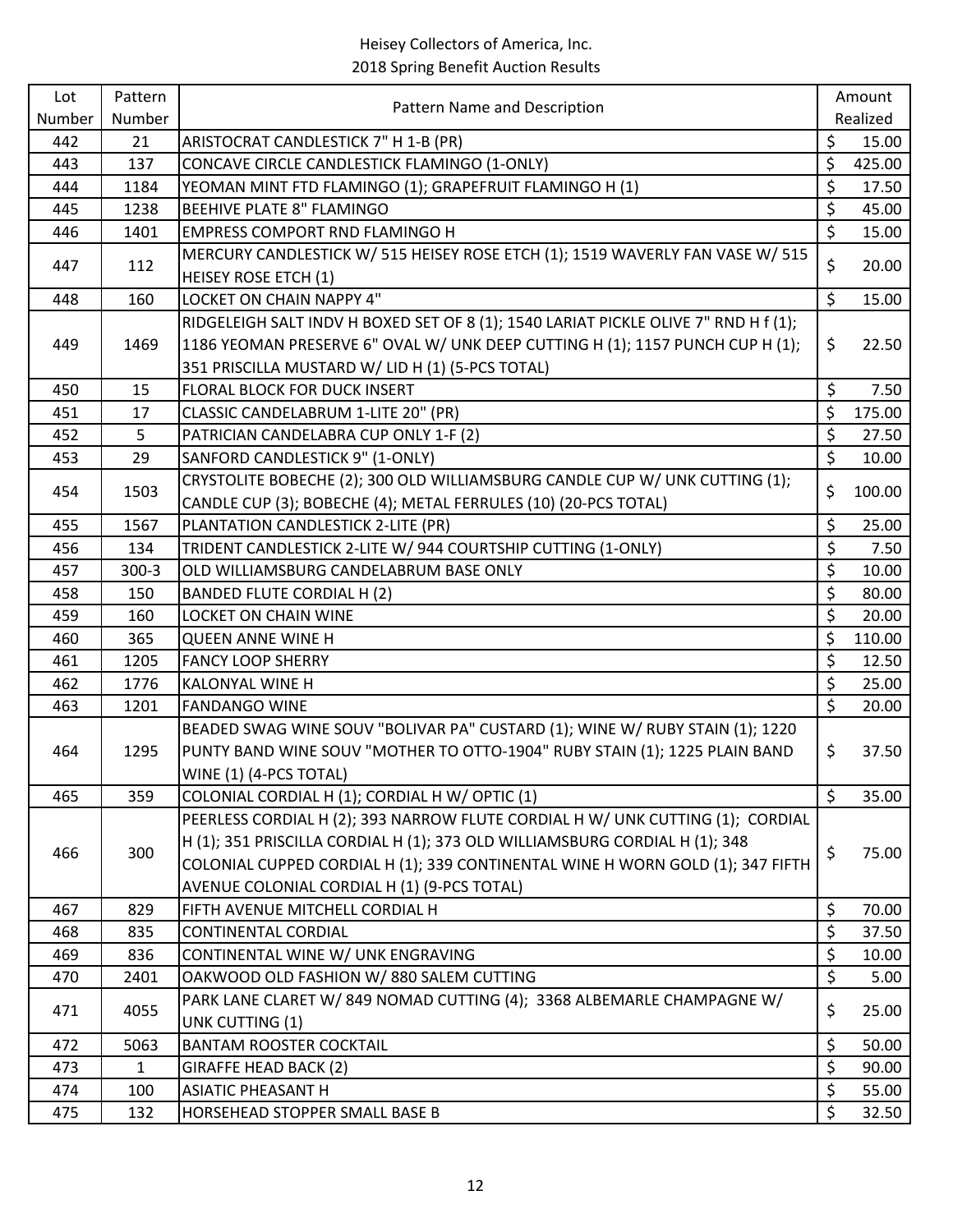| Lot    | Pattern        | Pattern Name and Description                                                                                                                                                                                                     |                  | Amount   |
|--------|----------------|----------------------------------------------------------------------------------------------------------------------------------------------------------------------------------------------------------------------------------|------------------|----------|
| Number | Number         |                                                                                                                                                                                                                                  |                  | Realized |
| 476    | 451            | CROSS LINED FLUTE CELERY 9" H (1); 1252 TWIST CELERY 10" W/ UNK CUTTING H (1); 6<br>MAYO LADLE (1); 2 PIGLET STANDING f (1)                                                                                                      | \$               | 42.50    |
| 477    | 1519           | WAVERLY PLATE 8" W/ 965 NARCISSUS CUTTING (2); 1184 YEOMAN PLATE 7" W/ 1015<br>DOLLY MADISON ROSE CUTTING (1); 1184 YEOMAN PLATE 8" W/ 865 FLORENTINE<br>CUTTING (2); 1609 PLATE 8" W/ 1017 PEACHTREE CUTTING (5) (10-PCS TOTAL) | \$               | 12.50    |
| 478    | 1503           | CRYSTOLITE PLATE TORTE 13" H (1); CUP & SAUCER H (1-SET)                                                                                                                                                                         | $\zeta$          | 15.00    |
| 479    | 1205           | FANCY LOOP SALT SHAKER NO. 1                                                                                                                                                                                                     | \$               | 7.50     |
| 480    | 1519           | WAVERLY SALT & PEPPER W/ 515 HEISEY ROSE ETCH (1-SET)                                                                                                                                                                            | \$               | 27.50    |
| 481    | 1519           | WAVERLY SALT & PEPPER LO W/ UNK CUTTING (1-SET)                                                                                                                                                                                  | \$               | 27.50    |
| 482    |                | MISC: STOPPERS; SHAKER TOPS; BITTERS BOTTLE STOPPERS (45-PCS TOTAL)                                                                                                                                                              | \$               | 135.00   |
| 483    | 1637A          | TOWN & COUNTRY PLATE 14" LIMELIGHT                                                                                                                                                                                               | $\zeta$          | 55.00    |
| 484    | 1401           | EMPRESS BOWL FLORAL D.F. MOONGLEAM                                                                                                                                                                                               | \$               | 22.50    |
| 485    | 1509           | QUEEN ANN NAPPY 8" W/ 507 ORCHID ETCH (1); TRIPLEX RELISH W/ 507 ORCHID ETCH<br>(1); 1519 WAVERLY BOWL GARDENIA 9" W/ 515 ORCHID ETCH SHOWS WEAR (1); PLATE<br>TORTE 14" W/ 515 ORCHID ETCH (1) (4-PCS TOTAL)                    | \$               | 30.00    |
| 486    | 6060           | COUNTRY CLUB OLD FASHION (1); UNK OYSTER COCKTAIL W/ UNK CUTTING PAPER LABEL<br>(1)                                                                                                                                              | \$               | 50.00    |
| 487    | 1401           | EMPRESS MINT D.F. ALEXANDRITE H (2)                                                                                                                                                                                              | \$               | 120.00   |
| 488    | 1252           | TWIST COCKTAIL FLAMINGO H FLAKE ON STEM                                                                                                                                                                                          | $\overline{\xi}$ | 10.00    |
| 489    | 1252           | TWIST CANDLESTICK FLAMINGO H (1-ONLY); 112 MERCURY CANDLESTICK FLAMINGO (1-<br>ONLY)                                                                                                                                             | \$               | 12.50    |
| 490    | 1401           | EMPRESS MINT D.F. FLAMINGO (1); MUSTARD W/ LID FLAMINGO H (1); PLATE 4 1/2"<br>FLAMINGO H (1); 1184 YEOMAN OIL 2-OZ WRONG STOPPER FLAMINGO (1) (4-PCS TOTAL)                                                                     | \$               | 35.00    |
| 491    | 1401           | EMPRESS PLATE 12" MOONGLEAM H SOME WEAR (3)                                                                                                                                                                                      | \$               | 20.00    |
| 492    | 1184           | YEOMAN CANDY JAR 1/2-LB W/ UNK CUTTING                                                                                                                                                                                           | \$               | 22.50    |
| 493    | 4225           | COBEL COCKTAIL SHAKER W/ STRAINER & STOPPER                                                                                                                                                                                      | \$               | 20.00    |
| 494    | 4225           | COBEL COCKTAIL SHAKER W/ STRAINER & STOPPER W/ 467 TALLY HO ETCH SLIGHTLY<br><b>CLOUDY</b>                                                                                                                                       | \$               | 30.00    |
| 495    | 4027           | CHRISTOS DECANTER W/ STOPPER f                                                                                                                                                                                                   | \$               | 10.00    |
| 496    | 1469           | RIDGELEIGH LAMP MADE FROM 3" ASHTRAY DEEP (PR)                                                                                                                                                                                   | \$               | 10.00    |
| 497    | 6060           | <b>COUNTRY CLUB DECANTER H</b>                                                                                                                                                                                                   | \$               | 35.00    |
| 498    | 1503           | CRYSTOLITE CANDY 7" BOTTOM ONLY H (1); 341 PURITAN TANKARD LID ONLY H (1);<br>BEADED PANEL AND SUNBURST DECANTER, NO STOPPER, GOLD TRIM                                                                                          | \$               | 30.00    |
| 499    | 1404           | OLD SANDWICH KETCHUP                                                                                                                                                                                                             | \$               | 75.00    |
| 500    | 1519           | WAVERLY CIGARETTE HOLDER W/ LID W/ 507 ORCHID ETCH H                                                                                                                                                                             | \$               | 40.00    |
| 501    | 1235           | BEADED PANEL & SUNBURST SPOONER BASE f                                                                                                                                                                                           | \$               | 30.00    |
| 502    | 3408           | JAMESTOWN PARFAIT H (4)                                                                                                                                                                                                          | \$               | 7.50     |
| 503    | 4069           | RIDGELEIGH SODA 12-OZ W/ 482 MARIEMONT CUTTING                                                                                                                                                                                   | $\zeta$          | 45.00    |
| 504    | 1469           | RIDGELEIGH VASE 9" H                                                                                                                                                                                                             | \$               | 60.00    |
| 505    | 1469           | RIDGELEIGH BALL VASE 9"                                                                                                                                                                                                          | \$               | 50.00    |
| 506    | 1506           | WHIRLPOOL BOWL FLORAL 12" (1); SALT & PEPPER (1-SET)                                                                                                                                                                             | \$               | 15.00    |
| 507    | $\overline{2}$ | <b>GOOSE WINGS HALF</b>                                                                                                                                                                                                          | \$               | 30.00    |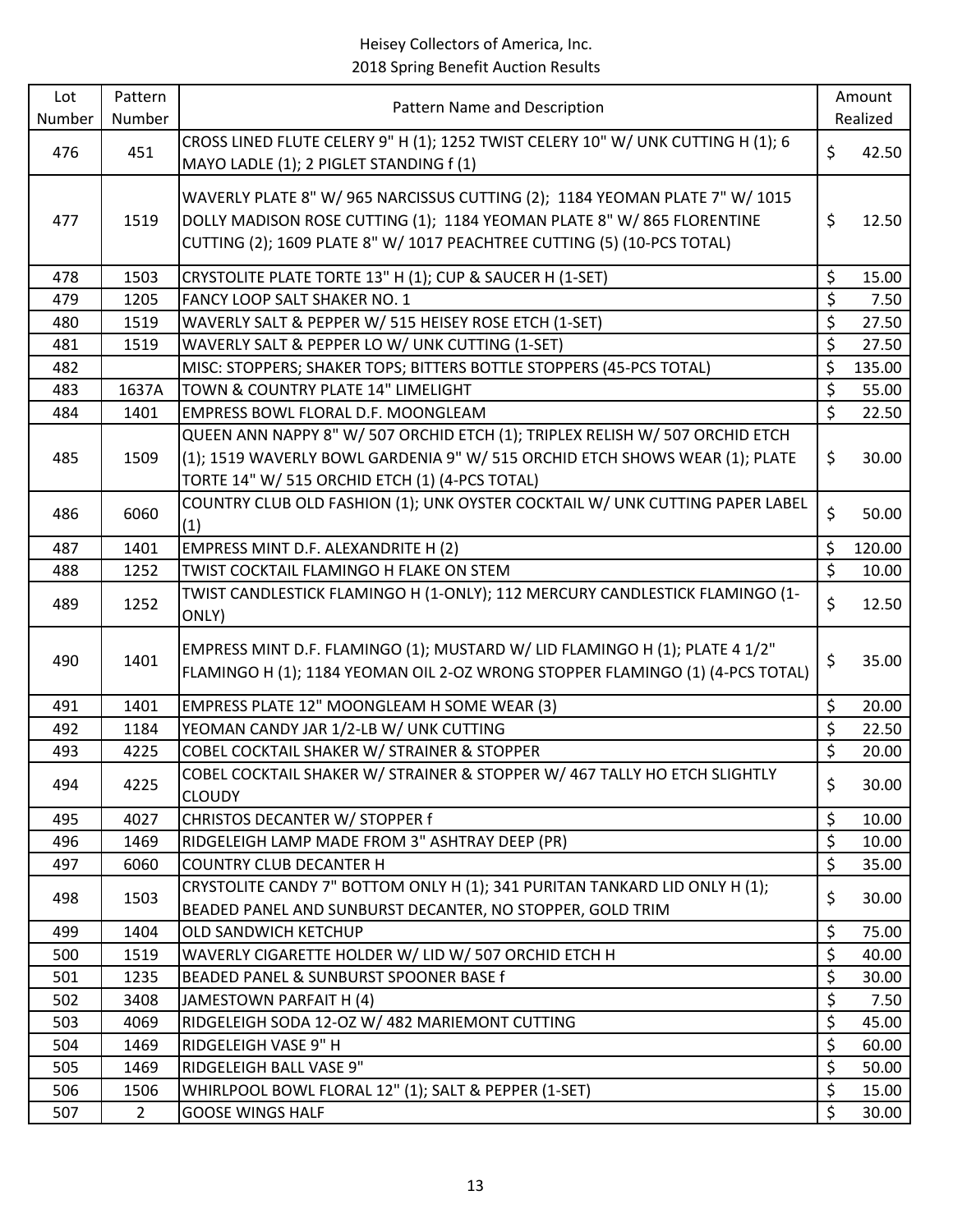| Lot    | Pattern | Pattern Name and Description                                                                                                                                                                                                                        |                  | Amount   |
|--------|---------|-----------------------------------------------------------------------------------------------------------------------------------------------------------------------------------------------------------------------------------------------------|------------------|----------|
| Number | Number  |                                                                                                                                                                                                                                                     |                  | Realized |
| 508    | 1238    | BEEHIVE PLATE 8" MOONGLEAM (1); PLATE 8" ZIRCON (1); PLATE 8" LAVENDER STAIN (1)                                                                                                                                                                    | \$               | 160.00   |
| 509    | 1243    | STEPPED OCTAGON PLATE 14" FLAMINGO H                                                                                                                                                                                                                | \$               | 180.00   |
| 510    | 7000    | SUNFLOWER PLATE TORTE 14" H (1); BOWL FLORAL 12" H (1); BOWL SALAD 10" H (1)                                                                                                                                                                        | \$               | 35.00    |
| 511    | 1503    | CRYSTOLITE PLATE TORTE 13" H SCRATCHES                                                                                                                                                                                                              | \$               | 25.00    |
| 512    | 1519    | WAVERLY PLATE TORTE 14" W/ 965 NARCISSUS CUTTING SCRATCHES                                                                                                                                                                                          | \$               | 5.00     |
| 513    | 1495    | FERN PLATE SANDWICH 16" W/ 607 VICARS ETCH                                                                                                                                                                                                          | \$               | 30.00    |
| 514    | 1238    | <b>BEEHIVE PLATE 14" f's</b>                                                                                                                                                                                                                        | $\overline{\xi}$ | 40.00    |
| 515    | 339     | <b>CONTINENTAL NAPPY 10" H</b>                                                                                                                                                                                                                      | \$               | 20.00    |
| 516    | 393     | NARROW FLUTE NAPPY 8 1/2" H (1); NAPPY 8" H (1); NAPPY 9" H (1); NAPPY 9" FLARED H<br>(1)                                                                                                                                                           | \$               | 20.00    |
| 517    | 1509    | QUEEN ANN BOWL FLORAL D.F. W/ UNK CUTTING                                                                                                                                                                                                           | \$               | 17.50    |
| 518    | 1469    | RIDGELEIGH CHAMPAGNE (1); SODA 12-OZ FTD (1)                                                                                                                                                                                                        | \$               | 10.00    |
| 519    | 1469    | RIDGELEIGH VASE INDV #2 H                                                                                                                                                                                                                           | \$               | 17.50    |
| 520    | 1469.5  | RIDGELEIGH CANDLESTICK 3" (PR)                                                                                                                                                                                                                      | \$               | 10.00    |
| 521    | 1469    | RIDGELEIGH CANDLE VASE ZIRCON H (1-ONLY)                                                                                                                                                                                                            | \$               | 55.00    |
| 522    | 1469    | RIDGELEIGH ASHTRAY 2 1/2" SQ ZIRCON H                                                                                                                                                                                                               | \$               | 55.00    |
| 523    | 1469 %  | RIDGELEIGH SODA 12-OZ H (4)                                                                                                                                                                                                                         | \$               | 45.00    |
| 524    | 473     | NARROW FLUTE W/ RIM NAPPY 8" SQ H                                                                                                                                                                                                                   | \$               | 45.00    |
| 525    | 351     | PRISCILLA NAPPY 8 1/2" H                                                                                                                                                                                                                            | $\overline{\xi}$ | 22.50    |
| 526    | 1205    | FANCY LOOP NAPPY 8" (1); NAPPY 4 1/2" (4)                                                                                                                                                                                                           | \$               | 65.00    |
| 527    | 1637A   | TOWN & COUNTRY BOWL SALAD 11" LIMELIGHT (1); UNDERPLATE 14" LIMELIGHT (1)                                                                                                                                                                           | \$               | 310.00   |
| 528    | 160     | LOCKET ON CHAIN NAPPY 8" EMERALD C                                                                                                                                                                                                                  | \$               | 27.50    |
| 529    | 1503    | CRYSTOLITE VASE 9" W/ CHARLTON DÉCOR H                                                                                                                                                                                                              | \$               | 30.00    |
| 530    | 1280    | WINGED SCROLL NAPPY 8" GOOD GOLD CUSTARD                                                                                                                                                                                                            | \$               | 110.00   |
| 531    | 1205    | FANCY LOOP PUNCH CUP FTD STRAIGHT H 1-B (2)                                                                                                                                                                                                         | \$               | 7.50     |
| 532    | 1540    | LARIAT CREAM H (1); SUGAR H (1); TRAY H (1); 1485 SATURN MAYO H (1)                                                                                                                                                                                 | \$               | 15.00    |
| 533    | 1469    | RIDGELEIGH ASHTRAY BRIDGE RND H (8); FRENCH DRESSING NO STOPPER H (1); VASE 6" H<br>(1)                                                                                                                                                             | \$               | 15.00    |
| 534    | 1469    | RIDGELEIGH BITTERS BOTTLE H                                                                                                                                                                                                                         | \$               | 20.00    |
| 535    | 1469    | RIDGELEIGH FLORAL BOX H                                                                                                                                                                                                                             | \$               | 45.00    |
| 536    | 1469    | RIDGELEIGH VASE INDV #3 H (1); VASE 3 1/2" H (1)                                                                                                                                                                                                    | \$               | 12.50    |
| 537    | 1469    | RIDGELEIGH LEMON DISH W/ LID H                                                                                                                                                                                                                      | $\overline{\xi}$ | 22.50    |
| 538    | 1469    | RIDGELEIGH MARMALADE W/ LID W/ #4 SPOON H                                                                                                                                                                                                           | \$               | 75.00    |
| 539    | 300.5   | PEERLESS CREAM HOTEL H                                                                                                                                                                                                                              | \$               | 10.00    |
| 540    | 1469    | RIDGELEIGH NAPPY 5" IN METAL STAND (1); NAPPY 4 1/2" W/ METAL HDL H (1); NAPPY 4<br>1/2" W/ METAL HDL & FRUIT H (1); CELERY-OLIVE 12" W/ METAL & LUCITE HDL (1); 1469<br>1/2 CIGARETTE BOX NO LID OVAL W/ METAL HDL & GREEN FRUIT (1) (5-PCS TOTAL) | \$               | 65.00    |
| 541    | 1469    | RIDGELEIGH NAPPY 4 1/2" HEXAGON H (4)                                                                                                                                                                                                               | \$               | 15.00    |
| 542    | 1567    | PLANTATION CANDLESTICK 2-LITE W/ 516 PLANTATION IVY ETCH (PR)                                                                                                                                                                                       | \$               | 15.00    |
| 543    | 32      | SKIRTED PANEL W/ HANDLE CANDLESTICK 7" (PR)                                                                                                                                                                                                         | \$               | 60.00    |
| 544    | 32      | SKIRTED PANEL W/ HANDLE CANDLESTICK 5" (PR)                                                                                                                                                                                                         | \$               | 20.00    |
| 545    | 1567    | PLANTATION CAKE SALVER FTD 5/516 PLANTATION IVY ETCH                                                                                                                                                                                                | \$               | 55.00    |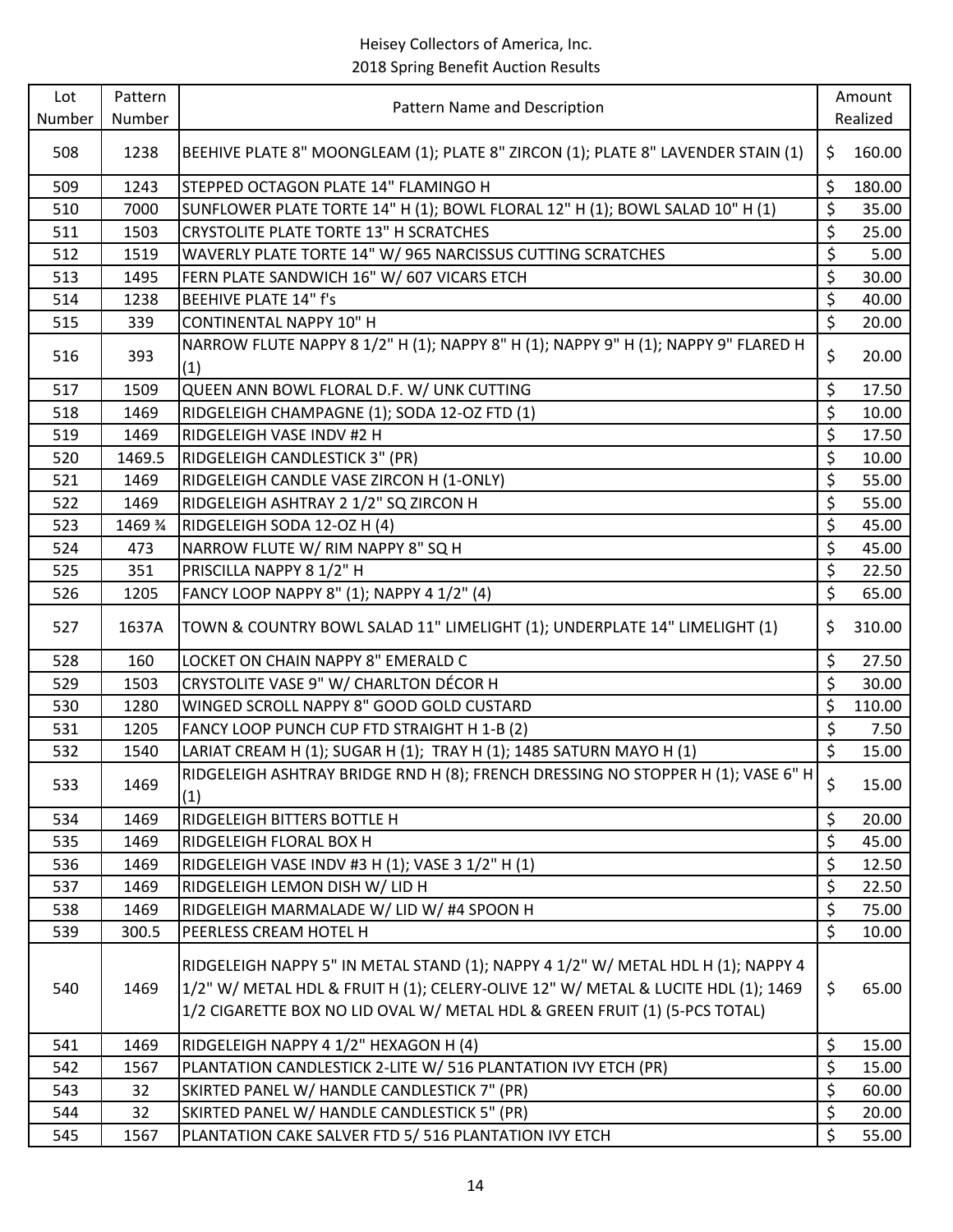| Lot    | Pattern                 | Pattern Name and Description                                                                                                                                                                                                                  | Amount       |
|--------|-------------------------|-----------------------------------------------------------------------------------------------------------------------------------------------------------------------------------------------------------------------------------------------|--------------|
| Number | Number                  |                                                                                                                                                                                                                                               | Realized     |
| 546    | 407                     | <b>COARSE RIB JUG 1-PINT H</b>                                                                                                                                                                                                                | \$<br>35.00  |
| 547    | 465                     | RECESSED PANEL CANDY JAR W/ LID 1/4-LB W/ UNK CUTTING                                                                                                                                                                                         | \$<br>20.00  |
| 548    | 465                     | RECESSED PANEL CANDY JAR W/ LID 1/2-LB W/ UNK CUTTING H                                                                                                                                                                                       | \$<br>30.00  |
| 549    | $\overline{2}$          | GOOSE WINGS HALF (1); 3 GOOSE WINGS UP (1)                                                                                                                                                                                                    | \$<br>50.00  |
| 550    | 393                     | NARROW FLUTE FRENCH DRESSING BOAT H                                                                                                                                                                                                           | \$<br>10.00  |
| 551    | 12                      | <b>MALLARD WINGS UP</b>                                                                                                                                                                                                                       | \$<br>20.00  |
| 552    | 501                     | LAVENDER JAR 5-OZ STOPPER f                                                                                                                                                                                                                   | \$<br>10.00  |
| 553    | 300                     | PEERLESS CRUET W/ STOPPER 3-OZ (1); CRUET W/ STOPPER 4-OZ RIB f (1)                                                                                                                                                                           | \$<br>25.00  |
| 554    | 300                     | PEERLESS SHERBET LO H (8)                                                                                                                                                                                                                     | \$<br>12.50  |
| 555    | 1469                    | RIDGELEIGH PLATE TORTE 13" H                                                                                                                                                                                                                  | \$<br>7.50   |
| 556    | 1637A                   | TOWN & COUNTRY PLATE SANDWICH 14"                                                                                                                                                                                                             | \$<br>45.00  |
| 557    | 4214                    | ELAINE VASE 7" D.O. FLAMINGO                                                                                                                                                                                                                  | \$<br>270.00 |
| 558    | 134                     | TRIDENT CANDLESTICK 2-LITE SAHARA (1-ONLY)                                                                                                                                                                                                    | \$<br>10.00  |
| 559    | 1170                    | PLEAT & PANEL LID ONLY 5" W/ UNK CUTTING (1); 1540 LARIAT LID ONLY 6" LOTUS<br>FINIAL (1); 1503 CRYSTOLITE MARMALADE LID ONLY (1); 1184 YEOMAN LID ONLY 6" H (1);<br>1503 CRYSTOLITE CANDLEBLOCK ROSETTE MADE INTO A FINIAL (1) (5 PCS TOTAL) | \$<br>15.00  |
| 560    | $\mathbf{1}$            | <b>ELEPHANT LGE</b>                                                                                                                                                                                                                           | \$<br>100.00 |
| 561    | 1557                    | FIGHTING ROOSTER SUN PURPLE                                                                                                                                                                                                                   | \$<br>30.00  |
| 562    | $\mathbf{1}$            | RINGNECK PHEASANT                                                                                                                                                                                                                             | \$<br>25.00  |
| 563    | $\overline{2}$          | <b>GOOSE WINGS HALF (2)</b>                                                                                                                                                                                                                   | \$<br>20.00  |
| 564    | 1540                    | PLUG HORSE                                                                                                                                                                                                                                    | \$<br>25.00  |
| 565    | 1527                    | COLT KICKING (1); 1529 COLT BALKING (1)                                                                                                                                                                                                       | \$<br>50.00  |
| 566    | $\overline{\mathbf{4}}$ | <b>ESSEX CANDLESTICK (PR)</b>                                                                                                                                                                                                                 | \$<br>70.00  |
| 567    | 1255                    | PINEAPPLE & FAN VASE 6" EMERALD FAIR GOLD                                                                                                                                                                                                     | \$<br>25.00  |
| 568    | 1205                    | FANCY LOOP CAKE BASKET FTD                                                                                                                                                                                                                    | \$<br>55.00  |
| 569    | 1205                    | <b>FANCY LOOP ICE TUB</b>                                                                                                                                                                                                                     | \$<br>215.00 |
| 570    | 160                     | LOCKET ON CHAIN CAKE SALVER                                                                                                                                                                                                                   | \$<br>65.00  |
| 571    | 465                     | RECESSED PANEL CANDY W/ LID 5-LB H                                                                                                                                                                                                            | \$<br>410.00 |
| 572    | 465                     | RECESSED PANEL CANDY W/ LID 3-LB GOLD DÉCOR H                                                                                                                                                                                                 | \$<br>110.00 |
| 573    | 465                     | RECESSED PANEL CANDY W/ LID 1-LB W/ UNK CUTTING H                                                                                                                                                                                             | \$<br>20.00  |
| 574    | 465                     | RECESSED PANEL CANDY W/ LID 1/4-LB W/ UNK CUTTING H                                                                                                                                                                                           | \$<br>20.00  |
| 575    | 150                     | BANDED FLUTE COMPORT 10" HI FTD H                                                                                                                                                                                                             | \$<br>55.00  |
| 576    | 1473                    | BUTTRESS CORNER SECTION (4); CENTER VASE MEDIUM H (1) (5-PCS TOTAL)                                                                                                                                                                           | \$<br>105.00 |
| 577    | 1473                    | BUTTRESS CENTER VASE TALL (1); CENTER VASE SHORT (1)                                                                                                                                                                                          | \$<br>115.00 |
| 578    | 1473                    | BUTTRESS CENTER VASE MEDIUM (1); CENTER VASE SHORT (1)                                                                                                                                                                                        | \$<br>30.00  |
| 579    | 362                     | EARNSHAW SYRUP 7-OZ W/ UNK ELABORATE CUTTING H                                                                                                                                                                                                | \$<br>55.00  |
| 580    | 1401                    | EMPRESS CANDLESTICK 3-TOE MOONGLEAM H MISMATCHED COLOR (PR)                                                                                                                                                                                   | \$<br>50.00  |
| 581    | 362                     | <b>EARNSHAW SYRUP 7-OZ</b>                                                                                                                                                                                                                    | \$<br>15.00  |
| 582    | 417                     | DOUBLE RIB & PANEL BASKET FLAMINGO H                                                                                                                                                                                                          | \$<br>30.00  |
| 583    | 4090                    | <b>COVENTRY SHERBET ZIRCON</b>                                                                                                                                                                                                                | \$<br>170.00 |
| 584    | 1632                    | LODESTAR ASHTRAY DAWN H                                                                                                                                                                                                                       | \$<br>55.00  |
| 585    | 1488                    | KOHINOOR BOWL FLORAL 13" ZIRCON BASE F                                                                                                                                                                                                        | \$<br>550.00 |
| 586    | 21                      | ARISTOCRAT CANDLESTICK 9" H (1-ONLY); CANDLESTICK 7" H (PR)                                                                                                                                                                                   | \$<br>20.00  |
| 587    | 47                      | REGAL CANDLESTICK 7" H (PR)                                                                                                                                                                                                                   | \$<br>30.00  |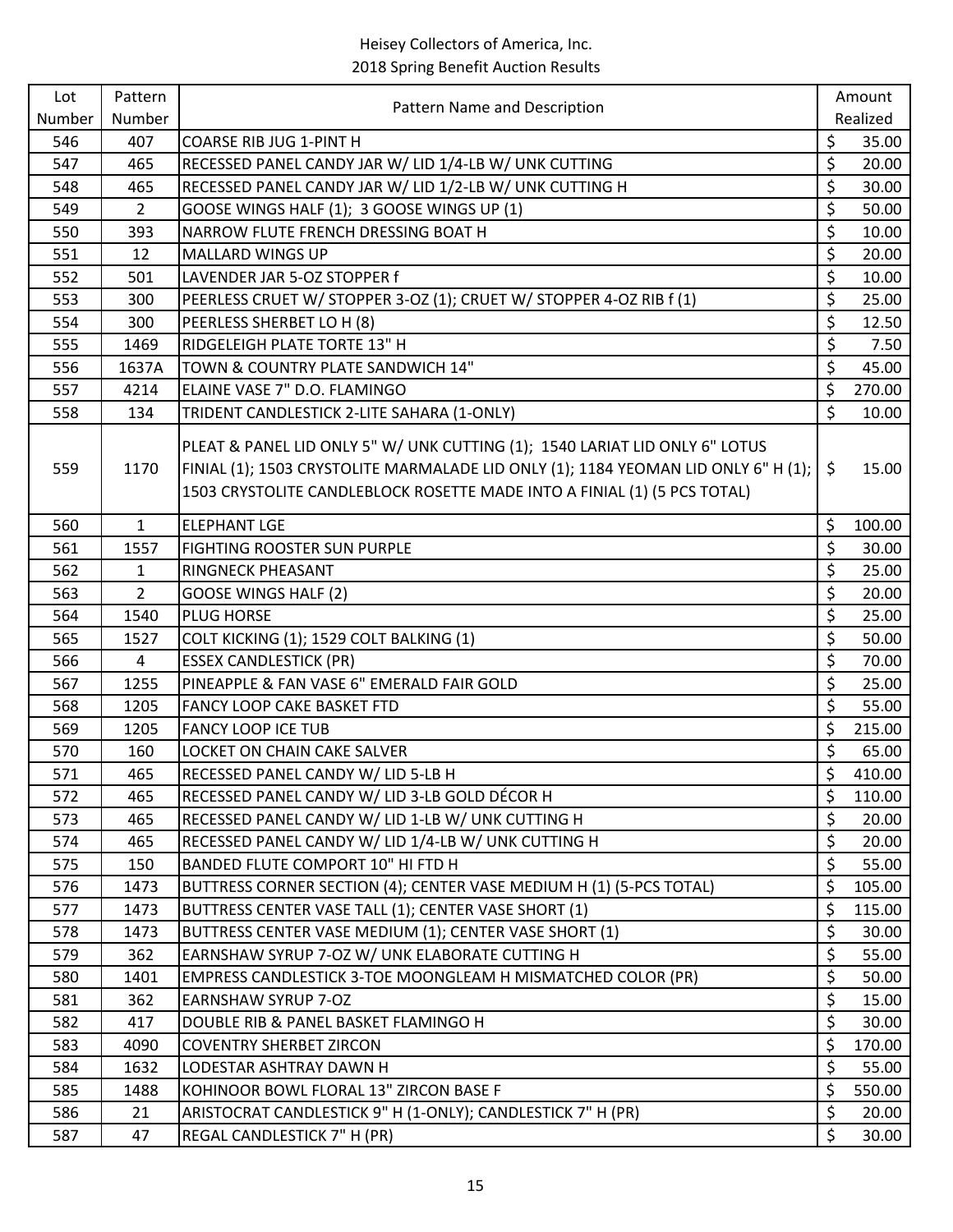| Lot    | Pattern | Pattern Name and Description                                                                                                                                         |                          | Amount   |
|--------|---------|----------------------------------------------------------------------------------------------------------------------------------------------------------------------|--------------------------|----------|
| Number | Number  |                                                                                                                                                                      |                          | Realized |
| 588    | 16      | CLASSIC CANDLESTICK 7" H (PR)                                                                                                                                        | \$                       | 25.00    |
| 589    |         | 1185/109 PETTICOAT DOLPHIN COMPORT GOLD & ETCH DÉCOR FLAMINGO                                                                                                        | \$                       | 55.00    |
| 590    | 1401    | EMPRESS ICE BUCKET W/ HANDLE & TONGS MOONGLEAM H                                                                                                                     | \$                       | 70.00    |
| 591    | 305     | PUNTY & DIAMOND POINT JELLY HI FTD                                                                                                                                   | \$                       | 40.00    |
| 592    | 305     | PUNTY & DIAMOND POINT CRUET 6-OZ                                                                                                                                     | \$                       | 60.00    |
| 593    | 354     | WIDE FLAT PANEL STACK SET W/ STAR BOTTOM: CREAM SUGAR BUTTER W/ UNK<br><b>CUTTING H (3-PCS)</b>                                                                      | \$                       | 20.00    |
| 594    | 354     | WIDE FLAT PANEL STACK SET W/ PLAIN BOTTOM: CREAM SUGAR BUTTER H (3-PCS)                                                                                              | \$                       | 20.00    |
| 595    | 393     | NARROW FLUTE LEMON DISH W/ LID H                                                                                                                                     | \$                       | 10.00    |
| 596    | 1183    | REVERE LEMON DISH W/ LID W/ UNK CUTTING H                                                                                                                            | $\overline{\mathcal{L}}$ | 12.50    |
| 597    | 353     | MEDIUM FLAT PANEL CREAM & SUGAR HOTEL OVAL W/ UNK CUTTING PATENT DATE H                                                                                              | \$                       | 10.00    |
| 598    | 1469    | RIDGELEIGH CRUET 3-OZ                                                                                                                                                | \$                       | 5.00     |
| 599    | 473     | NARROW FLUTE W/ RIM CRUET 3-OZ                                                                                                                                       | \$                       | 15.00    |
| 600    | 352     | FLAT PANEL CRUET 4-OZ W/ UNK CUTTING                                                                                                                                 | \$                       | 5.00     |
| 601    | 1540    | LARIAT SWEET MEAT HDLD                                                                                                                                               | \$                       | 40.00    |
| 602    | 485     | HEXAGON STEM COLOGNE W/ 64 STOPPER FROSTED W/ UNK ROSE CUTTING                                                                                                       | \$                       | 40.00    |
| 603    |         | METAL ADVERTISING SIGN FOR MOONGLEAM "THE GREEN SUPREME" 9 3/4" X 5"                                                                                                 | \$                       | 675.00   |
| 604    | 109     | PETTICOAT DOLPHIN CANDLESTICK SAHARA (1-ONLY)                                                                                                                        | \$                       | 750.00   |
| 605    | 325     | PILLOWS TOOTHPICK H                                                                                                                                                  | \$                       | 65.00    |
| 606    | 1255    | PINEAPPLE & FAN TOOTHPICK FAIR GOLD H                                                                                                                                | \$                       | 25.00    |
| 607    | 315     | PANELED CANE TOOTHPICK                                                                                                                                               | \$                       | 65.00    |
| 608    | 3389    | DUQUESNE SHERBET W.O. TANGERINE BOWL                                                                                                                                 | \$                       | 65.00    |
| 609    | 3389    | DUQUESNE CHAMPAGNE W.O. TANGERINE BOWL                                                                                                                               | \$                       | 65.00    |
| 610    | 1170    | PLEAT & PANEL CRUET FLAMINGO                                                                                                                                         | $\overline{\xi}$         | 15.00    |
| 611    | 479     | PETAL CREAM & SUGAR FLAMINGO (1-SET)                                                                                                                                 | \$                       | 20.00    |
| 612    | 150     | POINTED OVAL & DIAMOND POINT CREAM EMERALD                                                                                                                           | \$                       | 20.00    |
| 613    | 120     | OVERLAPPING SWIRL CANDLESTICK MOONGLEAM (PR)                                                                                                                         | \$                       | 30.00    |
| 614    | 1509    | QUEEN ANN SUGAR D.F. W/ 913 EVERGLADE CUTTING (1); DRESSING 2-PRT H (1); MAYO<br>D.F. (1)                                                                            | \$                       | 5.00     |
| 615    | 1495    | FERN RELISH 3-PRT                                                                                                                                                    | \$                       | 5.00     |
| 616    | 1511    | TOUJOURS RELISH 3-PRT W/ 503 MINUET ETCH H                                                                                                                           | $\overline{\xi}$         | 7.50     |
|        |         | TWIST CELERY 13" FLAMINGO H (1); 1184 YEOMAN CUP & SAUCER D.O. FLAMINGO H (1-                                                                                        |                          |          |
| 617    | 1252    | SET); 1100 FINGER BOWL FLAMINGO H (1); 1252 TWIST CUP & SAUCER FLAMINGO H (1-                                                                                        | \$                       | 25.00    |
|        |         | SET)                                                                                                                                                                 |                          |          |
| 618    | 1425    | VICTORIAN CELERY H (1); CIGARETTE BOX BOTTOM ONLY (1)                                                                                                                | \$                       | 5.00     |
| 619    | 1202    | PANELED OCTAGON FLORAL PLATEAU BASE ONLY 4 1/2" MOONGLEAM H                                                                                                          | $\overline{\xi}$         | 5.00     |
| 620    | 1189    | YEOMAN PICKLE & OLIVE MOONGLEAM RIM f                                                                                                                                | \$                       | 5.00     |
| 621    | 1401    | EMPRESS CELERY SAHARA 13 1/2" H (1); 407 COARSE RIB CELERY 12" H (1)                                                                                                 | \$                       | 5.00     |
| 622    | 333     | WALDORF ASTORIA BITTERS BOTTLE NO SPOUT (1); 1469 PURITAN BITTERS BOTTLE NO<br>SPOUT (1); 1223 HOT & COLD LINER H (1); 1186 YEOMAN ASHTRAY INDV (1) (4-PCS<br>TOTAL) | \$                       | 5.00     |
| 623    | 1183    | REVERE STOPPER FOR HORSERADISH JAR f (1); 86 STOPPER FOR COCKTAIL SHAKER (1); 48<br><b>STEEPLE STOPPER (1)</b>                                                       | \$                       | 20.00    |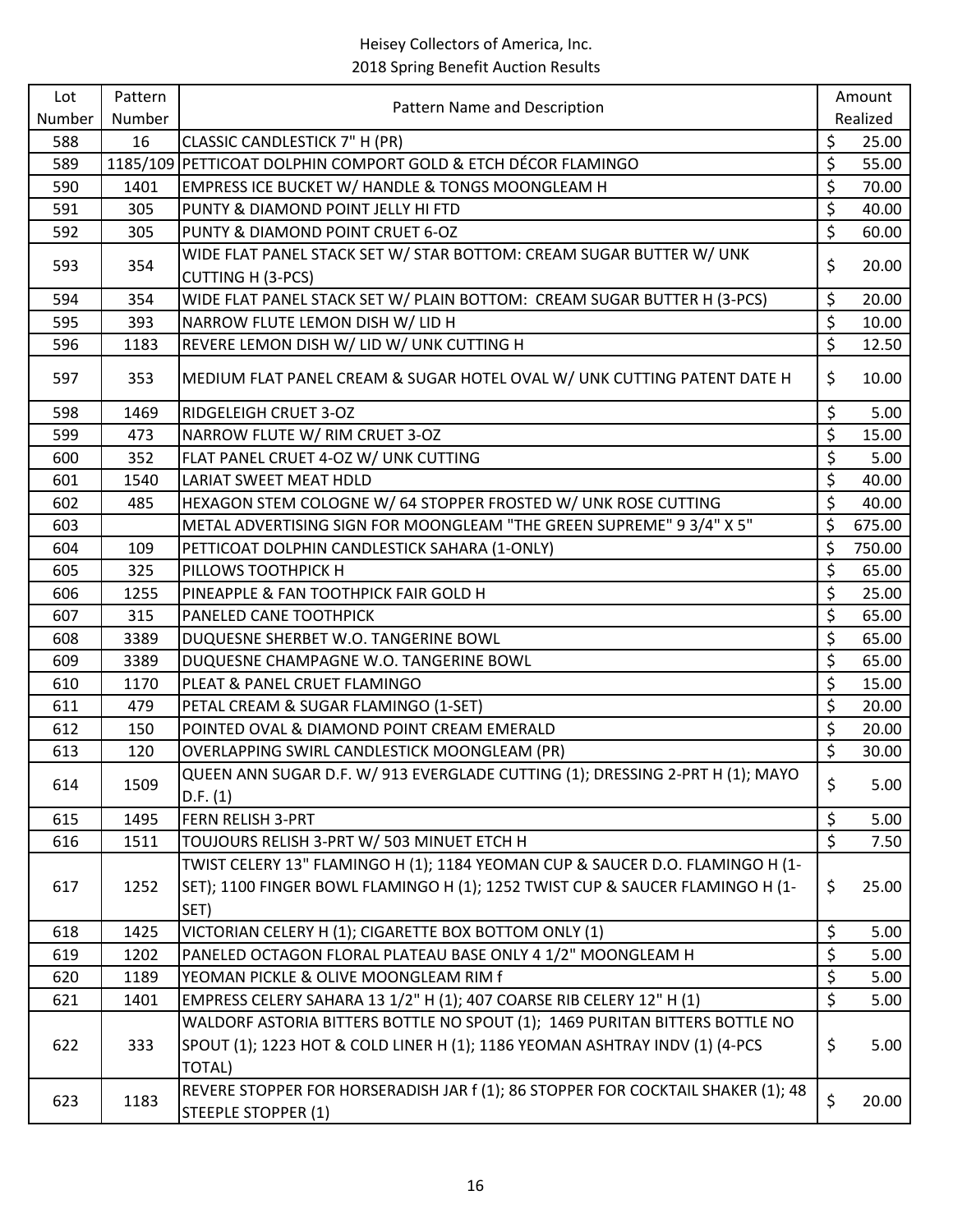| Lot    | Pattern | Pattern Name and Description                                                                                                                                                                                              |                                 | Amount   |
|--------|---------|---------------------------------------------------------------------------------------------------------------------------------------------------------------------------------------------------------------------------|---------------------------------|----------|
| Number | Number  |                                                                                                                                                                                                                           |                                 | Realized |
| 624    | 343     | SUNBURST PUNCH CUP (1); 1255 PINEAPPLE & FAN PUNCH CUP (1); 1295 BEADED SWAG<br>PUNCH CUP (1); 341 PEERLESS PUNCH CUP W/ UNK CUTTING (1); 339 CONTINENTAL<br>PUNCH CUP (1); 423 DIAMOND BAND PUNCH CUP (1); (6-PCS TOTAL) | \$                              | 5.00     |
| 625    | 300     | PEERLESS SHERBET H (11)                                                                                                                                                                                                   | \$                              | 5.00     |
| 626    |         | COLONIAL SHERBET LOW ASSTD H (13)                                                                                                                                                                                         | \$                              | 5.00     |
| 627    | 353     | MEDIUM FLAT PANEL SHERBET ASSTD SIZES H (8)                                                                                                                                                                               | \$                              | 5.00     |
| 628    | 4037    | CLARENCE SHERRY BOTTLE OVAL W/ 964 MARYLAND CUTTING                                                                                                                                                                       | \$                              | 15.00    |
| 629    | 4037    | CLARENCE SHERRY BOTTLE OVAL W/ 507 ORCHID ETCH                                                                                                                                                                            | \$                              | 45.00    |
| 630    | 4036.50 | MARSHALL DECANTER W/ UNK CUTTING                                                                                                                                                                                          | \$                              | 17.50    |
| 631    | 343     | SUNBURST COMPORT 10" HI FTD SHALLOW H                                                                                                                                                                                     | \$                              | 12.50    |
| 632    | 1519    | WAVERLY SALT & PEPPER W/ 507 ORCHID ETCH (1-SET)                                                                                                                                                                          | \$                              | 10.00    |
| 633    | 5087    | <b>COMET BAR</b>                                                                                                                                                                                                          | \$                              | 22.50    |
| 634    | 5049    | <b>CONSTELLATION BAR</b>                                                                                                                                                                                                  | \$                              | 40.00    |
| 635    | 1486    | <b>COLEPORT BAR</b>                                                                                                                                                                                                       | $\overline{\boldsymbol{\zeta}}$ | 5.00     |
| 636    | 5054    | <b>CORONATION BAR</b>                                                                                                                                                                                                     | \$                              | 5.00     |
| 637    | 417     | DOUBLE RIB & PANEL BAR H                                                                                                                                                                                                  | \$                              | 7.50     |
| 638    | 5023    | <b>CONTINENTAL SHERRY</b>                                                                                                                                                                                                 | \$                              | 10.00    |
| 639    | 3408    | JAMESTOWN CORDIAL W/ 985 SHEFFIELD CUTTING H                                                                                                                                                                              | \$                              | 27.50    |
| 640    | 3481    | <b>GLENFORD BAR FLAMINGO</b>                                                                                                                                                                                              | \$                              | 12.50    |
| 641    | 6060    | COUNTRY CLUB BAR W/ 980 MOONGLO CUTTING                                                                                                                                                                                   | \$                              | 12.50    |
| 642    | 3366    | TROJAN CORDIAL W/ 445 TROJAN ETCH FLAMINGO                                                                                                                                                                                | \$                              | 200.00   |
| 643    | 3304    | UNIVERSAL CORDIAL                                                                                                                                                                                                         | \$                              | 42.50    |
| 644    | 2351    | NEWTON BAR W/ UNK CUTTING                                                                                                                                                                                                 | \$                              | 10.00    |
| 645    | 2351    | NEWTON BAR DOUBLE SHAM                                                                                                                                                                                                    | \$                              | 42.50    |
| 646    | 3390    | CARCASSONNE BAR FTD SAHARA W/ 448 OLD COLONY ETCH                                                                                                                                                                         | \$                              | 45.00    |
| 647    | 1469    | RIDGELEIGH BAR 2-OZ H, RIDGE f'S                                                                                                                                                                                          | \$                              | 6.00     |
| 648    | 3325    | RAMPUL OYSTER COCKTAIL FLAMINGO (5)                                                                                                                                                                                       | \$                              | 50.00    |
| 649    | 1469    | RIDGELEIGH PLATE 8" RND SOME H (10)                                                                                                                                                                                       | \$                              | 20.00    |
| 650    | 1469    | RIDGELEIGH SODA 12-OZ FTD (6)                                                                                                                                                                                             | \$                              | 30.00    |
| 651    | 1469    | RIDGELEIGH VASE 8" H                                                                                                                                                                                                      | \$                              | 30.00    |
| 652    | 1469    | RIDGELEIGH VASE 8" SAHARA H                                                                                                                                                                                               | \$                              | 165.00   |
| 653    | 1469    | RIDGELEIGH BOXED SETS CIGARETTE HOLDER SQ (1); ASHTRAY 2 1/2" (4); BOXED SET<br>CIGARETTE BOX 4" (1); ASHTRAY 2 1/2" (4) (2-SETS TOTAL)                                                                                   | \$                              | 65.00    |
| 654    | 1469    | RIDGELEIGH BOWL FLORAL 14" OBLONG                                                                                                                                                                                         | \$                              | 30.00    |
| 655    | 1469    | RIDGELEIGH BOWL FLORAL 14" OBLONG SWAN HDLD                                                                                                                                                                               | \$                              | 70.00    |
| 656    | 1469    | RIDGELEIGH VASE 9" H                                                                                                                                                                                                      | \$                              | 40.00    |
| 657    | 1469    | RIDGELEIGH PLATE 7" SQ H (9); PLATE 6" SQ H (1)                                                                                                                                                                           | \$                              | 20.00    |
| 658a   | 1469    | RIDGELEIGH ROLY POLY W/ BASE H                                                                                                                                                                                            | \$                              | 85.00    |
| 658b   | 1469    | RIDGELEIGH ROLY POLY W/ BASE H                                                                                                                                                                                            | \$                              | 120.00   |
| 658c   | 1469    | RIDGELEIGH ROLY POLY W/ BASE H                                                                                                                                                                                            | \$                              | 180.00   |
| 658d   | 1469    | RIDGELEIGH ROLY POLY W/ BASE H                                                                                                                                                                                            | \$                              | 200.00   |
| 659    | 1469    | RIDGELEIGH OYSTER COCKTAIL H (2)                                                                                                                                                                                          | \$                              | 20.00    |
| 660    | 1469    | RIDGELEIGH COCKTAIL(1); SODA 5-OZ FTD (1)                                                                                                                                                                                 | \$                              | 10.00    |
| 661    | 1469 %  | RIDGELEIGH SODA 5-OZ H (2)                                                                                                                                                                                                | \$                              | 55.00    |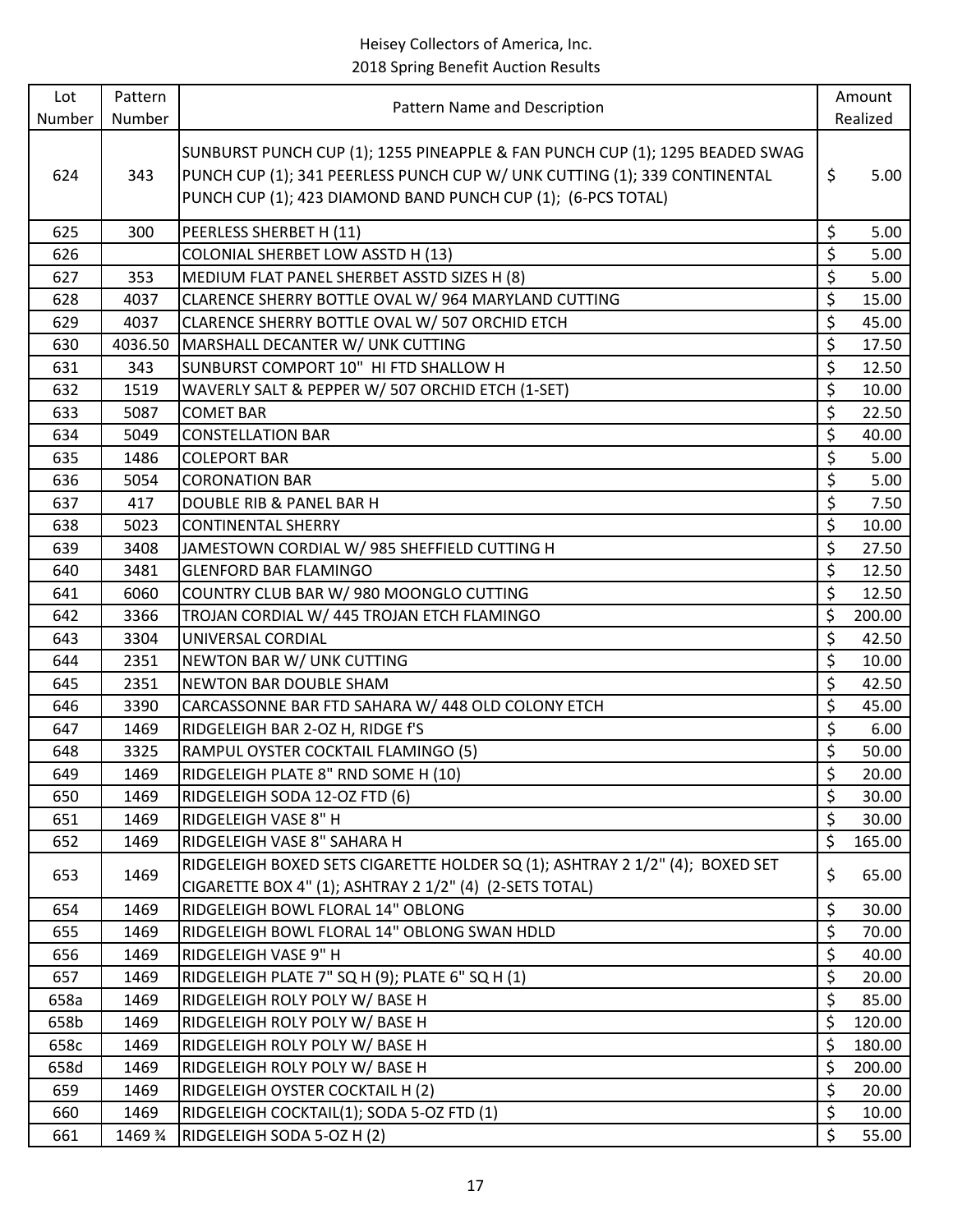| Lot    | Pattern | Pattern Name and Description                                               |         | Amount   |
|--------|---------|----------------------------------------------------------------------------|---------|----------|
| Number | Number  |                                                                            |         | Realized |
| 662    | 1469    | RIDGELEIGH PLATE 8" SQ H (7)                                               | \$      | 25.00    |
| 663    | 1469    | RIDGELEIGH PLATE 8" SQ FROSTED H (4)                                       | \$      | 40.00    |
| 664    | 1469    | RIDGELEIGH SHERBET (10)                                                    | \$      | 10.00    |
| 665    | 1469    | RIDGELEIGH VASE 7" BALL                                                    | \$      | 75.00    |
| 666    | 1469.50 | <b>RIDGELEIGH VASE 8"</b>                                                  | \$      | 180.00   |
| 667    | 1469.50 | RIDGELEIGH CAKE SALVER 14" FTD H                                           | \$      | 50.00    |
| 668    | 1469    | RIDGELEIGH CENTERPIECE W/ DECO COVER 8" H                                  | \$      | 17.50    |
| 669    | 1469    | RIDGELEIGH CAKE PLATE H                                                    | \$      | 35.00    |
| 670    | 1469    | RIDGELEIGH PLATE SANDWICH 11" (1); PLATE TORTE 11" H (1)                   | \$      | 17.50    |
| 671    | 1469    | RIDGELEIGH BOWL FLORAL 11" H (1); BOWL FLORAL 10" H (1)                    | \$      | 15.00    |
| 672    | 1469    | RIDGELEIGH NAPPY 9" CUPPED H (1); NAPPY 4 1/2" CUPPED H (4)                | \$      | 25.00    |
| 673    | 1469    | RIDGELEIGH CHAMPAGNE H (8)                                                 | \$      | 17.50    |
| 674    | 1469    | RIDGELEIGH GOBLET SOME H (8)                                               | \$      | 35.00    |
| 675    | 1469    | RIDGELEIGH WINE (4)                                                        | \$      | 30.00    |
| 676    | 3368    | ALBEMARLE CORDIAL 1-OZ W/867 CHATEAU CUTTING F                             | \$      | 55.00    |
| 677    | 5074    | SEAHORSE COCKTAIL PAPER LABEL                                              | \$      | 150.00   |
| 678    | 5065    | <b>COLT STEM COCKTAIL</b>                                                  | \$      | 110.00   |
| 679    | 5066    | <b>HORSEHEAD COCKTAIL</b>                                                  | \$      | 160.00   |
| 680    | 6060    | COUNTRY CLUB BEVERAGE 10-OZ W/ 517 WINCHESTER ETCH                         | \$      | 65.00    |
| 681    | 4163    | WHALEY BEER MUG 16-OZ COBALT HDL H                                         | \$      | 400.00   |
| 682    | 3397    | GASCONY SODA 18-OZ FTD OPTIC TANGERINE BOWL                                | \$      | 140.00   |
| 683    | 3404    | SPANISH CORDIAL COBALT BOWL                                                | \$      | 160.00   |
| 684    | 2323    | NAVY BAR 2 1/2-OZ DOUBLE SHAM COBALT FT                                    | \$      | 290.00   |
| 685    | 3389    | DUQUESNE GOBLET 9-OZ W.O. TANGERINE BOWL                                   | \$      | 170.00   |
| 686    | 3389    | DUQUESNE COCKTAIL W.O. TANGERINE BOWL                                      | $\zeta$ | 140.00   |
| 687    | 3389    | DUQUESNE WINE W.O. TANGERINE BOWL                                          | \$      | 120.00   |
| 688    | 1401    | EMPRESS PLATE 8 1/2" SQ TANGERINE H (2)                                    | \$      | 80.00    |
| 689    | 1401    | EMPRESS PLATE 7" SQ TANGERINE H (2)                                        | \$      | 90.00    |
| 690    | 1401    | EMPRESS PLATE 6 1/2" SQ TANGERINE H (2)                                    | \$      | 120.00   |
| 691    | 5003    | <b>CRYSTOLITE COMPORT BLOWN</b>                                            | \$      | 65.00    |
| 692    | 411     | TUDOR JELLY 5" HI FTD HAWTHORNE                                            | \$      | 45.00    |
| 693    | 1405    | IPSWICH COLOGNE FULL DAUBER H                                              | \$      | 420.00   |
| 694    | 515     | TAPER COLOGNE FULL DAUBER HAWTHORNE H                                      | \$      | 325.00   |
| 695    | 517     | CIRCLE PAIR COLOGNE FLAMINGO FULL DAUBER CRYSTAL                           | \$      | 210.00   |
| 696    | 4035    | SEVEN OCTAGON COLOGNE W/ 77 DUCK STOPPER MOONGLEAM                         | \$      | 350.00   |
| 697    | 1186    | YEOMAN PUFF BOX W/ LID NO INSERT HAWTHORNE H                               | \$      | 180.00   |
| 698    | 459     | ROUND COLONIAL BASKET 9" W/ UNK CUTTING H                                  | \$      | 35.00    |
| 699    | 500     | OCTAGON VARIETY TRAY 12" 4-PRT MOONGLEAM H                                 | $\zeta$ | 175.00   |
| 700    | 335     | PRINCE OF WALES PLUMES COMPORT 8" HI FTD GOLD W DÉCOR H (1); NAPPY 5" GOLD | \$      | 130.00   |
|        |         | DÉCOR H RIM f (3)                                                          |         |          |
| 701    | 1469    | RIDGELEIGH CAKE PLATE 12" 2-HDL H                                          | \$      | 65.00    |
| 702    | 3380    | OLD DOMINION BAR 2-OZ W/ 448 OLD COLONY ETCH                               | \$      | 80.00    |
| 703    | 350     | PINWHEEL & FAN NAPPY 8" H (2)                                              | \$      | 40.00    |
| 704    | 1567    | PLANTATION CANDLESTICK 3-LITE (1-ONLY)                                     | \$      | 80.00    |
| 705    | 1495    | FERN CANDLESTICK 2-LITE (1-ONLY)                                           | \$      | 10.00    |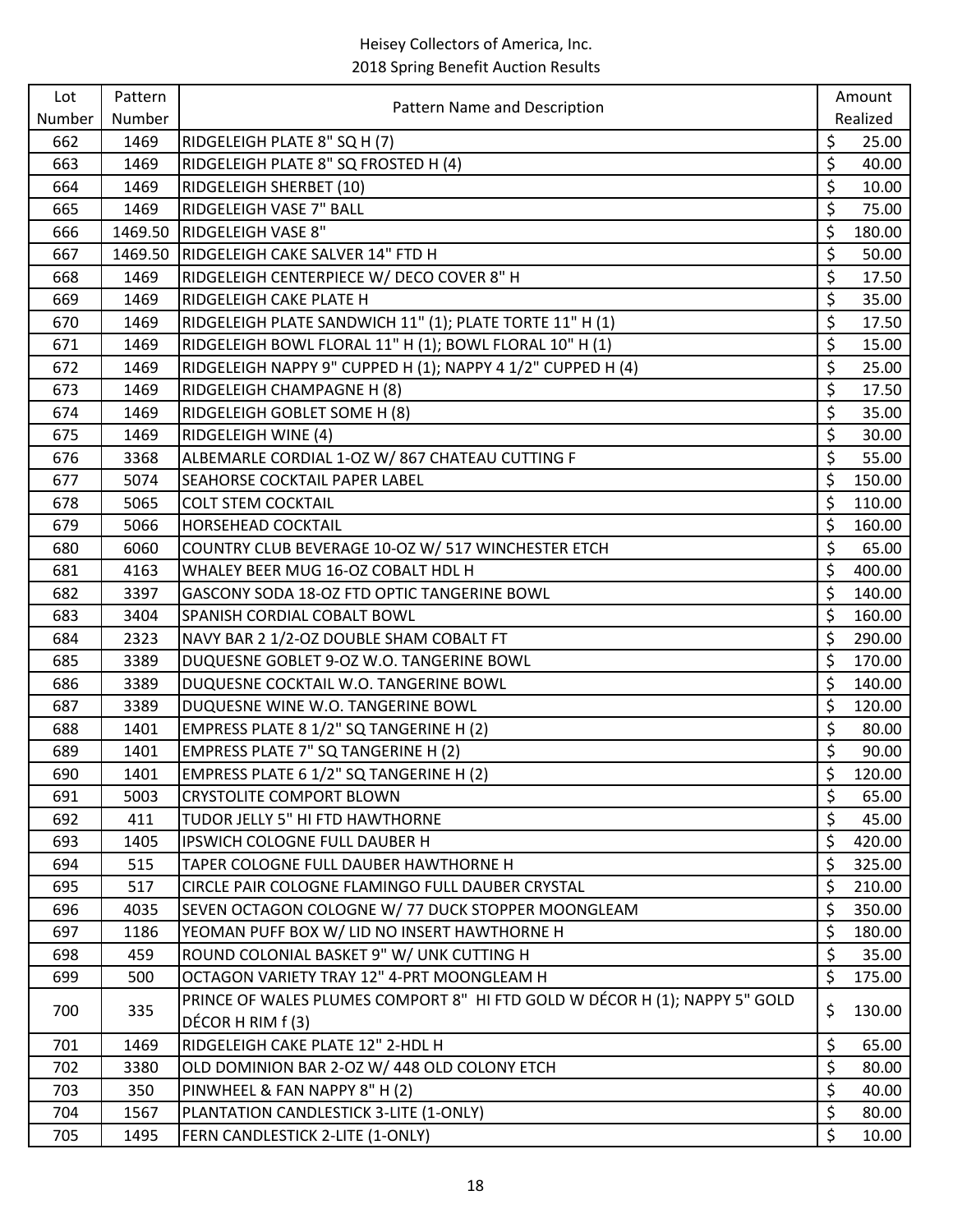| Lot    | Pattern |                                                                                                                                   |                  | Amount   |
|--------|---------|-----------------------------------------------------------------------------------------------------------------------------------|------------------|----------|
| Number | Number  | Pattern Name and Description                                                                                                      |                  | Realized |
| 706    | 1405    | IPSWICH CANDLEVASE NO INSERT (1-ONLY)                                                                                             | \$               | 10.00    |
| 707    | 1503    | <b>CRYSTOLITE CANDLESTICK 1-LITE (PR)</b>                                                                                         | \$               | 35.00    |
| 708    | 1567    | PLANTATION CANDLESTICK EPERGNE 5" FTD H (1-ONLY)                                                                                  | \$               | 75.00    |
| 709    | 354     | WIDE FLAT PANEL CREAM & SUGAR FLAMINGO H (1-SET)                                                                                  | \$               | 35.00    |
| 710    | 458     | PICKET BASKET W/ UNK CUTTING H                                                                                                    | \$               | 50.00    |
| 711    | 1503    | CRYSTOLITE JELLY FTD SILVER OVERLAY                                                                                               | \$               | 20.00    |
| 712    | 1509    | QUEEN ANN SUGAR D.F. W/ 502 CRINOLINE ETCH (1); MARMALADE W/ LID W/ 502                                                           | \$               | 25.00    |
|        |         | CRINOLINE ETCH (1); #6 LADLE (1)                                                                                                  |                  |          |
| 713    |         | HEISEY ADS BOTH IN 8 1/2" X 11 HOLDERS: GLASS SECRETS "A CRYSTAL BUBBLE ANNOYED                                                   | \$               | 45.00    |
|        |         | THE WORLD" (1); "AS GAY MUSIC SOUNDED" (1)                                                                                        |                  |          |
| 714    |         | HEISEY AD 19"X28": POSTER "IN GOLDEN AUTUMN TIME"                                                                                 | \$               | 200.00   |
| 715    | 1252    | TWIST CELERY 13" MOONGLEAM H (1); CUP & SAUCER f LIGHTING HDL MOONGLEAM H                                                         | \$               | 35.00    |
|        |         | $(1-SET)$                                                                                                                         |                  |          |
| 716    | 1205    | FANCY LOOP GOBLET FAIR GOLD                                                                                                       | \$               | 12.50    |
| 717    | 1405    | IPSWICH PLATE RND 5 1/2" UNDERPLATE FOR FINGERBOWL H (1); 411 TUDOR PLATE 7" H                                                    | \$               | 12.50    |
|        |         | (1)                                                                                                                               |                  |          |
| 718    | 1184    | YEOMAN SALVER 8" LO FTD FLAMINGO H                                                                                                | \$               | 60.00    |
| 719    | 1184    | YEOMAN PLATE SANDWICH D.O. CTR HDL H                                                                                              | \$               | 15.00    |
| 720    | 3350    | WABASH CHAMPAGNE FLAMINGO (2)                                                                                                     | \$               | 15.00    |
| 721    | 1404    | OLD SANDWICH CANDLESTICK H (1-ONLY); 1509 QUEEN ANN CANDELABRA 9" NO PRISMS                                                       | \$               | 20.00    |
|        |         | (1-ONLY); 2 OLD WILLIAMSBURG CANDLESTICK 9" (1-ONLY)                                                                              |                  |          |
| 722    | 1555    | ELF SHOE 10"                                                                                                                      | \$               | 80.00    |
| 723    | 1519    | WAVERLY PLATE 14" W/ 507 ORCHID ETCH (2)                                                                                          | \$               | 25.00    |
| 724    | 1231    | RIBBED OCTAGON CUP & SAUCER AFTER DINNER FLAMINGO H (1-SET)                                                                       | \$               | 70.00    |
| 725    | 341.5   | PURITAN JUG 1-PINT H                                                                                                              | $\overline{\xi}$ | 40.00    |
| 726    | 1540    | LARIAT CIGARETTE BOX W/ LID                                                                                                       | \$               | 35.00    |
| 727    | 114     | PLUTO CANDLESTICK MOONGLEAM (1-ONLY); 1189 YEOMAN CELERY 13" MOONGLEAM H<br>(1)                                                   | \$               | 30.00    |
| 728    | 1519    | WAVERLY PLATE 8 1/2" (9)                                                                                                          | \$               | 35.00    |
| 729    | 5019    | WAVERLY SHERBET PAPER LABEL (7)                                                                                                   | \$               | 17.50    |
| 730    | 1184    | YEOMAN PLATE 8" W/985 SHEFFIELD CUTTING (6)                                                                                       | \$               | 35.00    |
| 731    | 4225    | COBEL COCKTAIL SHAKER 1-QT W/ 467 TALLY HO ETCH                                                                                   | \$               | 60.00    |
| 732    | 300     | PEERLESS SUNDAE DISH H (1); SCHOEPPEN 5-OZ H (1)                                                                                  | \$               | 15.00    |
| 733    | 341     | PURITAN CRUET 2-OZ IN METAL HOLDER                                                                                                | \$               | 20.00    |
| 734    | 1540    | LARIAT VASE FAN #2                                                                                                                | \$               | 25.00    |
| 735    | 1575    | <b>CUPPED LILY BOWL FLORAL H</b>                                                                                                  | \$               | 12.50    |
|        |         | EMPRESS PLATE 8" W/ 450 CHINTZ ETCH (1); 1229 OCTAGON PLATE CHEESE 2-HDL W/                                                       |                  |          |
| 736    | 1401    | <b>UNK CUTTING HAWTHORNE (1)</b>                                                                                                  | \$               | 25.00    |
| 737    | 201     | WINDSOR ELECTRO PORTABLE LAMP NO SHADE #6 BOBECHES H (1)                                                                          | \$               | 80.00    |
| 738    | 134     | TRIDENT CANDLESTICK 2-LITE W/ UNK CUTTING (1-ONLY)                                                                                | \$               | 10.00    |
| 739    | 4044    | NEW ERA WINE W/ UNK CUTTING INSIDE MOLD DIRT                                                                                      | \$               | 10.00    |
| 740    | 1469    | RIDGELEIGH VASE INDV #4 VASE f (1); 1454 DIAMOND POINT ASHTRAY INDV H (1); 1567<br>PLANTATION JELLY 2-HDL W/ SILVER OVERLAY H (1) | \$               | 5.00     |
| 741    | 1235    | BEADED PANEL & SUNBURST WATER BOTTLE SLIGHT CLOUDINESS                                                                            | \$               | 20.00    |
| 742    | 1503    | CRYSTOLITE CHERRY JAR W/ LID H SLIGHT CLOUDINESS                                                                                  | \$               | 17.50    |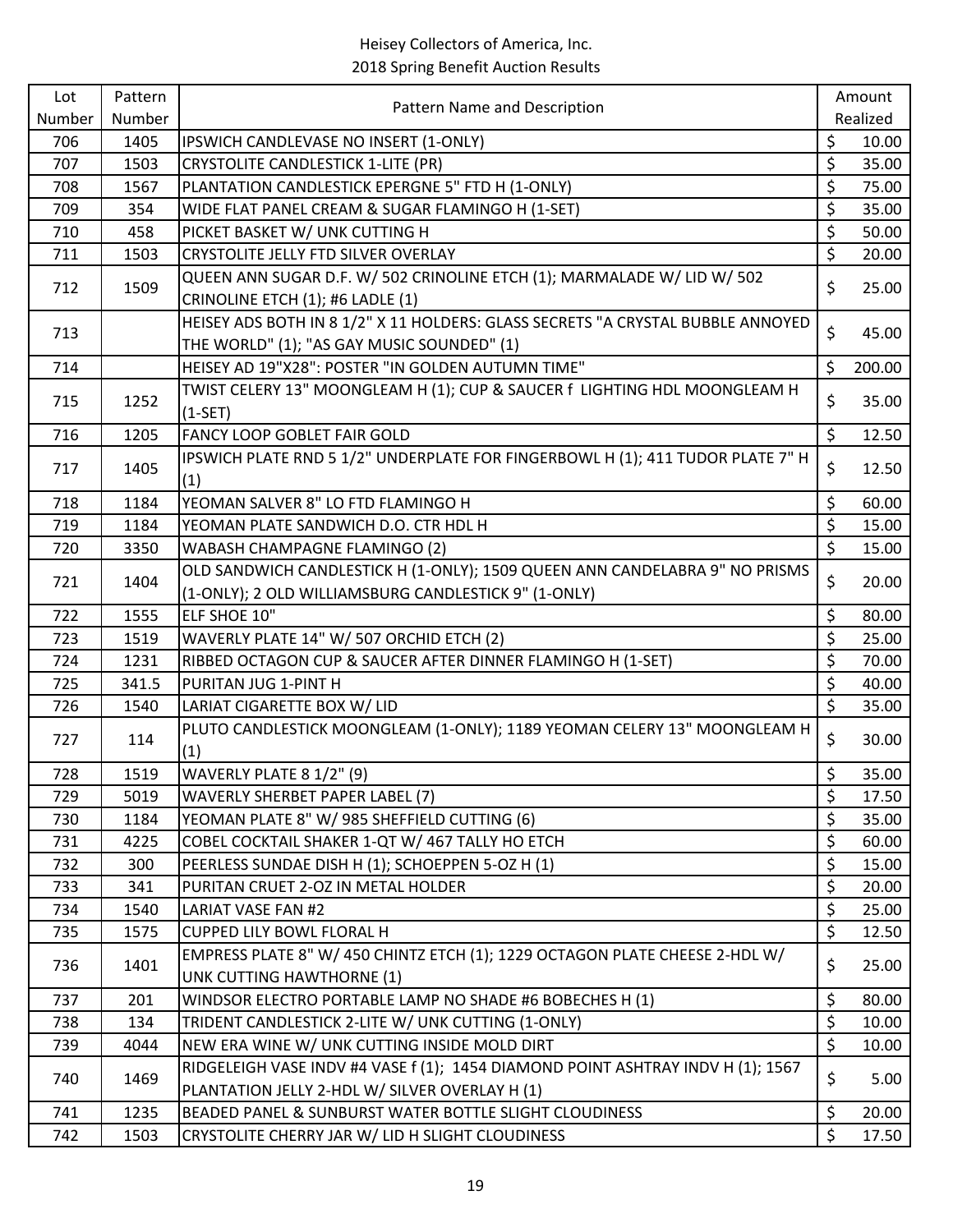| Lot    | Pattern | Pattern Name and Description                                                |                  | Amount   |
|--------|---------|-----------------------------------------------------------------------------|------------------|----------|
| Number | Number  |                                                                             |                  | Realized |
| 743    | 1567    | PLANTATION CRUET                                                            | \$               | 55.00    |
| 744    | 1404    | OLD SANDWICH BEER MUG 8-OZ H                                                | \$               | 35.00    |
| 745    | 1200    | <b>CUT BLOCK CRUET NO STOPPER</b>                                           | \$               | 5.00     |
| 746    | 1205    | <b>FANCY LOOP PICKLE RIM f</b>                                              | \$               | 12.50    |
| 747    | 353     | MEDIUM FLAT PANEL ASHTRAY LGE H                                             | \$               | 20.00    |
| 748    | 1571    | LEAF NUT INDV PAPER LABEL                                                   | \$               | 20.00    |
| 749    | 351     | PRISCILLA VASE 5" H                                                         | \$               | 12.50    |
| 750    | 351     | PRISCILLA VASE 5" FLARED H                                                  | \$               | 15.00    |
| 750AD  |         | HEISEY TRUCK - ONE YEAR RENTAL                                              | \$               | 200.00   |
| 751    | 393     | NARROW FLUTE NUT INDV H (3)                                                 | \$               | 5.00     |
| 752    | 1225    | PLAIN BAND SALT MASTER                                                      | \$               | 20.00    |
| 753    | 1183    | REVERE LEMON DISH 4" H (1); 7004 WREATH CANDY 6" NO LID H (1)               | \$               | 15.00    |
| 754    | 479     | PETAL CREAM & SUGAR FLAMINGO H (1-SET)                                      | \$               | 15.00    |
| 755    | 1504    | <b>REGENCY CANDY W/ LID</b>                                                 | \$               | 310.00   |
| 756    | 1503    | CRYSTOLITE CANDY W/ LID SCRATCHES 3-PRT H                                   | \$               | 15.00    |
| 757    | 1951    | CABOCHON CREAM & SUGAR W/ LID H (1-SET)                                     | \$               | 10.00    |
| 758    | 354     | WIDE FLAT PANEL CREAM & SUGAR W/ UNK CUTTING H (1-SET)                      | \$               | 12.50    |
| 759    | 1590    | ZODIAC ASHTRAY (1); JUICE H (1)                                             | \$               | 37.50    |
| 760    | 343     | <b>SUNBURST EGG CUP H</b>                                                   | \$               | 32.50    |
| 761    | 433     | <b>GREEK KEY EGG CUP H</b>                                                  | \$               | 60.00    |
| 762    | 379     | <b>URN GOBLET</b>                                                           | \$               | 7.50     |
| 763    | 394     | NARROW FLUTE ORANGE JUICE HDL H                                             | \$               | 10.00    |
| 764    | 6003    | TEMPO ICE TEA H                                                             | \$               | 5.00     |
| 765    | 1469    | RIDGELEIGH VASE INDV #1 H                                                   | \$               | 15.00    |
| 766    | 1469    | RIDGELEIGH VASE INDV #3 H                                                   | \$               | 15.00    |
| 767    | 1469    | RIDGELEIGH VASE INDV #4 H                                                   | \$               | 12.50    |
| 768    | 1469    | RIDGELEIGH VASE INDV #5 H                                                   | \$               | 22.50    |
| 769    | 1469    | RIDGELEIGH VASE 3 1/2" H                                                    | \$               | 80.00    |
| 770    | 1469    | RIDGELEIGH VASE INDV #1 H                                                   | \$               | 22.50    |
| 771    | 1509    | <b>QUEEN ANN COMPORT 7" OVAL H</b>                                          | \$               | 20.00    |
| 772    | 339     | CONTINENTAL CREAM H BASE f                                                  | \$               | 7.50     |
| 773    | 411     | TUDOR CRUET W/ STOPPER H F                                                  | \$               | 10.00    |
| 774    | 1503    | CRYSTOLITE ASHTRAY 4" X 6" H                                                | \$               | 47.50    |
| 775    | 1503    | CRYSTOLITE ASHTRAY 4" SQ H                                                  | \$               | 17.50    |
| 776    | 1503    | CRYSTOLITE CIGARETTE BOX W/ LID 4" H (1); CIGARETTE BOX W/ LID 4 1/2" H (1) | \$               | 45.00    |
| 777    | 1503    | CRYSTOLITE ASHTRAY W/ BOOK MATCH HOLDER 5" H                                | \$               | 15.00    |
| 778    | 1184    | YEOMAN EGG CUP D.O. MOONGLEAM H (1); EGG CUP D.O. H (1)                     | \$               | 50.00    |
| 779    | 602     | SODA 10-OZ H (1); 1184 YEOMAN CUP AFTER DINNER H (1)                        | \$               | 5.00     |
|        |         | YEOMAN ASHTRAY INDV BOW TIE UNFINISHED BOTTOM (1); 359 CHESTERFIELD ASHTRAY |                  |          |
| 780    | 1184    | & MATCH STAND H (1)                                                         | \$               | 12.50    |
| 781    | 342     | PANELED COLONIAL SPOONER H                                                  | \$               | 22.50    |
| 782    | 353     | MEDIUM FLAT PANEL CREAM H                                                   | \$               | 5.00     |
| 783    | 1222    | HOT & COLD LINER H (1); 1226 HOT & COLD LINER H (1)                         | $\overline{\xi}$ | 5.00     |
| 784    | 3397    | GASCONY DECANTER NO STOPPER W/ 467 TALLY HO ETCH (1); WINE W/ 467 TALLY HO  | \$               | 50.00    |
|        |         | ETCH(2)                                                                     |                  |          |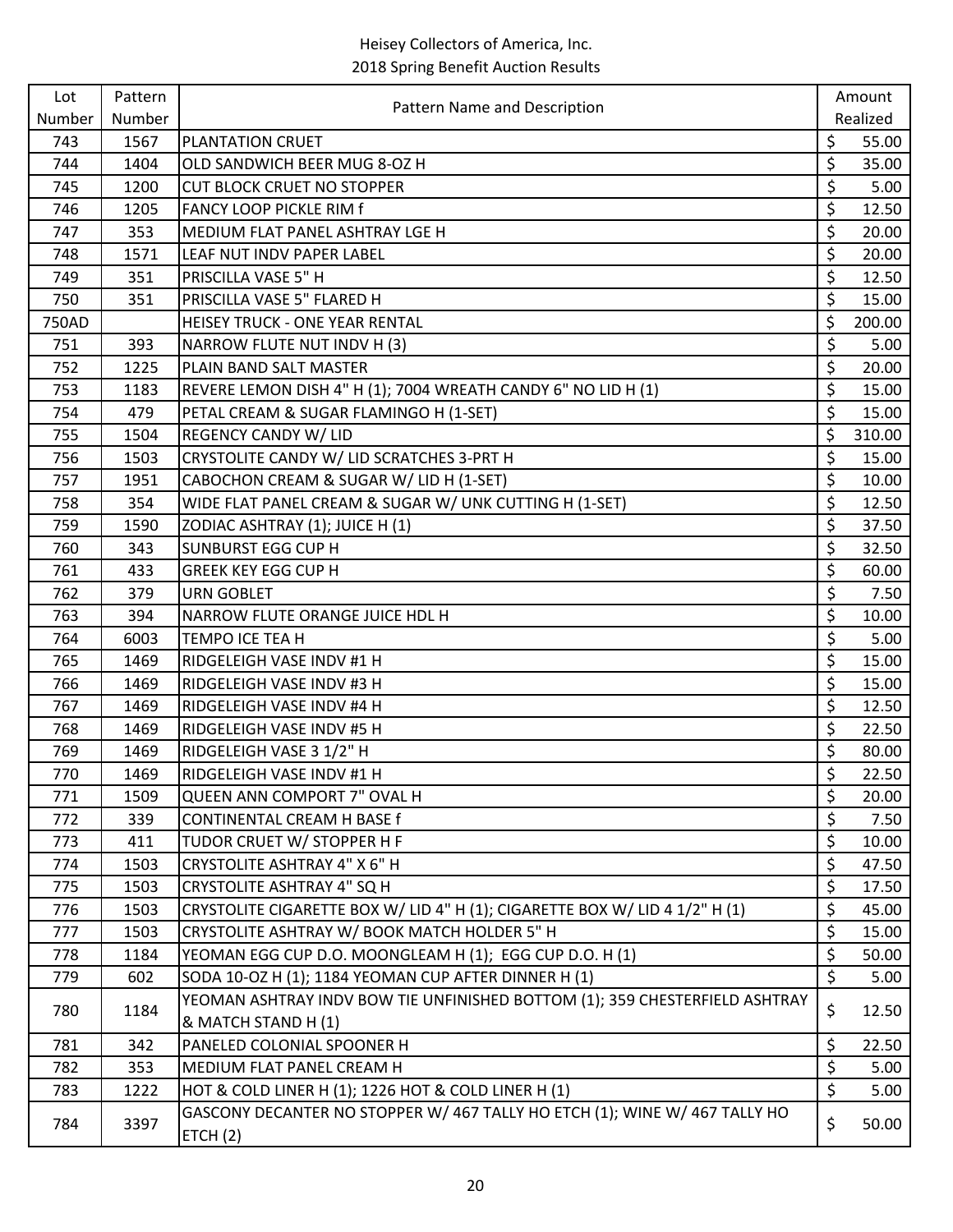| Lot    | Pattern        | Pattern Name and Description                                                         |                  | Amount   |  |
|--------|----------------|--------------------------------------------------------------------------------------|------------------|----------|--|
| Number | Number         |                                                                                      |                  | Realized |  |
| 785    | 48             | <b>STEEPLE STOPPER</b>                                                               | \$               | 27.50    |  |
| 786    | 4027           | CHRISTOS DECANTER W/ 467 TALLY HO ETCH                                               | \$               | 70.00    |  |
| 787    | $\overline{2}$ | <b>GIRAFFE HEAD TURNED</b>                                                           | \$               | 50.00    |  |
| 788    | 110            | SANDWICH DOLPHIN LAMP ELEC W/ UNK CUTTING FLAMINGO                                   | \$               | 300.00   |  |
| 789    | 1401           | EMPRESS VASE 9" D.F. W/ UNK CUTTING MOONGLEAM H                                      | \$               | 550.00   |  |
| 790    | 1519           | WAVERLY CANDY W/ LID FTD W/ 9040 NEWARK ELKS CREST H                                 | \$               | 22.50    |  |
| 791    | 1420           | <b>TULIP VASE H</b>                                                                  | \$               | 70.00    |  |
| 792    | 4163           | WHALEY BEER MUG 12-OZ W/ 462 FOX CHASE ETCH H                                        | \$               | 220.00   |  |
| 793    | 1425           | VICTORIAN SHERBET H (10)                                                             | \$               | 12.50    |  |
| 794    | 1425           | VICTORIAN CHAMPAGNE (11)                                                             | \$               | 5.00     |  |
| 795    | 1425           | VICTORIAN GOBLET LO FTD H (11)                                                       | \$               | 20.00    |  |
| 796    | 1425           | VICTORIAN GOBLET HI FTD (6)                                                          | \$               | 20.00    |  |
| 797    | 1425           | <b>VICTORIAN TUMBLER (2)</b>                                                         | $\overline{\xi}$ | 22.50    |  |
| 798    | 1425           | <b>VICTORIAN ICE TEA FTD (6)</b>                                                     | $\zeta$          | 32.50    |  |
|        |                | BEADED PANEL & SUNBURST NAPPY 6" CRIMPED (1); 350 PINWHEEL & FAN PUFF BOX NO         |                  |          |  |
| 799    | 1235           | LID H(1)                                                                             | \$               | 5.00     |  |
| 800    | 134            | TRIDENT CANDLESTICK 2-LITE (1-ONLY); CANDLESTICK 2-LITE SAHARA (1-ONLY)              | \$               | 12.50    |  |
| 801    | 16             | <b>CLASSIC CANDLESTICK 9" (PR)</b>                                                   | \$               | 32.50    |  |
| 802    | 112            | MERCURY CANDLESTICK W/ 507 ORCHID ETCH (3)                                           | \$               | 17.50    |  |
| 803    | 1205           | FANCY LOOP SUGAR W/ METAL LID MONO "ML"                                              | \$               | 17.50    |  |
| 804    | 300            | PEERLESS CHAMPAGNE H (4); 341 PURITAN SHERBET LO FTD H 1-CLOUDY (4)                  | $\overline{\xi}$ | 5.00     |  |
|        |                | COLONIAL STAR PLATE 4" H (2); 354 COLONIAL BUTTER INDV H (3); 1469 RIDGELEIGH        |                  |          |  |
| 805    | 1150           | JELLY INDV H (2)                                                                     | \$<br>\$<br>\$   | 7.50     |  |
| 806    | 16             | SUSANNEH PUFF BOX W/ LID H (1); HAIR RECEIVER W/ LID H (1)                           |                  | 20.00    |  |
|        |                | PURITAN CIGARETTE BOX LID ONLY LGE (1); 1509 QUEEN ANN LEMON DISH LID ONLY W/        |                  |          |  |
| 807    | 1489           | UNK CUTTING (1); 339 CONTINENTAL COMPORT LID ONLY 7 1/2" H (1)                       |                  | 5.00     |  |
| 808    | 150            | BANDED FLUTE CRUET 4-OZ 1 C (2)                                                      | \$               | 17.50    |  |
| 809    | 300            | PEERLESS PUNCH BOWL H (1); BASE X (1); PUNCH CUP (5)                                 | $\zeta$          | 40.00    |  |
|        |                | PEERLESS CLARET JUG RIM R (1); 333 WALDORF ASTORIA DECANTER NO STOPPER (1); 353      |                  |          |  |
| 810    | 300            | MEDIUM FLAT PANEL SYRUP 7-OZ NO LID H (1)                                            | \$               | 15.00    |  |
|        |                | SIMPLICITY W/ STAR PLATE 6" H (2); 1183 REVERE PLATE 9" H (1); 1218 SIMPLICITY PLATE |                  |          |  |
| 811    | 1219           | 6" H (2); 351 PRISCILLA TOOTHPICK POOR SILVER OVERLAY H (1); 341 PURITAN SALT        | \$               | 5.00     |  |
|        |                | SHAKER (1)                                                                           |                  |          |  |
| 812    | 310            | RING BAND TUMBLER SOUV "JACKSON MICH" CUSTARD H                                      | \$               | 95.00    |  |
| 813    | 1951           | CABOCHON PLATE 7 1/2" (1); CANDELETTE H (1)                                          | \$               | 5.00     |  |
| 814    | 1200           | <b>CUT BLOCK NAPPY 4"</b>                                                            | \$               | 10.00    |  |
|        |                | QUATOR NAPPY 7" SQ H (1); 353 MEDIUM FLAT PANEL GRAPEFRUIT 7 1/2" DEEP H (1);        |                  |          |  |
| 815    | 355            | 1186 YEOMAN BERRY BOWL 8 1/2" 2-HDL W/ 693 CLOISTER CUTTING H (1)                    | \$               | 65.00    |  |
| 816    | 9              | GIBSON GIRL BOWL FLORAL 8" W/ UNK CUTTING H                                          | \$               | 5.00     |  |
|        |                | PURITAN NAPPY 7" SHALLOW H (2); 357 PRISON STRIPE NAPPY 7" H (1); 400 COLONIAL       |                  |          |  |
| 817    | 341            | SCALLOPED TOP NAPPY 8" SHALLOW H (1)                                                 | \$               | 25.00    |  |
| 818    | 1503           | CRYSTOLITE PLATE SANDWICH 13" H (1); MUSTARD H (1)                                   | \$               | 5.00     |  |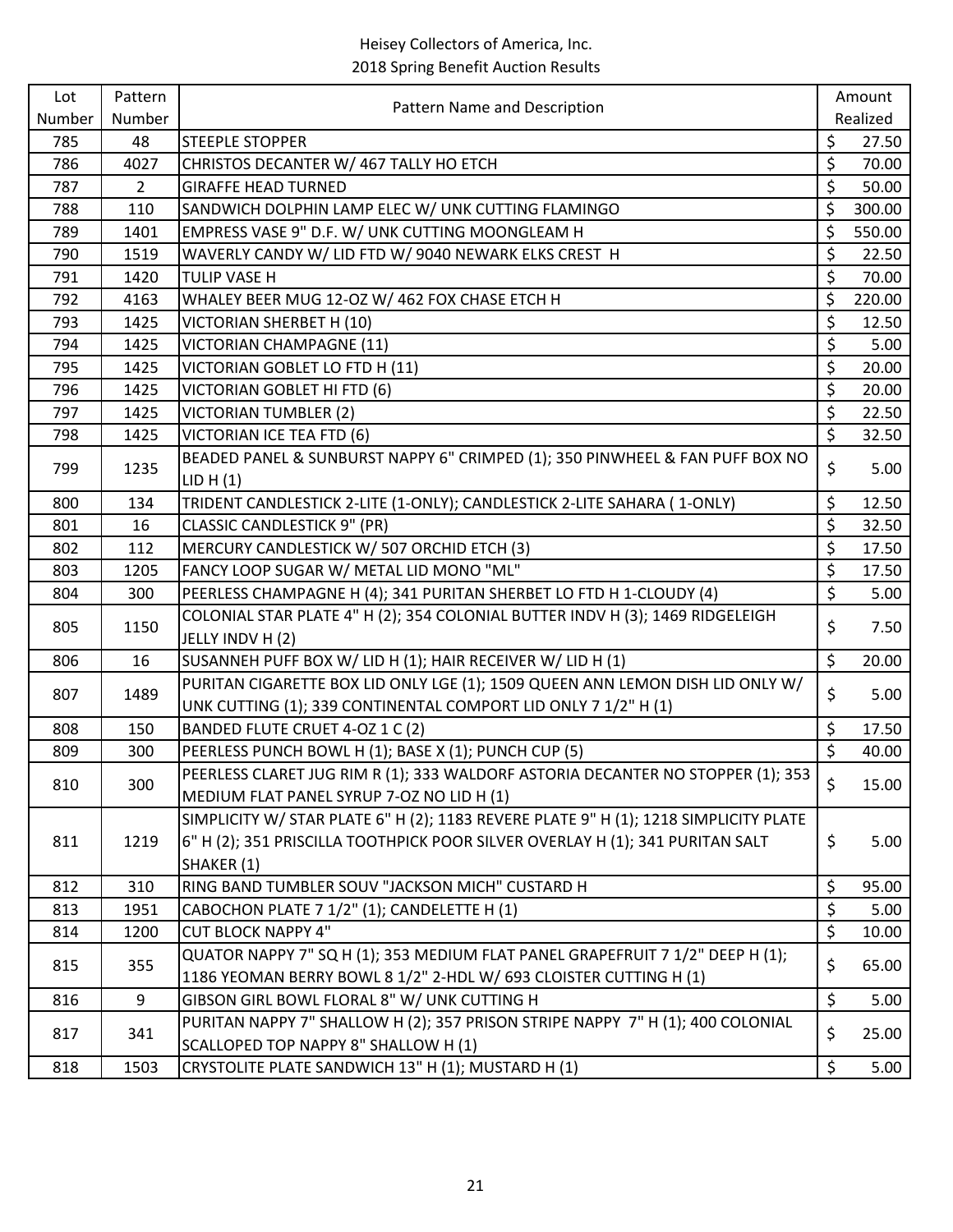| Lot    | Pattern   | Pattern Name and Description                                                                                                                                                                                                                                                                                                                                                                                                                                                                                                                   |                    | Amount   |
|--------|-----------|------------------------------------------------------------------------------------------------------------------------------------------------------------------------------------------------------------------------------------------------------------------------------------------------------------------------------------------------------------------------------------------------------------------------------------------------------------------------------------------------------------------------------------------------|--------------------|----------|
| Number | Number    |                                                                                                                                                                                                                                                                                                                                                                                                                                                                                                                                                |                    | Realized |
| 819    | 150       | BANDED FLUTE CHAMPAGNE H (2); SHERBET H (1); 1404 OLD SANDWICH SHERBET H (2);<br>393 NARROW FLUTE SHERBET H (2); 373 OLD WILLIAMSBURG SHERBET H (1);359<br>COLONIAL SHERBET H (1); 300 PEERLESS SHERBET CUPPED FTD H (1); 341 PURITAN<br>SHERBET SCALLOPED H (1); 352 FLAT PANEL OYSTER COCKTAIL H (1); 349 COLONIAL<br>SHERBET H (1); 1227 MAHARG SHERBET H (1); 1225 BUXTON INN SHERBET H (2); 347<br>COLONIAL SHERBET H (1); CHAMPAGNE H (1); 1112 SPARTA OYSTER COCKTAIL H (1); 3317<br>DRAKE SHERBET W/33 TATTING ETCH (1) (20-PCS TOTAL) | \$                 | 42.50    |
| 820    | 105       | PEMBROKE CANDELABRA 6" MOONGLEAM H (PR) BASE f ON ONE                                                                                                                                                                                                                                                                                                                                                                                                                                                                                          | \$                 | 325.00   |
| 821    | 3390      | CARCASSONNE DECANTER SAHARA                                                                                                                                                                                                                                                                                                                                                                                                                                                                                                                    | \$                 | 80.00    |
| 822    | 3390      | CARCASSONNE WINE SAHARA (5)                                                                                                                                                                                                                                                                                                                                                                                                                                                                                                                    | $\overline{\xi}$   | 65.00    |
| 823    | 3390      | CARCASSONNE COCKTAIL SAHARA (2)                                                                                                                                                                                                                                                                                                                                                                                                                                                                                                                | \$                 | 17.50    |
| 824    | 4224      | STEEPLE CHASE COCKTAIL MIXER MOONGLEAM FT NOT FROSTED W/ NON-HEISEY<br><b>STIRRER</b>                                                                                                                                                                                                                                                                                                                                                                                                                                                          | \$                 | 500.00   |
| 825    | 4224      | STEEPLE CHASE COCKTAIL FROSTED FT                                                                                                                                                                                                                                                                                                                                                                                                                                                                                                              | \$                 | 65.00    |
| 826    | 4224      | STEEPLE CHASE COCKTAIL MOONGLEAM FT FROSTED                                                                                                                                                                                                                                                                                                                                                                                                                                                                                                    | \$                 | 135.00   |
| 827    | 4224      | STEEPLE CHASE COCKTAIL FROSTED FT SAHARA BOWL                                                                                                                                                                                                                                                                                                                                                                                                                                                                                                  | \$                 | 165.00   |
| 828    | 1401      | <b>EMPRESS CELERY 13" FLAMINGO</b>                                                                                                                                                                                                                                                                                                                                                                                                                                                                                                             | \$                 | 22.50    |
| 829    | 393       | NARROW FLUTE CELERY 12" H                                                                                                                                                                                                                                                                                                                                                                                                                                                                                                                      | \$                 | 7.50     |
| 830    | 15        | FLORAL BLOCK FOR DUCK (1); 22 FLORAL BLOCK (1)                                                                                                                                                                                                                                                                                                                                                                                                                                                                                                 | \$                 | 55.00    |
| 831    | 4044      | NEW ERA CANDELABRA (PR)                                                                                                                                                                                                                                                                                                                                                                                                                                                                                                                        | \$                 | 57.50    |
| 832    | 341       | OLD WILLIAMSBURG RELISH 5-PRT H                                                                                                                                                                                                                                                                                                                                                                                                                                                                                                                | \$                 | 30.00    |
| 833    | 1469      | RIDGELEIGH LEMON DISH W/ LID H (1); TRAY 10 1/2" OBLONG H (1)                                                                                                                                                                                                                                                                                                                                                                                                                                                                                  | \$                 | 20.00    |
| 834    | 1632      | LODESTAR COCKTAIL DAWN H (3)                                                                                                                                                                                                                                                                                                                                                                                                                                                                                                                   | $\zeta$            | 60.00    |
| 835    | 86        | STOPPER NOT GROUND IN DAWN                                                                                                                                                                                                                                                                                                                                                                                                                                                                                                                     | $\overline{\xi}$   | 40.00    |
| 836    | 1489      | PURITAN BITTERS BOTTLE POOR FITTING TUBE                                                                                                                                                                                                                                                                                                                                                                                                                                                                                                       | \$                 | 10.00    |
| 837    | $300 - 5$ | OLD WILLIAMSBURG CANDELABRA 5-LITE COMPLETE EXCEPT NO PRISMS ALL BOBECHES<br>X'S 2 CANDLE CUPS X'S                                                                                                                                                                                                                                                                                                                                                                                                                                             | \$                 | 550.00   |
| 838    |           | J PRISMS IN BOX 2 W/ NO WIRES (37 TOTAL)                                                                                                                                                                                                                                                                                                                                                                                                                                                                                                       | \$                 | 150.00   |
| 839    |           | MISC DECANTER STOPPERS AND CRUET STOPPERS (9)                                                                                                                                                                                                                                                                                                                                                                                                                                                                                                  | $\mathsf{\dot{S}}$ | 25.00    |
| 840    | 301       | OLD WILLIAMSBURG CANDELABRA BASE ONLY SHORT 1-SUN PURPLED (2); 1503<br>HURRICANE LAMP BASE ONLY RND (1)                                                                                                                                                                                                                                                                                                                                                                                                                                        | \$                 | 10.00    |
| 841    | 1519      | WAVERLY EPERGNETTE DEEP H (PR); 342 OLD WILLIAMSBURG EPERGNION PAPER LABEL<br>(4)                                                                                                                                                                                                                                                                                                                                                                                                                                                              | \$                 | 12.50    |
| 842    | 1184      | YEOMAN LEMON DISH LID ONLY FLAMINGO (1); 351 PRISCILLA MUSTARD LID ONLY (1);<br>1506 PROVINCIAL CANDY LID ONLY (1); 475 RECESSED PANEL CANDY LID ONLY 4 1/2"<br>GOLD & PURPLE DÉCOR (1); 352 FLAT PANEL SUGAR LID ONLY H (1) (5-PCS TOTAL)                                                                                                                                                                                                                                                                                                     | \$                 | 10.00    |
| 843    | 1503      | CRYSTOLITE SHELL CANDY LID ONLY (2); JAM JAR LID ONLY (1); 341 PURITAN TANKARD LID<br>ONLY 4" H (1); TANKARD LID ONLY 4 1/2" H (1) (5-PCS TOTAL)                                                                                                                                                                                                                                                                                                                                                                                               | $\zeta$            | 10.00    |
| 844    | 341       | PURITAN BUTTER LID ONLY H (1); 1225 PLAIN BAND BUTTER LID ONLY (1); 393 NARROW<br>FLUTE CANDY LID ONLY H (1); CANDY LID ONLY GOLD DÉCOR H (1); 340 COLONIAL SUGAR<br>LID ONLY H (1) (5-PCS TOTAL)                                                                                                                                                                                                                                                                                                                                              | \$                 | 12.50    |
| 845    | 1519      | WAVERLY CANDY BOW TIE LID ONLY W/ 507 ORCHID ETCH (1); 417 TUDOR JUG LID ONLY<br>(1); 1540 LARIAT URN JAR COVER ONLY (1); 352 FLAT PANEL HUMIDOR LID ONLY 3 1/2"<br>NOT GROUND (1) (4-PCS TOTAL)                                                                                                                                                                                                                                                                                                                                               | \$                 | 15.00    |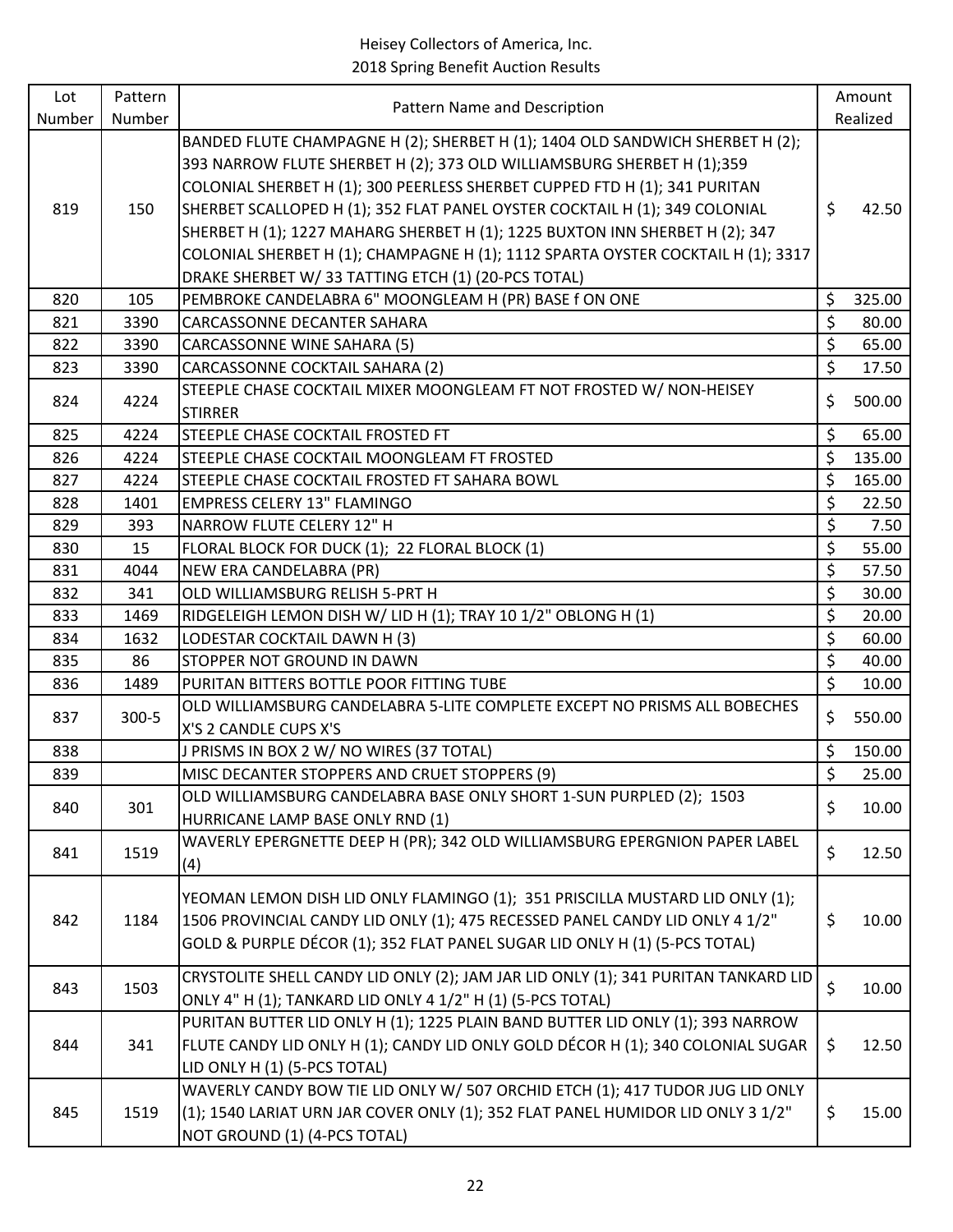| Lot    | Pattern        |                                                                                                         | Amount       |
|--------|----------------|---------------------------------------------------------------------------------------------------------|--------------|
| Number | Number         | Pattern Name and Description                                                                            | Realized     |
| 846    | 1503           | CRYSTOLITE PLATE SANDWICH 13" H (1); RELISH 9 1/2" RND 5-PRT (1)                                        | \$<br>20.00  |
| 847    | 1503           | CRYSTOLITE BOWL FLORAL 13" OVAL H (1); CANDLEBLOCK ROSETTE (PR); 1503 1/4<br><b>CANDLEBLOCK SQ (PR)</b> | \$<br>10.00  |
| 848    | 459            | ROUND COLONIAL BASKET 7" W/ 351 MUMS ETCH H                                                             | \$<br>85.00  |
| 849    | 1184           | YEOMAN TUMBLER H (16)                                                                                   | \$<br>35.00  |
| 850    | $\overline{2}$ | CLYDESDALE HUNTER GREEN 2000 HCA FOR LONGABERGER BY MOSSER                                              | \$<br>85.00  |
| 851    | $\overline{2}$ | ELEPHANT MEDIUM CARAMEL SLAG HEISEY-BY-IMPERIAL IG                                                      | \$<br>40.00  |
| 852    | $\mathbf{1}$   | AIREDALE ROSALENE 1992 FOR HCA BY FENTON #275 OF 450                                                    | \$<br>30.00  |
| 853    | 104            | GAZELLE ROSALENE 1992 FOR HCA BY FENTON #275 OF 450                                                     | \$<br>20.00  |
| 854    | 1              | FILLY HEAD FORWARD ROSALENE 1992 FOR HCA BY FENTON #275 OF 450                                          | \$<br>30.00  |
| 855    | 1              | GIRAFFE HEAD BACK ROSALENE 1991 FOR HCA BY FENTON #275 OF 450                                           | \$<br>15.00  |
| 856    | $\mathbf{1}$   | REARING HORSE BOOKEND LAVENDER ICE FROSTED 1993 FOR HCA BY DALZELL                                      | \$<br>30.00  |
| 857    | $\mathbf{1}$   | RINGNECK PHEASANT LAVENDER ICE 2002 FOR HCA BY MOSSER                                                   | \$<br>35.00  |
| 858    | 1541           | SCOTTY LAVENDER ICE 1993 FOR HCA BY DALZELL                                                             | \$<br>15.00  |
| 859    | 1554           | FISH BOOKEND ROSALENE 1992 FOR HCA BY FENTON #275 OF 450                                                | \$<br>25.00  |
| 860    | 1              | GIRAFFE HEAD BACK LAVENDER ICE 1997 FOR HCA BY DALZELL #95 OF 193                                       | \$<br>40.00  |
| 861    | 103            | TIGER PAPERWEIGHT HEISEY-BY-IMPERIAL BASE ROUGHNESS                                                     | \$<br>75.00  |
|        |                | MALLARD WINGS HALF CARAMEL SLAG HEISEY-BY-IMPERIAL IG (1); 12 MALLARD WINGS                             | \$           |
| 862    | 11             | UP CARAMEL SLAG HEISEY-BY-IMPERIAL IG (1)                                                               | 15.00        |
| 863    | 20             | WOOD DUCK CARAMEL SLAG HEISEY-BY-IMPERIAL IG                                                            | \$<br>17.50  |
| 864    | 103            | TIGER PAPERWEIGHT JADE HEISEY-BY-IMPERIAL IG                                                            | \$<br>30.00  |
| 865    | $\overline{2}$ | HEN MILK GLASS HEISEY-BY-IMPERIAL IG                                                                    | \$<br>25.00  |
| 866    | 1506           | PROVINCIAL CREAM & SUGAR VERDE HEISEY-BY-IMPERIAL H (1-SET)                                             | \$<br>5.00   |
| 867    | $\mathbf{1}$   | FILLY HEAD FORWARD HEISEY-BY-IMPERIAL ALIG                                                              | \$<br>45.00  |
| 868    | $\mathbf{1}$   | RABBIT LAVENDER ICE FROSTED 1994 FOR HCA BY DALZELL FT F                                                | \$<br>40.00  |
| 869    | $\mathbf{1}$   | SOW RUBY HEISEY-BY-IMPERIAL PAPER LABEL ALIG                                                            | \$<br>40.00  |
| 870    | $\mathbf{1}$   | SOW AMBER HEISEY-BY-IMPERIAL PAPER LABEL ALIG                                                           | \$<br>45.00  |
| 871    | $\mathbf{1}$   | SOW ROSALENE FROSTED 1993 FOR HCA BY FENTON                                                             | \$<br>30.00  |
| 872    | $\mathbf{1}$   | DONKEY CARAMEL SLAG HEISEY-BY-IMPERIAL IG                                                               | \$<br>15.00  |
| 873    | 1              | FLYING MARE COBALT 1996 FOR HCA BY DALZELL                                                              | \$<br>275.00 |
| 874    | $\overline{2}$ | BUNNY HEAD DOWN CARAMEL SLAG HEISEY-BY-IMPERIAL AIG                                                     | \$<br>12.50  |
| 875    | $\overline{2}$ | ELEPHANT MEDIUM CARAMEL SLAG HEISEY-BY-IMPERIAL PAPER LABEL IG                                          | \$<br>35.00  |
| 876    | 5              | SHOW HORSE AMBER HEISEY-BY-IMPERIAL REAR FT ROUGHNESS                                                   | \$<br>80.00  |
| 877    | 20             | WOOD DUCK MOTHER ULTRA BLUE FROSTED HEISEY-BY-IMPERIAL IG                                               | \$<br>30.00  |
| 878    | 1522           | COLT STANDING CARAMEL SLAG HEISEY-BY-IMPERIAL IG                                                        | \$<br>15.00  |
| 879    | 1540           | PLUG HORSE NUT BROWN 1995 FOR HCA BY DALZELL                                                            | \$<br>30.00  |
| 880    | 1601           | SLEEPING FOX ASHTRAY COBALT W/ SILVER FOX 1991 FOR HCA BY MOSSER "MUSEUM 25-<br>YEARS"                  | \$<br>35.00  |
| 881    | 1540           | PLUG HORSE CARAMEL SLAG HEISEY-BY-IMPERIAL IG                                                           | \$<br>15.00  |
| 882    | $\overline{2}$ | PIGLET STANDING RED HEISEY-BY-IMPERIAL BURKAM? (2)                                                      | \$<br>40.00  |
| 883    | 3              | PIGLET SITTING ROSALENE 1993 FOR HCA BY FENTON (2)                                                      | \$<br>30.00  |
| 884    | 5              | CYGNET PINK SATIN 1991 FOR HCA BY IMPERIAL FEASIBILITY ITEM                                             | \$<br>25.00  |
| 885    | 1              | GIRAFFE HEAD BACK LAVENDER ICE 1997 FOR HCA BY DALZELL #183 OF 193                                      | \$<br>35.00  |
| 886    | $\overline{2}$ | GIRAFFE HEAD TURNED AMBER HEISEY-BY-IMPERIAL                                                            | \$<br>65.00  |
| 887    | $\mathbf{1}$   | GIRAFFE HEAD BACK SUNSHINE YELLOW HEISEY-BY-IMPERIAL ALIG                                               | \$<br>40.00  |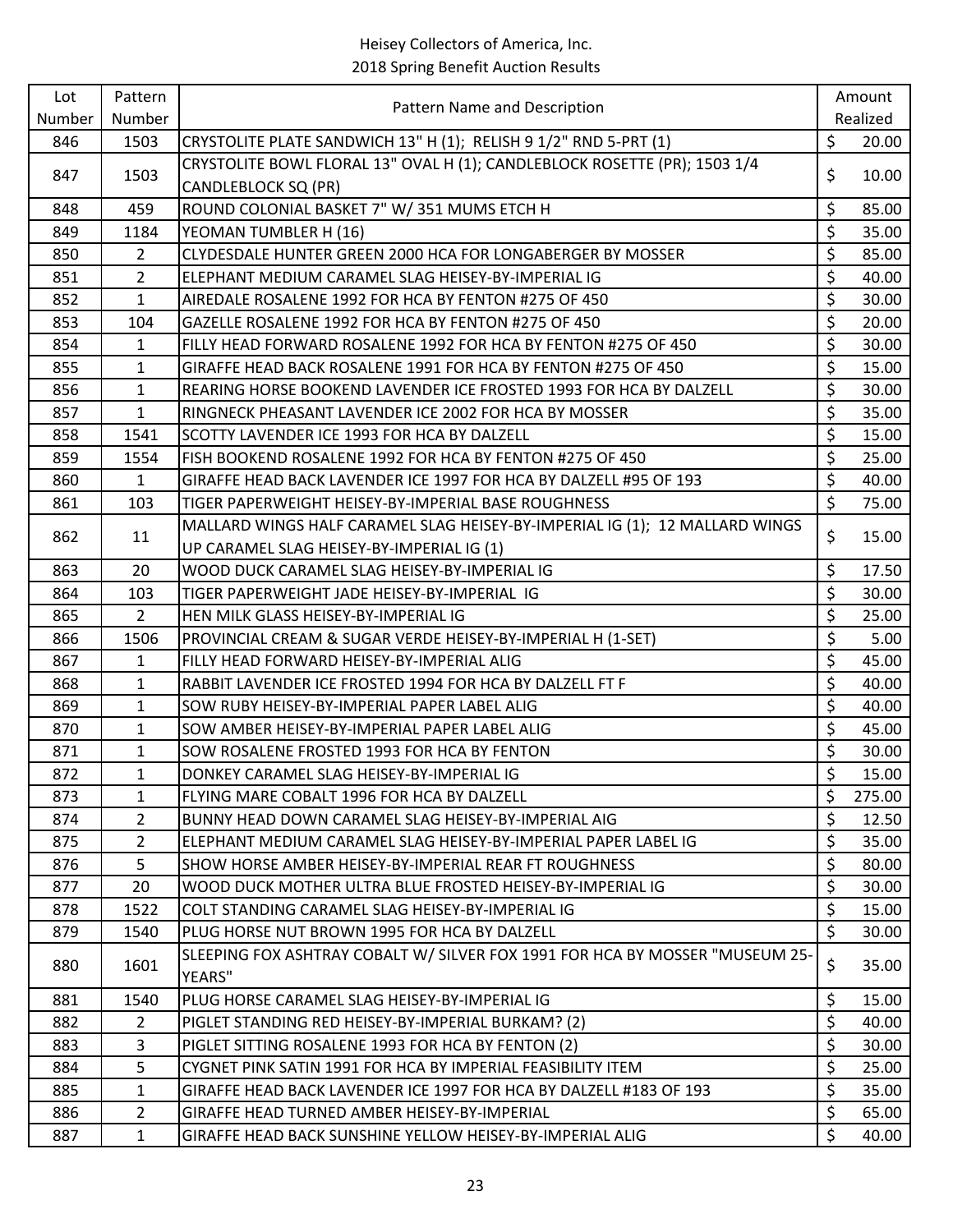| Lot    | Pattern        | Pattern Name and Description                                                                                                                     |                         | Amount   |
|--------|----------------|--------------------------------------------------------------------------------------------------------------------------------------------------|-------------------------|----------|
| Number | Number         |                                                                                                                                                  |                         | Realized |
| 888    | 12             | MALLARD WINGS UP CARAMEL SLAG HEISEY-BY-IMPERIAL IG PAPER LABEL (1); 11<br>MALLARD WINGS HALF CARAMEL SLAG HEISEY-BY-IMPERIAL IG PAPER LABEL (1) | \$                      | 15.00    |
|        |                | CHICK HEAD UP MILK GLASS 1978 FOR HCA BY IMPERIAL IG (3); 4 CHICK HEAD DOWN                                                                      |                         |          |
| 889    | 3              | MILK GLASS 1978 FOR HCA BY IMPERIAL (3)                                                                                                          | \$                      | 40.00    |
| 890    | $\mathbf{1}$   | DONKEY CARAMEL SLAG HEISEY-BY-IMPERIAL IG PAPER LABEL                                                                                            | \$                      | 20.00    |
| 891    | $\overline{2}$ | HEN MILK GLASS 1978 FOR HCA BY IMPERIAL IG                                                                                                       | \$                      | 15.00    |
| 892    | 104            | GAZELLE ROSALENE 1992 FOR HCA BY FENTON                                                                                                          | $\zeta$                 | 20.00    |
| 893    | 5024           | OXFORD CORDIALS FOR HCA BY IMPERIAL: 1978 W/ 507 ORCHID ETCH (1); 1981 W/ 456                                                                    | \$                      | 15.00    |
|        |                | TITANIA ETCH (1); 1982 W/ 493 CORONATION ETCH (1) (3-PCS TOTAL)                                                                                  |                         |          |
| 894    | 1591           | STORYBOOK MUG HEISEY-BY-IMPERIAL ALIG                                                                                                            | \$                      | 25.00    |
| 895    | 1540           | PLUG HORSE TEAL BLUE 1989 FOR HCA BY FENTON                                                                                                      | \$                      | 35.00    |
| 896    | $\mathbf{1}$   | ROOSTER MILK GLASS HEISEY-BY-IMPERIAL IG STAINED MOLD FLAW                                                                                       | \$                      | 25.00    |
| 897    |                | PAPERWEIGHT IN BLUE SHEATH HOCKEY PUCK SHAPE 1996 FOR HCA BY DALZELL "A.H.<br>HEISEY 100TH ANNIVERSARY"                                          | \$                      | 50.00    |
| 898    | 1519           | WAVERLY LION TRINKET BOX W/ LID AMBER HEISEY-BY-IMPERIAL CG PAPER LABEL                                                                          | \$                      | 20.00    |
| 899    | $\mathbf{1}$   | POUTER PIGEON LAVENDER ICE 1993 FOR HCA BY DALZELL #104 OF 450                                                                                   | $\zeta$                 | 50.00    |
|        |                | OXFORD CORDIALS FOR HCA BY IMPERIAL: 1979 W/ 515 HEISEY ROSE ETCH (1); 1981 W/                                                                   |                         |          |
| 900    | 5024           | 456 TITANIA ETCH (1); 1982 W/ 493 CORONATION ETCH (1); 1983 W/ 494 SWINGTIME                                                                     | \$                      | 35.00    |
|        |                | ETCH (1) (4-PCS TOTAL)                                                                                                                           |                         |          |
| 901    | $\mathbf{1}$   | BULL NUT BROWN HEISEY-BY-IMPERIAL                                                                                                                | \$                      | 65.00    |
| 902    | 1557           | FIGHTING ROOSTER PINK HEISEY-BY-IMPERIAL                                                                                                         | \$                      | 55.00    |
| 903    | $\mathbf{1}$   | FLYING MARE LAVENDER ICE 1993 FOR HCA BY DALZELL #266 OF 450                                                                                     | \$                      | 325.00   |
| 904    | 1506           | PROVINCIAL PLATE SALAD 8" HEATHER HEISEY-BY-IMPERIAL                                                                                             | \$                      | 10.00    |
| 905    | 1522           | COLT STANDING HORIZON BLUE HEISEY-BY-IMPERIAL IG                                                                                                 | $\zeta$                 | 20.00    |
| 906    | 33             | SKIRTED PANEL CANDLESTICK TOY SUNSHINE YELLOW 1984 FOR HCA BY IMPERIAL (2)                                                                       | \$                      | 25.00    |
| 907    | 1506           | PROVINCIAL CREAM & SUGAR HEATHER HEISEY-BY-IMPERIAL H (1-SET)                                                                                    | \$                      | 7.50     |
| 908    | 300            | PEERLESS CREAM & SUGAR INDV AMBER HEISEY-BY-IMPERIAL H (1-SET)                                                                                   | \$                      | 7.50     |
| 909    | 1              | MADONNA FROSTED HEISEY-BY-IMPERIAL ALIG                                                                                                          | $\overline{\mathsf{S}}$ | 25.00    |
| 910    | 1506           | PROVINCIAL CREAM & SUGAR INDV RUBY 1994 FOR HCA BY DALZELL (1-SET)                                                                               | \$                      | 10.00    |
| 911    | 1506           | PROVINCIAL CREAM & SUGAR AMBER HEISEY-BY-IMPERIAL H (1-SET)                                                                                      | \$                      | 5.00     |
| 912    | 1506           | PROVINCIAL CREAM & SUGAR HEATHER HEISEY-BY-IMPERIAL H (1-SET)                                                                                    | \$                      | 5.00     |
| 913    | 1506           | PROVINCIAL CREAM & SUGAR VERDE HEISEY-BY-IMPERIAL H (1-SET)                                                                                      | \$                      | 5.00     |
| 914    | 1590           | ZODIAC CREAM & SUGAR AMBER HEISEY-BY-IMPERIAL IG (1-SET)                                                                                         | \$                      | 12.50    |
| 915    | 373            | OLD WILLIAMSBURG SHERBET NUT BROWN HEISEY-BY-IMPERIAL (12)                                                                                       | \$                      | 10.00    |
| 916    | 373            | OLD WILLIAMSBURG GOBLET NUT BROWN HEISEY-BY-IMPERIAL (11)                                                                                        | \$                      | 5.00     |
| 917    | 373            | OLD WILLIAMSBURG CLARET NUT BROWN HEISEY-BY-IMPERIAL (11)                                                                                        | \$                      | 10.00    |
|        |                | GOLD ANIMAL SERIES ROSALENE FOR HCA BY FENTON SET #32 OF 450 COMPLETE: 104                                                                       |                         |          |
|        |                | GAZELLE; 1 SOW; 2 GIRAFFE; 1 FILLY HEAD FORWARD; 1 TIGER PAPERWEIGHT; 1                                                                          |                         |          |
| 918D   |                | AIREDALE; 1554 FISH BOOKEND; 1538 RABBIT PAPERWEIGHT; 1522 COLT STANDING; 1527                                                                   | \$                      | 210.00   |
|        |                | COLT KICKING; 1529 COLT BALKING; 2 HEN; 5 CYGNET; 22 WOOD DUCKLING (14-PC                                                                        |                         |          |
|        |                | TOTAL)                                                                                                                                           |                         |          |
| 919    | $\overline{2}$ | CLYDESDALE COBALT 1999 HCA FOR LONGABERGER BY DALZELL                                                                                            | \$                      | 45.00    |
| 920    | 3              | ELEPHANT SMALL COBALT 2000 FOR HCA BY MOSSER                                                                                                     | \$                      | 50.00    |
| 921    | 50             | CABOCHON SIGN BLACK W/ GOLD 2002 FOR HCA BY MOSSER                                                                                               | \$                      | 12.50    |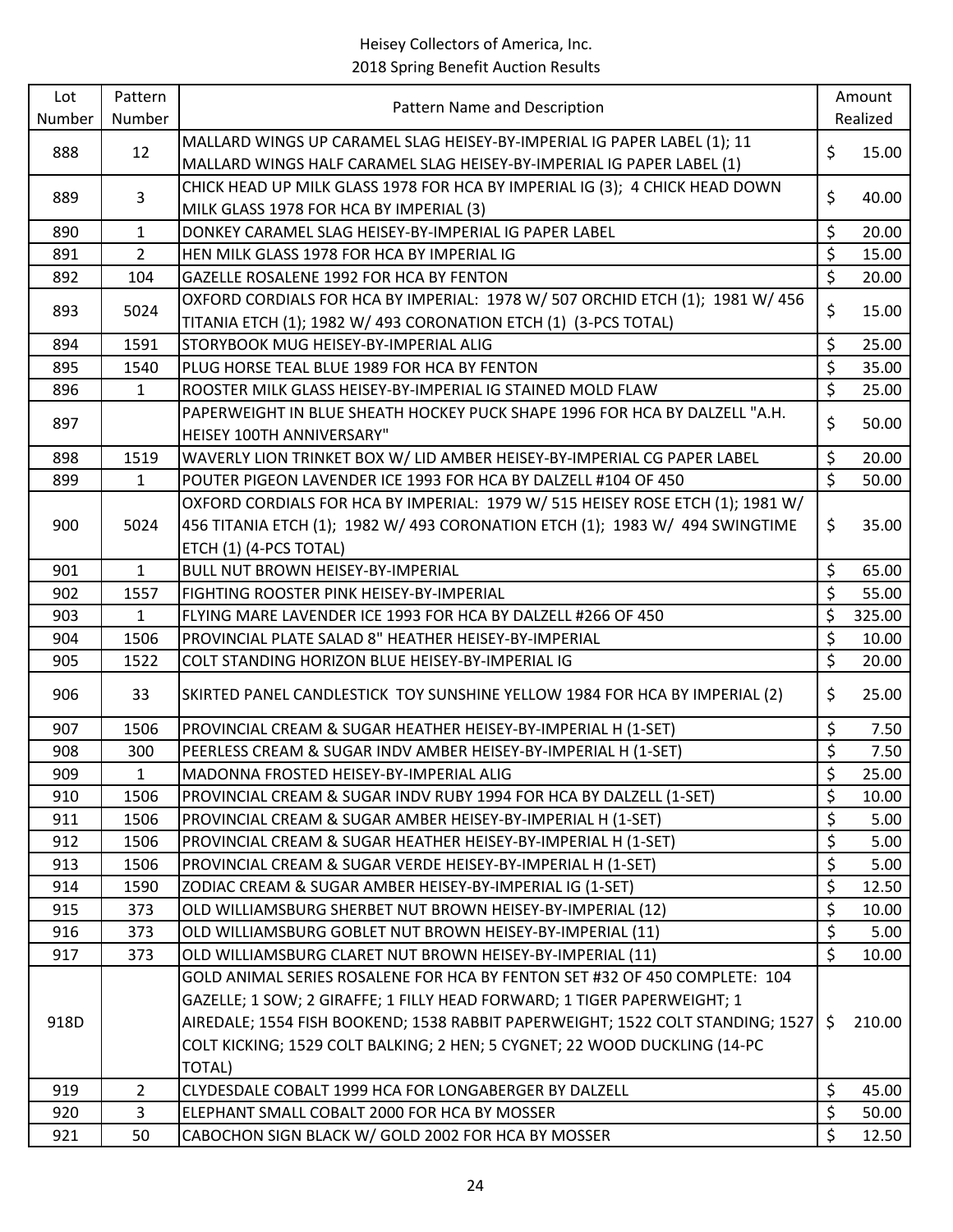| Lot    | Pattern        | Pattern Name and Description                                                  | Amount       |
|--------|----------------|-------------------------------------------------------------------------------|--------------|
| Number | Number         |                                                                               | Realized     |
| 922    | 50             | CABOCHON SIGN WILLOW BLUE 2001 FOR HCA BY MOSSER                              | \$<br>12.50  |
| 923    | 50             | CABOCHON SIGN COBALT 1995 FOR HCA BY DALZELL                                  | \$<br>10.00  |
| 924    | 1536           | MILITARY CAP COBALT 2008 FOR HCA BY MOSSER                                    | \$<br>5.00   |
| 925    | 12             | MALLARD WINGS UP CARAMEL SLAG HEISEY-BY-IMPERIAL IG                           | \$<br>10.00  |
| 926    | 3              | GOOSE WINGS UP (1)                                                            | \$<br>17.50  |
| 927    | 1540           | LARIAT CANDLESTICK 2-LITE W/ 980 MOONGLO CUTTING (PR)                         | \$<br>10.00  |
| 928    | 1404           | OLD SANDWICH MUG 8-OZ COBALT H                                                | \$<br>275.00 |
| 929    | 354            | WIDE FLAT PANEL STACK SET: INDV CREAM & SUGAR & BUTTER H (3-PCS)              | \$<br>10.00  |
| 930    | 1509           | QUEEN ANN CANDLEHOLDER INDV (PR)                                              | \$<br>60.00  |
| 931    | 1404           | OLD SANDWICH PLATE 6" SAHARA H (2)                                            | \$<br>10.00  |
| 932    | 1469           | RIDGELEIGH VASE #5 INDV H                                                     | \$<br>30.00  |
| 933    | 4092           | KENILWORTH GOBLET W/ 497 ROSALIE ETCH (2)                                     | \$<br>20.00  |
| 934    | 1519           | WAVERLY BOWL GARDENIA 9" W/ 515 HEISEY ROSE ETCH                              | \$<br>15.00  |
| 935    | 300            | PEERLESS CHAMPAGNE FLUTE H (4); CLARET H (1)                                  | \$<br>7.50   |
| 936    | 5087           | COMET SODA 16-OZ PAPER LABEL                                                  | \$<br>55.00  |
| 937    | 1193           | INSIDE SCALLOP CUCUMBER FLAMINGO H (1); 1231 RIBBED OCTAGON CREAM             | \$<br>20.00  |
|        |                | MOONGLEAM H (1)                                                               |              |
| 938    | 1184           | YEOMAN ASHTRAY BOW TIE 4"                                                     | \$<br>20.00  |
|        |                | YEOMAN FLORAL PLATEAU 11" MOONGLEAM (1); 1231 RIBBED OCTAGON CANDLESTICK      |              |
| 939    | 1184           | MOONGLEAM H (1); 1205 RAINDROP CANDLESTICK MOONGLEAM H (1)                    | \$<br>20.00  |
|        |                |                                                                               |              |
| 940    | 1428           | WARWICK CANDLESTICK H (1); CIGARETTE HOLDER H (1)                             | \$<br>7.50   |
| 941    | 343            | SUNBURST EGG CUP H (1); 1295 BEADED SWAG WINE WORN GOLD (1); 350 PINWHEEL &   | \$<br>10.00  |
|        |                | FAN NAPPY 4 1/2" H (1); 315 PANELED CANE NAPPY 4 1/2" H (1)                   |              |
| 942    | 439            | RAISED LOOP OIL W/ WRONG STOPPER (1); 7052 DIAMOND GRID PUFF BOX NO LID H (1) | \$<br>20.00  |
|        |                | WAVERLY TRIPLEX RELISH H (1); 3390 CARCASSONNE CIGARETTE HOLDER MONO "VFW"    |              |
| 943    | 1519           | (1); 6091 CABOCHON COCKTAIL W/ 1060 STARLIGHT CUTTING (1); 1183 YEOMAN PLATE  | \$<br>17.50  |
|        |                | 8" W/866 KENT CUTTING (1); 4139 GRAPEFRUIT CENTER FTD (1) (5-PCS TOTAL)       |              |
|        |                |                                                                               |              |
| 944    | 1469           | RIDGELEIGH BEVERAGE BOWL H (1); BEVERAGE CUPS H (12); PLATE TORTE 13" (1)     | \$<br>70.00  |
| 945    | 1469           | RIDGELEIGH BOWL SALAD 9" H                                                    | \$<br>22.50  |
| 946    | 1469           | RIDGELEIGH BOWL FRUIT 10" H (1); BOWL FRUIT 12" H (1)                         | \$<br>20.00  |
| 947    | 1469           | RIDGELEIGH VASE 9" FLARED H                                                   | \$<br>100.00 |
| 948    | 1469           | RIDGELEIGH VASE 10" CYLINDER H RIB F'S (1); MUSTARD - LID ONLY H (1)          | \$<br>27.50  |
| 949    | 1469           | RIDGELEIGH CIGARETTE HOLDER RND COBALT H f                                    | \$<br>305.00 |
| 950    | 1469.50        | RIDGELEIGH WINE VARIANT                                                       | \$<br>160.00 |
| 951    | 4069           | RIDGELEIGH CHAMPAGNE (5)                                                      | \$<br>35.00  |
| 952    | 4069           | RIDGELEIGH GOBLET                                                             | \$<br>50.00  |
| 953    | 4069           | RIDGELEIGH ICE TEA FTD W/ 872 MARIEMONT CUTTING (5)                           | \$<br>450.00 |
| 954    | 4069           | RIDGELEIGH COCKTAIL W/ UNK CUTTING (1); SHERBET W/ UNK CUTTING (1)            | \$<br>20.00  |
| 955    | 1567           | PLANTATION CANDLESTICK 3-LITE (PR)                                            | \$<br>65.00  |
| 956    | 411            | TUDOR CELERY 12" H (1); 393 NARROW FLUTE CELERY 9" H (1)                      | \$<br>5.00   |
| 957    | $\overline{2}$ | <b>GOOSE WINGS HALF</b>                                                       | \$<br>20.00  |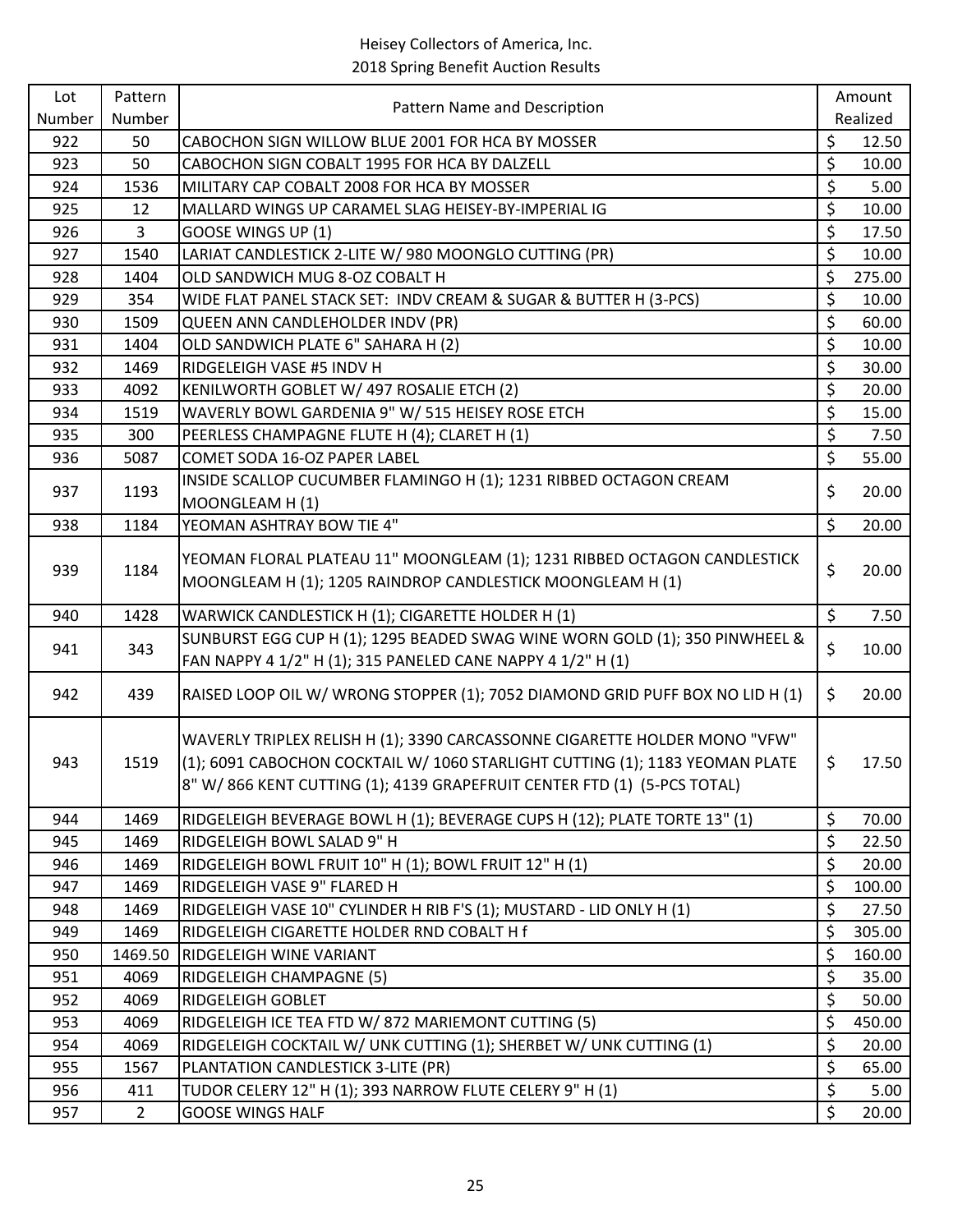| Lot    | Pattern | Pattern Name and Description                                                         |                         | Amount   |
|--------|---------|--------------------------------------------------------------------------------------|-------------------------|----------|
| Number | Number  |                                                                                      |                         | Realized |
|        |         | CASCADE CANDLESTICK 3-LITE W/ 941 BARCELONA CUTTING (1-ONLY); 1540 LARIAT            |                         |          |
| 958    | 142     | CANDLESTICK 1-LITE (1-ONLY); 1428 WARWICK VASE H (1); CIGARETTE HOLDER (1) (4-PCS    | \$                      | 5.00     |
|        |         | <b>TOTAL)</b>                                                                        |                         |          |
| 959    | 1469    | RIDGELEIGH CREAM & SUGAR H (1-SET)                                                   | \$                      | 12.50    |
| 960    | 1295    | BEADED SWAG NAPPY 4 1/2" OPAL W/ GOLD DÉCOR SOUV "MENAHGA MINN"                      | $\zeta$                 | 5.00     |
| 961    | 357     | <b>COLONIAL CHAMPAGNE H (7)</b>                                                      | \$                      | 5.00     |
| 962    | 1186    | YEOMAN CREAM & SUGAR OVAL FTD GOLD DÉCOR W/ UNK CUTTING H (1-SET)                    | $\overline{\mathsf{S}}$ | 5.00     |
|        |         | YEOMAN CREAM OVAL FTD W/ UNK CUTTING H (1); 355 QUATOR SUGAR INDV H (1); 300         |                         |          |
| 963    | 1186    | PEERLESS SUGAR INDV H (2); SUGAR H (1); 300 1/2 PEERLESS CREAM FTD H (1); 1469       | \$                      | 7.50     |
|        |         | RIDGELEIGH SUGAR INDV H (1); 1185 YEOMAN CREAM HOTEL W/ UNK CUTTING H (1) (8-        |                         |          |
|        |         | PCS TOTAL)                                                                           |                         |          |
| 964    | 339     | <b>CONTINENTAL WATER BOTTLE</b>                                                      | \$                      | 12.50    |
| 965    | 1540    | LARIAT MAYO W/ UNDERPLATE (2-PCS); CHEESE FTD (1); PLATE 8" (1)                      | \$                      | 22.50    |
| 966    | 1295    | BEADED SWAG SPOONER EMERALD WORN GOLD                                                | \$                      | 25.00    |
| 967    | 1503    | CRYSTOLITE CELERY 12" H (1); SUGAR H (1); CANDLEBLOCK ROSETTE (PR); 1503 1/4         | \$                      | 15.00    |
|        |         | CANDLEBLOCK SQ (PR) (6-PCS TOTAL)                                                    |                         |          |
| 968    | 1503    | <b>CRYSTOLITE CANDLESTICK 1-LITE (3)</b>                                             | \$                      | 7.50     |
| 969    | 1509    | QUEEN ANN MINT W/ 507 ORCHID ETCH                                                    | \$                      | 10.00    |
| 970    | 1469    | RIDGELEIGH CANDELABRUM 7" BOBECHE X                                                  | $\mathsf{S}$            | 15.00    |
|        |         | WINGED SCROLL SPOONER CUSTARD WORN GOLD (1); NAPPY 4" (1); 1200 CUT BLOCK            |                         |          |
| 971    | 1280    | SUGAR INDV SOUV "HARRISBURG PA" WORN DÉCOR (1); RING BAND PUNCH CUP SOUV             | \$                      | 15.00    |
|        |         | "ST IGNACE MICH" H (1) (4-PCS TOTAL)                                                 |                         |          |
|        |         | RAISED LOOP NAPPY 9" H (1); 357 PRISON STRIPE SUGAR FOR TABLE SET NO LID H WORN      |                         |          |
| 972    | 439     | GOLD (1); 357 PRISON STRIPE NAPPY 4" H (1): 300 PEERLESS SPOONER H WORN GOLD (1);    | \$                      | 25.00    |
|        |         | 1205 FANCY LOOP SUGAR FOR TABLE SET NO LID (1) (5-PCS TOTAL)                         |                         |          |
|        |         | BANDED FLUTE OIL 4-OZ (1); 351 PRISCILLA OIL 2-OZ (1); 353 MEDIUM FLAT PANEL OIL 4-  |                         |          |
|        |         | OZ H (1); 331 COLONIAL PANEL OIL 6-OZ H (1); 393 NARROW FLUTE OIL 4-OZ (1); OIL 6-OZ |                         |          |
| 973    | 150     | (1); 1469 RIDGELEIGH OIL 4-OZ WRONG STOPPER (1); 341 PURITAN OIL 4-OZ NO STOPPER     | \$                      | 25.00    |
|        |         | H (1); OIL 4-OZ (1); OIL 2-OZ NO STOPPERS (2) (11-PCS TOTAL)                         |                         |          |
| 974    | 1503    | CRYSTOLITE PITCHER (1); TUMBLER H (7)                                                | \$                      | 60.00    |
| 975    | 433     | GREEK KEY ALMOND INDV H (8)                                                          | \$                      | 40.00    |
|        |         | WINGED SCROLL TABLE SET: BUTTER W/ LID, CREAM, SUGAR W/ LID, SPOONER CUSTARD         |                         |          |
| 976    | 1280    | <b>WORN GOLD</b>                                                                     | \$                      | 90.00    |
| 977    | 1506    | WHIRLPOOL SALT & PEPPER W/ YELLOW PLASTIC LIDS (1-SET)                               | \$                      | 20.00    |
| 978    | 1193    | INSIDE SCALLOP CUCUMBER MOONGLEAM H                                                  | \$                      | 30.00    |
| 979    | 12      | MALLARD WINGS UP                                                                     | \$                      | 20.00    |
| 980    | 1469    | RIDGELEIGH SALT INDV H BOXED SET OF 8                                                | \$                      | 12.50    |
| 981    | 150     | BANDED FLUTE PUNCH BOWL H (1); BASE (1); CUP (14) (16-PCS TOTAL)                     | \$                      | 45.00    |
|        |         | THUMBPRINT & PANEL BOWL FLORAL 8 1/2" SAHARA H (1); CANDLESTICK 2-LITE SAHARA        | \$                      |          |
| 982    | 1433    | H(PR)                                                                                |                         | 60.00    |
| 983    | 1401    | EMPRESS MUFFIN RND W/ 458 OLYMPIAD ETCH H                                            | \$                      | 25.00    |
| 984    | 1243    | STEPPED OCTAGON PLATE 7" FLAMINGO H (6)                                              | \$                      | 35.00    |
| 985    | 357     | PRISON STRIPE NAPPY 9" H                                                             | \$                      | 47.50    |
| 986    | 1225    | <b>BUXTON INN SHERBET H (4)</b>                                                      | \$                      | 20.00    |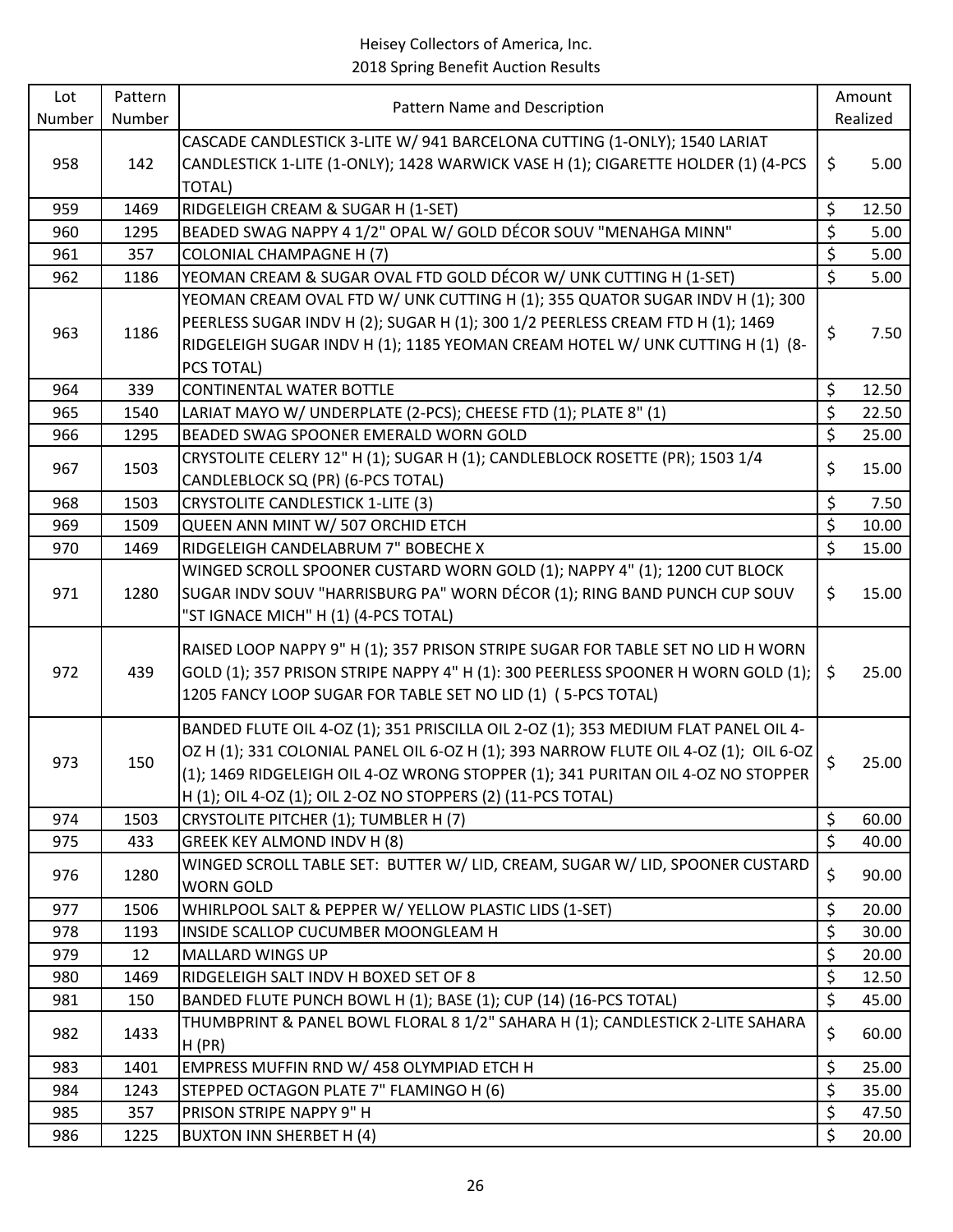| Lot<br>Pattern<br>Pattern Name and Description | Amount         |                                                                                                       |                  |            |
|------------------------------------------------|----------------|-------------------------------------------------------------------------------------------------------|------------------|------------|
| Number                                         | Number         |                                                                                                       |                  | Realized   |
| 987                                            | 1231           | RIBBED OCTAGON PLATE 8" HAWTHORNE (6)                                                                 | \$               | 35.00      |
| 988                                            | 1425           | VICTORIAN DECANTER CLOUDY STOPPER BASE B                                                              | \$               | 27.50      |
| 989                                            | 3362           | CHARTER OAK COMPORT TALL FLAMINGO                                                                     | \$               | 100.00     |
| 990                                            | 1540           | LARIAT BASKET 8 1/2"                                                                                  | \$               | 27.50      |
| 991                                            | 433            | GREEK KEY SHERBET H (4); NAPPY 4 1/2" H (6)                                                           | \$               | 17.50      |
| 992                                            | 1557           | <b>ROOSTER VASE</b>                                                                                   | \$               | 30.00      |
| 993                                            | 1229           | OCTAGON MAYO FLAMINGO (1); BON BON FLAMINGO (2)                                                       | $\overline{\xi}$ | 12.50      |
| 994                                            | 465            | RECESSED PANEL CANDY 1/2-LB GOLD DÉCOR H                                                              | $\overline{\xi}$ | 15.00      |
| 995                                            | 1567           | PLANTATION OIL                                                                                        | \$               | 32.50      |
| 996                                            | 1567           | PLANTATION SYRUP                                                                                      | \$               | 45.00      |
| 997                                            | 1567           | PLANTATION BOWL SALAD 9 1/2"                                                                          | $\overline{\xi}$ | 45.00      |
| 998                                            | 1205           | FANCY LOOP TUMBLER SOUV "PAN AM EXPO 1901 BUFFALO" EMERALD WORN GOLD (4)                              | \$               | 32.50      |
| 999                                            | 1503           | CRYSTOLITE NUT SWAN MASTER (1); NUT SWAN INDV (4)                                                     | \$               | 20.00      |
| 1000                                           | 3380           | OLD DOMINION COCKTAIL W/ 447 EMPRESS ETCH FLAMINGO H (4)                                              | \$               | 55.00      |
| 1000AD                                         |                | 2018 1000 EYE CHRISTMAS ORNAMENT - SAMPLE                                                             | \$               | 165.00     |
| 1001                                           | 360            | CORBY CREAM F & SUGAR NO LID H (1-SET)                                                                | \$               | 5.00       |
| 1002                                           | 1295           | BEADED SWAG NAPPY 4" OPAL H (4)                                                                       | \$               | 40.00      |
| 1003                                           | 1425           | VICTORIAN OIL H (1); CELERY 12" H (1)                                                                 | \$               | 17.50      |
| 1004                                           | 1425           | VICTORIAN OLD FASHION H (6)                                                                           | \$               | 45.00      |
| 1005                                           | $2^{\circ}$    | PLAID VASE 16" H                                                                                      | \$               | 160.00     |
| 1006                                           | 1519           | WAVERLY BOWL GARDENIA 12 1/2" W/ 515 HEISEY ROSE ETCH                                                 | \$               | 5.00       |
| 1007                                           | 1401           | EMPRESS PLATE SANDWICH RND 2-HDL SAHARA H SOME WEAR                                                   | \$               | 27.50      |
| 1008                                           | 1401           | EMPRESS PLATE SANDWICH SQ CTR HDL W/ 450 CHINTZ ETCH                                                  | \$               | 17.50      |
| 1009                                           | 811            | HOFFMAN HOUSE GOBLET W/ 462 FOX CHASE ETCH H                                                          | \$               | 95.00      |
| 1010                                           | 811            | HOFFMAN HOUSE GOBLET W/ 460 CLUB DRINKING SCENE H                                                     | $\overline{\xi}$ | 75.00      |
| 1011                                           | $\overline{2}$ | FILLY HEAD BACK                                                                                       | \$               | 375.00     |
| 1012                                           | 1              | FILLY HEAD FORWARD                                                                                    | $\zeta$          | 375.00     |
| 1013                                           | $\overline{2}$ | CLYDESDALE                                                                                            | \$               | 100.00     |
| 1014                                           | $\mathbf{1}$   | <b>DONKEY</b>                                                                                         | \$               | 75.00      |
| 1015                                           | 1557           | <b>FIGHTING ROOSTER H</b>                                                                             | \$               | 65.00      |
| 1016                                           | 1550           | DOLPHIN MATCH HOLDER H BASE f                                                                         | \$               | 65.00      |
| 1017                                           | 1401           | EMPRESS JUG D.F. W/ 451 LAFAYETTE ETCH H                                                              | \$               | 40.00      |
| 1018                                           | 603            | SODA W/465 GOLF SCENE ETCH BASE f                                                                     | \$               | 75.00      |
| 1019                                           | 2401           | OAKWOOD SODA 10-OZ W/ 1 SHORT SAILBOAT ETCH                                                           | \$               | 60.00      |
| 1020                                           | 459            | ROUND COLONIAL BASKET 7" W/353 SUSAN ETCH H                                                           | \$               | 55.00      |
| 1021                                           | 459            | ROUND COLONIAL BASKET 8" W/352 ANNE ETCH H                                                            | \$               | 55.00      |
| 1022                                           | 465            | RECESSED PANEL CANDY W/ LID 3-LB W/ UNK CUTTING H                                                     | \$               | 85.00      |
| 1023                                           | 465            | RECESSED PANEL CANDY W/ LID 1-LB W/ UNK CUTTING H                                                     | \$               | 45.00      |
| 1024                                           | 16             | SUSANNEH PUFF BOX W/ UNK CUTTING H (1); HAIR RECEIVER W/ UNK CUTTING (1)                              | \$               | 35.00      |
| 1025                                           | 1170           | PLEAT & PANEL COMPOTIER W/ COVER HI FTD FLAMINGO H                                                    | \$               | 80.00      |
| 1026                                           | 1519           | <b>WAVERLY CANDLEBLOCK (1)</b>                                                                        | \$               | 15.00      |
| 1027                                           | 59             | ARISTOCRAT STAND LAMP ELECTRIFIED W/ NON-HEISEY GLOBE W/ #45 BASE 10" B FONT<br>#51 FERRULE & SPOOL H |                  | \$3,000.00 |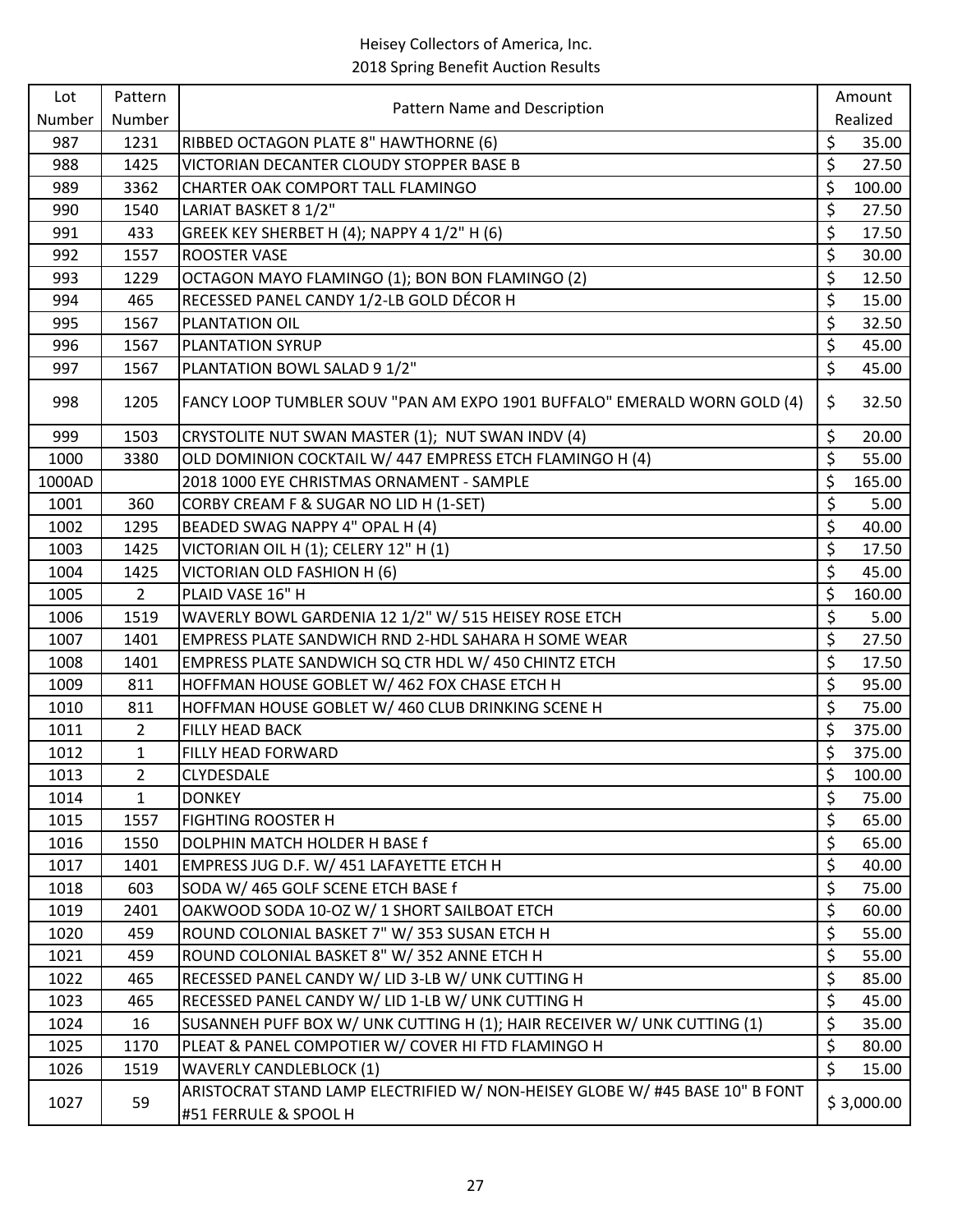| Lot    | Pattern        |                                                                                   |                  | Amount     |
|--------|----------------|-----------------------------------------------------------------------------------|------------------|------------|
| Number | Number         | Pattern Name and Description                                                      |                  | Realized   |
| 1028   | 1401           | EMPRESS CANDLESTICK D.F. SAHARA (1-ONLY)                                          | \$               | 25.00      |
| 1029   | 3417           | ADKINS BITTERS BOTTLE NO SPOUT W/ 5002 SWEET ADELINE ETCH                         | \$               | 95.00      |
| 1030   | 4033           | MALONEY BAR BOTTLE W/ 5003 NIMROD ETCH                                            | \$               | 300.00     |
| 1031   | $\overline{2}$ | SALAD SPOON H                                                                     | \$               | 80.00      |
| 1032   | 394            | NARROW FLUTE DOMINO SUGAR H                                                       | \$               | 5.00       |
| 1033   | 2351           | NEWTON SODA 12-OZ W/ 467 TALLY HO ETCH (2)                                        | \$               | 35.00      |
| 1034   | 4045           | HERON BALL VASE 6" W/ 469 MERMAID ETCH COBALT                                     |                  | \$3,100.00 |
| 1035   | 4027           | CHRISTOS DECANTER W/ 471 CIRCUS RUBE ETCH                                         | \$               | 525.00     |
| 1036   | 1404           | OLD SANDWICH BEER MUG 8-OZ AMBER H                                                | \$               | 250.00     |
| 1037   | 2401           | OAKWOOD OLD FASHION W/496 SKIER ETCH                                              | \$               | 45.00      |
| 1038   | 2401           | OAKWOOD OLD FASHION W/465 GOLF SCENE ETCH                                         | \$               | 70.00      |
| 1039   | 4035           | BETHEL DECANTER W/ 459 FISHERMAN ETCH                                             | \$               | 160.00     |
|        |                | COBEL COCKTAIL SHAKER W/ UNK ELABORATE CUTTING SAHARA (1); 4002 AQUA              |                  |            |
| 1040   | 4225           | CALIENTE W/ UNK ELABORATE CUTTING SAHARA H (4)                                    |                  | \$2,100.00 |
| 1041   | 1540           | LARIAT RELISH 12" 3-PRT W/ 980 MOONGLO CUTTING H                                  | \$               | 20.00      |
| 1042   | 5025           | TYROLEAN WINE W/ 507 ORCHID ETCH H (7)                                            | \$               | 40.00      |
| 1043   | 5025           | TYROLEAN CHAMPAGNE W/ 507 ORCHID ETCH SOME RIM R (8)                              | \$               | 10.00      |
| 1044D  | 1503           | <b>CRYSTOLITE CANDLEBLOCK ROSETTE (4)</b>                                         | $\zeta$          | 100.00     |
| 1045D  | 1469           | RIDGELEIGH SUGAR INDV H (1); ASHTRAY 2 1/2" SQ H (2); 1503 CRYSTOLITE CREAM H (1) | \$               | 20.00      |
| 1046D  |                | ASSORTED LOT: PUNCH CUPS, SHERBETS (6-PC TOTAL)                                   | \$               | 10.00      |
| 1047   | 1519           | WAVERLY CANDY W/ LID SEAHORSE HDL W/ 507 ORCHID ETCH H                            | \$               | 45.00      |
|        |                | MEDIUM FLAT PANEL PLATE 7 1/2" H (2); 352 FLAT PANEL GRAPEFRUIT H (1);            |                  |            |
| 1048   | 353            | UNDERPLATE H (1); NAPPY 4 1/2" H (1) (5-PCS TOTAL)                                | \$               | 5.00       |
| 1049   | 407            | COARSE RIB PLATE 7 1/2" MOONGLEAM H (3)                                           | \$               | 25.00      |
| 1050   | 407            | COARSE RIB PLATE 7 1/2" H (7)                                                     | \$               | 5.00       |
| 1051   | 411            | TUDOR PLATE 8" GOLD RIMS H (10)                                                   | \$               | 17.50      |
| 1052   | 393            | NARROW FLUTE PLATE 8" H (6)                                                       | \$               | 20.00      |
| 1053   | 1519           | WAVERLY PLATE 7" W/ 507 ORCHID ETCH (8)                                           | \$               | 15.00      |
| 1054   | 393            | NARROW FLUTE NUT INDV FTD H (4)                                                   | \$               | 5.00       |
|        |                | CRYSTOLITE CANDY W/ METAL LID 7" W/ FLOWER FINIAL 3-PRT H (1); ASHTRAY 3" RND H   | \$               |            |
| 1055   | 1503           | (3); NUT LEAF INDV (2)                                                            |                  | 5.00       |
| 1056   | 1503           | <b>CRYSTOLITE CELERY 12"</b>                                                      | \$               | 10.00      |
| 1057   | 1540           | LARIAT PUNCH CUP H (10)                                                           | $\overline{\xi}$ | 5.00       |
| 1058   | 3381           | CREOLE GOBLET SHORT STEM SAHARA BOWL                                              | \$               | 35.00      |
|        | 1540           | LARIAT PLATE 8" (1); UNDERPLATE (1); 1184 YEOMAN SAUCER D.O. SAHARA H (1); 1183   | \$               |            |
| 1059   |                | REVERE PLATE 6" H (1)                                                             |                  | 20.00      |
| 1060   | 99             | LITTLE SQUATTER CANDLESTICK (1); 1567 PLANTATION SALT SHAKER W/ 516 PLANTATION    | \$               | 5.00       |
|        |                | IVY ETCH H (1); 1020 PHYLLIS SUGAR H (1)                                          |                  |            |
| 1061   | 343            | <b>SUNBURST PUNCH CUP H (8)</b>                                                   | \$               | 15.00      |
| 1062   | 353            | MEDIUM FLAT PANEL COMPORT 5 1/2" LO FTD H                                         | \$               | 5.00       |
| 1063   | 1509           | QUEEN ANN BOWL GARDENIA 9" W/ 507 ORCHID ETCH (1); PLATE SERVICE 10" (1)          | \$               | 25.00      |
| 1064   | 325            | PILLOWS BUTTER LID ONLY H                                                         | \$               | 5.00       |
| 1065   | 3408           | <b>JAMESTOWN GOBLET</b>                                                           | \$               | 5.00       |
| 1066   | 1519           | WAVERLY BOWL GARDENIA 13" W/ 511 GARDENIA ETCH                                    | \$               | 10.00      |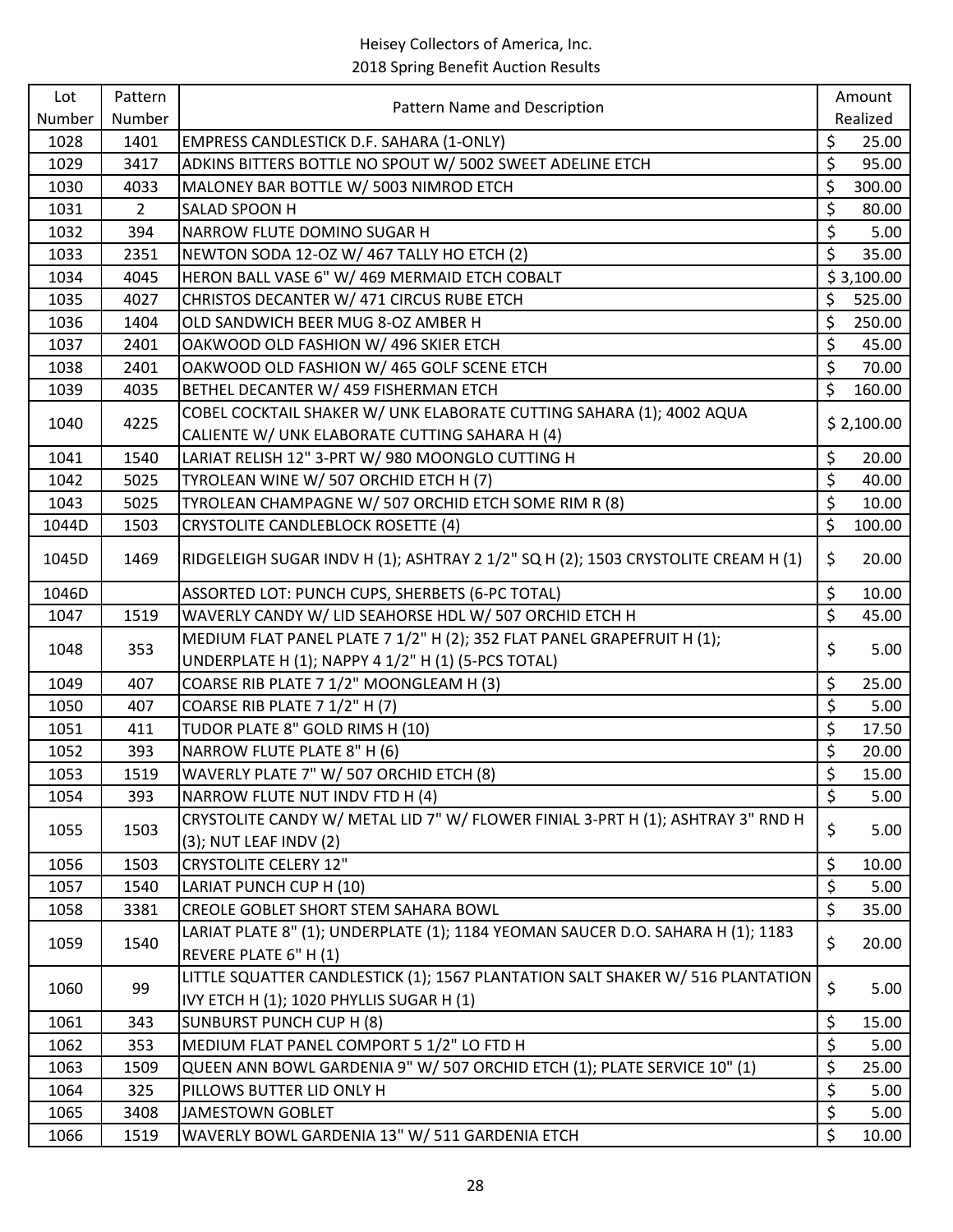| Lot    | Pattern | Pattern Name and Description                                                                                                                            |                          | Amount   |
|--------|---------|---------------------------------------------------------------------------------------------------------------------------------------------------------|--------------------------|----------|
| Number | Number  |                                                                                                                                                         |                          | Realized |
| 1067D  | 341     | PURITAN ICE TUB H                                                                                                                                       | \$                       | 25.00    |
| 1068   | 379     | URN SYRUP NO LID H (1); SPOONER H (1)                                                                                                                   | \$                       | 15.00    |
| 1069   | 379     | URN CREAM & SUGAR W/ LID TABLE H (1-SET)                                                                                                                | \$                       | 370.00   |
| 1070   | 360     | CORBY CREAM & SUGAR W/ LID H (1-SET)                                                                                                                    | \$                       | 110.00   |
| 1071   | 1511    | TOUJOURS CREAM HOTEL H                                                                                                                                  | \$                       | 5.00     |
| 1072   | 343     | SUNBURST JUG 1/2-GAL STUCK HDL H                                                                                                                        | \$                       | 35.00    |
| 1073D  | 1469    | RIDGELEIGH TRAY 10" OBLONG H                                                                                                                            | \$                       | 25.00    |
| 1074D  | 1194    | PENTAGON NUT INDV FLAMINGO                                                                                                                              | \$                       | 45.00    |
| 1075D  | 1194    | PENTAGON NUT INDV MOONGLEAM                                                                                                                             | \$                       | 65.00    |
| 1076D  | 1184    | YEOMAN NAPPY 8" W/ UNK CUTTING (1); NAPPY 5" (4)                                                                                                        | $\overline{\mathcal{S}}$ | 20.00    |
| 1077D  | 1231    | RIBBED OCTAGON PLATE 8" HAWTHORNE (1); 1229 OCTAGON PLATE CHEESE 2-HDL                                                                                  | \$                       | 17.50    |
|        |         | HAWTHORNE (1)                                                                                                                                           |                          |          |
| 1078D  | 3390    | CARCASSONNE GOBLET SHORT STEM ALEXANDRITE BOWL                                                                                                          | \$                       | 140.00   |
| 1079D  | 1401    | <b>EMPRESS CREAM SOUP ALEXANDRITE</b>                                                                                                                   | \$                       | 100.00   |
| 1080D  | 3390    | CARCASSONNE COCKTAIL ALEXANDRITE BOWL                                                                                                                   | \$                       | 145.00   |
| 1081   | 433     | GREEK KEY JELLY 1-HDL H (1); PLATE 6" H (2)                                                                                                             | \$                       | 5.00     |
| 1082   | 1425    | VICTORIAN FRENCH DRESSING STOPPER X                                                                                                                     | \$                       | 5.00     |
| 1083   | 352     | FLAT PANEL ROLL TRAY 12" H BOTTOM WEAR                                                                                                                  | \$                       | 5.00     |
| 1084   | 4225    | COBEL DECANTER STOPPER ONLY (1); "A" PRISMS (8); METAL HOLDER FOR VICTORIAN<br>CONDIMENT SET (1); HEISEY AD FOR 693 CLOISTER CUTTING SEPTEMBER 1919 (1) | \$                       | 5.00     |
| 1085   | 1280    | WINGED SCROLL TANKARD CUSTARD (1); TUMBLER CUSTARD (4)                                                                                                  | \$                       | 35.00    |
| 1086   | 1469    | RIDGELEIGH PLATE 7" SQ H (2)                                                                                                                            | \$                       | 10.00    |
| 1087   | 1229    | OCTAGON PLATE CHEESE MARIGOLD (4)                                                                                                                       | \$                       | 10.00    |
| 1088   | 1503    | CRYSTOLITE PUNCH BOWL H (1); UNDERPLATE (1); CUP (12) (14-PCS TOTAL)                                                                                    | \$                       | 25.00    |
| 1089   | 465     | RECESSED PANEL BASKET 7" H                                                                                                                              | \$                       | 17.50    |
| 1090   | 1506    | <b>WHIRLPOOL COASTER (4)</b>                                                                                                                            | \$                       | 45.00    |
| 1091   | 3       | <b>GOOSE WINGS UP</b>                                                                                                                                   | \$                       | 20.00    |
| 1092   | 1205    | FANCY LOOP PUNCH CUP FTD STRAIGHT (6)                                                                                                                   | \$                       | 15.00    |
| 1093   | 433     | GREEK KEY JELLY 2-HDL H (1); OIL 6-OZ WRONG STOPPER (1)                                                                                                 | \$                       | 15.00    |
| 1094   | 354     | WIDE FLAT PANEL CREAM & SUGAR MOONGLEAM MIS-MATCHED COLOR H (1-SET)                                                                                     | \$                       | 12.50    |
| 1095   | 451     | CROSS LINED FLUTE JUG 1-QT H HDL f (1); NAPPY 8 1/2" H (1)                                                                                              | \$                       | 5.00     |
| 1096   | 1218    | SIMPLICITY PLATE 9" VASELINE H                                                                                                                          | \$                       | 60.00    |
| 1097   | 1483    | STANHOPE PLATE 7" (4)                                                                                                                                   | \$                       | 5.00     |
| 1098   | 3350    | WABASH SHERBET W/ 440 FRONTENAC ETCH HAWTHORNE H (3)                                                                                                    | \$                       | 10.00    |
| 1099   | 437     | RIBBON CANDY NAPPY 4" H (3)                                                                                                                             | \$                       | 87.50    |
| 1100   | 465     | RECESSED PANEL CANDY 1-LB GOLD DÉCOR H LID RIM ROUGHNESS                                                                                                | \$                       | 17.50    |
| 1101   | 1401    | EMPRESS BOWL LION HEAD 10" SAHARA FT F                                                                                                                  | \$                       | 100.00   |
| 1102   | 1401    | EMPRESS BOWL FLORAL D.F. 11"                                                                                                                            | \$                       | 5.00     |
| 1103   | 341.50  | PURITAN PLATE 13" H                                                                                                                                     | \$                       | 10.00    |
| 1104   | 1519    | WAVERLY PLATE SANDWICH 14" CTR HDL W/ 515 HEISEY ROSE ETCH                                                                                              | \$                       | 10.00    |
| 1105   | 343     | SUNBURST BON BON HEART H (1); BON BON DIAMOND H (1); BON BON CLUB H (1)                                                                                 | \$                       | 35.00    |
| 1106   | 1536    | MILITARY CAP ASHTRAY                                                                                                                                    | \$                       | 17.50    |
| 1107   | 1280    | WINGED SCROLL OIL CUSTARD WORN GOLD                                                                                                                     | \$                       | 25.00    |
| 1108   | 350     | PINWHEEL & FAN NAPPY 8" H                                                                                                                               | \$                       | 10.00    |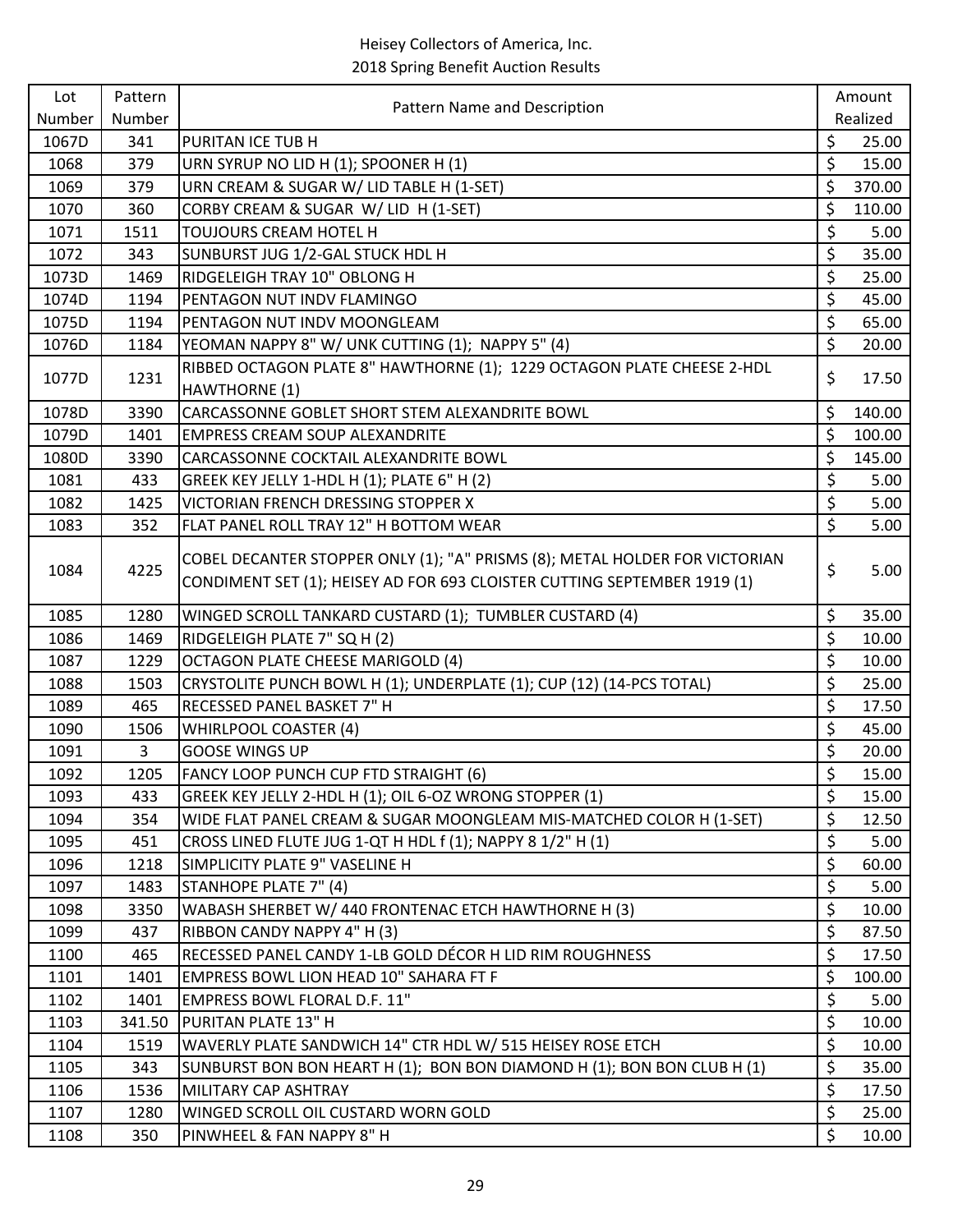| Number<br>Realized<br>Number<br>\$<br>1109<br>1519<br>WAVERLY OIL W/ 515 HEISEY ROSE ETCH STOPPER BASE F<br>12.50<br>\$<br>1110<br>25.00<br>150<br>POINTED OVAL & DIAMOND POINT CREAM & SUGAR NO LID EMERALD (1-SET)<br>\$<br>1111<br>LARIAT BASKET 10" SIDE LOOPS<br>45.00<br>1540<br>\$<br>1112<br>OLD DOMINION COCKTAIL ALEXANDRITE H (3)<br>195.00<br>3380<br>\$<br>1113<br>OLD DOMINION CHAMPAGNE TALL SAHARA H (4)<br>3380<br>10.00<br>\$<br>ROOSTER HEAD COCKTAIL (2)<br>45.00<br>1114<br>5018<br>LEGIONNAIRE JUICE FTD W/ 1025 ARCADIA CUTTING (6); SHERBET W/ 1025 ARCADIA<br>\$<br>5077<br>25.00<br>1115<br>CUTTING (6); 1609 PLATE 8" W/ 1025 ARCADIA CUTTING (6) (18-PCS TOTAL)<br>GIBSON GIRL BOWL FLORAL 10" MOONGLEAM H (1); 10 FLORAL BLOCK MOONGLEAM (1)<br>\$<br>10<br>20.00<br>1116<br>MISMATCHED COLOR<br>RIBBED OCTAGON CREAM H & SUGAR H MOONGLEAM H (1-SET); CUPS AND SAUCERS (5);<br>\$<br>20.00<br>1117<br>1231<br>1252 TWIST 4 1/2" PLATE, ALL MOONGLEAM<br>\$<br>15.00<br>1118<br>1519<br>WAVERLY CREAM & SUGAR W/ 507 ORCHID ETCH H (1-SET)<br>$\overline{\varsigma}$<br>WAVERLY PICKLE & OLIVE 6" FTD (1); SALT & PEPPER SHORT (1-SET)<br>1119<br>10.00<br>1519<br>WINGED SCROLL TABLE SET: CREAM, SUGAR W/ LID, SPOONER, BUTTER W/ LID EMERALD<br>\$<br>95.00<br>1280<br>1120<br><b>WORN GOLD</b><br>\$<br>1121<br>EMPRESS CREAM & SUGAR D.F. W/ 448 OLD COLONY ETCH SAHARA H (1-SET)<br>5.00<br>1401<br>\$<br>1122<br>WAVERLY CREAM & SUGAR W/ 965 NARCISSUS CUTTING H (1-SET)<br>10.00<br>1519<br>\$<br>1123<br>WAVERLY CREAM & SUGAR INDV H (1-SET)<br>5.00<br>1519<br>\$<br>1124<br>1201<br>FANDANGO CREAM & SUGAR INDV GOLD DÉCOR (1-SET)<br>15.00<br>\$<br>1125<br>1404<br>OLD SANDWICH CREAM & SUGAR OVAL H (1-SET)<br>7.50<br>\$<br>1126<br>1404<br>OLD SANDWICH CREAM & SUGAR RND H (1-SET)<br>200.00<br>\$<br>1127<br>140.00<br>1590<br>ZODIAC CREAM & SUGAR (1-SET)<br>\$<br>15.00<br>1128<br>1404<br>OLD SANDWICH SUGAR FLAMINGO H<br>\$<br>1129<br>35.00<br>1404<br>OLD SANDWICH SUGAR MOONGLEAM H<br>\$<br>1130<br>15.00<br>1495<br>FERN CREAM & SUGAR INDV H (1-SET)<br>\$<br>1131<br>8061<br>LODI CREAM & SUGAR H (1-SET)<br>45.00<br>\$<br>1132<br>FANDANGO CREAM & SUGAR HOTEL (1-SET)<br>1201<br>\$<br>QUEEN ANN CREAM & SUGAR D.F. W/ 941 BARCELONA CUTTING H (1-SET)<br>1133<br>1509<br>10.00<br>\$<br>PLAIN PANEL RECESS CREAM & SUGAR NO LID H (1-SET)<br>12.50<br>1134<br>429<br>\$<br>1135<br><b>SUNBURST WATER BOTTLE</b><br>50.00<br>343<br>\$<br>1136<br>351<br>PRISCILLA WINE H (1); 341 OLD WILLIAMSBURG CREAM INDV H (1)<br>5.00<br>\$<br>1137<br>20.00<br>4228<br>FAVOR VASE RIM NOT FILLED<br>\$<br>3404<br>SPANISH GOBLET COBALT BOWL (8)<br>350.00<br>1138D<br>\$<br>1139D<br>3404<br>SPANISH CHAMPAGNE COBALT BOWL (5)<br>95.00<br>\$<br>1140D<br>3404<br>SPANISH COCKTAIL COBALT BOWL (8)<br>140.00<br>\$<br>OLD WILLIAMSBURG GOBLET H (4)<br>1141D<br>373<br>5.00<br>\$<br>1142D<br>1951<br>CABOCHON CREAM DAWN H<br>20.00<br>OCTAGON FROZEN DESSERT (1); FROZEN DESSERT MOONGLEAM (1); FROZEN DESSERT<br>\$<br>60.00<br>1143D<br>500<br>FLAMINGO W/ UNK CUTTING (1); FROZEN DESSERT MARIGOLD (1)<br>SYMPHONE GOBLET W/ 503 MINUET ETCH (1); ICE TEA FTD W/ 503 MINUET ETCH (2);<br>\$<br>5010<br>12.50<br>1144<br>GOBLET LO FTD W/ 503 MINUET ETCH (2) (5-PCS TOTAL)<br>SYMPHONE CHAMPAGNE W/ 503 MINUET ETCH PAPER MINUET LABEL (2); SHERBET W/<br>\$<br>1145<br>5010<br>15.00<br>503 MINUET ETCH (2); COCKTAIL W/ 503 MINUET ETCH (2) (6-PCS TOTAL) | Lot | Pattern |                              | Amount |
|----------------------------------------------------------------------------------------------------------------------------------------------------------------------------------------------------------------------------------------------------------------------------------------------------------------------------------------------------------------------------------------------------------------------------------------------------------------------------------------------------------------------------------------------------------------------------------------------------------------------------------------------------------------------------------------------------------------------------------------------------------------------------------------------------------------------------------------------------------------------------------------------------------------------------------------------------------------------------------------------------------------------------------------------------------------------------------------------------------------------------------------------------------------------------------------------------------------------------------------------------------------------------------------------------------------------------------------------------------------------------------------------------------------------------------------------------------------------------------------------------------------------------------------------------------------------------------------------------------------------------------------------------------------------------------------------------------------------------------------------------------------------------------------------------------------------------------------------------------------------------------------------------------------------------------------------------------------------------------------------------------------------------------------------------------------------------------------------------------------------------------------------------------------------------------------------------------------------------------------------------------------------------------------------------------------------------------------------------------------------------------------------------------------------------------------------------------------------------------------------------------------------------------------------------------------------------------------------------------------------------------------------------------------------------------------------------------------------------------------------------------------------------------------------------------------------------------------------------------------------------------------------------------------------------------------------------------------------------------------------------------------------------------------------------------------------------------------------------------------------------------------------------------------------------------------------------------------------------------------------------------------------------------------------------------------------------------------------------------------------------------------------------------------------------------------------------------------------------------------------------------------------------|-----|---------|------------------------------|--------|
|                                                                                                                                                                                                                                                                                                                                                                                                                                                                                                                                                                                                                                                                                                                                                                                                                                                                                                                                                                                                                                                                                                                                                                                                                                                                                                                                                                                                                                                                                                                                                                                                                                                                                                                                                                                                                                                                                                                                                                                                                                                                                                                                                                                                                                                                                                                                                                                                                                                                                                                                                                                                                                                                                                                                                                                                                                                                                                                                                                                                                                                                                                                                                                                                                                                                                                                                                                                                                                                                                                                            |     |         | Pattern Name and Description |        |
|                                                                                                                                                                                                                                                                                                                                                                                                                                                                                                                                                                                                                                                                                                                                                                                                                                                                                                                                                                                                                                                                                                                                                                                                                                                                                                                                                                                                                                                                                                                                                                                                                                                                                                                                                                                                                                                                                                                                                                                                                                                                                                                                                                                                                                                                                                                                                                                                                                                                                                                                                                                                                                                                                                                                                                                                                                                                                                                                                                                                                                                                                                                                                                                                                                                                                                                                                                                                                                                                                                                            |     |         |                              |        |
|                                                                                                                                                                                                                                                                                                                                                                                                                                                                                                                                                                                                                                                                                                                                                                                                                                                                                                                                                                                                                                                                                                                                                                                                                                                                                                                                                                                                                                                                                                                                                                                                                                                                                                                                                                                                                                                                                                                                                                                                                                                                                                                                                                                                                                                                                                                                                                                                                                                                                                                                                                                                                                                                                                                                                                                                                                                                                                                                                                                                                                                                                                                                                                                                                                                                                                                                                                                                                                                                                                                            |     |         |                              |        |
|                                                                                                                                                                                                                                                                                                                                                                                                                                                                                                                                                                                                                                                                                                                                                                                                                                                                                                                                                                                                                                                                                                                                                                                                                                                                                                                                                                                                                                                                                                                                                                                                                                                                                                                                                                                                                                                                                                                                                                                                                                                                                                                                                                                                                                                                                                                                                                                                                                                                                                                                                                                                                                                                                                                                                                                                                                                                                                                                                                                                                                                                                                                                                                                                                                                                                                                                                                                                                                                                                                                            |     |         |                              |        |
|                                                                                                                                                                                                                                                                                                                                                                                                                                                                                                                                                                                                                                                                                                                                                                                                                                                                                                                                                                                                                                                                                                                                                                                                                                                                                                                                                                                                                                                                                                                                                                                                                                                                                                                                                                                                                                                                                                                                                                                                                                                                                                                                                                                                                                                                                                                                                                                                                                                                                                                                                                                                                                                                                                                                                                                                                                                                                                                                                                                                                                                                                                                                                                                                                                                                                                                                                                                                                                                                                                                            |     |         |                              |        |
|                                                                                                                                                                                                                                                                                                                                                                                                                                                                                                                                                                                                                                                                                                                                                                                                                                                                                                                                                                                                                                                                                                                                                                                                                                                                                                                                                                                                                                                                                                                                                                                                                                                                                                                                                                                                                                                                                                                                                                                                                                                                                                                                                                                                                                                                                                                                                                                                                                                                                                                                                                                                                                                                                                                                                                                                                                                                                                                                                                                                                                                                                                                                                                                                                                                                                                                                                                                                                                                                                                                            |     |         |                              |        |
|                                                                                                                                                                                                                                                                                                                                                                                                                                                                                                                                                                                                                                                                                                                                                                                                                                                                                                                                                                                                                                                                                                                                                                                                                                                                                                                                                                                                                                                                                                                                                                                                                                                                                                                                                                                                                                                                                                                                                                                                                                                                                                                                                                                                                                                                                                                                                                                                                                                                                                                                                                                                                                                                                                                                                                                                                                                                                                                                                                                                                                                                                                                                                                                                                                                                                                                                                                                                                                                                                                                            |     |         |                              |        |
|                                                                                                                                                                                                                                                                                                                                                                                                                                                                                                                                                                                                                                                                                                                                                                                                                                                                                                                                                                                                                                                                                                                                                                                                                                                                                                                                                                                                                                                                                                                                                                                                                                                                                                                                                                                                                                                                                                                                                                                                                                                                                                                                                                                                                                                                                                                                                                                                                                                                                                                                                                                                                                                                                                                                                                                                                                                                                                                                                                                                                                                                                                                                                                                                                                                                                                                                                                                                                                                                                                                            |     |         |                              |        |
|                                                                                                                                                                                                                                                                                                                                                                                                                                                                                                                                                                                                                                                                                                                                                                                                                                                                                                                                                                                                                                                                                                                                                                                                                                                                                                                                                                                                                                                                                                                                                                                                                                                                                                                                                                                                                                                                                                                                                                                                                                                                                                                                                                                                                                                                                                                                                                                                                                                                                                                                                                                                                                                                                                                                                                                                                                                                                                                                                                                                                                                                                                                                                                                                                                                                                                                                                                                                                                                                                                                            |     |         |                              |        |
|                                                                                                                                                                                                                                                                                                                                                                                                                                                                                                                                                                                                                                                                                                                                                                                                                                                                                                                                                                                                                                                                                                                                                                                                                                                                                                                                                                                                                                                                                                                                                                                                                                                                                                                                                                                                                                                                                                                                                                                                                                                                                                                                                                                                                                                                                                                                                                                                                                                                                                                                                                                                                                                                                                                                                                                                                                                                                                                                                                                                                                                                                                                                                                                                                                                                                                                                                                                                                                                                                                                            |     |         |                              |        |
|                                                                                                                                                                                                                                                                                                                                                                                                                                                                                                                                                                                                                                                                                                                                                                                                                                                                                                                                                                                                                                                                                                                                                                                                                                                                                                                                                                                                                                                                                                                                                                                                                                                                                                                                                                                                                                                                                                                                                                                                                                                                                                                                                                                                                                                                                                                                                                                                                                                                                                                                                                                                                                                                                                                                                                                                                                                                                                                                                                                                                                                                                                                                                                                                                                                                                                                                                                                                                                                                                                                            |     |         |                              |        |
|                                                                                                                                                                                                                                                                                                                                                                                                                                                                                                                                                                                                                                                                                                                                                                                                                                                                                                                                                                                                                                                                                                                                                                                                                                                                                                                                                                                                                                                                                                                                                                                                                                                                                                                                                                                                                                                                                                                                                                                                                                                                                                                                                                                                                                                                                                                                                                                                                                                                                                                                                                                                                                                                                                                                                                                                                                                                                                                                                                                                                                                                                                                                                                                                                                                                                                                                                                                                                                                                                                                            |     |         |                              |        |
|                                                                                                                                                                                                                                                                                                                                                                                                                                                                                                                                                                                                                                                                                                                                                                                                                                                                                                                                                                                                                                                                                                                                                                                                                                                                                                                                                                                                                                                                                                                                                                                                                                                                                                                                                                                                                                                                                                                                                                                                                                                                                                                                                                                                                                                                                                                                                                                                                                                                                                                                                                                                                                                                                                                                                                                                                                                                                                                                                                                                                                                                                                                                                                                                                                                                                                                                                                                                                                                                                                                            |     |         |                              |        |
|                                                                                                                                                                                                                                                                                                                                                                                                                                                                                                                                                                                                                                                                                                                                                                                                                                                                                                                                                                                                                                                                                                                                                                                                                                                                                                                                                                                                                                                                                                                                                                                                                                                                                                                                                                                                                                                                                                                                                                                                                                                                                                                                                                                                                                                                                                                                                                                                                                                                                                                                                                                                                                                                                                                                                                                                                                                                                                                                                                                                                                                                                                                                                                                                                                                                                                                                                                                                                                                                                                                            |     |         |                              |        |
|                                                                                                                                                                                                                                                                                                                                                                                                                                                                                                                                                                                                                                                                                                                                                                                                                                                                                                                                                                                                                                                                                                                                                                                                                                                                                                                                                                                                                                                                                                                                                                                                                                                                                                                                                                                                                                                                                                                                                                                                                                                                                                                                                                                                                                                                                                                                                                                                                                                                                                                                                                                                                                                                                                                                                                                                                                                                                                                                                                                                                                                                                                                                                                                                                                                                                                                                                                                                                                                                                                                            |     |         |                              |        |
|                                                                                                                                                                                                                                                                                                                                                                                                                                                                                                                                                                                                                                                                                                                                                                                                                                                                                                                                                                                                                                                                                                                                                                                                                                                                                                                                                                                                                                                                                                                                                                                                                                                                                                                                                                                                                                                                                                                                                                                                                                                                                                                                                                                                                                                                                                                                                                                                                                                                                                                                                                                                                                                                                                                                                                                                                                                                                                                                                                                                                                                                                                                                                                                                                                                                                                                                                                                                                                                                                                                            |     |         |                              |        |
|                                                                                                                                                                                                                                                                                                                                                                                                                                                                                                                                                                                                                                                                                                                                                                                                                                                                                                                                                                                                                                                                                                                                                                                                                                                                                                                                                                                                                                                                                                                                                                                                                                                                                                                                                                                                                                                                                                                                                                                                                                                                                                                                                                                                                                                                                                                                                                                                                                                                                                                                                                                                                                                                                                                                                                                                                                                                                                                                                                                                                                                                                                                                                                                                                                                                                                                                                                                                                                                                                                                            |     |         |                              |        |
|                                                                                                                                                                                                                                                                                                                                                                                                                                                                                                                                                                                                                                                                                                                                                                                                                                                                                                                                                                                                                                                                                                                                                                                                                                                                                                                                                                                                                                                                                                                                                                                                                                                                                                                                                                                                                                                                                                                                                                                                                                                                                                                                                                                                                                                                                                                                                                                                                                                                                                                                                                                                                                                                                                                                                                                                                                                                                                                                                                                                                                                                                                                                                                                                                                                                                                                                                                                                                                                                                                                            |     |         |                              |        |
|                                                                                                                                                                                                                                                                                                                                                                                                                                                                                                                                                                                                                                                                                                                                                                                                                                                                                                                                                                                                                                                                                                                                                                                                                                                                                                                                                                                                                                                                                                                                                                                                                                                                                                                                                                                                                                                                                                                                                                                                                                                                                                                                                                                                                                                                                                                                                                                                                                                                                                                                                                                                                                                                                                                                                                                                                                                                                                                                                                                                                                                                                                                                                                                                                                                                                                                                                                                                                                                                                                                            |     |         |                              |        |
|                                                                                                                                                                                                                                                                                                                                                                                                                                                                                                                                                                                                                                                                                                                                                                                                                                                                                                                                                                                                                                                                                                                                                                                                                                                                                                                                                                                                                                                                                                                                                                                                                                                                                                                                                                                                                                                                                                                                                                                                                                                                                                                                                                                                                                                                                                                                                                                                                                                                                                                                                                                                                                                                                                                                                                                                                                                                                                                                                                                                                                                                                                                                                                                                                                                                                                                                                                                                                                                                                                                            |     |         |                              |        |
|                                                                                                                                                                                                                                                                                                                                                                                                                                                                                                                                                                                                                                                                                                                                                                                                                                                                                                                                                                                                                                                                                                                                                                                                                                                                                                                                                                                                                                                                                                                                                                                                                                                                                                                                                                                                                                                                                                                                                                                                                                                                                                                                                                                                                                                                                                                                                                                                                                                                                                                                                                                                                                                                                                                                                                                                                                                                                                                                                                                                                                                                                                                                                                                                                                                                                                                                                                                                                                                                                                                            |     |         |                              |        |
|                                                                                                                                                                                                                                                                                                                                                                                                                                                                                                                                                                                                                                                                                                                                                                                                                                                                                                                                                                                                                                                                                                                                                                                                                                                                                                                                                                                                                                                                                                                                                                                                                                                                                                                                                                                                                                                                                                                                                                                                                                                                                                                                                                                                                                                                                                                                                                                                                                                                                                                                                                                                                                                                                                                                                                                                                                                                                                                                                                                                                                                                                                                                                                                                                                                                                                                                                                                                                                                                                                                            |     |         |                              |        |
|                                                                                                                                                                                                                                                                                                                                                                                                                                                                                                                                                                                                                                                                                                                                                                                                                                                                                                                                                                                                                                                                                                                                                                                                                                                                                                                                                                                                                                                                                                                                                                                                                                                                                                                                                                                                                                                                                                                                                                                                                                                                                                                                                                                                                                                                                                                                                                                                                                                                                                                                                                                                                                                                                                                                                                                                                                                                                                                                                                                                                                                                                                                                                                                                                                                                                                                                                                                                                                                                                                                            |     |         |                              |        |
|                                                                                                                                                                                                                                                                                                                                                                                                                                                                                                                                                                                                                                                                                                                                                                                                                                                                                                                                                                                                                                                                                                                                                                                                                                                                                                                                                                                                                                                                                                                                                                                                                                                                                                                                                                                                                                                                                                                                                                                                                                                                                                                                                                                                                                                                                                                                                                                                                                                                                                                                                                                                                                                                                                                                                                                                                                                                                                                                                                                                                                                                                                                                                                                                                                                                                                                                                                                                                                                                                                                            |     |         |                              |        |
|                                                                                                                                                                                                                                                                                                                                                                                                                                                                                                                                                                                                                                                                                                                                                                                                                                                                                                                                                                                                                                                                                                                                                                                                                                                                                                                                                                                                                                                                                                                                                                                                                                                                                                                                                                                                                                                                                                                                                                                                                                                                                                                                                                                                                                                                                                                                                                                                                                                                                                                                                                                                                                                                                                                                                                                                                                                                                                                                                                                                                                                                                                                                                                                                                                                                                                                                                                                                                                                                                                                            |     |         |                              | 27.50  |
|                                                                                                                                                                                                                                                                                                                                                                                                                                                                                                                                                                                                                                                                                                                                                                                                                                                                                                                                                                                                                                                                                                                                                                                                                                                                                                                                                                                                                                                                                                                                                                                                                                                                                                                                                                                                                                                                                                                                                                                                                                                                                                                                                                                                                                                                                                                                                                                                                                                                                                                                                                                                                                                                                                                                                                                                                                                                                                                                                                                                                                                                                                                                                                                                                                                                                                                                                                                                                                                                                                                            |     |         |                              |        |
|                                                                                                                                                                                                                                                                                                                                                                                                                                                                                                                                                                                                                                                                                                                                                                                                                                                                                                                                                                                                                                                                                                                                                                                                                                                                                                                                                                                                                                                                                                                                                                                                                                                                                                                                                                                                                                                                                                                                                                                                                                                                                                                                                                                                                                                                                                                                                                                                                                                                                                                                                                                                                                                                                                                                                                                                                                                                                                                                                                                                                                                                                                                                                                                                                                                                                                                                                                                                                                                                                                                            |     |         |                              |        |
|                                                                                                                                                                                                                                                                                                                                                                                                                                                                                                                                                                                                                                                                                                                                                                                                                                                                                                                                                                                                                                                                                                                                                                                                                                                                                                                                                                                                                                                                                                                                                                                                                                                                                                                                                                                                                                                                                                                                                                                                                                                                                                                                                                                                                                                                                                                                                                                                                                                                                                                                                                                                                                                                                                                                                                                                                                                                                                                                                                                                                                                                                                                                                                                                                                                                                                                                                                                                                                                                                                                            |     |         |                              |        |
|                                                                                                                                                                                                                                                                                                                                                                                                                                                                                                                                                                                                                                                                                                                                                                                                                                                                                                                                                                                                                                                                                                                                                                                                                                                                                                                                                                                                                                                                                                                                                                                                                                                                                                                                                                                                                                                                                                                                                                                                                                                                                                                                                                                                                                                                                                                                                                                                                                                                                                                                                                                                                                                                                                                                                                                                                                                                                                                                                                                                                                                                                                                                                                                                                                                                                                                                                                                                                                                                                                                            |     |         |                              |        |
|                                                                                                                                                                                                                                                                                                                                                                                                                                                                                                                                                                                                                                                                                                                                                                                                                                                                                                                                                                                                                                                                                                                                                                                                                                                                                                                                                                                                                                                                                                                                                                                                                                                                                                                                                                                                                                                                                                                                                                                                                                                                                                                                                                                                                                                                                                                                                                                                                                                                                                                                                                                                                                                                                                                                                                                                                                                                                                                                                                                                                                                                                                                                                                                                                                                                                                                                                                                                                                                                                                                            |     |         |                              |        |
|                                                                                                                                                                                                                                                                                                                                                                                                                                                                                                                                                                                                                                                                                                                                                                                                                                                                                                                                                                                                                                                                                                                                                                                                                                                                                                                                                                                                                                                                                                                                                                                                                                                                                                                                                                                                                                                                                                                                                                                                                                                                                                                                                                                                                                                                                                                                                                                                                                                                                                                                                                                                                                                                                                                                                                                                                                                                                                                                                                                                                                                                                                                                                                                                                                                                                                                                                                                                                                                                                                                            |     |         |                              |        |
|                                                                                                                                                                                                                                                                                                                                                                                                                                                                                                                                                                                                                                                                                                                                                                                                                                                                                                                                                                                                                                                                                                                                                                                                                                                                                                                                                                                                                                                                                                                                                                                                                                                                                                                                                                                                                                                                                                                                                                                                                                                                                                                                                                                                                                                                                                                                                                                                                                                                                                                                                                                                                                                                                                                                                                                                                                                                                                                                                                                                                                                                                                                                                                                                                                                                                                                                                                                                                                                                                                                            |     |         |                              |        |
|                                                                                                                                                                                                                                                                                                                                                                                                                                                                                                                                                                                                                                                                                                                                                                                                                                                                                                                                                                                                                                                                                                                                                                                                                                                                                                                                                                                                                                                                                                                                                                                                                                                                                                                                                                                                                                                                                                                                                                                                                                                                                                                                                                                                                                                                                                                                                                                                                                                                                                                                                                                                                                                                                                                                                                                                                                                                                                                                                                                                                                                                                                                                                                                                                                                                                                                                                                                                                                                                                                                            |     |         |                              |        |
|                                                                                                                                                                                                                                                                                                                                                                                                                                                                                                                                                                                                                                                                                                                                                                                                                                                                                                                                                                                                                                                                                                                                                                                                                                                                                                                                                                                                                                                                                                                                                                                                                                                                                                                                                                                                                                                                                                                                                                                                                                                                                                                                                                                                                                                                                                                                                                                                                                                                                                                                                                                                                                                                                                                                                                                                                                                                                                                                                                                                                                                                                                                                                                                                                                                                                                                                                                                                                                                                                                                            |     |         |                              |        |
|                                                                                                                                                                                                                                                                                                                                                                                                                                                                                                                                                                                                                                                                                                                                                                                                                                                                                                                                                                                                                                                                                                                                                                                                                                                                                                                                                                                                                                                                                                                                                                                                                                                                                                                                                                                                                                                                                                                                                                                                                                                                                                                                                                                                                                                                                                                                                                                                                                                                                                                                                                                                                                                                                                                                                                                                                                                                                                                                                                                                                                                                                                                                                                                                                                                                                                                                                                                                                                                                                                                            |     |         |                              |        |
|                                                                                                                                                                                                                                                                                                                                                                                                                                                                                                                                                                                                                                                                                                                                                                                                                                                                                                                                                                                                                                                                                                                                                                                                                                                                                                                                                                                                                                                                                                                                                                                                                                                                                                                                                                                                                                                                                                                                                                                                                                                                                                                                                                                                                                                                                                                                                                                                                                                                                                                                                                                                                                                                                                                                                                                                                                                                                                                                                                                                                                                                                                                                                                                                                                                                                                                                                                                                                                                                                                                            |     |         |                              |        |
|                                                                                                                                                                                                                                                                                                                                                                                                                                                                                                                                                                                                                                                                                                                                                                                                                                                                                                                                                                                                                                                                                                                                                                                                                                                                                                                                                                                                                                                                                                                                                                                                                                                                                                                                                                                                                                                                                                                                                                                                                                                                                                                                                                                                                                                                                                                                                                                                                                                                                                                                                                                                                                                                                                                                                                                                                                                                                                                                                                                                                                                                                                                                                                                                                                                                                                                                                                                                                                                                                                                            |     |         |                              |        |
|                                                                                                                                                                                                                                                                                                                                                                                                                                                                                                                                                                                                                                                                                                                                                                                                                                                                                                                                                                                                                                                                                                                                                                                                                                                                                                                                                                                                                                                                                                                                                                                                                                                                                                                                                                                                                                                                                                                                                                                                                                                                                                                                                                                                                                                                                                                                                                                                                                                                                                                                                                                                                                                                                                                                                                                                                                                                                                                                                                                                                                                                                                                                                                                                                                                                                                                                                                                                                                                                                                                            |     |         |                              |        |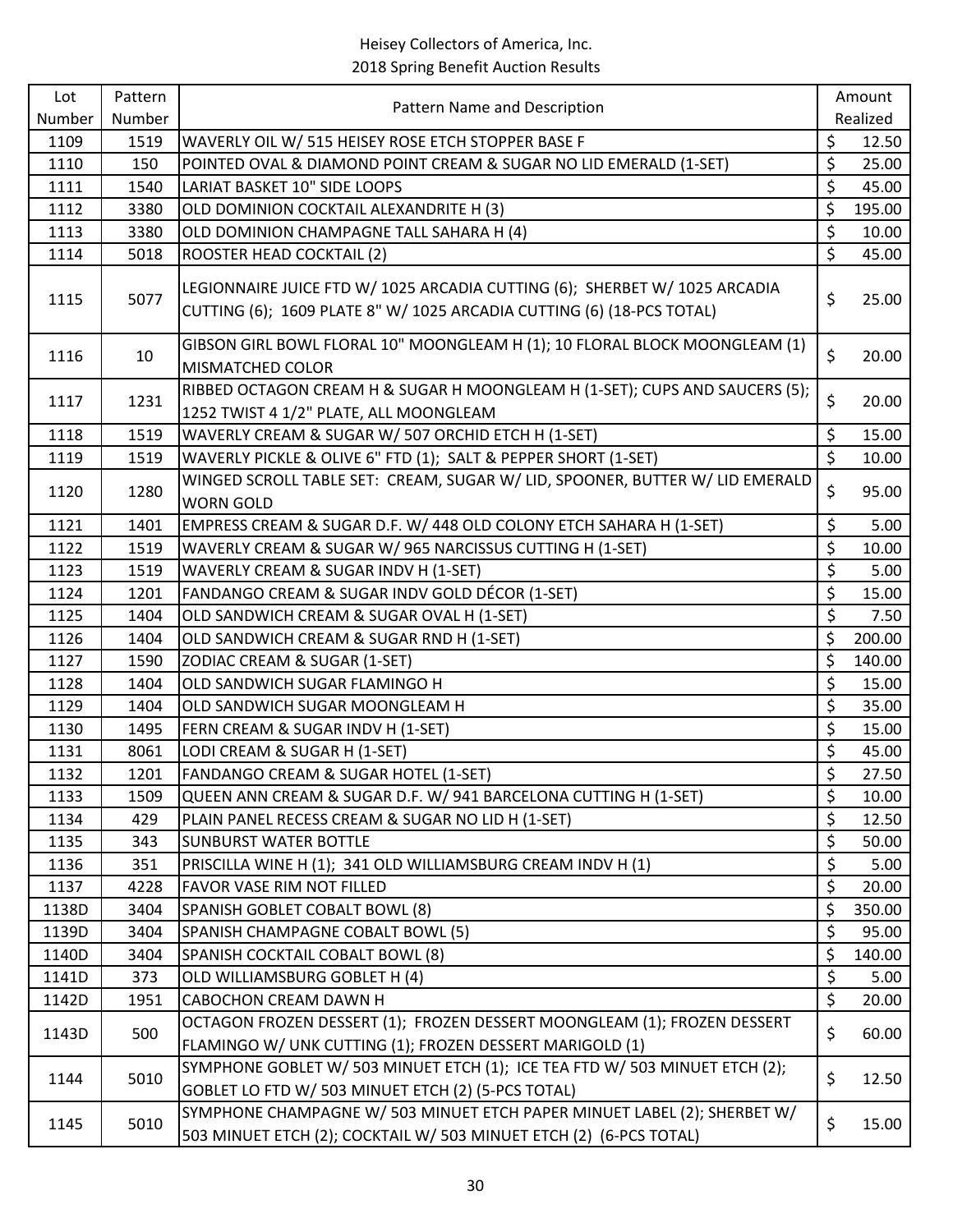| Lot          | Pattern      |                                                                                                                |                  | Amount          |
|--------------|--------------|----------------------------------------------------------------------------------------------------------------|------------------|-----------------|
| Number       | Number       | Pattern Name and Description                                                                                   |                  | Realized        |
| 1146         | 5010         | SYMPHONE JUICE FTD W/ 503 MINUET ETCH (2); OYSTER COCKTAIL W/ 503 MINUET ETCH<br>(2)                           | \$               | 10.00           |
| 1147         | 5010         | SYMPHONE WINE W/ 503 MINUET ETCH (2)                                                                           | \$               | 15.00           |
| 1148         | 5010         | SYMPHONE CLARET W/ 503 MINUET ETCH (2)                                                                         | \$               | 20.00           |
| 1149         | 5010         | SYMPHONE CORDIAL W/ 503 MINUET ETCH                                                                            | \$               | 25.00           |
| 1150         | 3304         | UNIVERSAL ICER & LINER W/ 503 MINUET ETCH RIM f's                                                              | $\overline{\xi}$ | 5.00            |
|              |              | QUEEN ANN CUP & SAUCER H W/ 503 MINUET ETCH H (1-SET); MAYO W/ 503 MINUET                                      |                  |                 |
| 1151         | 1509         | ETCH (1); PLATE 8" W/ 503 MINUET ETCH (1); PLATE 7 1/2" W/ 503 MINUET ETCH (1) (5-                             | \$               | 5.00            |
|              |              | PCS TOTAL)                                                                                                     |                  |                 |
| 1152         | 1509         | QUEEN ANN RELISH TRIPLEX W/ 503 MINUET ETCH                                                                    | \$               | 5.00            |
| 1153         | 1509         | QUEEN ANN DRESSING 2-PRT W/ 503 MINUET ETCH H                                                                  | \$               | 10.00           |
| 1154         | 1509         | QUEEN ANN PLATE 10 1/2" W/ 503 MINUET ETCH                                                                     | \$               | 5.00            |
| 1155         | 134          | TRIDENT CANDLESTICK 2-LITE W/ 503 MINUET ETCH (PR)                                                             | \$               | 10.00           |
| 1156         | 1509         | QUEEN ANN MINT D.F. W/ 503 MINUET ETCH (1); JELLY 2-HDL W/ 503 MINUET ETCH H                                   | \$               | 5.00            |
|              |              | (1); 1511 TOUJOURS MARMALADE NO LID W/ 503 MINUET ETCH H (2)                                                   |                  |                 |
| 1157         | 1511         | TOUJOURS COMPORT FTD 7 1/2" W/ 503 MINUET ETCH                                                                 | \$               | 5.00            |
| 1158         | 1511         | TOUJOURS MAYO W/ 503 MINUET ETCH                                                                               | \$               | 5.00            |
| 1159         | 1511         | TOUJOURS CELERY 12" W/ 503 MINUET ETCH                                                                         | \$               | 5.00            |
| 1160         | 1511         | TOUJOURS RELISH 11" 3-PRT W/ 503 MINUET ETCH H                                                                 | \$               | 7.50            |
| 1161         | 1511         | TOUJOURS PLATE 7" W/ 503 MINUET ETCH (2); PLATE 8" W/ 503 MINUET ETCH (2)                                      | \$               | 10.00           |
| 1162         | 1511         | TOUJOURS PLATE TORTE 14" W/ 503 MINUET ETCH (2)                                                                | \$               | 12.50           |
| 1163         | 1511         | TOUJOURS PLATE SANDWICH 15" W/ 503 MINUET ETCH                                                                 | \$               | 5.00            |
| 1164         | 1511         | TOUJOURS BOWL FLORAL 12 1/2" 4-FTD W/ 503 MINUET ETCH                                                          | \$               | 10.00           |
| 1165         | 150          | <b>BANDED FLUTE BOWL HI FTD 10"</b>                                                                            | \$               | 70.00           |
| 1166         | 150          | BANDED FLUTE SODA 12-OZ TAPERED H (6)                                                                          | $\overline{\xi}$ | 75.00           |
| 1167         | 150          | BANDED FLUTE SCHOEPPEN 7-OZ H (6)                                                                              | \$               | 65.00           |
| 1168         | 150          | BANDED FLUTE SCHOEPPEN 5-OZ H (6)                                                                              | $\overline{\xi}$ | 45.00           |
| 1169         | 1567         | PLANTATION ICE TEA FLARED FLAT BOTTOM H 1-B (6)                                                                | \$               | 325.00          |
| 1170         | 1567         | PLANTATION TUMBLER H                                                                                           | \$               | 50.00           |
| 1171         | 1567         | PLANTATION JUICE H (6)                                                                                         | \$               | 365.00          |
| 1172         | 1567         | PLANTATION SYRUP W/ 516 PLANTATION IVY ETCH                                                                    | \$               | 30.00           |
| 1173         | 1567         | PLANTATION SUGAR SHAKER PAPER LABEL                                                                            | \$               | 160.00          |
| 1174         | 1567         | PLANTATION VASE 9" FLARED H                                                                                    | \$               | 120.00          |
| 1175         | 1567         | PLANTATION CANDLESTICK 3-LITE W/ 516 PLANTATION IVY ETCH (PR)                                                  | \$               | 120.00          |
| 1176         | 1567         | PLANTATION RELISH 8" 4-PRT RND H                                                                               | \$               | 35.00           |
| 1177         | 1567         | PLANTATION COASTER RND (6)                                                                                     | \$<br>\$         | 85.00           |
| 1178         | 1567         | PLANTATION PITCHER H                                                                                           | $\zeta$          | 110.00<br>95.00 |
| 1179         | 1567         | PLANTATION CANDY JAR W/ LID 10" TALL                                                                           |                  |                 |
| 1180<br>1181 | 1567<br>1567 | PLANTATION MARMALADE SET: TRAY 9" (1); MARMALADE W/ LID H (2); SPOON (2)<br>PLANTATION CANDLESTICK 1-LITE (PR) | \$<br>\$         | 160.00<br>55.00 |
| 1182         | 1567         | PLANTATION CANDLEBLOCK (PR)                                                                                    | \$               | 130.00          |
| 1183         | 1567         | PLANTATION EPERGNE FTD H (2)                                                                                   | \$               | 50.00           |
| 1184         | 1567         | PLANTATION RELISH 13" 5-PRT                                                                                    | \$               | 55.00           |
| 1185         | 150          | BANDED FLUTE JUG 1-PINT H BASE f                                                                               | \$               | 110.00          |
| 1186         | 150          | <b>BANDED FLUTE JUG 1-QT H</b>                                                                                 | \$               | 30.00           |
|              |              |                                                                                                                |                  |                 |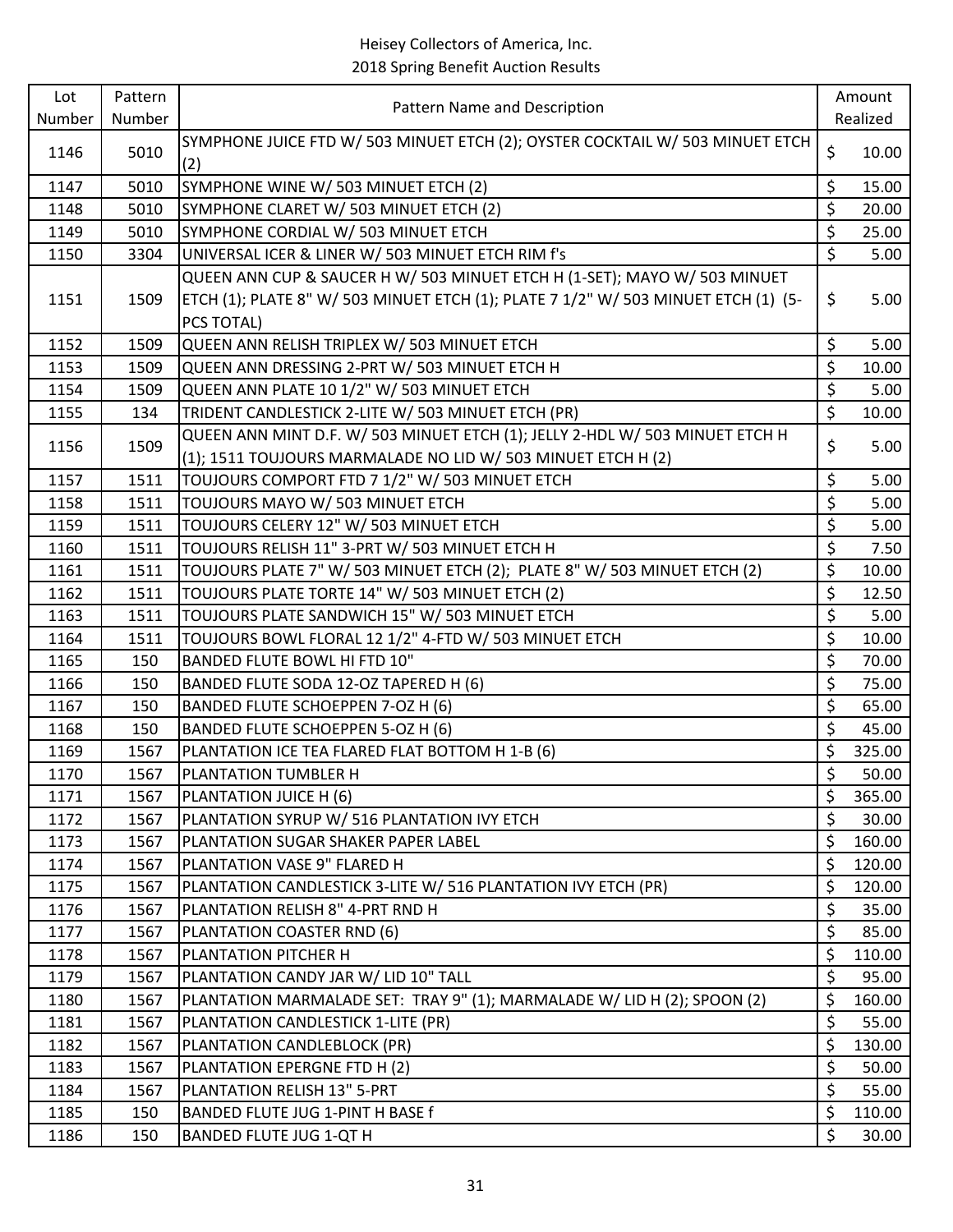| Lot    | Pattern | Pattern Name and Description                                                              |                          | Amount   |
|--------|---------|-------------------------------------------------------------------------------------------|--------------------------|----------|
| Number | Number  |                                                                                           |                          | Realized |
| 1187   | 150     | BANDED FLUTE FINGER BOWL H (4)                                                            | \$                       | 25.00    |
| 1188   | 150     | <b>BANDED FLUTE TUMBLER H</b>                                                             | \$                       | 5.00     |
| 1189D  | 3390    | CARCASSONNE CHAMPAGNE ALEXANDRITE BOWL                                                    | \$                       | 55.00    |
| 1190D  | 1229    | OCTAGON MINT 6" 2-HDL W/ UNK CUTTING HAWTHORNE                                            | \$                       | 5.00     |
| 1191D  | 1229    | OCTAGON MAYO FTD HAWTHORNE W/ UNK CUTTING (1); #6 LADLE HAWTHORNE W/<br>UNK CUTTING H (1) | \$                       | 50.00    |
| 1192D  | 1229    | OCTAGON MAYO FTD 2-HDL HAWTHORNE                                                          | \$                       | 10.00    |
| 1193D  | 4035    | BETHEL DECANTER W/ 467 TALLY HO ETCH STOPPER f                                            | \$                       | 65.00    |
| 1194D  | 417     | DOUBLE RIB & PANEL BASKET H                                                               | \$                       | 27.50    |
| 1195D  | 1401    | EMPRESS MAYO D.F. H (1) MOONGLEAM; #6 LADLE H (1) MOONGLEAM                               | \$                       | 40.00    |
| 1196D  | 500     | <b>OCTAGON BASKET H</b>                                                                   | \$                       | 110.00   |
| 1197D  | 500     | OCTAGON BASKET W/ UNK CUTTING FLAMINGO H                                                  | \$                       | 110.00   |
| 1198D  | 1401    | EMPRESS CREAM & SUGAR D.F. MOONGLEAM H (1-SET)                                            | \$                       | 75.00    |
| 1199D  | 1401    | EMPRESS CREAM & SUGAR D.F. SAHARA H (1-SET)                                               | \$                       | 12.50    |
| 1200D  | 354     | WIDE FLAT PANEL CREAM & SUGAR FLAMINGO H (1-SET)                                          | $\overline{\mathcal{S}}$ | 20.00    |
|        |         | OCTAGON FROZEN DESSERT W/ UNK CUTTING FLAMINGO (1); FROZEN DESSERT W/ UNK                 |                          |          |
| 1201D  | 500     | CUTTING RIM f(1)                                                                          | \$                       | 12.50    |
|        |         | YEOMAN ASHTRAY BOW TIE FLAMINGO (1); ASHTRAY BOW TIE MOONGLEAM (1);                       |                          |          |
| 1202D  | 1184    | <b>ASHTRAY BOW TIE (1)</b>                                                                | \$                       | 55.00    |
|        |         | YEOMAN ASHTRAY FLAMINGO (1); ASHTRAY W/ UNK CUTTING (1); 1386 IRISH SETTER                |                          |          |
| 1203D  | 1186    | ASHTRAY (1)                                                                               | \$                       | 15.00    |
| 1204D  | 2401    | OAKWOOD SODA 5-OZ W/ 467 TALLY HO ETCH                                                    | \$                       | 15.00    |
| 1205D  | 1454    | DIAMOND POINT ASHTRAY INDV (1); JELLY INDV (1)                                            | \$                       | 5.00     |
| 1206   | 4044    | NEW ERA CANDELABRA (PR)                                                                   | \$                       | 35.00    |
| 1207   | 112     | <b>MERCURY CANDLESTICK (PR)</b>                                                           | \$                       | 5.00     |
| 1208   | 351     | PRISCILLA VASE 5" H                                                                       | \$                       | 5.00     |
| 1209   | 1469    | RIDGELEIGH CANDLEVASE (1)                                                                 | \$                       | 5.00     |
| 1210   | 1503    | <b>CRYSTOLITE CANDLESTICK 3-LITE (PR)</b>                                                 | \$                       | 5.00     |
| 1211   | 1503    | CRYSTOLITE CIGARETTE FTD (2); CIGARETTE OVAL (1)                                          | \$                       | 5.00     |
| 1212   | 1503    | CRYSTOLITE JELLY 2-PRT H (1); CHEESE FTD (1)                                              | \$                       | 5.00     |
| 1213   | 99      | LITTLE SQUATTER CANDLEHOLDER (4)                                                          | \$                       | 5.00     |
| 1214   | 1540    | LARIAT CREAM H (2); SUGAR H (1)                                                           | \$                       | 10.00    |
| 1215   | 1540    | LARIAT MARSHMALLOW SILVER OVERLAY DUCK DESIGN                                             | \$                       | 7.50     |
| 1216   | 1540    | LARIAT CANDLESTICK 3-LITE W/ UNK CUTTING (PR)                                             | $\zeta$                  | 25.00    |
|        |         | WAVERLY PICKLE & OLIVE 2-PRT (1); 1509 QUEEN ANN MINT D.F. SILVER OVERLAY (1)             |                          |          |
| 1217   | 1519    |                                                                                           | \$                       | 5.00     |
| 1218   | 1401    | EMPRESS SUGAR INDV H (1); 355 QUATOR SUGAR INDV H (1)                                     | \$                       | 5.00     |
| 1219   | 1469    | RIDGELEIGH JELLY INDV H (1); CIGARETTE HOLDER SQ (1); PICKLE & OLIVE 7" (1)               | \$                       | 5.00     |
| 1220   | 1503    | CRYSTOLITE ASHTRAY INDV RND H (4); CONDIMENT TRAY 7" (1)                                  | $\overline{\xi}$         | 5.00     |
| 1221   | 1503    | CRYSTOLITE CANDLEBLOCK ROSETTE (3); HURRICANE BLOCK (1)                                   | \$                       | 5.00     |
| 1222   | 1503    | CRYSTOLITE JELLY 2-PRT H (2)                                                              | \$                       | 5.00     |
| 1223   | 1503    | CRYSTOLITE RELISH 3-PRT 9" H (1); JELLY LEAF (1)                                          | \$                       | 5.00     |
| 1224   | 1503    | <b>CRYSTOLITE CRUET (2)</b>                                                               | \$                       | 12.50    |
| 1225   | 150     | BANDED FLUTE CHAMBER STICK H (1); CANDLESTICK SAUCER FT H (1)                             | \$                       | 7.50     |
| 1226   | 150     | BANDED FLUTE MATCHBOX & COVER H SOME ROUGHNESS                                            | \$                       | 55.00    |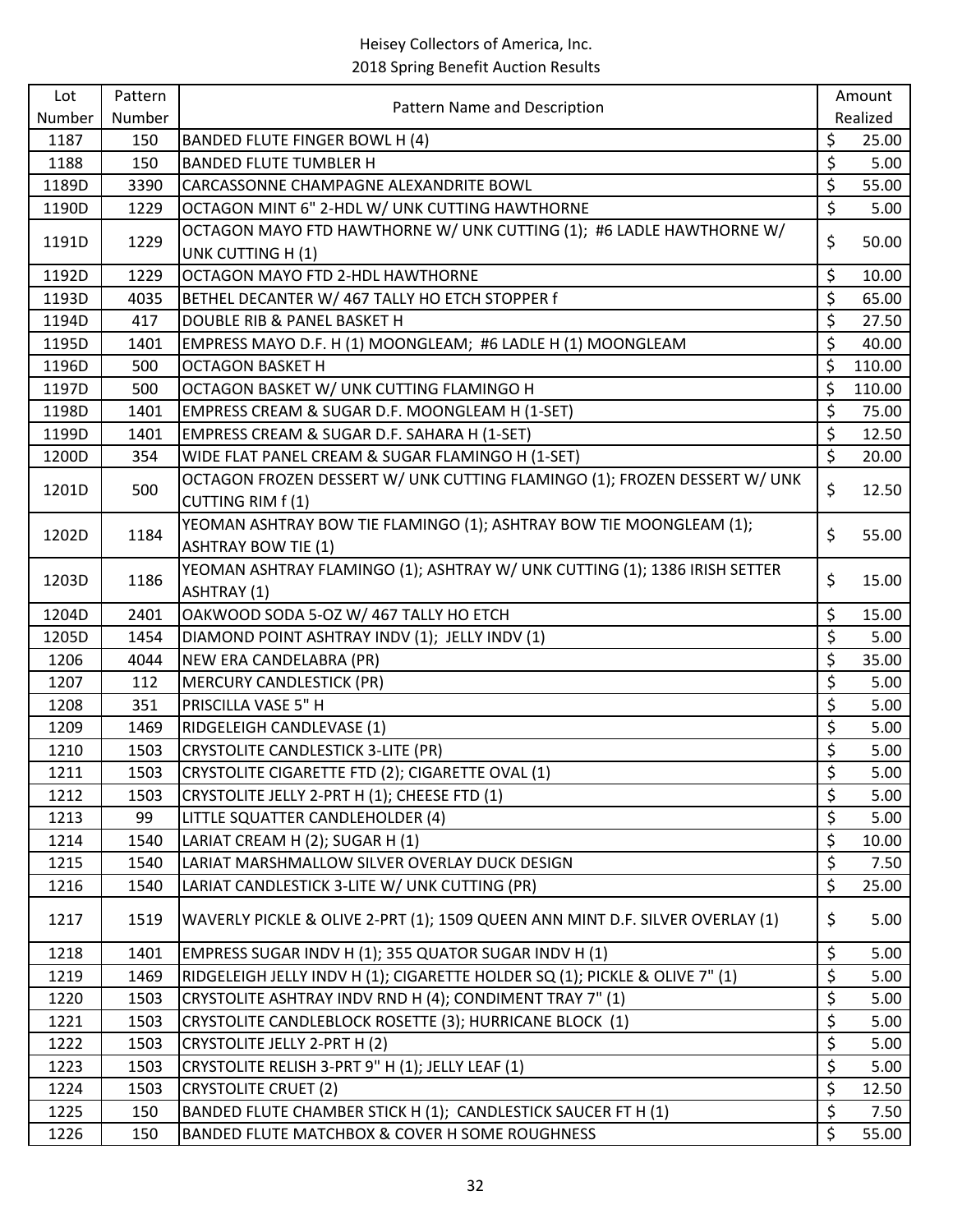| Lot          | Pattern    | Pattern Name and Description                                                      |               | Amount         |
|--------------|------------|-----------------------------------------------------------------------------------|---------------|----------------|
| Number       | Number     |                                                                                   |               | Realized       |
| 1227         | 150        | BANDED FLUTE WATER SET #1: TRAY 13" H (1); FINGER BOWL H (1); JUG 1 1/2-QT H (1); | \$            | 60.00          |
|              |            | TUMBLER H (2) (5-PCS TOTAL)                                                       |               |                |
| 1228         | 150        | BANDED FLUTE BEDROOM SET #3: TRAY 10" H (1); TANKARD W/ LID 1-PINT H (1); MATCH   | \$            | 95.00          |
|              |            | STAND H (1); CANDLESTICK SAUCER FTD H (1) (4-PCS TOTAL)                           |               |                |
| 1229         | 1503       | CRYSTOLITE PLATE TORTE 13" SHELL SOME WEAR                                        | \$            | 30.00          |
| 1230         | 1218       | SIMPLICITY PLATE 6" IN WICKER HLDR H                                              | \$            | 5.00           |
| 1231         | 150        | BANDED FLUTE SCHOEPPEN FTD H                                                      | \$            | 55.00          |
| 1232         | 150        | BANDED FLUTE ROOT BEER MUG H                                                      | \$            | 125.00         |
| 1233         | 150        | <b>BANDED FLUTE TUMBLER FTD</b>                                                   | $\zeta$<br>\$ | 30.00          |
| 1234<br>1235 | 150<br>150 | BANDED FLUTE GOBLET 7-OZ H (3)<br>BANDED FLUTE GOBLET 9-OZ H                      | \$            | 25.00<br>30.00 |
| 1236         | 150        | <b>BANDED FLUTE HORSERADISH</b>                                                   | \$            | 45.00          |
| 1237         | 150        | BANDED FLUTE CREAM & SUGAR W/ LID HOTEL H (1-SET)                                 | \$            | 50.00          |
| 1238         | 150        | BANDED FLUTE SALT & PEPPER W/ SANITARY TOPS H (1-SET)                             | \$            | 30.00          |
| 1239         | 150        | <b>BANDED FLUTE SUNDAE HDLD H</b>                                                 | \$            | 10.00          |
| 1240         | 150        | BANDED FLUTE BUTTER W/ LID H                                                      | \$            | 35.00          |
| 1241         | 150        | BANDED FLUTE NAPPY 7" H                                                           | \$            | 10.00          |
| 1242         | 150        | BANDED FLUTE OYSTER COCKTAIL 2-PC SET H (1-SET); UNDERPLATE 6 1/2" H (1)          | \$            | 55.00          |
| 1243         | 150        | <b>BANDED FLUTE PICKLE 7" H</b>                                                   | \$            | 10.00          |
| 1244         | 16         | <b>CLASSIC CANDLESTICK 9" (1-ONLY)</b>                                            | \$            | 10.00          |
| 1245         | 603        | SODA 12-OZ W/ 465 GOLF SCENE ETCH H                                               | \$            | 95.00          |
| 1246         | 4054       | CORONATION OLD FASHION W/852 NAVARRO CUTTING (4)                                  | \$            | 150.00         |
| 1247         | 477        | <b>HAIRPIN NAPPY 5" H</b>                                                         | \$            | 25.00          |
| 1248         | 473        | NARROW FLUTE W/ RIM SOAP DISH H                                                   | \$            | 150.00         |
| 1249         | 473        | NARROW FLUTE W/ RIM STACK SET: INDV CREAM & SUGAR & BUTTER                        | \$            | 65.00          |
| 1250         | 473        | NARROW FLUTE W/ RIM GRIDDLE SET H (4-PC)                                          | \$            | 675.00         |
| 1251         | 353        | MEDIUM FLAT PANEL MEASURING CUP H                                                 | \$            | 200.00         |
| 1252         | 1567       | PLANTATION COMPORT 7" H                                                           | \$            | 60.00          |
| 1253         | 1567       | PLANTATION COMPORT 7" W/ CHARLTON DÉCOR H                                         | \$            | 45.00          |
| 1254         | 1567       | PLANTATION HONEY FTD W/ 516 PLANTATION IVY ETCH H                                 | $\zeta$       | 50.00          |
| 1255         | 1567       | PLANTATION CIGARETTE BOX                                                          | \$            | 315.00         |
| 1256         | 1469       | RIDGELEIGH CANDLE VASE ZIRCON H                                                   | \$            | 50.00          |
| 1257         | 1255       | PINEAPPLE & FAN ROSE BOWL 4"                                                      | \$            | 40.00          |
| 1258         | 1205       | FANCY LOOP ROSE BOWL 4"                                                           | \$            | 50.00          |
| 1259         | 5078       | PARK AVENUE GOBLET H (3)                                                          | \$            | 500.00         |
| 1260         | 1489       | PURITAN CIGARETTE BOX 6" RIM BUBBLE                                               | \$            | 45.00          |
| 1261         | 1519       | WAVERLY CREAM & SUGAR W/ 507 ORCHID H (1-SET)                                     | \$            | 10.00          |
| 1262         | 1425       | VICTORIAN SHERBET H (5)                                                           | \$            | 10.00          |
| 1263         | 150        | BANDED FLUTE PUNCH CUP H (3)                                                      | \$            | 5.00           |
| 1264         | 341        | PURITAN SHERBET LOW FTD SCALLOPED H (5)                                           | \$            | 5.00           |
| 1265         | 1401       | EMPRESS CANDLEHOLDER FTD 2-HDL PEG LEG H (PR)                                     | \$            | 5.00           |
| 1266         | 1428       | <b>WARWICK CANDLEHOLDER 1-LITE (PR</b>                                            | \$            | 12.50          |
| 1267         | 1469       | RIDGELEIGH ASHTRAY 2 1/2" SQ H (6)                                                | \$            | 5.00           |
| 1268         | 1502       | <b>CRYSTOLITE CANDLEBLOCK SWIRL (3)</b>                                           | \$            | 5.00           |
| 1269         | 1223       | FLUTED BORDER PLATE 7" H (4)                                                      | \$            | 5.00           |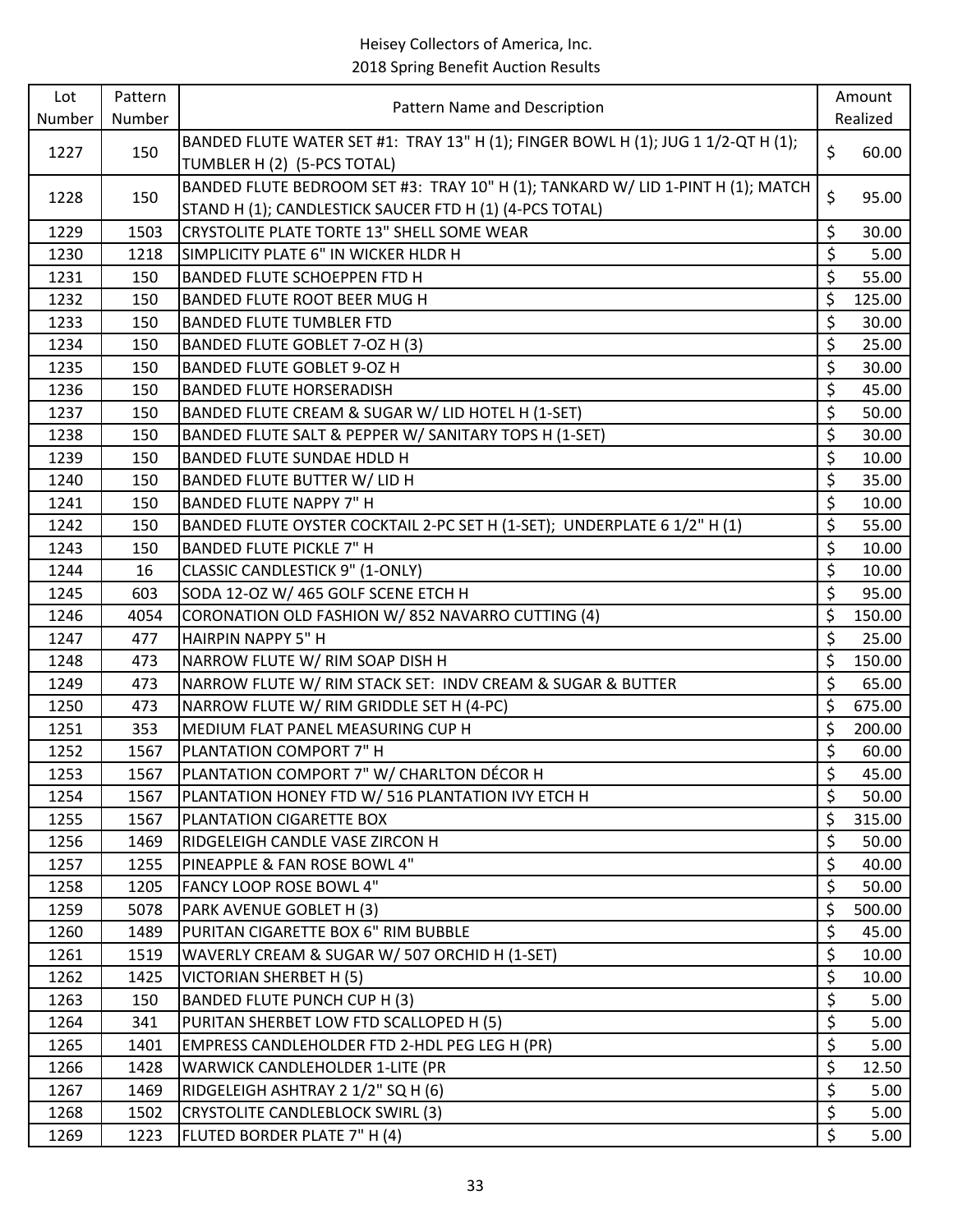| Lot    | Pattern        | Pattern Name and Description                                                                      |         | Amount   |
|--------|----------------|---------------------------------------------------------------------------------------------------|---------|----------|
| Number | Number         |                                                                                                   |         | Realized |
| 1270   | 1541           | ATHENA CANDLESTICK 2-LITE (PR)                                                                    | \$      | 12.50    |
| 1271   | 407            | COARSE RIB PLATE 7" FLAMINGO H (2); PLATE 7" H (1)                                                | \$      | 5.00     |
| 1272   | 1401           | EMPRESS CREAM & SUGAR INDV H (1-SET)                                                              | \$      | 10.00    |
| 1273   | 1519           | WAVERLY CREAM & SUGAR INDV H (1-SET)                                                              | \$      | 10.00    |
| 1274   | 1533           | WAMPUM CANDLESTICK 1-LITE (PR)                                                                    | \$      | 5.00     |
| 1275   | 1506           | WHIRLPOOL CANDLEBLOCK (PR)                                                                        | \$      | 12.50    |
| 1276   | 1184           | YEOMAN MINT FTD FLAMINGO H (1); CELERY 12" FLAMINGO H (1)                                         | \$      | 5.00     |
| 1277   | 393            | NARROW FLUTE PLATE 5" H (3); PLATE 4 1/2" H (2)                                                   | \$      | 5.00     |
| 1278   | $\overline{2}$ | CLYDESDALE                                                                                        | \$      | 105.00   |
| 1279   | 1401           | EMPRESS BOWL FLORAL D.F. SAHARA                                                                   | \$      | 45.00    |
| 1280   | 1203           | FLAT PANELED OCTAGON BOWL FLORAL 12" FLAMINGO                                                     | \$      | 10.00    |
| 1281   | 1405           | <b>IPSWICH BOWL FLORAL FTD H</b>                                                                  | \$      | 40.00    |
| 1282   | 10             | GIBSON GIRL BOWL FLORAL FLAMINGO H                                                                | \$      | 12.50    |
| 1283   | 1503           | CRYSTOLITE JELLY FTD H (2)                                                                        | \$      | 5.00     |
| 1284   | 1503           | CRYSTOLITE CANDY W/ LID SHELL (1); BREAKFAST PRESERVE (1)                                         | \$      | 15.00    |
| 1285   | $\overline{2}$ | GOOSE WINGS HALF (1); 3 GOOSE WINGS UP PAPER LABEL (1)                                            | \$      | 25.00    |
| 1286   | 1554           | FISH BOOKEND (1)                                                                                  | \$      | 35.00    |
| 1287   | $\overline{2}$ | OLD WILLIAMSBURG CANDLESTICK 9" (PR)                                                              | \$      | 20.00    |
| 1288   | 112            | MERCURY CANDLESTICK FLAMINGO (1-ONLY); CANDLESTICK (1-ONLY)                                       | \$      | 5.00     |
| 1289   | 1506           | WHIRLPOOL CANDLESTICK 2-LITE EARLY (1-ONLY)                                                       | \$      | 10.00    |
| 1290   | 1506           | WHIRLPOOL CANDLESTICK 2-LITE LATE (1-ONLY)                                                        | \$      | 5.00     |
| 1291   | 341            | PURITAN CHAMPAGNE H (6)                                                                           | \$      | 5.00     |
| 1292   | 341            | PURITAN CRÈME DE MENTHE H (2)                                                                     | \$      | 5.00     |
| 1293   | 353            | MEDIUM FLAT PANEL ASHTRAY MATCH STAND H (1); 354 WIDE FLAT PANEL ASHTRAY                          | \$      | 10.00    |
|        |                | NESTING MEDIUM H (1)                                                                              |         |          |
| 1294   | 1229           | OCTAGON NUT INDV MOONGLEAM H (3)                                                                  | \$      | 10.00    |
| 1295   | 1229           | OCTAGON NUT INDV FLAMINGO H (4)                                                                   | \$      | 5.00     |
| 1296   | 1469           | RIDGELEIGH ASHTRAY 2" SQ H (8)                                                                    | \$      | 5.00     |
| 1297   | 357            | CRUSHED FRUIT W/ LID H LID X                                                                      | \$      | 155.00   |
| 1298   | 473            | NARROW FLUTE W/ RIM FLOWER ARRANGER 2-PRT H                                                       | $\zeta$ | 210.00   |
| 1299   | 461            | BANDED PICKET BASKET 7" W/ UNK CUTTING H                                                          | \$      | 20.00    |
| 1300   | 353            | MEDIUM FLAT PANEL TOOTHBRUSH HOLDER H                                                             | \$      | 70.00    |
| 1301   | 353            | MEDIUM FLAT PANEL SHAVING MUG H (1)                                                               | \$      | 65.00    |
| 1302   | 353            | MEDIUM FLAT PANEL PUFF BOX W/ LID H (1)                                                           | \$      | 60.00    |
| 1303   | 353            | MEDIUM FLAT PANEL TRAY 10" H RIM ROUGHNESS (1)                                                    | \$      | 5.00     |
| 1304   | 4              | COASTER H (1); 9 COASTER W/ UNK CUTTING H (1); 351 PRISCILLA BUTTER INDV H (3)                    | \$      | 5.00     |
| 1305   | 393            | NARROW FLUTE SALT INDV H (1); 1184 YEOMAN SALT INDV MOONGLEAM (1)                                 | \$      | 5.00     |
| 1306   | 1469           | RIDGELEIGH ASHTRAY 3" RND DEEP H (1); 1184 YEOMAN ASHTRAY MONOGRAMMED (1)                         | \$      | 5.00     |
| 1307   | 393            | NARROW FLUTE NUT H (3); 353 MEDIUM FLAT PANEL NUT MOONGLEAM H (2); 1401<br><b>EMPRESS NUT (2)</b> | \$      | 5.00     |
| 1308   | 1540           | PLUG HORSE                                                                                        | \$      | 25.00    |
| 1309   | 1522           | COLT STANDING (1); 1527 COLT KICKING (1); 1529 COLT BALKING (1)                                   | \$      | 80.00    |
| 1310   | 118            | <b>ROOSTER HEAD STOPPER</b>                                                                       | $\zeta$ | 22.50    |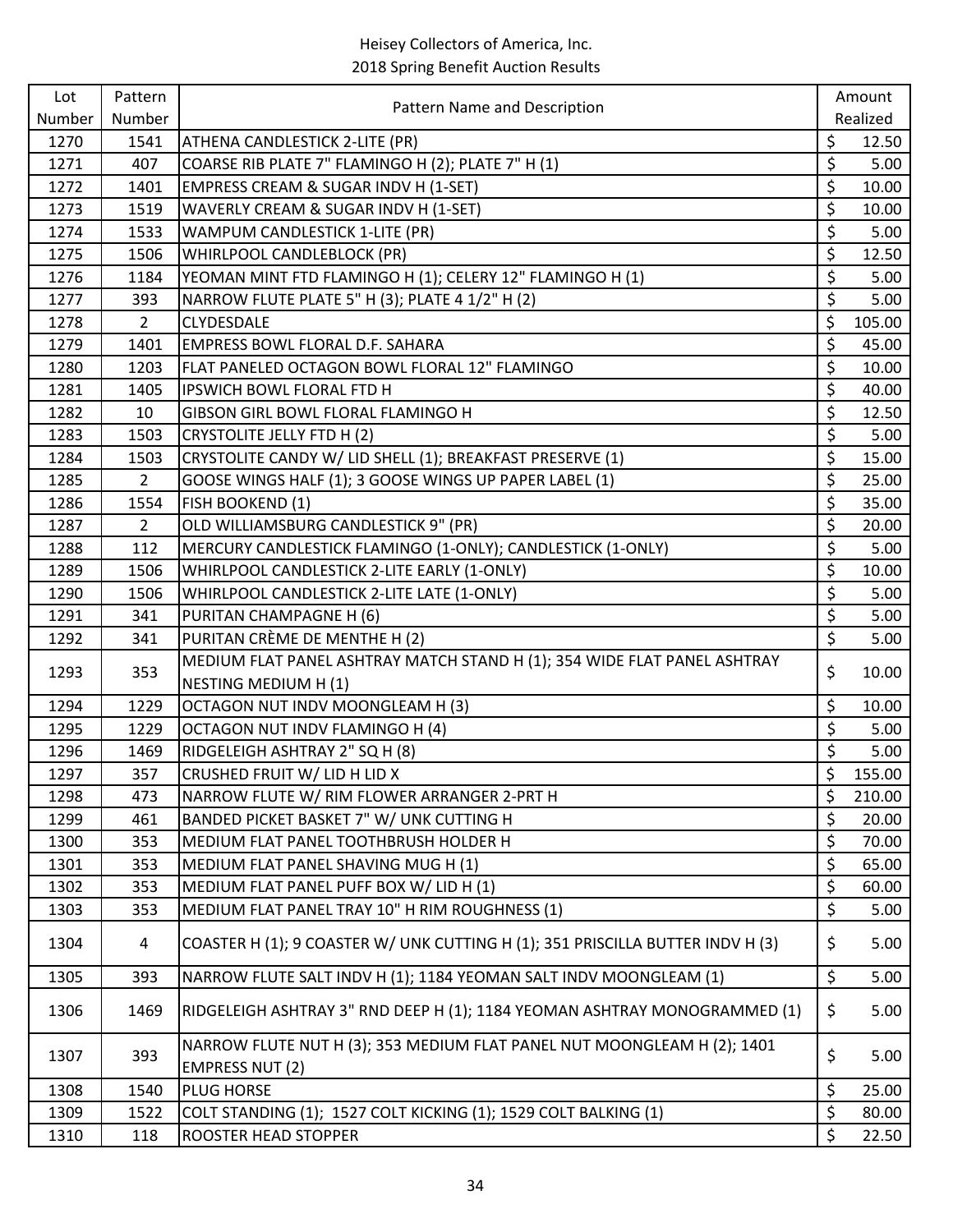| Lot    | Pattern | Pattern Name and Description                                                                                                                          |                  | Amount   |
|--------|---------|-------------------------------------------------------------------------------------------------------------------------------------------------------|------------------|----------|
| Number | Number  |                                                                                                                                                       |                  | Realized |
| 1311   | 1       | HORSE HEAD BOOKEND BOTTOM ROUGH W/ METAL LAMP STAND (2-PC SET)                                                                                        | \$               | 40.00    |
| 1312   | 142     | <b>CASCADE CANDLESTICK 3-LITE (PR)</b>                                                                                                                | \$               | 10.00    |
| 1313   | 32      | SKIRTED PANEL W/ HANDLE CANDLESTICK 7 1/2" (1); CANDLESTICK 5 1/2" (1)                                                                                | $\overline{\xi}$ | 5.00     |
| 1314   | 33      | SKIRTED PANEL CANDLESTICK TOY NO HDL H (1); 31 JACK-BE-NIMBLE CANDLESTICK TOY H<br>(1)                                                                | \$               | 5.00     |
| 1315   | 1469    | RIDGELEIGH CANDLESTICK 3" W/ ORMOLU DÉCOR (PR); SAUCER H (6)                                                                                          | \$               | 25.00    |
| 1316   | 1428    | WARWICK CANDLESTICK 2-LITE (1-ONLY); 1504 REGENCY CANDLESTICK 2-LITE (1-ONLY);<br>1519 WAVERLY EPERGNETTES 4 1/2" H (2); EPERGNE 6" DEEP H (1)        | \$               | 5.00     |
| 1317   | 4036    | MARSHALL COCKTAIL SHAKER W/ 118 ROOSTER STOPPER (1); 3390 CARCASSONNE<br>GOBLET HI(1)                                                                 | \$               | 30.00    |
| 1318   | 1150    | COLONIAL STAR PLATE 5" H (2); PLATE 5 1/2" H (1); PLATE 6" W/ OPTIC H (1); 433 GREEK<br>KEY PLATE 4 1/2" H (1); 1116 NAPPY 4 1/2" H (2) (7-PCS TOTAL) | \$               | 5.00     |
| 1319   | 1189    | YEOMAN CELERY 13" SILVER DÉCOR W/ UNK CUTTING H (1); 1503 CRYSTOLITE JELLY FTD<br>(1)                                                                 | \$               | 5.00     |
| 1320   | 16      | SUSANNEH PUFF BOX W/ UNK CUTTING H                                                                                                                    | \$               | 25.00    |
| 1321   | 31      | JACK-BE-NIMBLE CANDLESTICK TOY H MOONGLEAM                                                                                                            | \$               | 155.00   |
| 1322   | 352     | FLAT PANEL HORSERADISH                                                                                                                                | \$               | 5.00     |
|        |         | JACK-BE-NIMBLE CANDLESTICK TOY H (PR); 33 SKIRTED PANEL TOY H (PR); 5 PATRICIAN                                                                       |                  |          |
| 1323   | 31      | CANDLESTICK TOY (PR) (6-PCS TOTAL)                                                                                                                    | \$               | 35.00    |
| 1324   | 352     | FLAT PANEL KNIFE REST H (2)                                                                                                                           | \$               | 85.00    |
| 1325   | 400     | COLONIAL SCALLOPED TOP DRINK DECANTER INDV PAPER LABEL (2)                                                                                            | \$               | 20.00    |
| 1326   | 353     | MEDIUM FLAT PANEL SOAP DISH H                                                                                                                         | \$               | 55.00    |
| 1327   | 353     | MEDIUM FLAT PANEL SOAP DISH W/ BUTTERFLY DÉCOR H (1)                                                                                                  | $\zeta$          | 15.00    |
| 1328   | 407     | COARSE RIB CELERY 12" IN METAL HOLDER MARIGOLD STAIN H (1); MUSTARD W/ LID IN                                                                         | \$               | 20.00    |
|        |         | METAL HOLDER MARIGOLD STAIN H (1)                                                                                                                     |                  |          |
|        |         | COARSE RIB MUSTARD W/ LID H (1); 1503 CRYSTOLITE MUSTARD W/ LID H (1); 1469                                                                           |                  |          |
| 1329   | 407     | RIDGELEIGH MUSTARD W/ LID H (1); 351 PRISCILLA MUSTARD W/ LID H (1); 352 FLAT                                                                         | \$               | 10.00    |
|        |         | PANEL MUSTARD W/ LID W/ UNK CUTTING H (1) (5-PCS TOTAL)                                                                                               |                  |          |
| 1330   | 407     | COARSE RIB CELERY 9" IN METAL HOLDER FLAMINGO H                                                                                                       | $\mathsf{S}$     | 17.50    |
| 1331   | 353     | MEDIUM FLAT PANEL NUT MOONGLEAM (2); 1229 OCTAGON NUT MOONGLEAM H (2);<br>NUT FLAMINGO H (4); 1252 TWIST NUT FLAMINGO H (1) (9-PCS TOTAL)             | \$               | 12.50    |
| 1332   | 1252    | TWIST MUSTARD W/ LID MOONGLEAM H (1)                                                                                                                  | \$               | 15.00    |
| 1333   | 1503    | CRYSTOLITE CIGARETTE BOX LGE W/ LID H (1); ASHTRAY 3" SQ H (3)                                                                                        | \$               | 5.00     |
| 1334   | 1503    | CRYSTOLITE CIGARETTE BOX SM W/ LID H (1); ASHTRAY 3" RND H (4)                                                                                        | \$               | 5.00     |
| 1335   | 1503    | <b>CRYSTOLITE BOWL FLORAL OVAL 12"</b>                                                                                                                | \$               | 5.00     |
| 1336   | 1503    | CRYSTOLITE ASHTRAY 4" SQ H (2)                                                                                                                        | \$               | 15.00    |
| 1337   | 1503    | CRYSTOLITE CIGARETTE FTD RND H (1); MUSTARD BOTTOM ONLY H (1); CIGARETTE OVAL<br>H(1)                                                                 | \$               | 5.00     |
| 1338   | 22      | WINDSOR CANDLESTICK 7" H (PR)                                                                                                                         | \$               | 10.00    |
| 1339   | 22      | WINDSOR CANDLESTICK 9" H (PR)                                                                                                                         | \$               | 17.50    |
| 1340   | 461     | <b>BANDED PICKET BASKET 7" H</b>                                                                                                                      | \$               | 7.50     |
| 1341   | 465     | RECESSED PANEL BASKET 7" H                                                                                                                            | \$               | 10.00    |
| 1342   | 1503    | <b>CRYSTOLITE COASTER (4)</b>                                                                                                                         | \$               | 5.00     |
| 1343   | 1540    | LARIAT COASTER (2); ASHTRAY (3)                                                                                                                       | \$               | 5.00     |
| 1344   | 1401    | EMPRESS NUT INDV D.F. SAHARA (4)                                                                                                                      | \$               | 10.00    |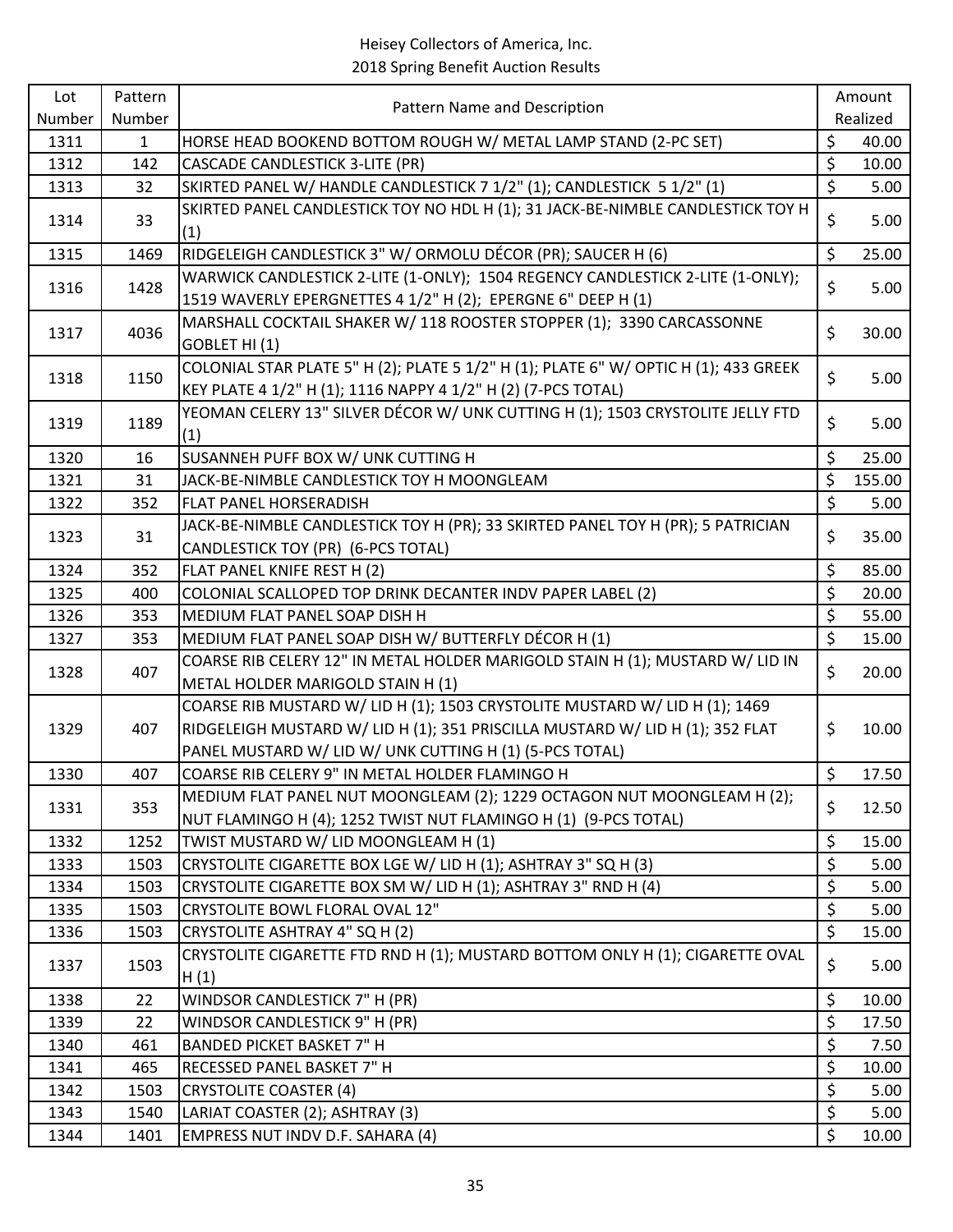| Lot    | Pattern |                                                                                                                                                                                                                                                                                                                        | Amount           |          |  |
|--------|---------|------------------------------------------------------------------------------------------------------------------------------------------------------------------------------------------------------------------------------------------------------------------------------------------------------------------------|------------------|----------|--|
| Number | Number  | Pattern Name and Description                                                                                                                                                                                                                                                                                           |                  | Realized |  |
| 1345   | 393     | NARROW FLUTE NUT INDV FTD FLAMINGO (3)                                                                                                                                                                                                                                                                                 | \$               | 7.50     |  |
| 1346   | 16      | <b>CLASSIC CANDLESTICK 11" (PR)</b>                                                                                                                                                                                                                                                                                    | \$               | 210.00   |  |
| 1347   | 1404    | OLD SANDWICH ASHTRAY INDV H (6)                                                                                                                                                                                                                                                                                        | \$               | 5.00     |  |
| 1348   | 1404    | OLD SANDWICH ASHTRAY INDV SAHARA H (3)                                                                                                                                                                                                                                                                                 | \$               | 10.00    |  |
| 1349   | 1404    | OLD SANDWICH ASHTRAY INDV COBALT H (2)                                                                                                                                                                                                                                                                                 | \$               | 20.00    |  |
| 1350   | 1511    | TOUJOURS CREAM & SUGAR INDV H (1-SET)                                                                                                                                                                                                                                                                                  | \$               | 10.00    |  |
| 1351   | 1519    | WAVERLY CREAM & SUGAR (1-SET)                                                                                                                                                                                                                                                                                          | \$               | 5.00     |  |
| 1352   | 355     | QUATOR BON BON FLAMINGO H (1); BON BON MOONGLEAM H (1)                                                                                                                                                                                                                                                                 | \$               | 10.00    |  |
| 1353   | 1469    | RIDGELEIGH COASTER (2); ASHTRAY BRIDGE RND (1); ASHTRAY SPADE H (1)                                                                                                                                                                                                                                                    | $\zeta$          | 5.00     |  |
| 1354   | 1469    | RIDGELEIGH NUT INDV H (3); NUT INDV 2-PRT (1); JELLY INDV H (1); SALT H (1)                                                                                                                                                                                                                                            | \$               | 5.00     |  |
| 1355   | 1183    | REVERE SALT INDV H (1); 1184 YEOMAN SALT INDV (1); SALT INDV MOONGLEAM (1)                                                                                                                                                                                                                                             | \$               | 12.50    |  |
| 1356   | 1184    | YEOMAN SALT INDV FLAMINGO (3)                                                                                                                                                                                                                                                                                          | \$               | 5.00     |  |
| 1357   | 433     | <b>GREEK KEY NUT INDV FTD H (2)</b>                                                                                                                                                                                                                                                                                    | \$               | 7.50     |  |
| 1358   | 1403    | HALF CIRCLE CREAM & SUGAR SAHARA H (1-SET)                                                                                                                                                                                                                                                                             | \$               | 10.00    |  |
| 1359   | 1403    | HALF CIRCLE SUGAR FLAMINGO H (1); SUGAR MOONGLEAM H (1)                                                                                                                                                                                                                                                                | \$               | 7.50     |  |
| 1360   | 1519    | WAVERLY CANDY FTD W/ LID SEAHORSE HDL W/ 507 ORCHID ETCH H                                                                                                                                                                                                                                                             | \$               | 20.00    |  |
| 1361   | 500     | OCTAGON FROZEN DESSERT FLAMINGO (1); FROZEN DESSERT MOONGLEAM (1)                                                                                                                                                                                                                                                      | \$               | 10.00    |  |
| 1362   | 1540    | LARIAT NUT INDV (3)                                                                                                                                                                                                                                                                                                    | \$               | 7.50     |  |
| 1363   | 1503    | CRYSTOLITE JELLY HDL WEB BOTTOM (1); NUT LEAF (5)                                                                                                                                                                                                                                                                      | $\overline{\xi}$ | 5.00     |  |
| 1364   | 1454    | DIAMOND POINT ASHTRAY INDV H (2); JELLY INDV H (2)                                                                                                                                                                                                                                                                     | $\zeta$          | 5.00     |  |
| 1365   | 1252    | TWIST BON BON INDV MOONGLEAM (1); 1229 OCTAGON NUT D.O. SAHARA H (1); 1401<br>EMPRESS NUT FLAMINGO (1); 1503 CRYSTOLITE NUT INDV SWAN (1); 1506 WHIRLPOOL<br>NUT H (1); 1535 OVAL & DIAMOND POINT ASHTRAY INDV H (2); 475 NARROW FLUTE W/<br>RIM SALTED NUT FLAMINGO H (1); SALTED NUT STAR BOTTOM H (1) (9-PCS TOTAL) | \$               | 22.50    |  |
| 1366   | 473     | NARROW FLUTE W/ RIM STACKING CREAM (1); STACKING SUGAR (1); 354 WIDE FLAT<br>PANEL BUTTER (1)                                                                                                                                                                                                                          | \$               | 35.00    |  |
| 1367   | 1503    | CRYSTOLITE CANDLESTICK 1-LITE (1-ONLY); 1401 EMPRESS CANDLESTICK D.F. 1-LITE<br>SAHARA H (1-ONLY); 121 PINWHEEL CANDLESTICK 1-LITE H (1-ONLY)                                                                                                                                                                          | \$               | 10.00    |  |
| 1368   | 394     | NARROW FLUTE MUSTARD W/ LID H (1); 1425 VICTORIAN CONDIMENT TRAY H (1)                                                                                                                                                                                                                                                 | \$               | 10.00    |  |
| 1369   | 1252    | TWIST MUSTARD W/ LID FLAMINGO H                                                                                                                                                                                                                                                                                        | \$               | 10.00    |  |
| 1370   | 417     | DOUBLE RIB & PANEL MUSTARD W/ LID FLAMINGO H                                                                                                                                                                                                                                                                           | \$               | 10.00    |  |
| 1371   | 1503    | CRYSTOLITE COLOGNE W/ FULL DAUBER                                                                                                                                                                                                                                                                                      | \$               | 7.50     |  |
| 1372   | 1504    | <b>REGENCY PUFF BOX</b>                                                                                                                                                                                                                                                                                                | \$               | 115.00   |  |
| 1373   | 1540    | LARIAT COLOGNE PAPER LABEL                                                                                                                                                                                                                                                                                             | \$               | 20.00    |  |
| 1374   | 354     | WIDE FLAT PANEL LAVENDER JAR 2 1/2-OZ H                                                                                                                                                                                                                                                                                | \$               | 10.00    |  |
| 1375   | 1567    | PLANTATION MARMALADE NO LID MILK GLASS HEISEY-BY-IMPERIAL (1); MILK GLASS<br>SPOON (1)                                                                                                                                                                                                                                 | \$               | 5.00     |  |
| 1376   | 1522    | COLT STANDING SUNSHINE YELLOW HEISEY-BY-IMPERIAL IG (1); 1527 COLT KICKING<br>SUNSHINE YELLOW HEISEY-BY-IMPERIAL IG (1); 1529 COLT BALKING SUNSHINE YELLOW<br>HEISEY-BY-IMPERIAL IG (1)                                                                                                                                | \$               | 70.00    |  |
| 1377   | 33      | SKIRTED PANEL CANDLESTICK TOY SUNSHINE YELLOW 1984 FOR HCA BY IMPERIAL (1)                                                                                                                                                                                                                                             | \$               | 5.00     |  |